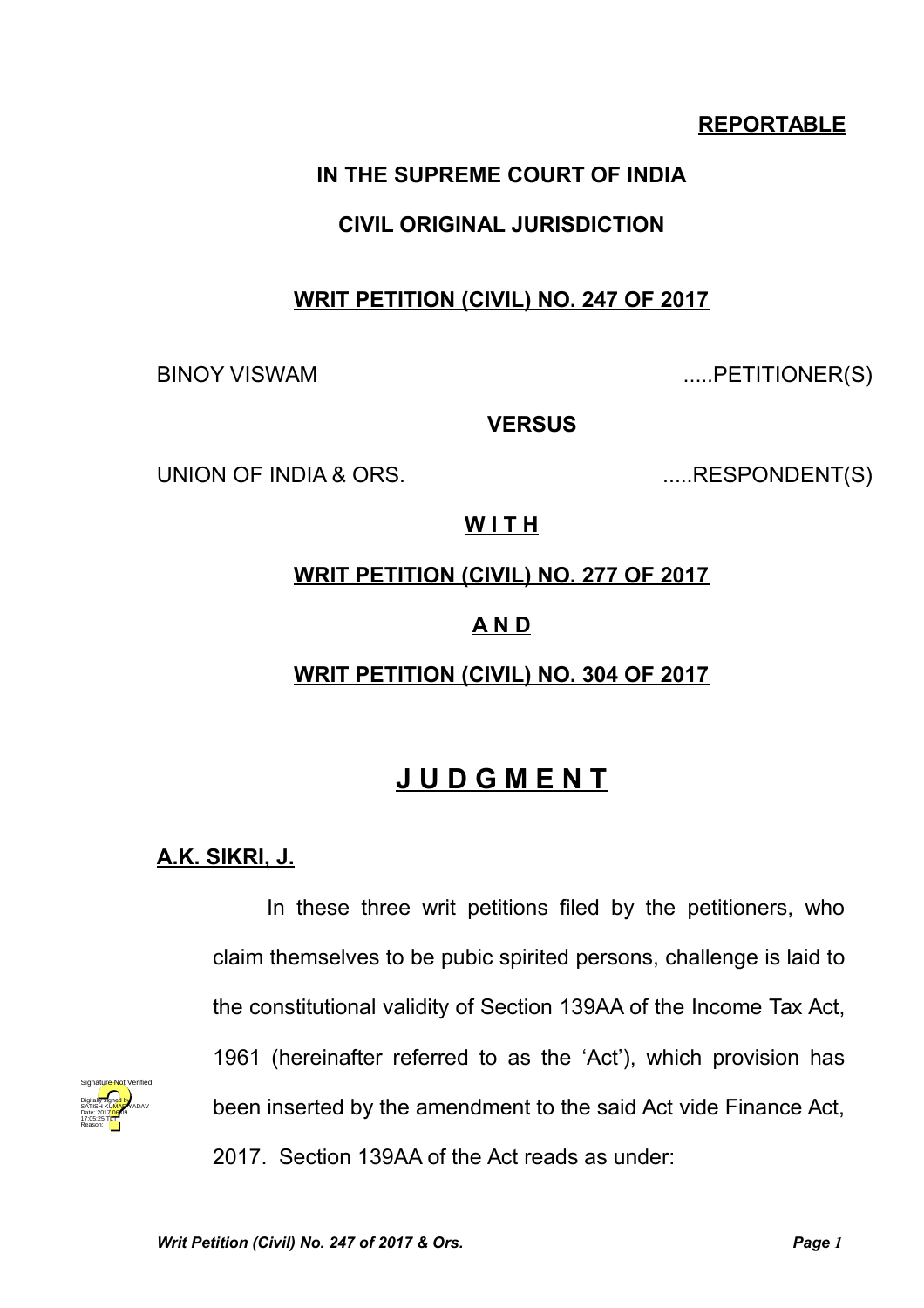"**Quoting of Aadhaar number. –** (1) Every person who is eligible to obtain Aadhaar number shall, on or after the  $1<sup>st</sup>$  day of July, 2017, quote Aadhaar number–

- (i) in the application form for allotment of permanent account number;
- (ii) in the return of income:

Provided that where the person does not possess the Aadhaar Number, the Enrolment ID of Aadhaar application form issued to him at the time of enrolment shall be quoted in the application for permanent account number or, as the case may be, in the return of income furnished by him.

(2) Every person who has been allotted permanent account number as on the  $1<sup>st</sup>$  day of July, 2017, and who is eligible to obtain Aadhaar number, shall intimate his Aadhaar number to such authority in such form and manner as may be prescribed, on or before a date to be notified by the Central Government in the Official Gazette:

Provided that in case of failure to intimate the Aadhaar number, the permanent account number allotted to the person shall be deemed to be invalid and the other provisions of this Act shall apply, as if the person had not applied for allotment of permanent account number.

(3) The provisions of this section shall not apply to such person or class or classes of persons or any State or part of any State, as may be notified by the Central Government in this behalf, in the Official Gazette.

*Explanation. –* For the purposes of this section, the expressions –

(i) "Aadhaar number", "Enrolment" and "resident" shall have the same meanings respectively assigned to them in clauses (a), (m) and (v) of section 2 of the Aadhaar (Targeted Delivery of Financial and other Subsidies, Benefits and Services) Act, 2016 (18 of 2016);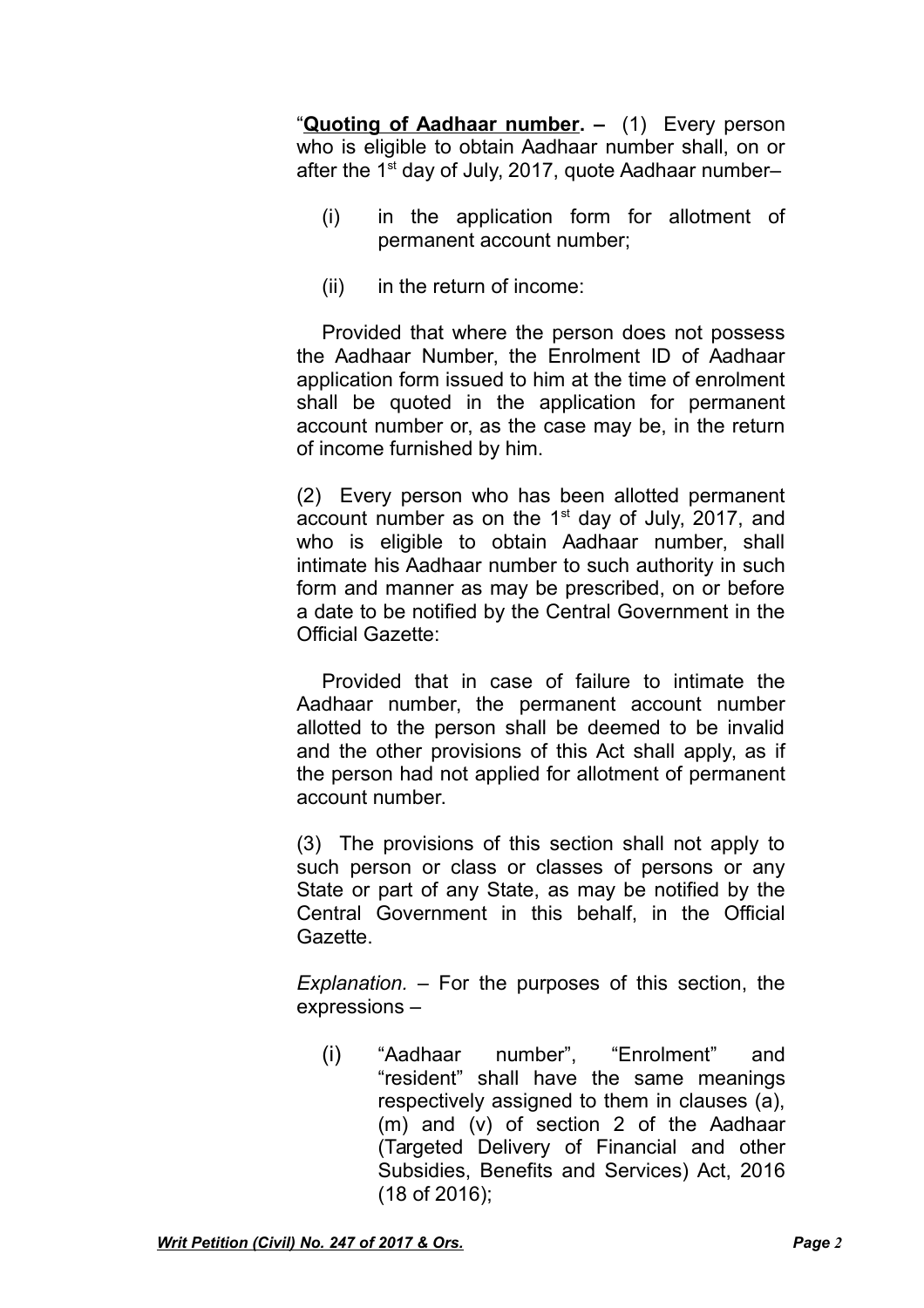- (ii) "Enrolment ID" means a 28 digit Enrolment Identification Number issued to a resident at the time of enrolment."
- 2) Even a cursory look at the aforesaid provision makes it clear that in the application forms for allotment of Permanent Account Number (for short, 'PAN') as well as in the income-tax returns, the assessee is obliged to quote Aadhaar number. This is necessitated on any such applications for PAN or return of income on or after July 01, 2017, which means from that date quoting of Aadhaar number for the aforesaid purposes becomes essential. Proviso to sub-section (1) gives relaxation from quoting Aadhaar number to those persons who do not possess Aadhaar number but have already applied for issuance of Aadhaar card. In their cases, the Enrolment ID of Aadhaar application form is to be quoted. It would mean that those who would not be possessing Aadhaar card as on July 01, 2017 may have to necessarily apply for enrolment of Aadhaar before July 01, 2017.
- 3) The effect of this provision, thus, is that every person who desires to obtain PAN card or who is an assessee has to necessarily enrol for Aadhaar. It makes obtaining of Aadhaar card compulsory for those persons who are income-tax assessees.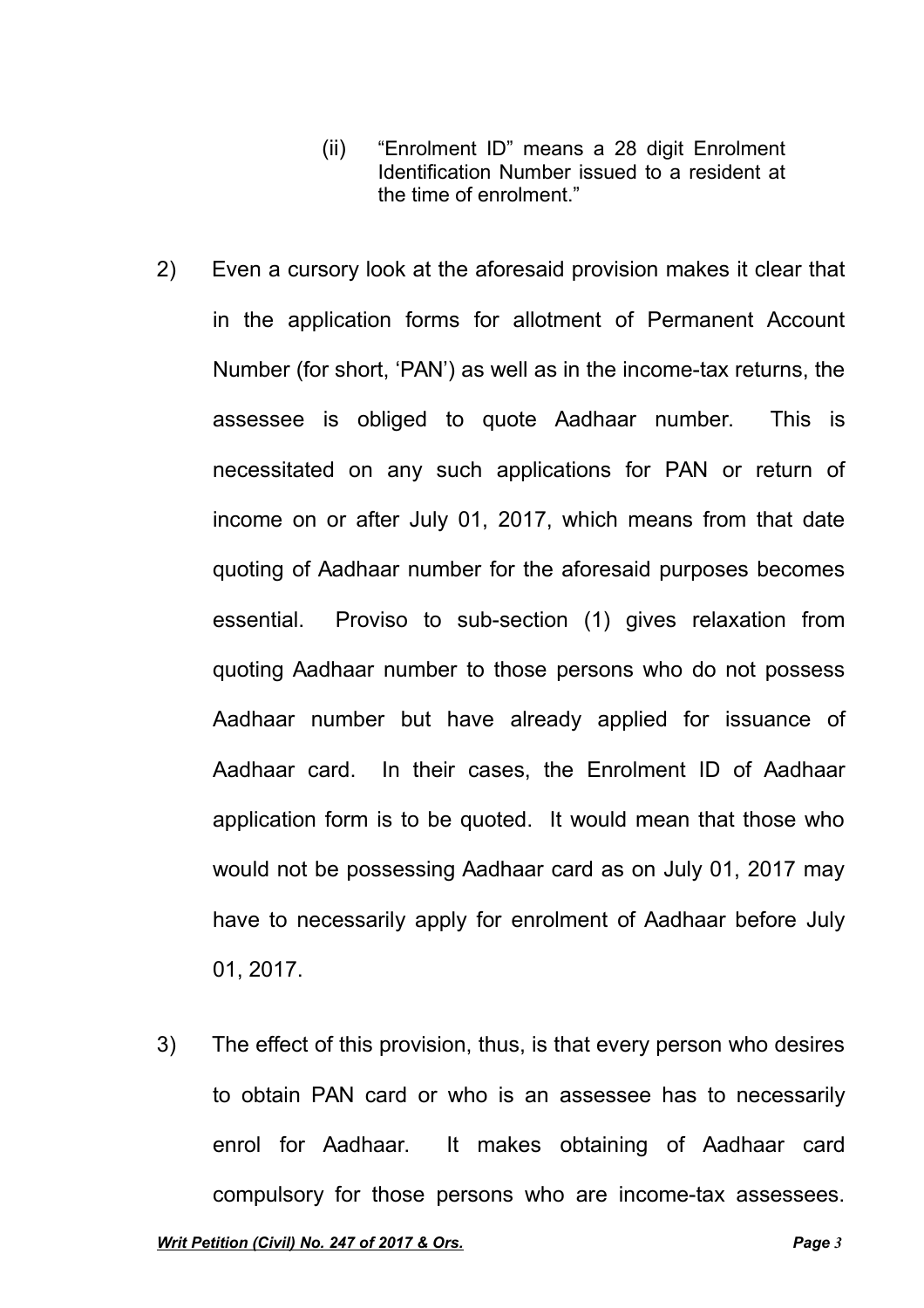Proviso to sub-section (2) of Section 139AA of the Act stipulates the consequences of failure to intimate the Aadhaar number. In those cases, PAN allotted to such persons would become invalid not only from July 01, 2017, but from its inception as the deeming provision in this proviso mentions that PAN would be invalid as if the person had not applied for allotment of PAN, i.e. from the very beginning. Sub-section (3), however, gives discretion to the Central Government to exempt such person or class or classes of persons or any State or part of any State from the requirement of quoting Aadhaar number in the application form for PAN or in the return of income.

The challenge is to this compulsive nature of provision inasmuch as with the introduction of the aforesaid provision, no discretion is left with the income-tax assessees insofar as enrolment under the Aadhaar (Targeting Delivery of Financial and Other Subsidies, Benefits and Services) Act, 2016 (hereinafter referred to as the 'Aadhaar Act') is concerned. According to the petitioners, though Aadhaar Act prescribes that enrolment under the said Act is voluntary and gives choice to a person to enrol or not to enrol himself and obtain Aadhaar card, this compulsive element thrusted in Section 139AA of the Act makes the said provision unconstitutional. The basis on which the petitioners so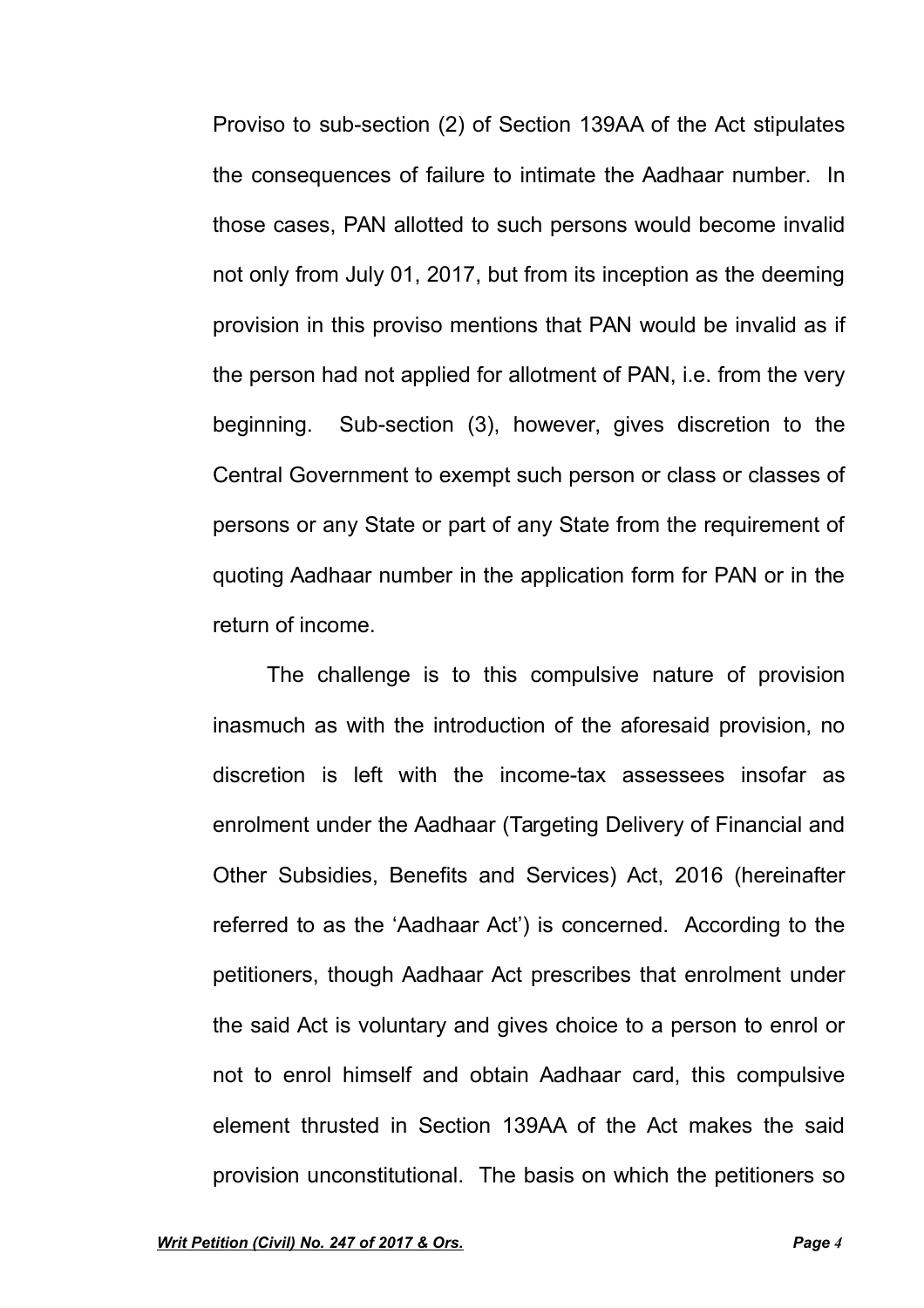contend would be taken note of at the appropriate stage. Purpose of these introductory remarks was to highlight the issue involved in these writ petitions at the threshold.

4) Before we take note of the arguments advanced by the petitioners and the rebuttal thereof by the respondents, it would be in the fitness of things to take stock of historical facts pertaining to the Aadhaar scheme and what Aadhaar enrolment amounts to.

#### **Aadhaar Scheme and its administrative and statutory framework**

5) Respondent No.1, Union of India, through the Planning Commission, issued Notification dated January 28, 2009, constituting the Unique Identification Authority of India (for short, 'UIDAI') for the purpose of implementing of Unique Identity (UID) scheme wherein a UID database was to be collected from the residents of India. Pursuant to the said Notification, the Government of India appointed Shri Nandan Nilekhani, an entrepreneur, as the Chairman of the UIDAI on July 02, 2009. According to this scheme, every citizen of India is entitled to enrol herself/himself with it and get a unique, randomnly selected 12 digit number. For such enrolment, every person so intending would have to provide his/her personal information along with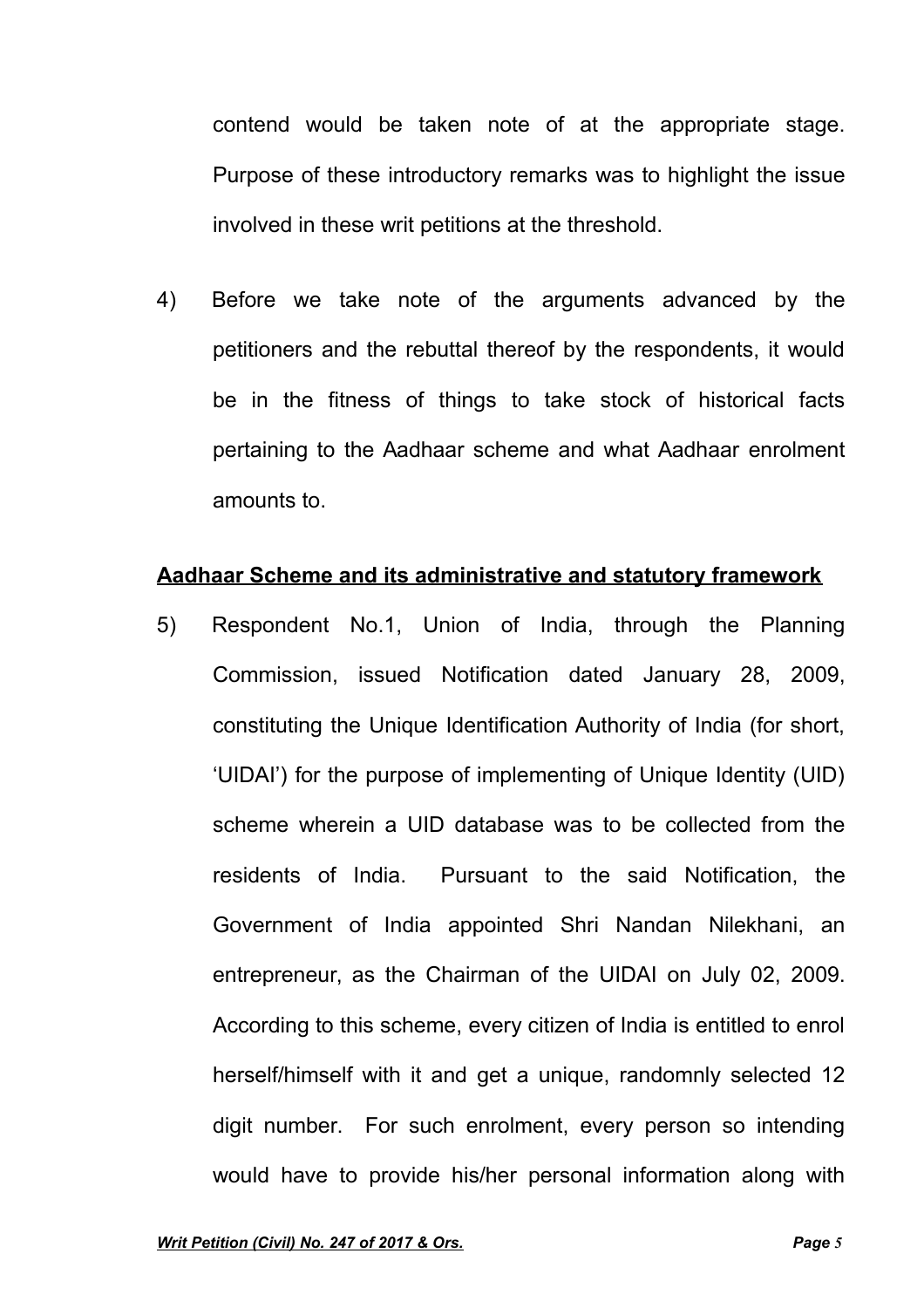biometric details such a fingerprints and iris scan for future identification. Accordingly, it is intended to create a centralized database under the UIDAI with all the above information. The scheme was launched in September 2010 in the rural areas of Maharashtra and thereafter extended all over India. One of the objects of the entire project was non-duplication and elimination of fake identity cards.

6) On December 03, 2010, the National Identification Authority of India Bill, 2010 was introduced in the Rajya Sabha. On December 13, 2011, the Standing Committee Report was submitted to the Parliament stating that both the Bill and project should be re-considered. The Parliamentary Standing Committee on Finance rejected the Bill of 2010 as there was opposition to the passing of the aforesaid Bill by the Parliament. Be that as it may, the said Bill of 2010 did not get through. The result was that as on that date, Aadhaar Scheme was not having any statutory backing but was launched and continued to operate in exercise of executive power of the Government. It may also be mentioned that the Government appointed private enrollers and these private collection/enrolment centres run by private parties continued to enrol the citizens under the UID scheme.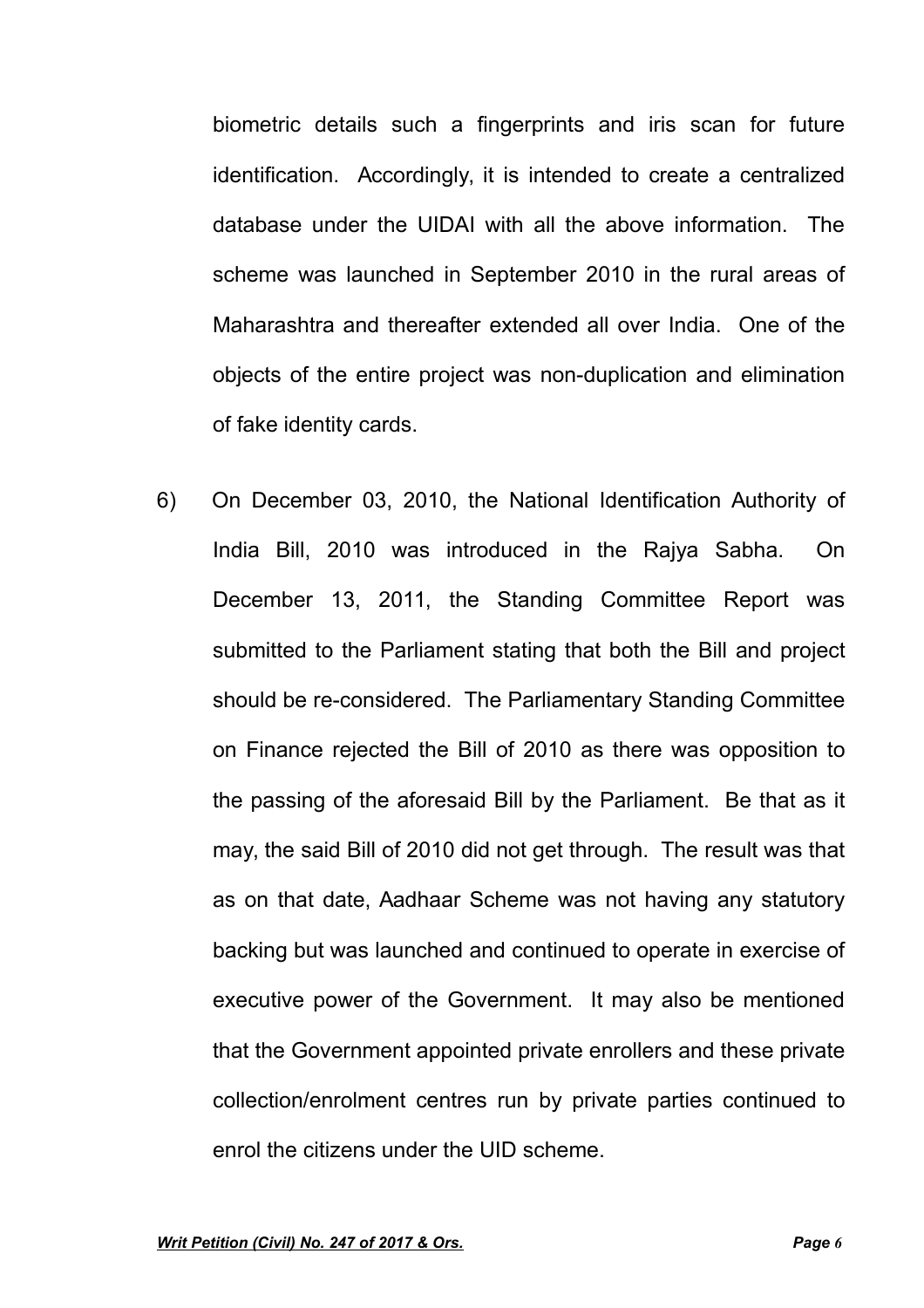7) Writ Petition (Civil) No. 494 of 2012, under Article 32 of the Constitution of India, was preferred by Justice K.S. Puttuswamy, a former Judge of the Karnataka High Court before this Court, challenging the UID scheme stating therein that the same does not have any statutory basis and it violated the 'Right to Privacy', which is a facet of Article 21 of the Constitution. This Court decided to consider the plea raised in the said writ petition and issued notice. Vide order dated September 23, 2013, the Court also passed the following directions:

> "In the meanwhile, no person should suffer for not getting the Aadhaar card in spite of the fact that some authority had issued a circular making it mandatory and when any person applies to get the Aadhaar Card voluntarily, it may be checked whether that person is entitled for it under the law and it should not be given to any illegal immigrant."

In the meanwhile, various writ petitions were filed by public spirited citizens and organisations challenging the validity of the Aadhaar scheme and this Court has tagged all those petitions along with Writ Petition (Civil) No. 494 of 2012.

8) In the meantime, in some proceedings before the Bombay High Court, the said High Court passed orders requiring UIDAI to provide biometric information to CBI for investigation purposes with respect to a criminal trial. This order was challenged by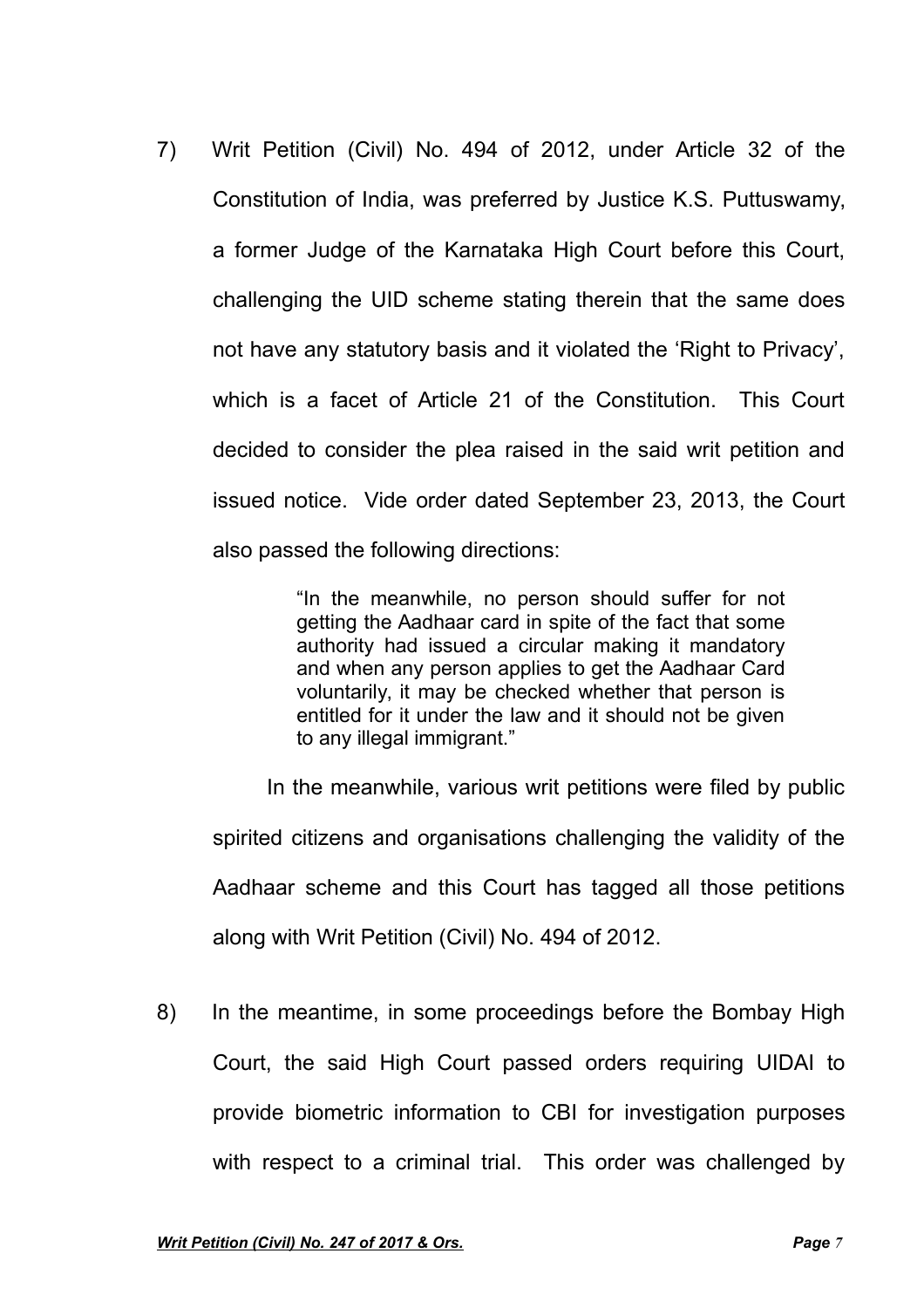UIDAI by filing Special Leave Petition (Criminal) No. 2524 of 2014, in which orders dated March 24, 2014 were passed by this Court restraining the UIDAI from transferring any biometric information to any agency without the written consent of the concerned individual. The said order is in the following terms:

> "In the meanwhile, the present petitioner is restrained from transferring any biometric information of any person who has been allotted the Aadhaar number to any other agency without his consent in writing.

> More so, no person shall be deprived of any service for want of Aadhaar number in case he/she is otherwise eligible/entitled. All the authorities are directed to modify their forms/circulars/likes so as to not compulsorily require the Aadhaar number in order to meet the requirement of the interim order passed by this Court forthwith."

9) Thereafter, the aforesaid writ petitions and special leave petitions were taken up together. Matter was heard at length by a three Judges Bench of this Court and detailed arguments were advanced by various counsel appearing for the petitioners as well as the Attorney General for India who appeared on behalf of the Union of India. As stated above, one of the main grounds of attack on Aadhaar Card scheme was that the very collection of biometric data is violative of the 'Right to Privacy', which, in turn, violated not only Article 21 of the Constitution of India but other Articles embodying the fundamental rights guaranteed under Part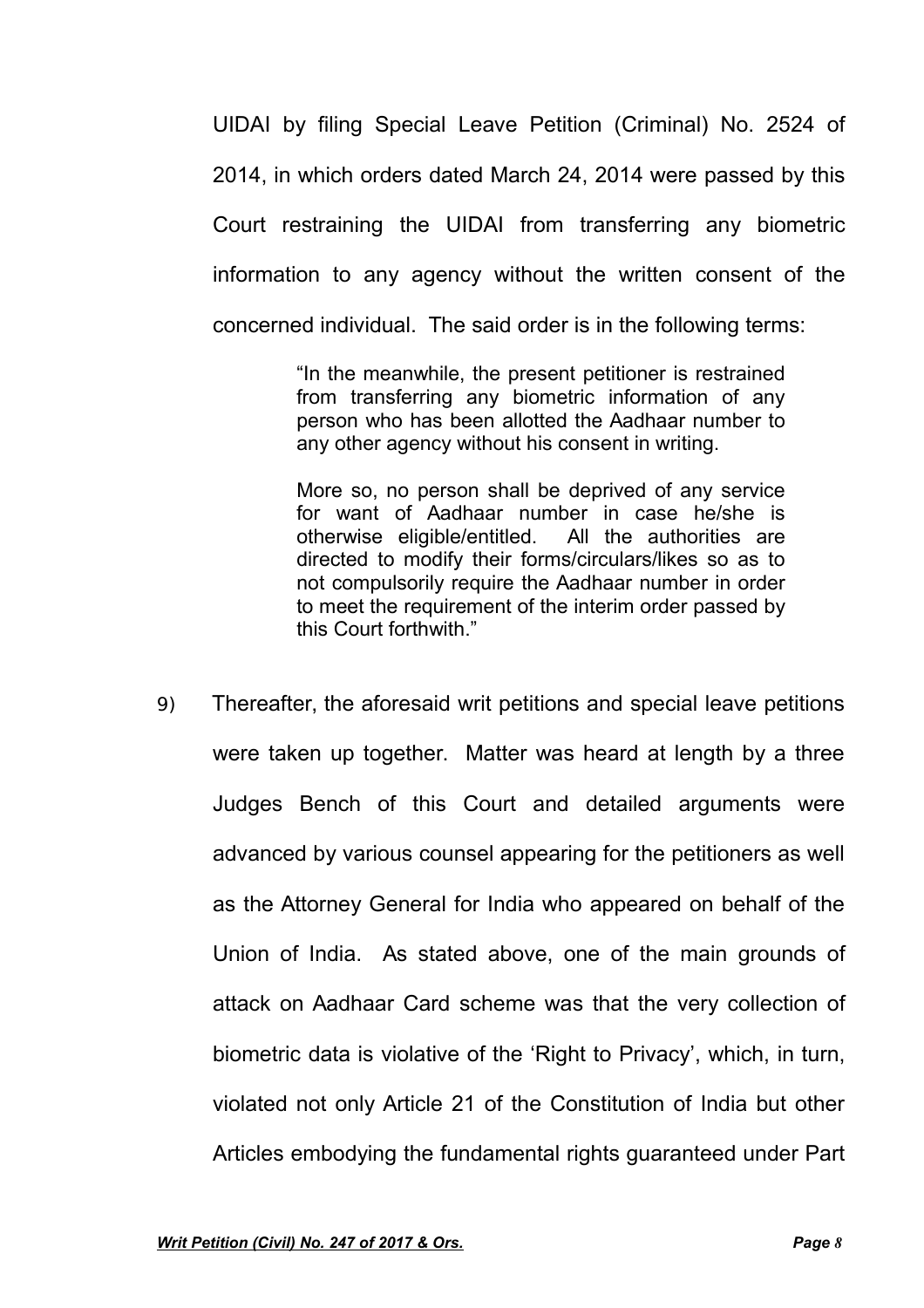III of the Constitution. This argument was sought to be rebutted by the respondents with the submission that in view of eight Judges' Bench judgment of this Court in *M.P. Sharma & Ors.* v. *Satish Chandra & Ors.*[1](#page-8-0) and that of six Judges' Bench in *Kharak* **Singh** v. **State of U.P. & Ors.**<sup>[2](#page-8-1)</sup>, the legal position regarding the existence of fundamental Right to Privacy is doubtful. At the same time, it was also accepted that subsequently smaller Benches of two or three Judges of this Court had given the judgments recognising the Right to Privacy as part of Article 21 of the Constitution. On that basis, respondents submitted that the matters were required to be heard by a Larger Bench to debate important questions like:

(i) Whether there is any Right to Privacy guaranteed under the

Constitution; and

- (ii) If such a Right exists, what is the source and what are the contours of such a Right as there is no express provision in the Constitution adumbrating the Right to Privacy.
- 10) Though, this suggestion of the respondents were opposed by the counsel for the petitioners, the said Bench still deemed it proper to refer the matter to the Larger Bench and the reasons for taking this course of action are mentioned in paras 12 and 13 of the

<span id="page-8-0"></span><sup>1</sup> AIR 1954 SC 300

<span id="page-8-1"></span><sup>2</sup> AIR 1963 SC 1295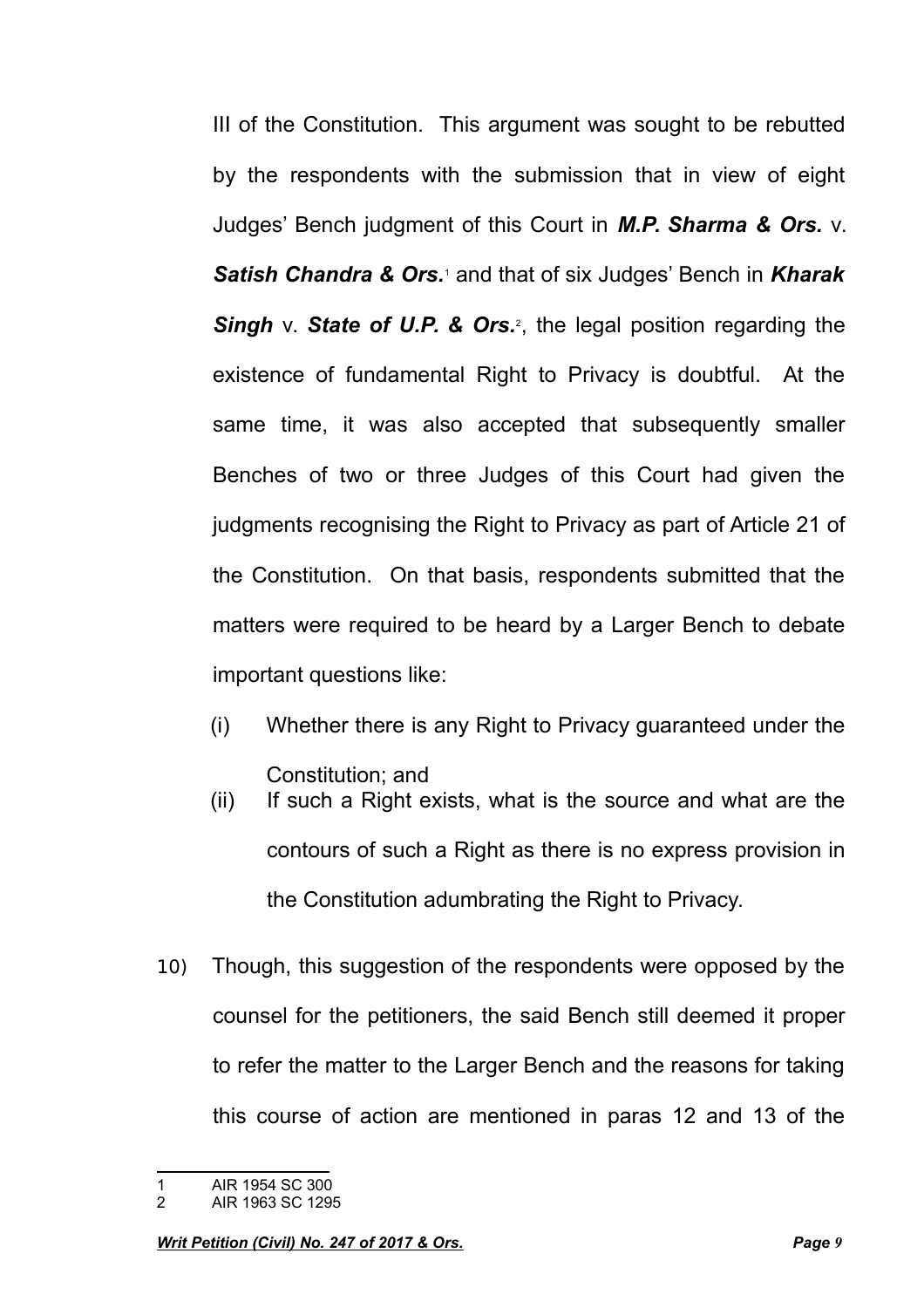### order dated August 11, 2015 which reads as under:

"12. We are of the opinion that the cases on hand raise far reaching questions of importance involving interpretation of the Constitution. What is at stake is the amplitude of the fundamental rights including that precious and inalienable right under Article 21. If the observations made in *M.P. Sharma* (supra) and *Kharak Singh* (supra) are to be read literally and accepted as the law of this country, the fundamental rights guaranteed under the Constitution of India and more particularly right to liberty under Article 21 would be denuded of vigour and vitality. At the same time, we are also of the opinion that the institutional integrity and judicial discipline require that pronouncement made by larger Benches of this Court cannot be ignored by the smaller Benches without appropriately explaining the reasons for not following the pronouncements made by such larger Benches. With due respect to all the learned Judges who rendered the subsequent judgments – where right to privacy is asserted or referred to their Lordships concern for the liberty of human beings, we are of the humble opinion that there appears to be certain amount of apparent unresolved contradiction in the law declared by this Court.

13. Therefore, in our opinion to give a quietus to the kind of controversy raised in this batch of cases once for all, it is better that ratio decidendi of *M.P. Sharma* (supra) and *Kharak Singh* (supra) is scrutinized and the jurisprudential correctness of the subsequent decisions of this Court where the right to privacy is either asserted or referred be examined and authoritatively decided by a Bench of appropriate strength.

(emphasis supplied)"

11) While referring the matter as aforesaid, by another order of the even date, the Bench expressed that it would be desirable that the matter be heard at the earliest. On the same day, yet another

order was passed by the Bench in those petitions giving certain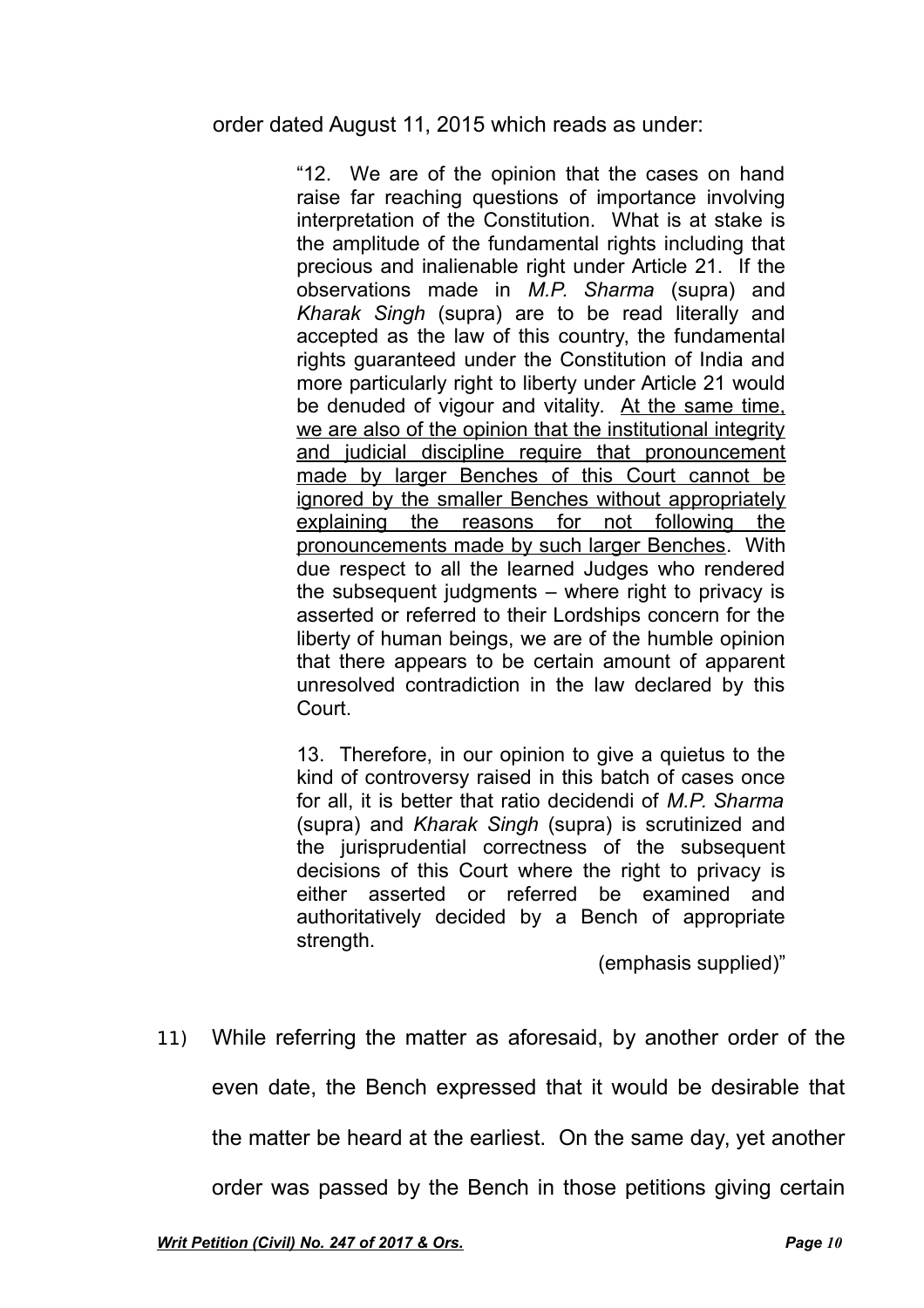interim directions which would prevail till the matter is finally decided by the Larger Bench. We would like to reproduce this

order containing the said interim arrangement in toto:

## "I N T E R I M O R D E R

After the matter was referred for decision by a larger Bench, the learned counsel for the petitioners prayed for further interim orders. The last interim order in force is the order of this Court dated 23.9.2013 which reads as follows:-

"All the matters require to be heard finally. List all matters for final hearing after the Constitution Bench is over.

In the meanwhile, no person should suffer for not getting the Aadhaar card inspite of the fact that some authority had issued a circular making it mandatory and when any person applies to get the Aadhaar card voluntarily, it may be checked whether that person is entitled for it under the law and it should not be given to any illegal immigrant."

It was submitted by Shri Shyam Divan, learned counsel for the petitioners that the petitioners having pointed out a serious breach of privacy in their submissions, preceding the reference, this Court may grant an injunction restraining the authorities from proceeding further in the matter of obtaining biometrics etc. for an Aadhaar card. Shri Shyam Divan submitted that the biometric information of an individual can be circulated to other authorities or corporate bodies which, in turn can be used by them for commercial exploitation and, therefore, must be stopped.

The learned Attorney General pointed out, on the other hand, that this Court has at no point of time, even while making the interim order dated 23.9.2013 granted an injunction restraining the Unique Identification Authority of India from going ahead and obtaining biometric or other information from a citizen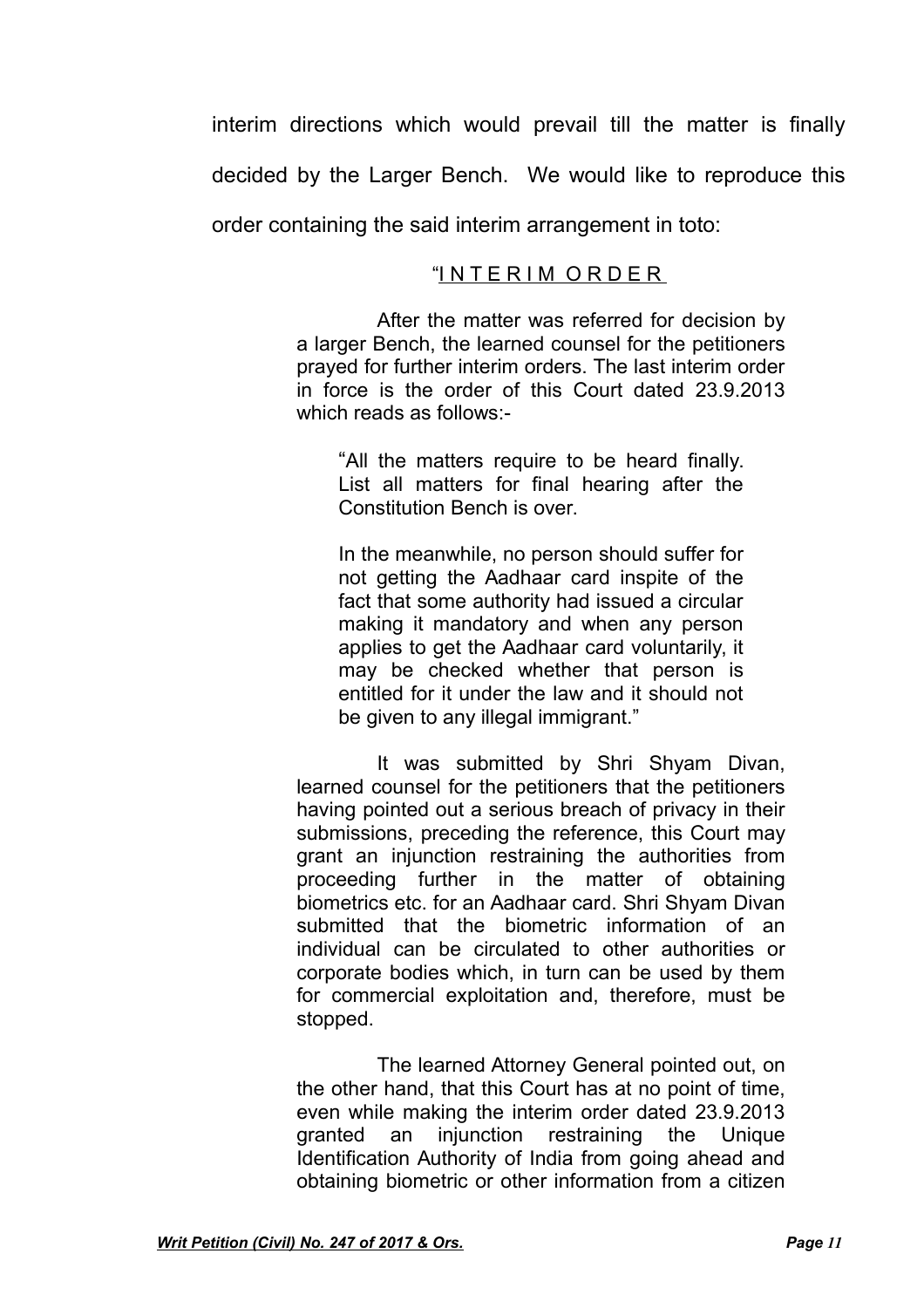for the purpose of a Unique Identification Number, better known as "Aadhaar card". It was further submitted that the respondents have gone ahead with the project and have issued Aadhaar cards to about 90% of the population. Also that a large amount of money has been spent by the Union Government on this project for issuing Aadhaar cards and that in the circumstances, none of the well-known consideration for grant of injunction are in favour of the petitioners.

The learned Attorney General stated that the respondents do not share any personal information of an Aadhaar card holder through biometrics or otherwise with any other person or authority. This statement allays the apprehension for now, that there is a widespread breach of privacy of those to whom an Aadhaar card has been issued. It was further contended on behalf of the petitioners that there still is breach of privacy. This is a matter which need not be gone into further at this stage.

The learned Attorney General has further submitted that the Aadhaar card is of great benefit since it ensures an effective implementation of several social benefit schemes of the Government like MGNREGA, the distribution of food, ration and kerosene through PDS system and grant of subsidies in the distribution of LPG. It was, therefore, submitted that restraining the respondents from issuing further Aadhaar cards or fully utilising the existing Aadhaar cards for the social schemes of the Government should be allowed.

The learned Attorney General further stated that the respondent Union of India would ensure that Aadhaar cards would only be issued on a consensual basis after informing the public at large about the fact that the preparation of Aadhaar card involving the parting of biometric information of the individual, which shall however not be used for any purpose other than a social benefit schemes.

Having considered the matter, we are of the view that the balance of interest would be best served, till the matter is finally decided by a larger Bench if the Union of India or the UIDA proceed in the following manner:-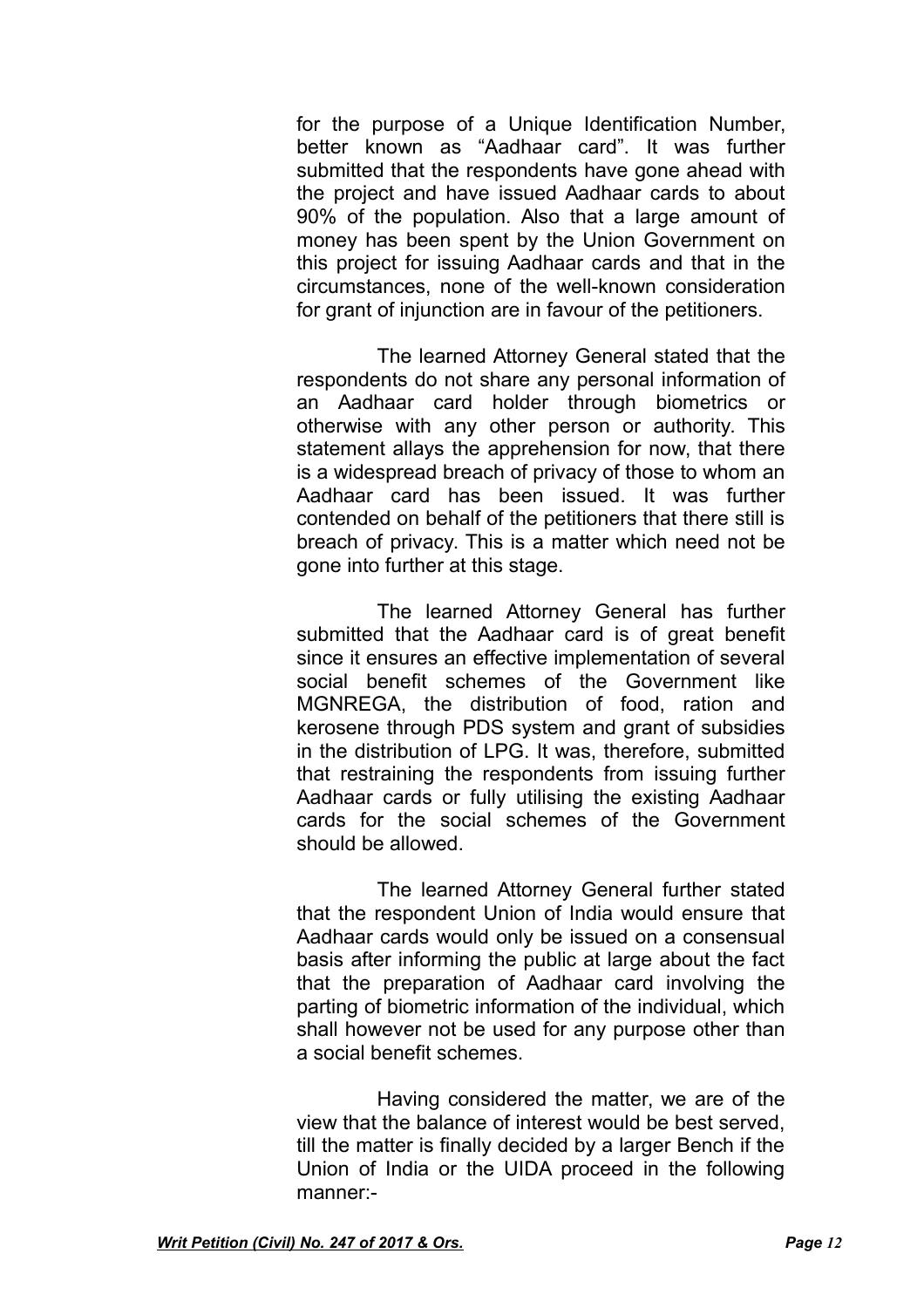1. The Union of India shall give wide publicity in the electronic and print media including radio and television networks that it is not mandatory for a citizen to obtain an Aadhaar card;

2. The production of an Aadhaar card will not be condition for obtaining any benefits otherwise due to a citizen;

3. The Unique Identification Number or the Aadhaar card will not be used by the respondents for any purpose other than the PDS Scheme and in particular for the purpose of distribution of foodgrains, etc. and cooking fuel, such as kerosene. The Aadhaar card may also be used for the purpose of the LPG Distribution Scheme;

4. The information about an individual obtained by the Unique Identification Authority of India while issuing an Aadhaar card shall not be used for any other purpose, save as above, except as may be directed by a Court for the purpose of criminal investigation.

Ordered accordingly."

12) In nutshell, the direction is that obtaining an Aadhaar Card is not mandatory and the benefits due to a citizen under any scheme are not to be denied in the absence of Aadhaar Card. Further, unique identification number or the Aadhaar Card was to be used only for the PDS Scheme and, in particular, for the purpose of distribution of food grains etc. and cooking fuels such as Kerosene and LPG Distribution Scheme, with clear mandate that it will not be used by the respondents for any other purpose. Even the information about the individual collected while issuing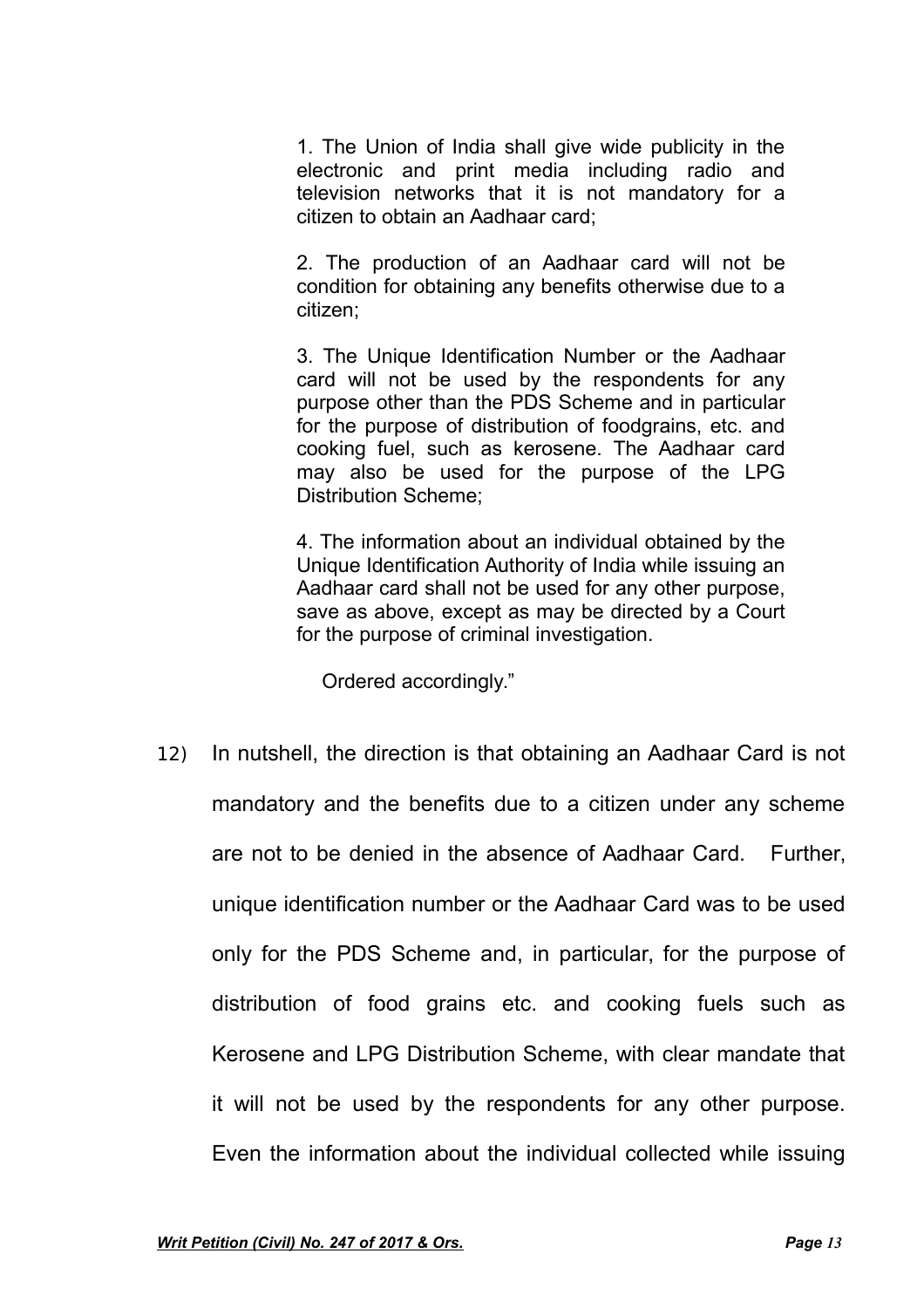an Aadhaar Card was not to be used for any other purpose, except when it is directed by the Court for the purpose of criminal investigation. Thus, making of Aadhaar Card was not to be made mandatory and it was to be used only for PDS Scheme and LPG Distribution Scheme. Thereafter, certain applications for modification of the aforesaid order dated August 11, 2015 was filed before this Court by the Union of India and a five Judges Bench of this Court was pleased to pass the following order:

> "3. After hearing the learned Attorney General for India and other learned senior counsels, we are of the view that in paragraph 3 of the Order dated August 11, 2015, if we add, apart from the other two Schemes, namely, PDS Scheme and the LPG Distribution Scheme, the Schemes like The Mahatma Gandhi National Rural Employment Guarantee Scheme 12 (MGNREGS), National Social Assistance Programme (Old Age Pensions, Widow Pensions, Disability Pensions) Prime Minister's Jan Dhan Yojana (PMJDY) and Employees' Provident Fund Organisation (EPFO) for the present, it would not dilute earlier order passed by this Court. Therefore, we now include the aforesaid Schemes apart from the other two Schemes that this Court has permitted in its earlier order dated August 11, 2015.

> 4. We impress upon the Union of India that it shall strictly follow all the earlier orders passed by this Court commencing from September 23, 2013.

> 5. We will also make it clear that the Aadhaar card Scheme is purely voluntary and it cannot be made mandatory till the matter is finally decided by this Court one way or the other."

Thus, Aadhaar is permitted for some more schemes as well.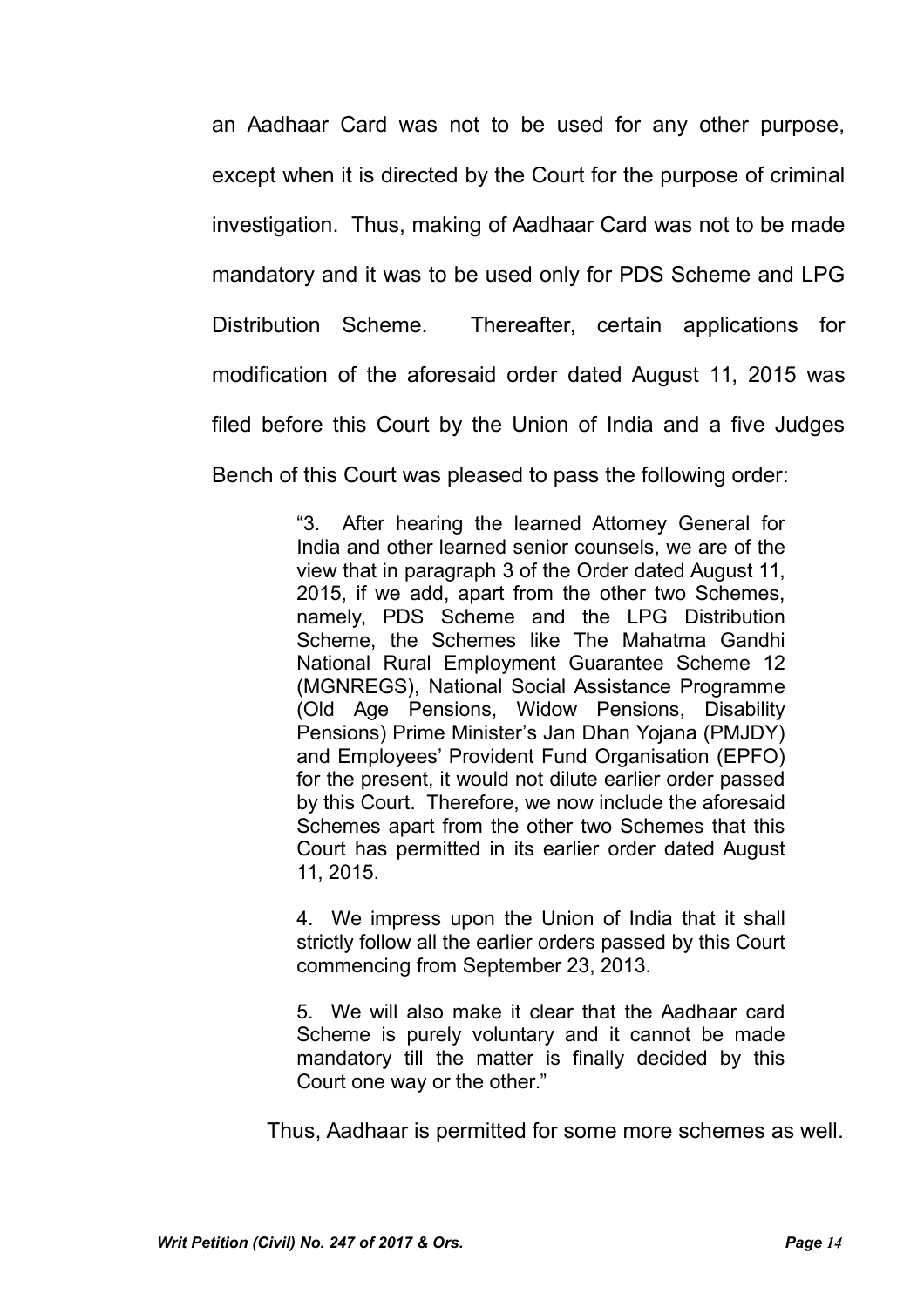- 13) The petitioner herein, laying stress on the above orders, plead that from a perusal of the various interim orders passed by this Court it is amply clear that the Court has reiterated the position that although there is no interim order against the collection of information from the citizens for the purpose of enrolment for Aadhaar, the scheme is purely voluntary and the same is not to be made mandatory by the Government.
- 14) While matters stood thus, the Government of India brought in a legislation to govern the Aadhaar Scheme with the enactment of the Aadhaar (Targeted Delivery of Financial and other subsidies, benefits and services) Act, 2016 (hereinafter referred to as the 'Aadhaar Act').
- 15) Introduction to the said Act gives the reasons for passing that Act and Statement of Objects and Reasons mention the objectives sought to be achieved with the enactment of Aadhaar Act. Introduction reads as under:

"The Unique Identification Authority of India was established by a resolution of the Government of India in 2009. It was meant primarily to lay down policies and to implement the Unique Identification Scheme, by which residents of India were to be provided unique identity number. This number would serve as proof of identity and could be used for identification of beneficiaries for transfer of benefits, subsidies, services and other purposes.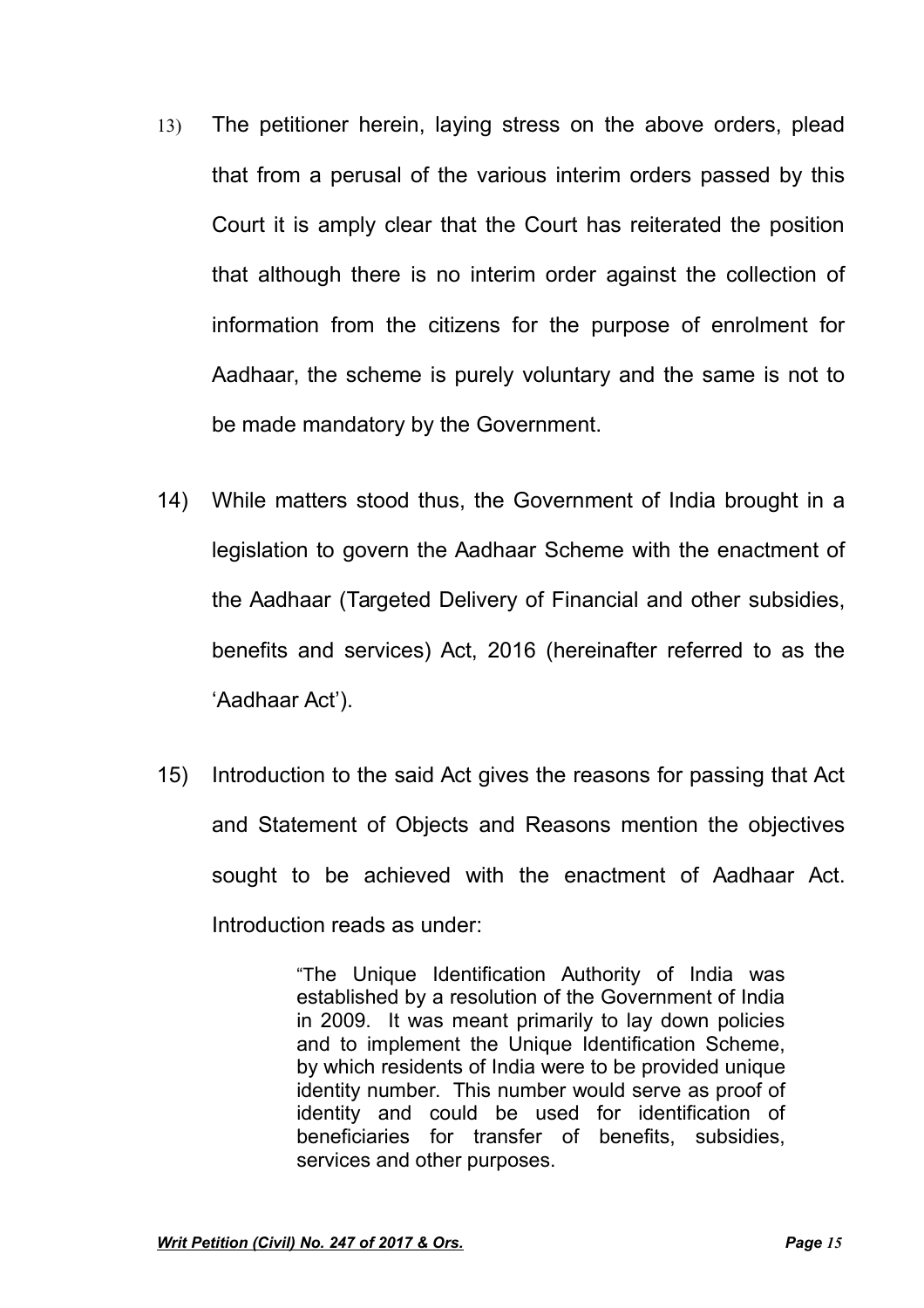Later on, it was felt that the process of enrolment, authentication, security, confidentiality and use of Aadhaar related information be made statutory so as to facilitate the use of Aadhaar number for delivery of various benefits, subsidies and services, the expenditures of which were incurred from or receipts therefrom formed part of the Consolidated Fund of India.

The Aadhaar (Targeted Delivery of Financial and Other Subsidies, Benefits and Services) Bill, 2016 inter alia, provides for establishment of Unique Identification Authority of India, issuance of Aadhaar number to individuals, maintenance and updating of information in the Central Identities Data Repository, issues pertaining to security, privacy and confidentiality of information as well as offences and penalties for contravention of relevant statutory provisions."

16) In the Statement of Objects and Reasons, it is inter alia mentioned that though number of social benefits schemes have been floated by the Government, the failure to establish identity of an individual has proved to be a major hindrance for successful implementation of those programmes as it was becoming difficult to ensure that subsidies, benefits and services reach the unintended beneficiaries in the absence of a credible system to authenticate identity of beneficiaries. Statement of Objects and Reasons also discloses that over a period of time, the use of Aadhaar Number has been increased manifold and, therefore, it is also necessary to take measures relating to ensuring security of the information provided by the individuals while enrolling for Aadhaar Card. Having these parameters in mind, para 5 of the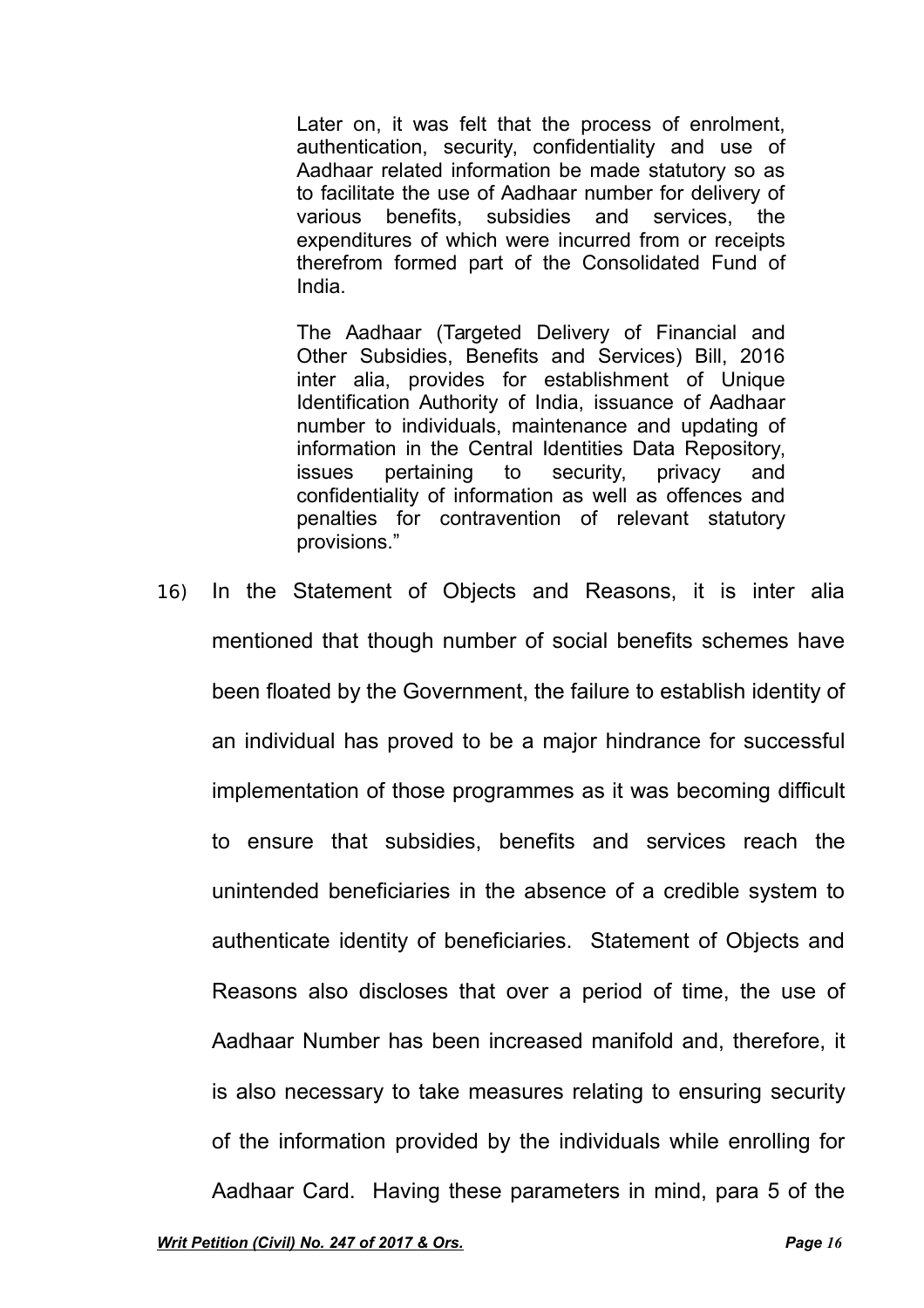Statement of Objects and Reasons enumerates the objectives

which Aadhaar Act seeks to achieve. It reads as under:

""5. The Aadhaar (Targeted Delivery of Financial and Other Subsidies, Benefits and Services) Bill, 2016 *inter alia*, seeks to provide for –

- (a) issue of Aadhaar numbers to individuals on providing his demographic and biometric information to the Unique Identification Authority of India;
- (b) requiring Aadhaar numbers for identifying an individual for delivery of benefits, subsidies, and services the expenditure is incurred from or the receipt therefrom forms part of the Consolidated Fund of India;
- (c) authentication of the Aadhaar number of an Aadhaar number holder in relation to his demographic and biometric information;
- (d) establishment of the Unique Identification Authority of India consisting of a Chairperson, two Members and a Member-Secretary to perform functions in pursuance of the objectives above;
- (e) maintenance and updating the information of individuals in the Central Identities Date Repository in such manner as may be specified by regulations;
- (f) measures pertaining to security, privacy and confidentiality of information in possession or control of the Authority including information stored in the Central Identities Date Repository; and
- (g) offences and penalties for contravention of relevant statutory provisions."
- 17) Some of the provisions of this Act, which have bearing on the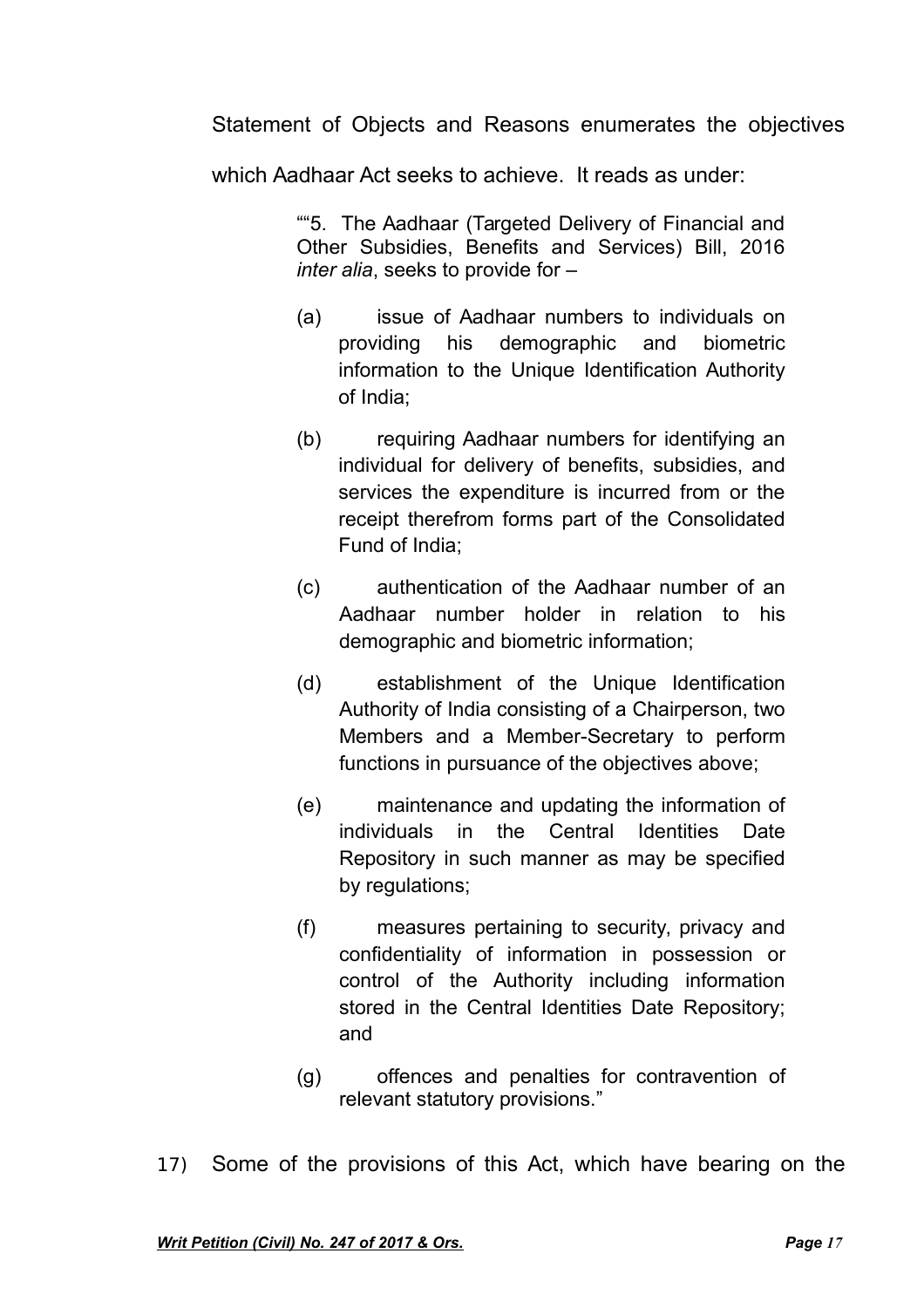matter that is being dealt with herein, may be taken note of. Sections 2(a), 2(c), 2(d), 2(e), 2(g), 2(h), 2(k), 2(l), 2(m), 2(n), Section 3, Section 7, Section 28, Section 29 and Section 30 reads as under:

> "2(a) "Aadhaar number" means an identification number issued to an individual under sub-section (3) of section 3;

#### xxx xxx xxx

2(c) "authentication" means the process by which the Aadhaar number alongwith demographic information or biometric information of an individual is submitted to the Central Identities Data Repository for its verification and such Repository verifies the correctness, or the lack thereof, on the basis of information available with it;

2(d) "authentication record" means the record of the time of authentication and identity of the requesting entity and the response provided by the Authority thereto;

2(e) "Authority" means the Unique Identification Authority of India established under sub-section (1) of section 11;

#### xxx xxx xxx

2(g) "biometric information" means photograph, finger print, Iris scan, or such other biological attributes of an individual as may be specified by regulations;

2(h) "Central Identities Data Repository" means a centralised database in one or more locations containing all Aadhaar numbers issued to Aadhaar number holders along with the corresponding demographic information and biometric information of such individuals and other information related thereto;

xxx xxx xxx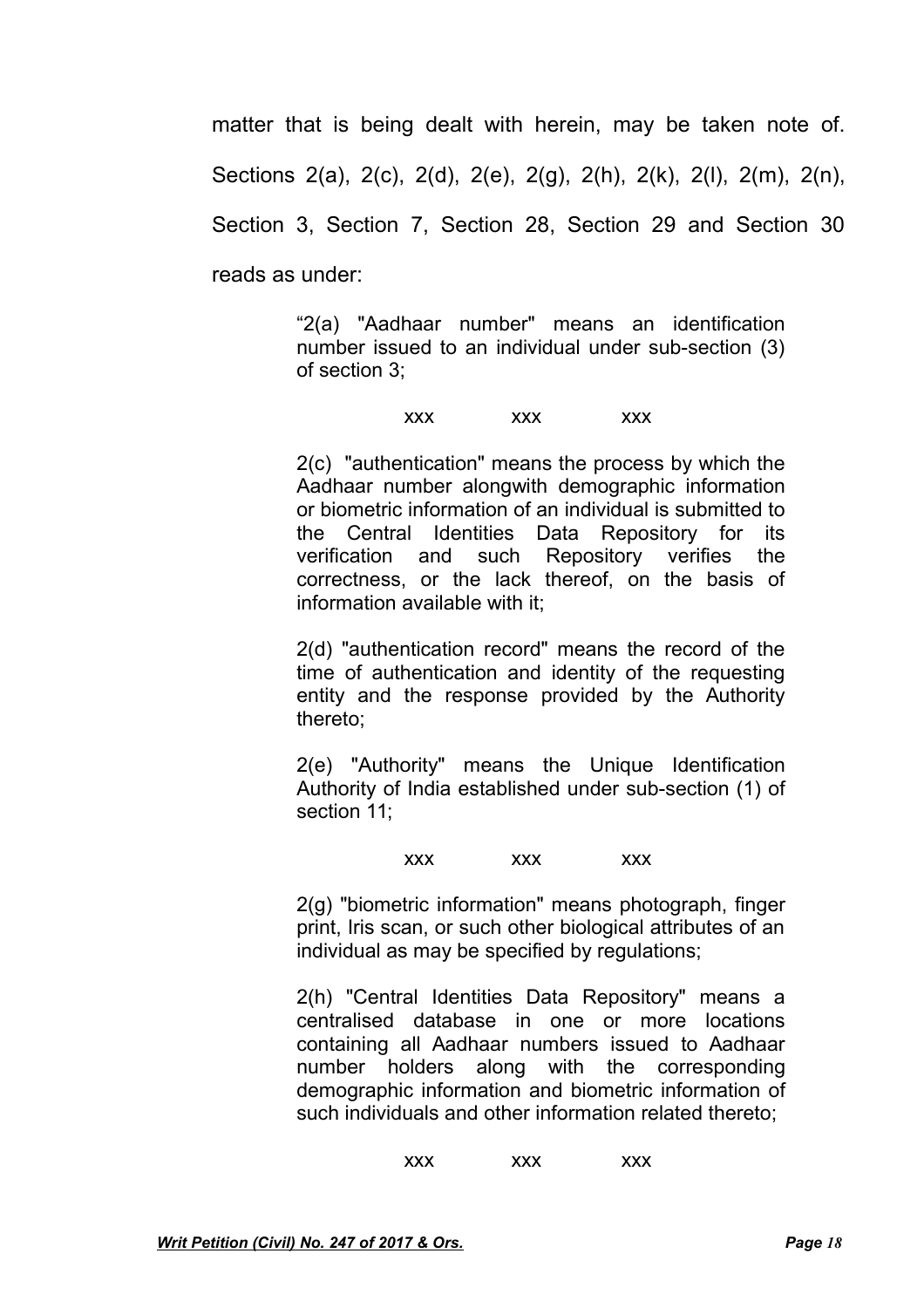2(k) "demographic information" includes information relating to the name, date of birth, address and other relevant information of an individual, as may be specified by regulations for the purpose of issuing an Aadhaar number, but shall not include race, religion, caste, tribe, ethnicity, language, records of entitlement, income or medical history;

2(l) "enrolling agency" means an agency appointed by the Authority or a Registrar, as the case may be, for collecting demographic and biometric information of individuals under this Act;

2(m) "enrolment" means the process, as may be specified by regulations, to collect demographic and biometric information from individuals by the enrolling agencies for the purpose of issuing Aadhaar numbers to such individuals under this Act;

2(n) "identity information" in respect of an individual, includes his Aadhaar number, his biometric information and his demographic information;

3. **Aadhaar number.** - (1) Every resident shall be entitled to obtain an Aadhaar number by submitting his demographic information and biometric information by undergoing the process of enrolment:

Provided that the Central Government may, from time to time, notify such other category of individuals who may be entitled to obtain an Aadhaar number.

(2) The enrolling agency shall, at the time of enrolment, inform the individual undergoing enrolment of the following details in such manner as may be specified by regulations, namely:

- (a) the manner in which the information shall be used;
- (b) the nature of recipients with whom the information is intended to be shared during authentication; and
- (c) the existence of a right to access information, the procedure for making requests for such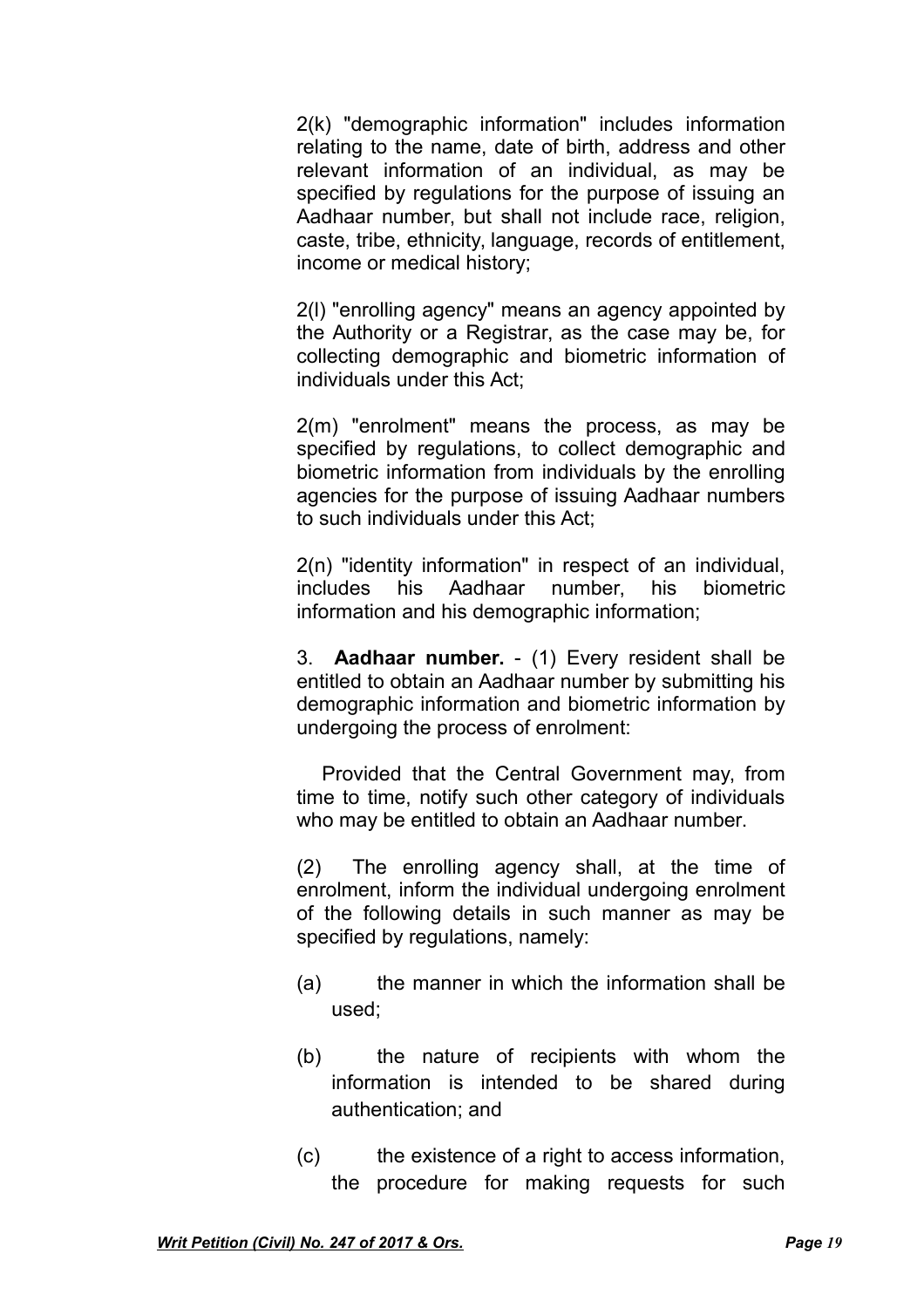access, and details of the person or department in-charge to whom such requests can be made.

(3) On receipt of the demographic information and biometric information under sub-section (1), the Authority shall, after verifying the information, in such manner as may be specified by regulations, issue an Aadhaar number to such individual.

### xxx xxx xxx

7. **Proof of Aadhaar number necessary for receipt of certain subseidies, benefits and services, etc. -** The Central Government or, as the case may be, the State Government may, for the purpose of establishing identity of an individual as a condition for receipt of a subsidy, benefit or service for which the expenditure is incurred from, or the receipt therefrom forms part of. the Consolidated Fund of India, require that such individual undergo authentication, or furnish proof of possession of Aadhaar number or in the case of an individual to whom no Aadhaar number has been assigned, such individual makes an application for enrolment:

Provided that if an Aadhaar number is not assigned to an individual, the individual shall be offered alternate and viable means of identification for delivery of the subsidy, benefit or service.

#### xxx xxx xxx

28. **Security and confidentiality of information** - (1) The Authority shall ensure the security of identity information and authentication records of individuals.

(2) Subject to the provisions of this Act, the Authority shall ensure confidentiality of identity information and authentication records of individuals.

(3) The Authority shall take all necessary measures to ensure that the information in the possession or control of the Authority, including information stored in the Central Identities Data Repository, is secured and protected against access, use or disclosure not permitted under this Act or regulations made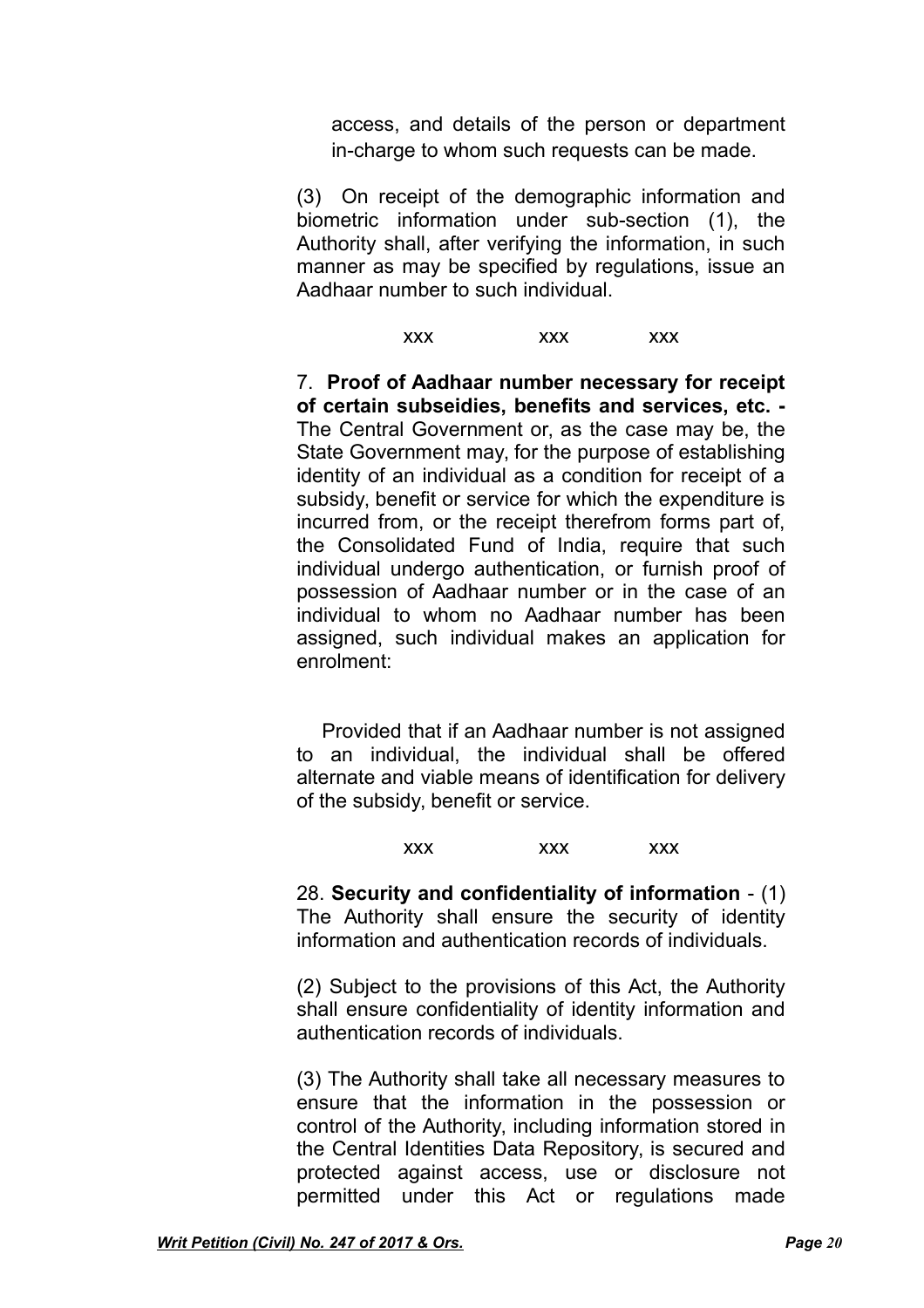thereunder, and against accidental or intentional destruction, loss or damage.

- (4) Without prejudice to sub-sections (1) and (2), the Authority shall—
	- (a) adopt and implement appropriate technical and organisational security measures;
	- (b) ensure that the agencies, consultants, advisors or other persons appointed or engaged for performing any function of the Authority under this Act, have in place appropriate technical and organisational security measures for the information; and
	- (c) ensure that the agreements or arrangements entered into with such agencies, consultants, advisors or other persons, impose obligations equivalent to those imposed on the Authority under this Act, and require such agencies, consultants, advisors and other persons to act only on instructions from the Authority.

(5) Notwithstanding anything contained in any other law for the time being in force, and save as otherwise provided in this Act, the Authority or any of its officers or other employees or any agency that maintains the Central Identities Data Repository shall not, whether during his service or thereafter, reveal any information stored in the Central Identities Data Repository or authentication record to anyone:

Provided that an Aadhaar number holder may request the Authority to provide access to his identity information excluding his core biometric information in such manner as may be specified by regulations.

29. **Restriction on sharing information**. - (1) No core biometric information, collected or created under this Act, shall be—

(a) shared with anyone for any reason whatsoever; or

(b) used for any purpose other than generation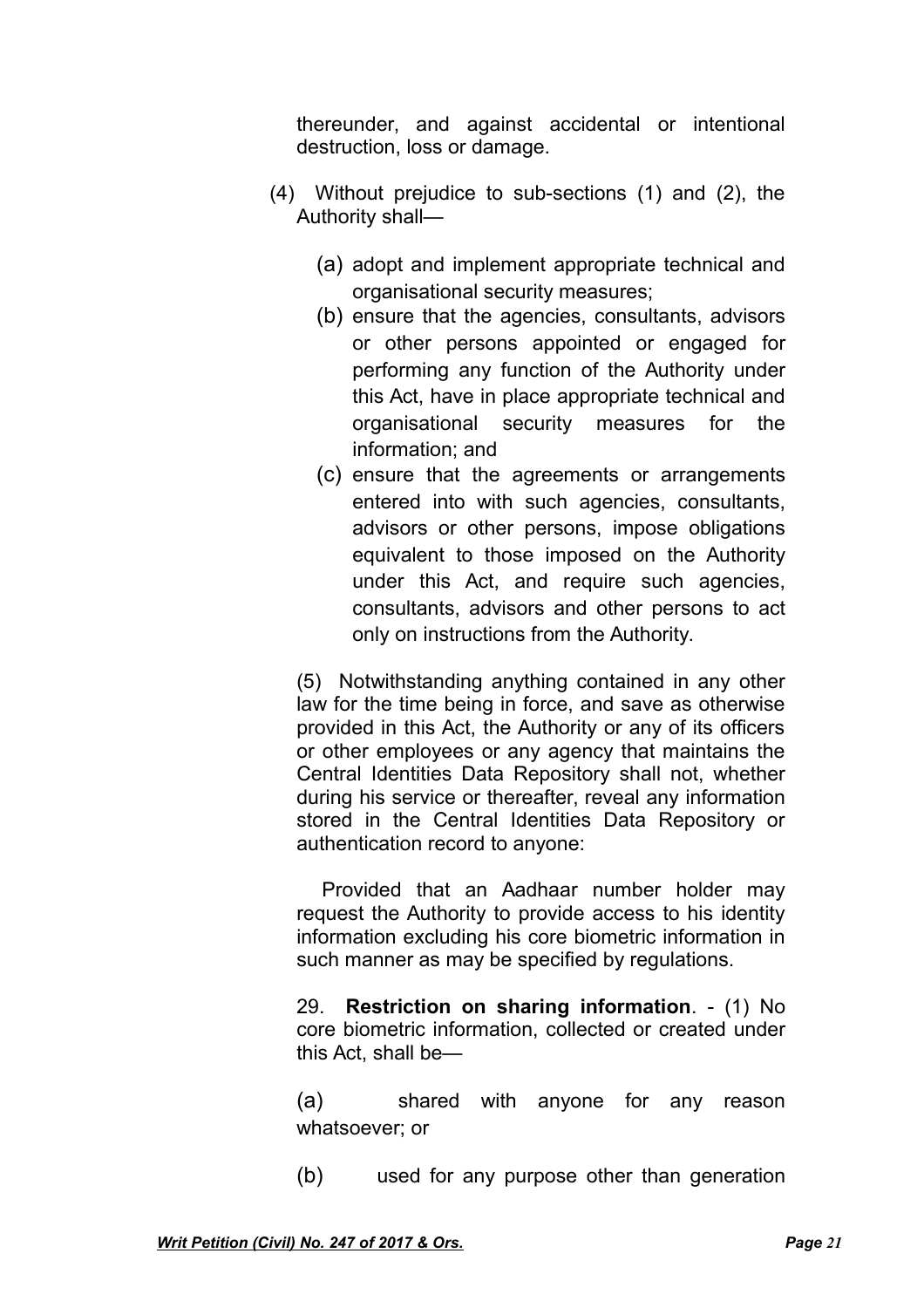of Aadhaar numbers and authentication under this Act.

(2) The identity information, other than core biometric information, collected or created under this Act may be shared only in accordance with the provisions of this Act and in such manner as may be specified by regulations.

(3) No identity information available with a requesting entity shall be—

- (a) used for any purpose, other than that specified to the individual at the time of submitting any identity information for authentication; or
- (b) disclosed further, except with the prior consent of the individual to whom such information relates.

(4) No Aadhaar number or core biometric information collected or created under this Act in respect of an Aadhaar number holder shall be published, displayed or posted publicly, except for the purposes as may be specified by regulations.

30. **Biometric information deemed to be sensitive personal information**.-The biometric information collected and stored in electronic form, in accordance with this Act and regulations made thereunder, shall be deemed to be "electronic record" and "sensitive personal data or information", and the provisions contained in the Information Technology Act, 2000 (21 of 2000) and the rules made thereunder shall apply to such information, in addition to, and to the extent not in derogation of the provisions of this Act.

Explanation.-- For the purposes of this section, the expressions—

- (a) "electronic form" shall have the same meaning as assigned to it in clause (r) of sub-section (1) of section 2 of the Information Technology Act, 2000 (21 of 2000);
- (b) "electronic record" shall have the same meaning as assigned to it in clause (t) of sub-section (1) of section 2 of the Information Technology Act, 2000 (21 of 2000);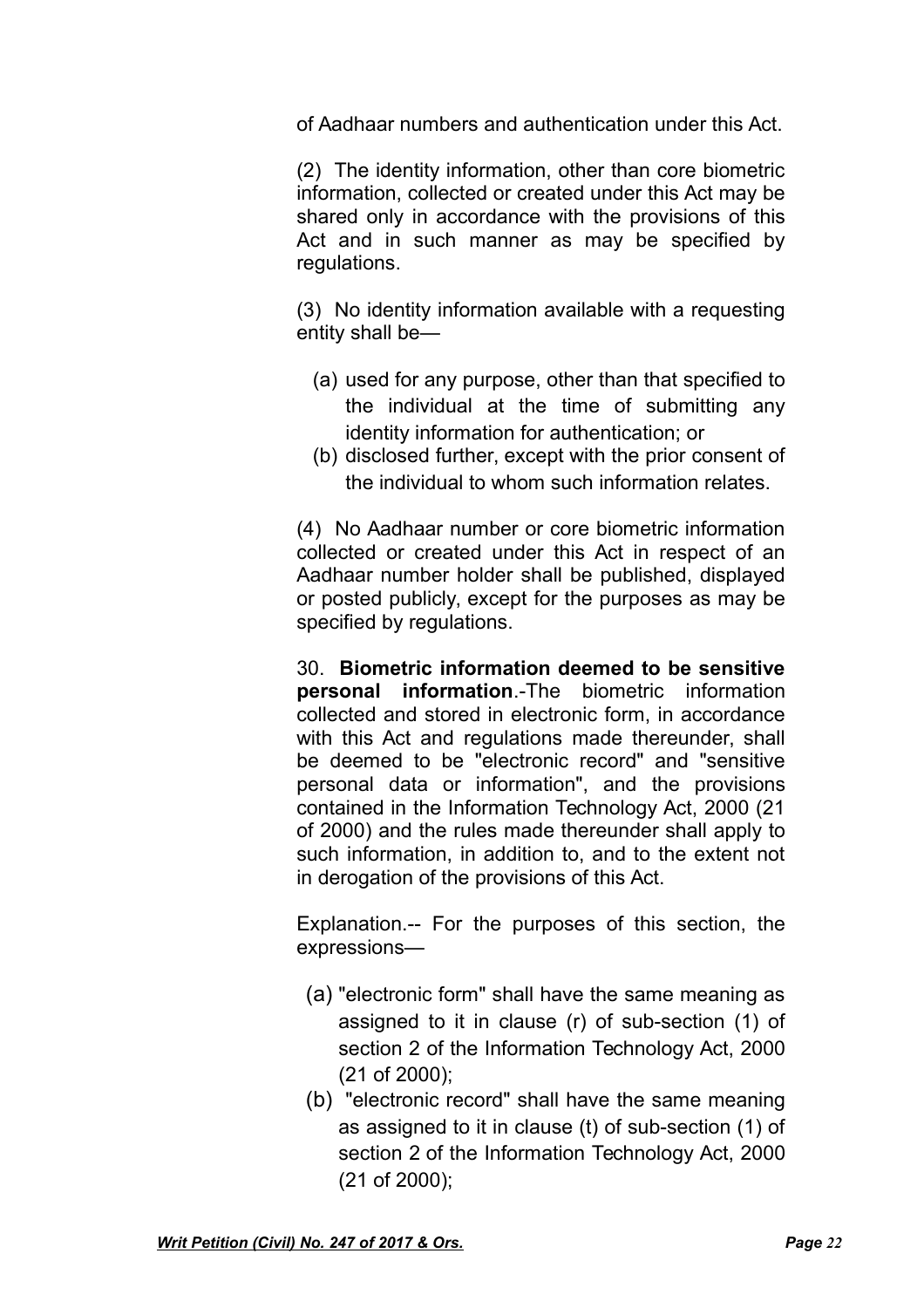"sensitive personal data or information" shall have the same meaning as assigned to it in clause (iii) of the Explanation to section 43A of the Information Technology Act, 2000 (21 of 2000)."

That apart, Chapter VII which comprises Sections 34 to 47, mentions various offences and prescribes penalties therefor.

- 18) Even the Constitutional validity of the aforesaid Act is challenged in this Court in Writ Petition (C) No. 797 of 2016, which has also been tagged along with Writ Petition (C) No. 494 of 2012, the lead matter in the batch of matters which has been referred to the Constitution Bench.
- 19) At this juncture, by Finance Act, 2017, Income Tax Act is amended with introduction of Section 139AA which provision has already been reproduced. It would be necessary to mention at this stage that since challenge to the very concept of Aadhaar i.e. unique identification number is predicated primarily on Right to Privacy, when instant writ petitions were initially listed before us, we suggested that these matters be also tagged along with Writ Petition (C) No. 494 of 2012 and other matters which have been referred to the Constitution Bench. Pertinently, in the counter affidavit filed on behalf of the Union of India also, plea has been taken that the matters be tagged along with those pending writ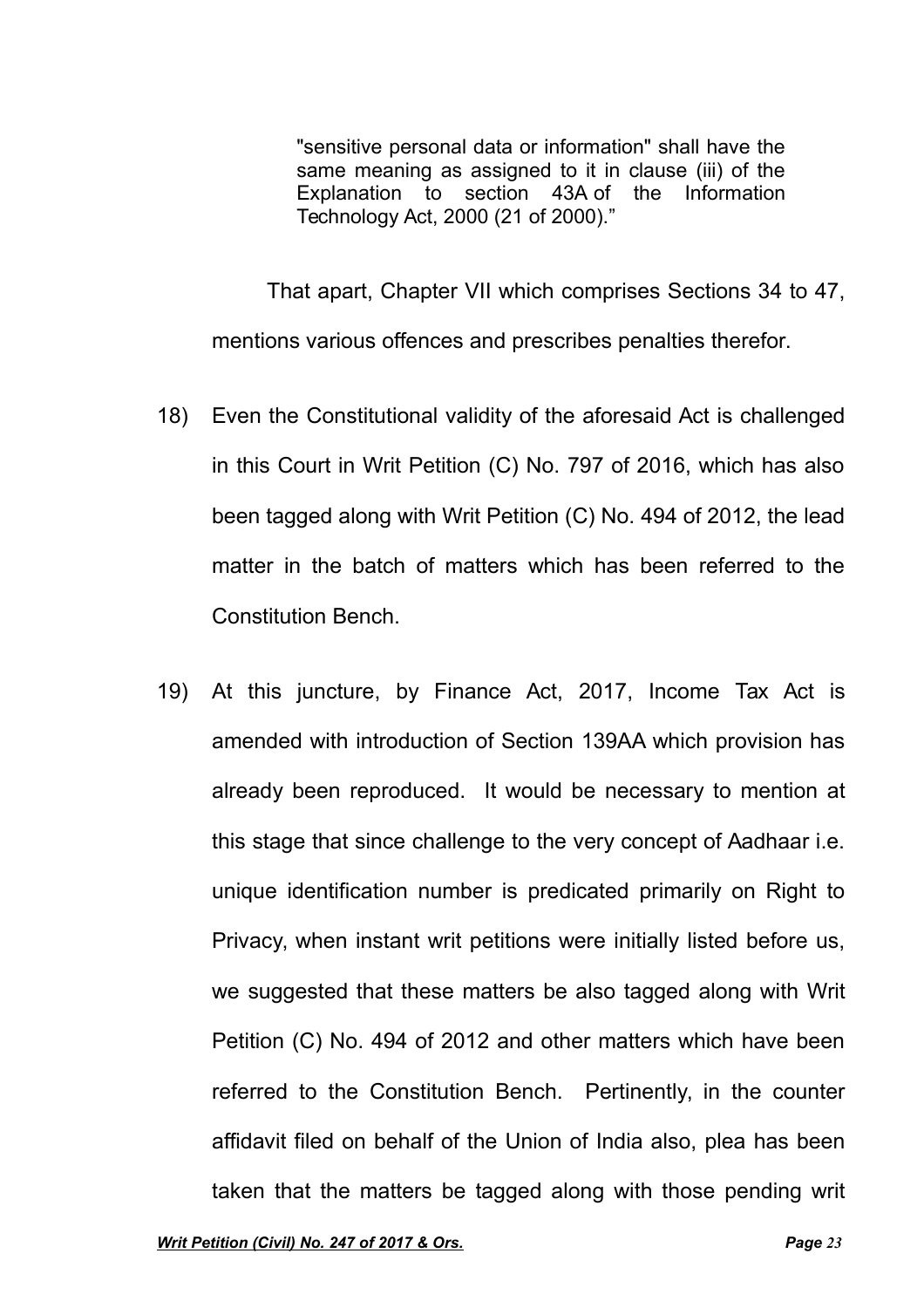petitions and be decided by a larger Bench. On this suggestion, reaction of the learned counsel for the petitioners was that petitioners would not be pitching their case on the 'Right to Privacy' and would be questioning the validity of Section 139AA of the Act primarily on Articles 14 and 19 of the Constitution. On this basis, their submission was that this Bench should proceed to adjudicate the matter. Therefore, we make it clear at the outset that we are not touching upon the privacy issue while determining the question of validity of the impugned provision of the Act.

#### **The Arguments**

20) Mr. Datar, learned senior counsel who opened the attack on behalf of the petitioners, started by stating the historical fact pertaining to introduction of Aadhaar Scheme, leading to the passing of Aadhaar Act and thereafter the impugned provision and referring to the various orders passed by this Court from time to time (which have already been reproduced above). After this narration, his first submission was that this Court had, time and again, emphasised by various interim orders that obtaining an Aadhaar Card would be a voluntarily act on behalf of a citizen and it would not be made mandatory till the pendency of the petitions which stand referred to the Constitution Bench now. He further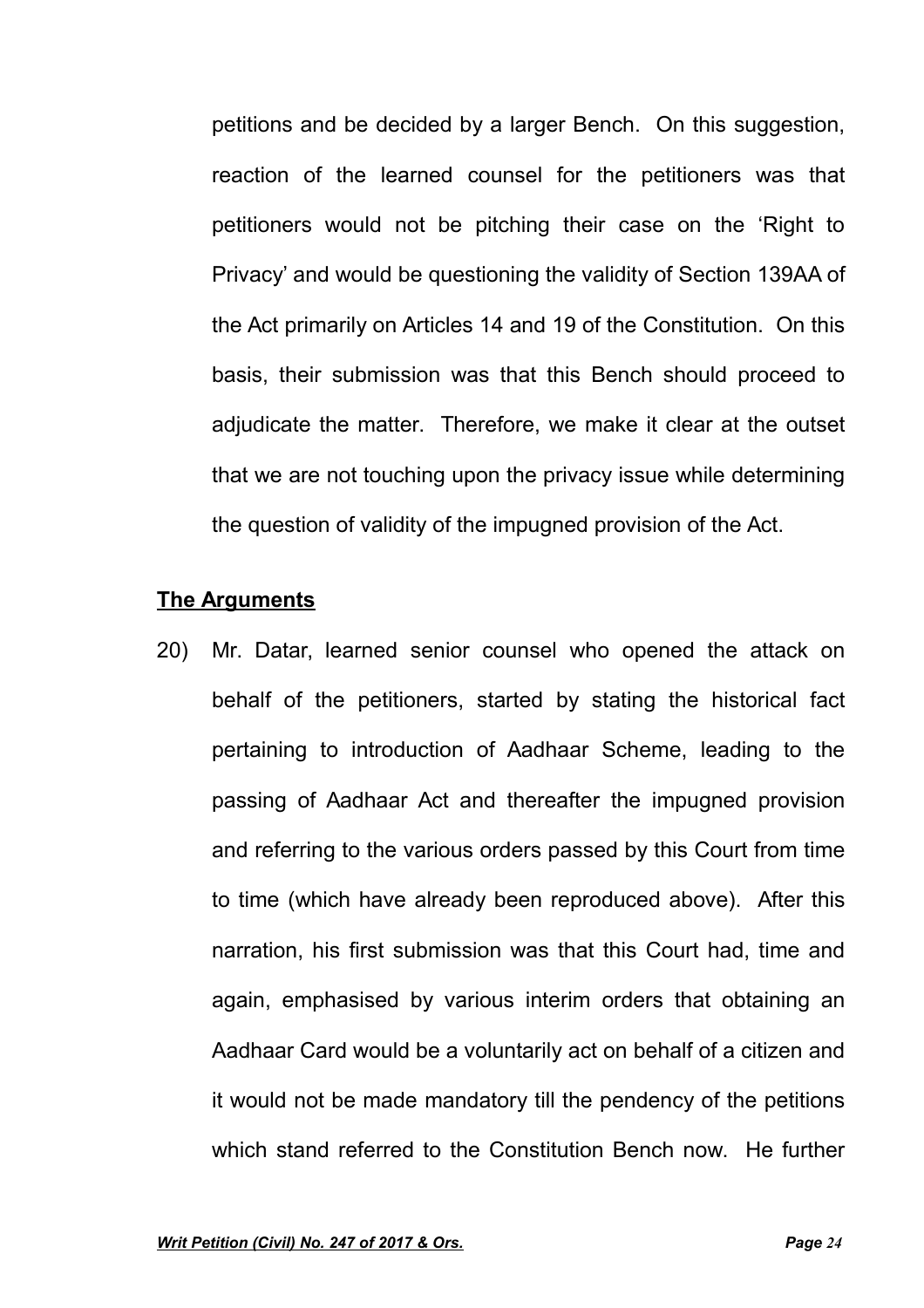submitted that even Section 3 of the Aadhaar Act spells out that enrollment of Aadhaar is voluntarily and consensual and not compulsory or by way of executive action. He also drew our attention to the proviso to Section 7 of the Aadhaar Act as per which a person is not to be deprived of subsidies as per the various schemes of the Government as the said proviso clearly mentions that if an Aadhaar Number is not assigned to an individual, he shall be offered alternate and viable means of identification for delivery of subsidy, benefit or service. According to him, there was a total reversal of the aforesaid approach for assessees under the Income Tax Act and those who wanted to apply for issuance of PAN Card inasmuch as not only it was made compulsory for them to get Aadhaar enrollment number, but serious consequences were also provided for not adhering to this requirement. In their cases, PAN issued to these assessees had to become invalid, that too from the retrospective effect i.e. from the date when it is issued. Having regard to the aforesaid, the legal submission of Mr. Datar was that Section 139AA was unconstitutional and without legislative competence inasmuch as this provision was enacted contrary to the binding nature of the judgments/directions of this Court which was categorical that Aadhaar had to remain voluntary. Questioning the legislative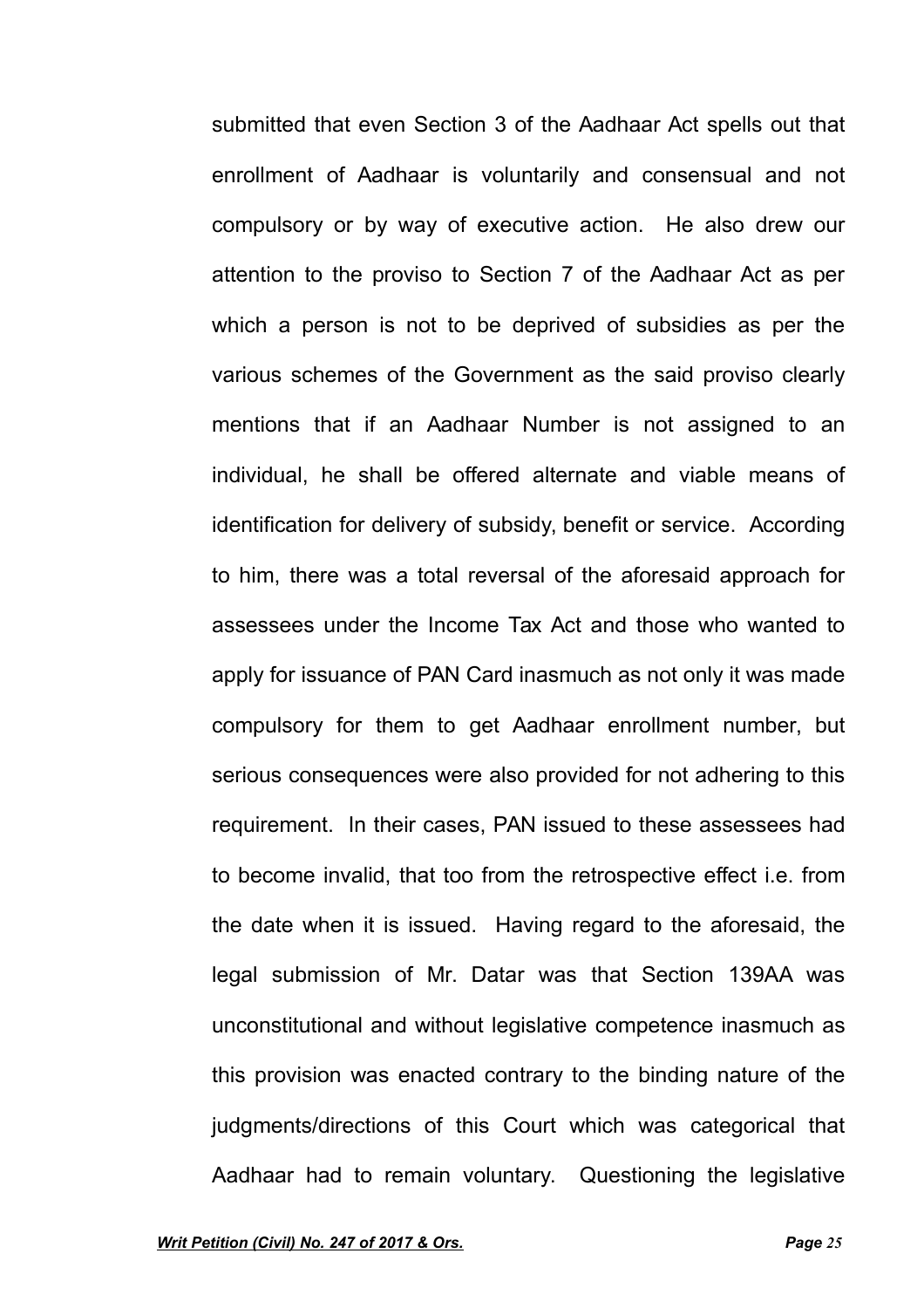competence of the legislature to enact this particular law, argument of Mr. Datar was that there were certain implied limitations of such a legislative competence and one of these limitations was that legislature was debarred from enacting a law contrary to the binding nature of decisions of this Court. His submission in this behalf was that though it was within the competence of the legislature to remove the basis of the Supreme Court decision, at the same time, legislature could not go against the decision which was law of the land under Article 141 of the Constitution. He argued that, in the instant case, legislature could not be construed as removing the basis of the various orders of this Court relating to Aadhaar Scheme itself but the impugned provision was inserted in the statute book violating the binding nature of those orders.

21) Dilating on the aforesaid submissions, Mr. Datar argued that the earlier orders of this Court dated August 23, 2015 of the main writ petition specifically permitted Aadhaar to be used only for LPG and PDS. By an order dated October 15, 2015, at the request of the Union of India, it was permitted to be extended to three other schemes, namely, MNREGA, Jan Dhan Yojana etc. The Constitution Bench made it explicitly clear that the Aadhaar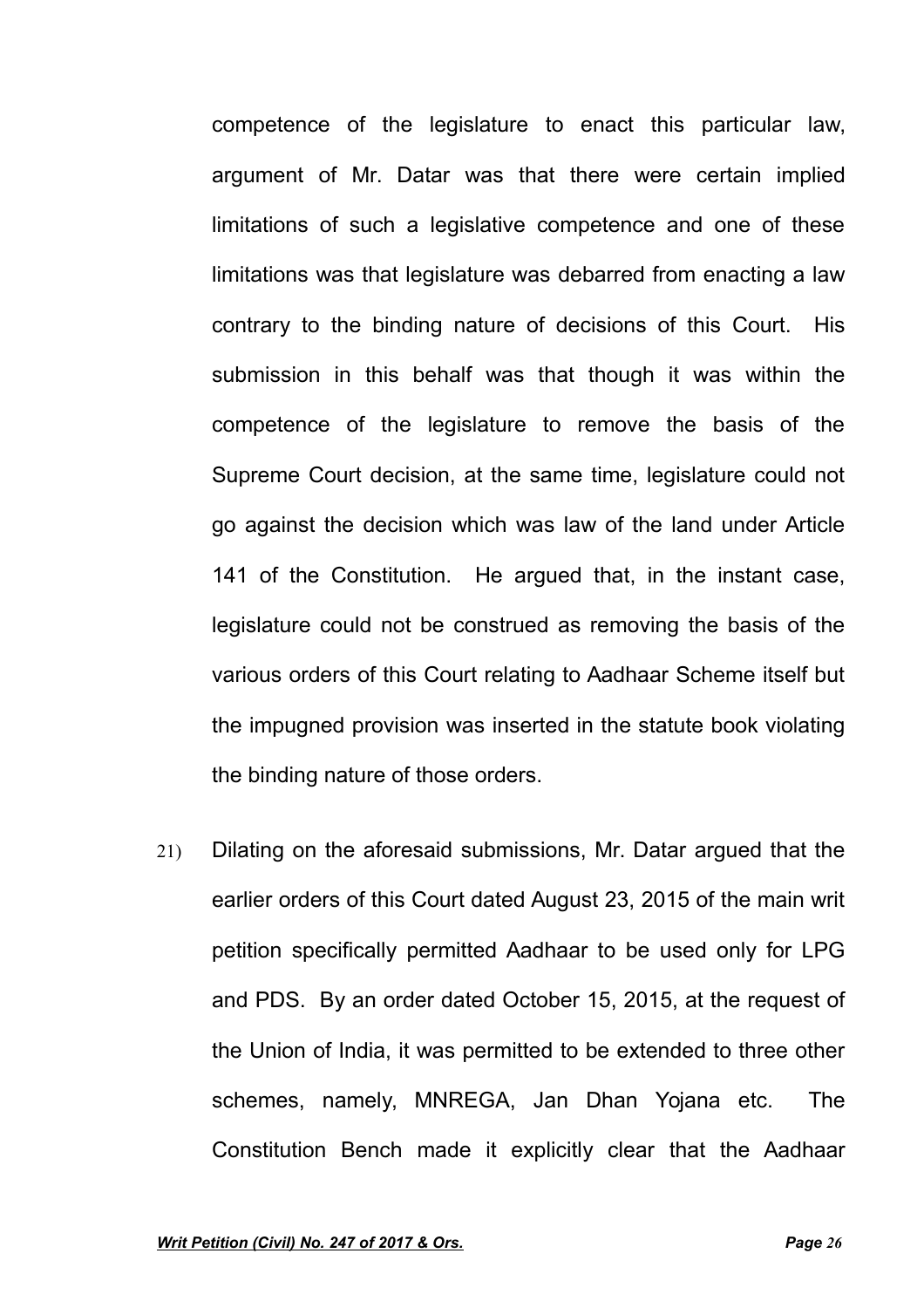scheme could not be used for any other purpose. According to him, the Parliament did not in any manner remove the basis of these decisions. The Aadhaar scheme, as enacted under the Aadhaar Act, continued to retain its voluntary character (as demonstrated by Section 3 of that Act) that existed when Aadhaar was operating under executive instructions. Nonetheless, even if it is argued that the above orders were passed when Aadhaar was based on executive instructions, decisions of this Court continue to be binding as they are made in exercise of the judicial power. According to Mr. Datar, any judgment of a court, whether interim or final, whether rendered in the context of a legislation, delegated legislation (rules/notifications) or even executive action will continue to be binding. In view of the judgment of this Court in *Ram Jawaya Kapoor* v. State of Punjab<sup>[3](#page-26-0)</sup>, which held that executive and legislative powers are co-extensive under the Constitutional scheme, unless the basis of the judgment is removed by a subsequent enactment, it cannot be argued that a decision based on executive instruction is less binding than other judgments/orders of the Supreme Court, or that the judgment/order loses force if the executive instruction is replaced by law.

<span id="page-26-0"></span><sup>(1955) 2</sup> SCR 225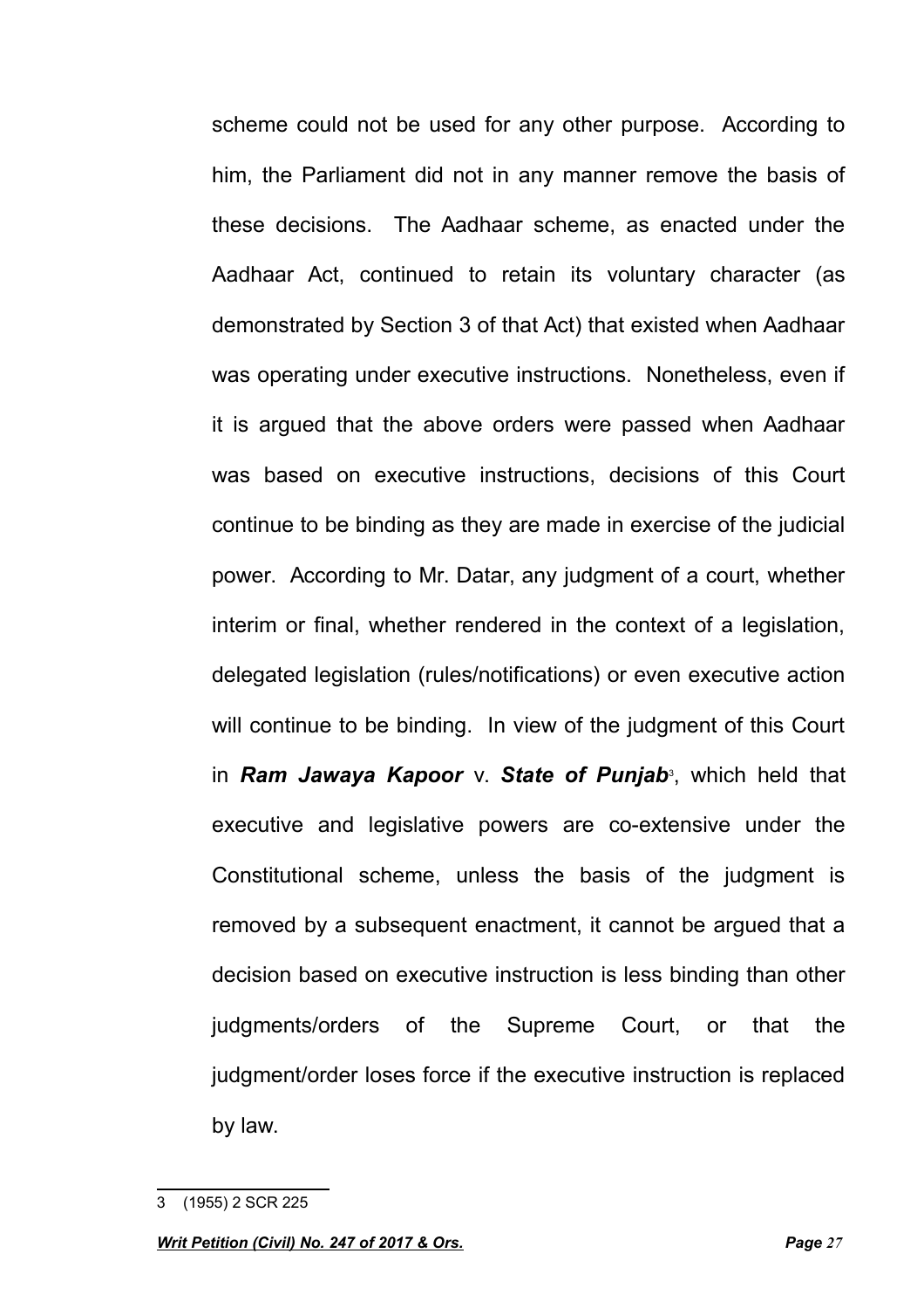22) He also referred to the decision in the case of *Madan Mohan* **Pathak** v. **Union of India**<sup>[4](#page-27-0)</sup>, wherein the direction of the Calcutta High Court to pay bonus to Class-III and Class-IV employees was sought to be nullified by a statutory amendment. This was held to be impermissible by the seven Judges' Bench. He also relied upon *Bakhtawar Trust* v. *M.D. Narayan[5](#page-27-1)* , wherein, after citing the case-laws on this point, the Court reiterated the principle as follows:

> ""25. The decisions referred to above, manifestly show that it is open to the legislature to alter the law retrospectively, provided the alteration is made in such a manner that it would no more be possible for the Court to arrive at the same verdict. In other words, the very premise of the earlier judgment should be uprooted, thereby resulting in a fundamental change of the circumstances upon which it was founded.

#### xxx xxx xxx

27. Here, the question before us is, whether the impugned Act has passed the test of constitutionality by serving to remove the very basis upon which the decision of the High Court in the writ petition was based. This question gives rise to further two questions – first, what was the basis of the earlier decision; and second, what, if any, may be said to be the removal of that basis?

*(emphasis supplied)*"

- 23) Based on the above principles, Mr. Datar's fervent plea was that:
	- (i) The basis of the earlier order of the Supreme Court is that

Aadhaar will be made a voluntary scheme, it is a

*Writ Petition (Civil) No. 247 of 2017 & Ors. Page 28*

<span id="page-27-0"></span><sup>4</sup> AIR 1978 SC 803

<span id="page-27-1"></span><sup>5</sup> (2003) 5 SCC 298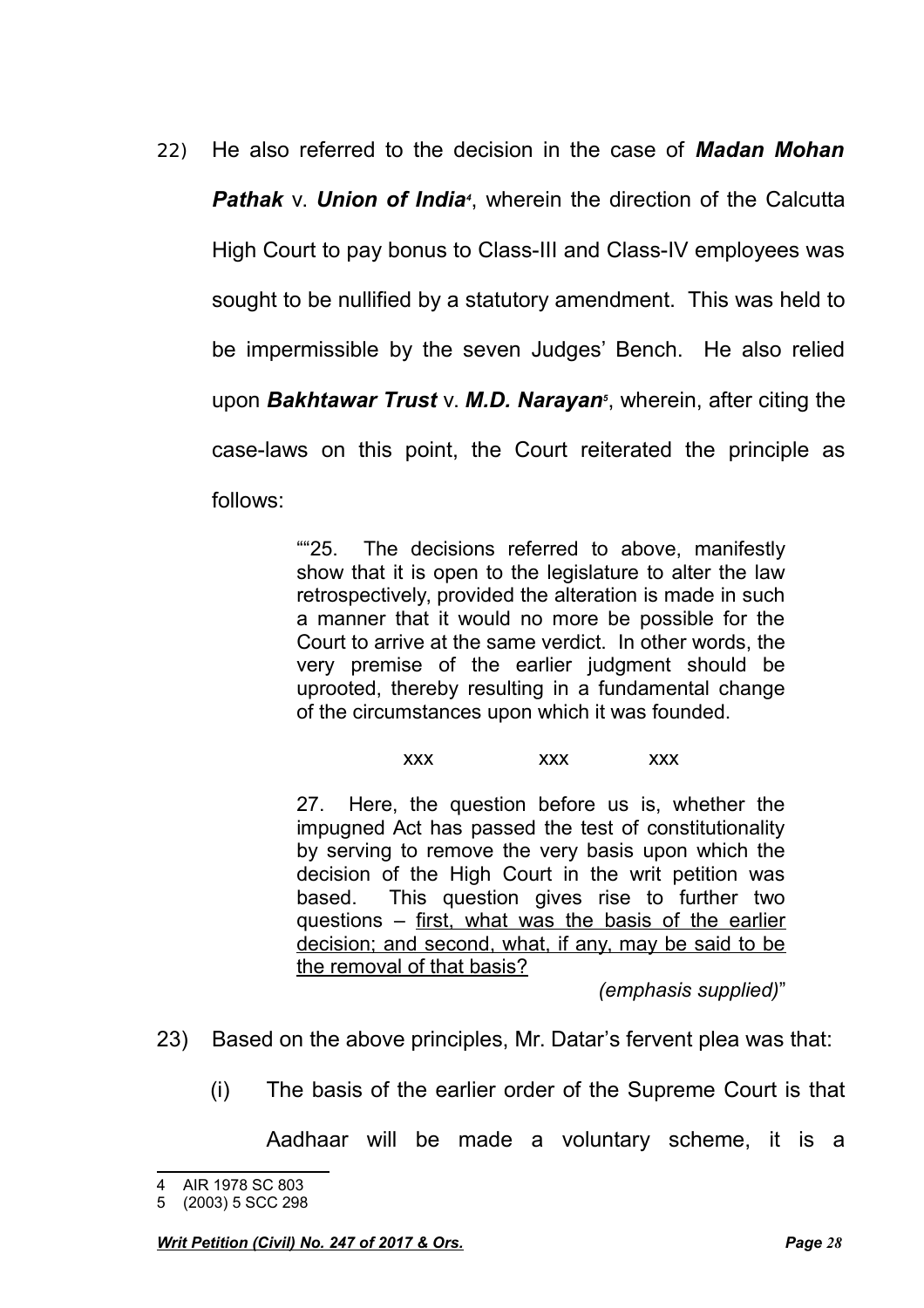consensual scheme, and that it is to be expressly limited to six specific purposes; and (ii) No attempt whatsoever has been made to remove the basis

- of these earlier orders. This alone renders Section 139AA unconstitutional.
- 24) Arguing that basis of the orders of this Court was not removed, plea of Mr. Datar was that the basis of the said orders was that serious constitutional concerns had been raised about the Aadhaar scheme, and that therefore, pending final decision on its validity by the Supreme Court, it ought to remain voluntary. Consequently, in order to remove the basis of these orders, the Parliament would have to pass a law overturning the voluntary character of Aadhaar itself. Notably, although Parliament did have a chance to do so, it elected not to. The Aadhaar Act came into force on March 25, 2016. This was after the order of this Court. Significantly, however, the Parliament continued to maintain Aadhaar as a voluntary scheme vide Section 3 of the said Act. Mr. Datar submitted that if Parliament so desired, it could have removed the basis of this Court's order by:
	- (i) Amending Section 3 so that Aadhaar is made compulsory for every resident of India; or
	- (ii) Introducing either a proviso or adding a sub-section in Section 3 to the following effect:

*Writ Petition (Civil) No. 247 of 2017 & Ors. Page 29*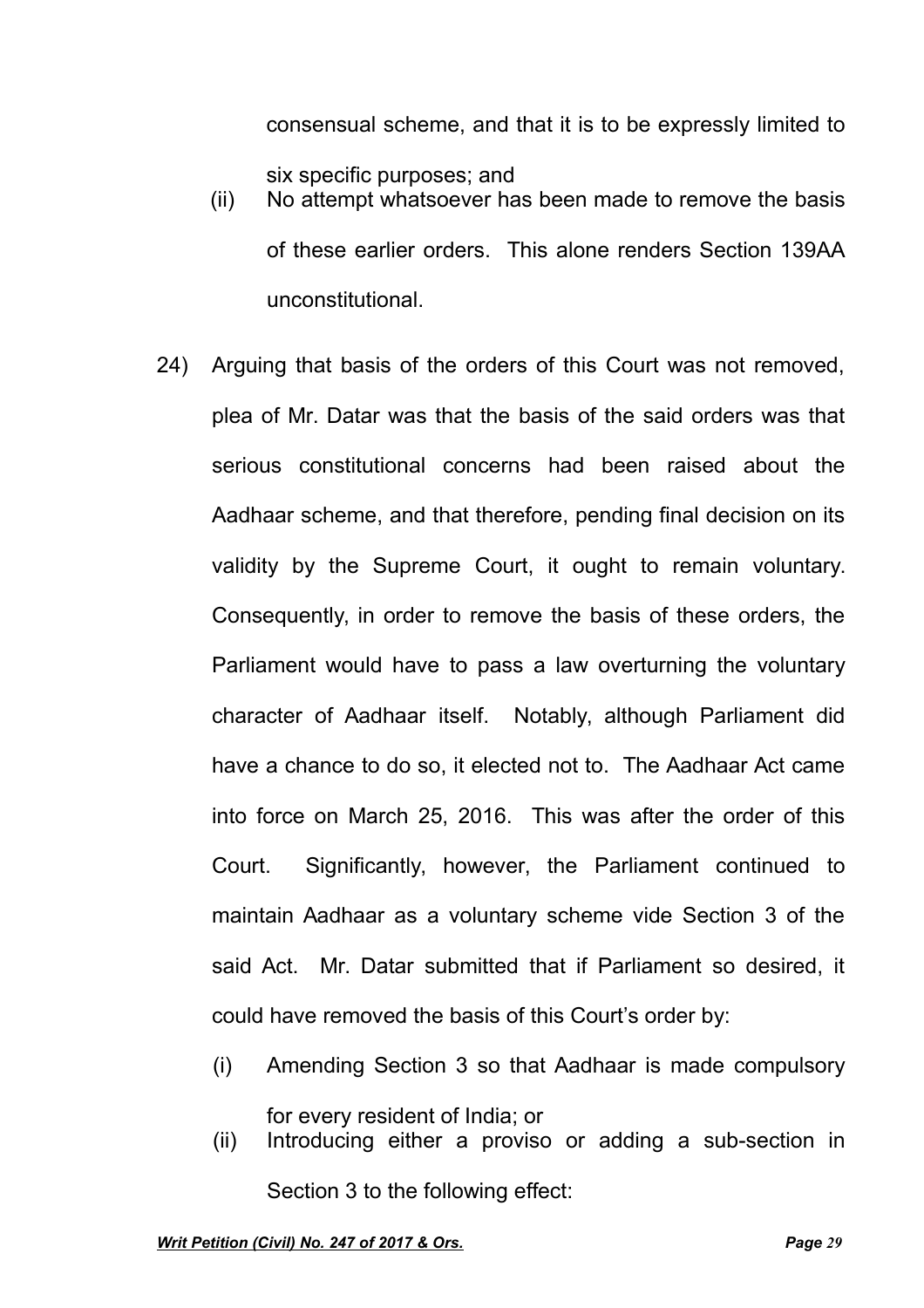"Notwithstanding anything contained in sub-section (1), the Central Government may notify specific purposes for which obtaining Aadhaar numbers may be made mandatory in public interest."

- 25) However, Parliament elected not to do so as there is no non-obstante clause. Instead of making enrollment for Aadhaar itself mandatory, it made Aadhaar mandatory for filing income-tax returns, even as enrollment itself remained voluntary under Section 3 of the Aadhaar Act. He, thus, submitted that far from taking away the basis of the earlier Supreme Court orders. The Aadhaar Act strengthened and endorsed those orders, while Section 139AA impermissibly attempted to overturn them without taking away their basis. Indeed, Parliament did not even sof ar as include a non-obstante clause in Section 139AA, which would have made it clear that Section would override contrary laws – clearly indicating once again that Section 13AA was not taking away the basis of the Court's orders. The emphasis of Mr. Datar is that unless suitable/appropriate amendments are made to the Aadhaar Act, the orders of the Court cannot be overruled by the newly inserted Section 139AA.
- 26) On the aforesaid edifice, the argument built and developed by Mr. Datar is that although the power of Parliament to pass laws with respect to List-I and List-III is plenary, it is subject to two implied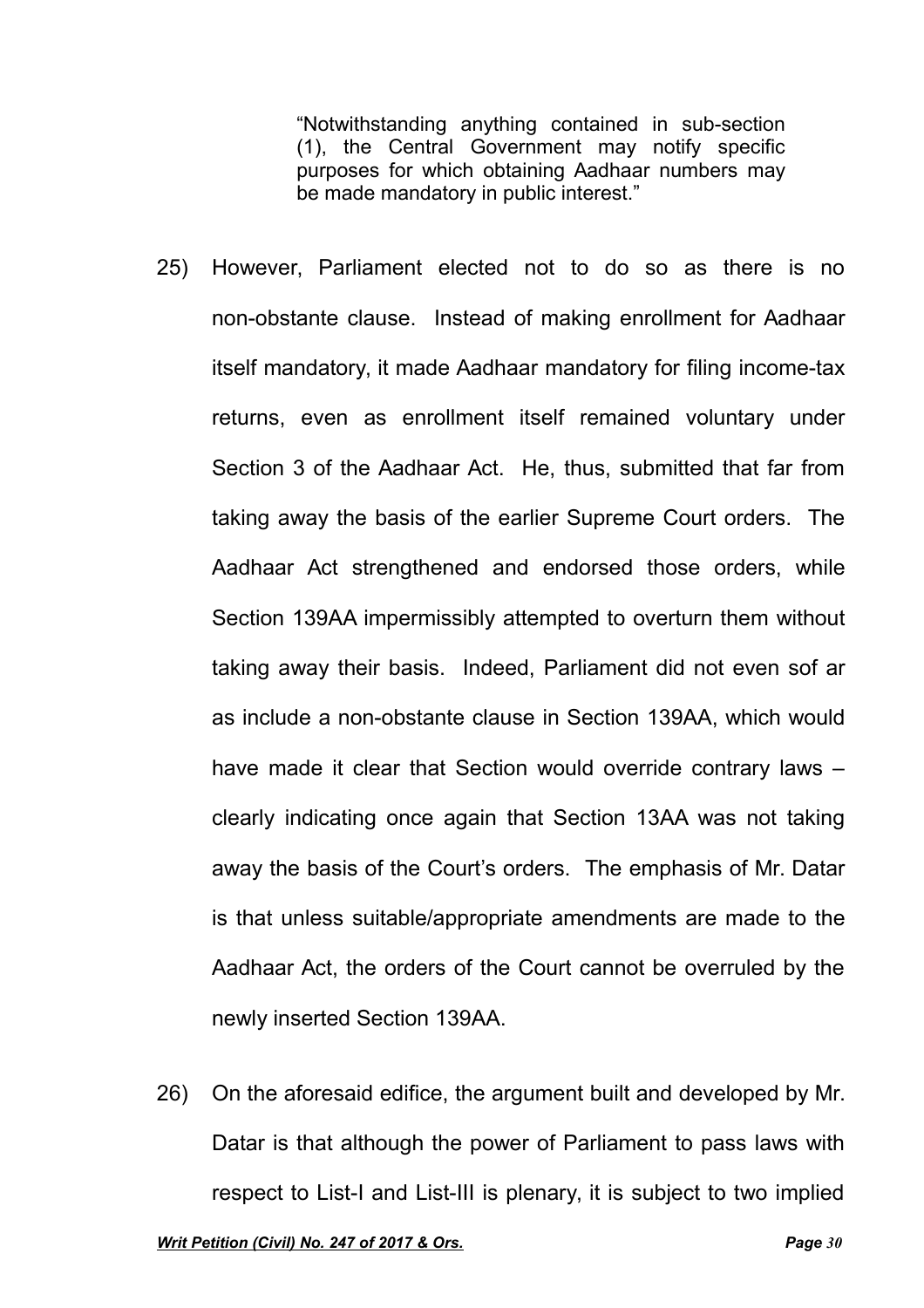limitations:

- (i) Parliament or any State legislature cannot pass any law that overrules a judgment; before any law is passed which may result in nullifying a decision, it is mandatory to remove the basis of the decision. Once the basis on which the earlier decision/order/judgment is delivered is removed, Parliament can then pass a law prospectively or retrospectively and with or without a validation clause.
- (ii) Implied limitation not to pass contrary laws: The doctrine of harmonious construction applies when there is an accidental collision or conflict between two enactments and the Supreme Court has repeatedly read down one provision to give effect to other. Thus, both the provisions have to be given effect to. But if the collision or conflict is such that one provision cannot co-exist with another, then the latter provision must be struck down. In the present case, obtaining an Aadhaar number continues to be voluntary and explicitly declared to be so. Once the Aadhaar Card is voluntary, it cannot be made mandatory by the impugned Section 139AA of the Act. As long as the Aadhaar enactment holds the field, there is an implied limitation on the power of Parliament not to pass a contrary law.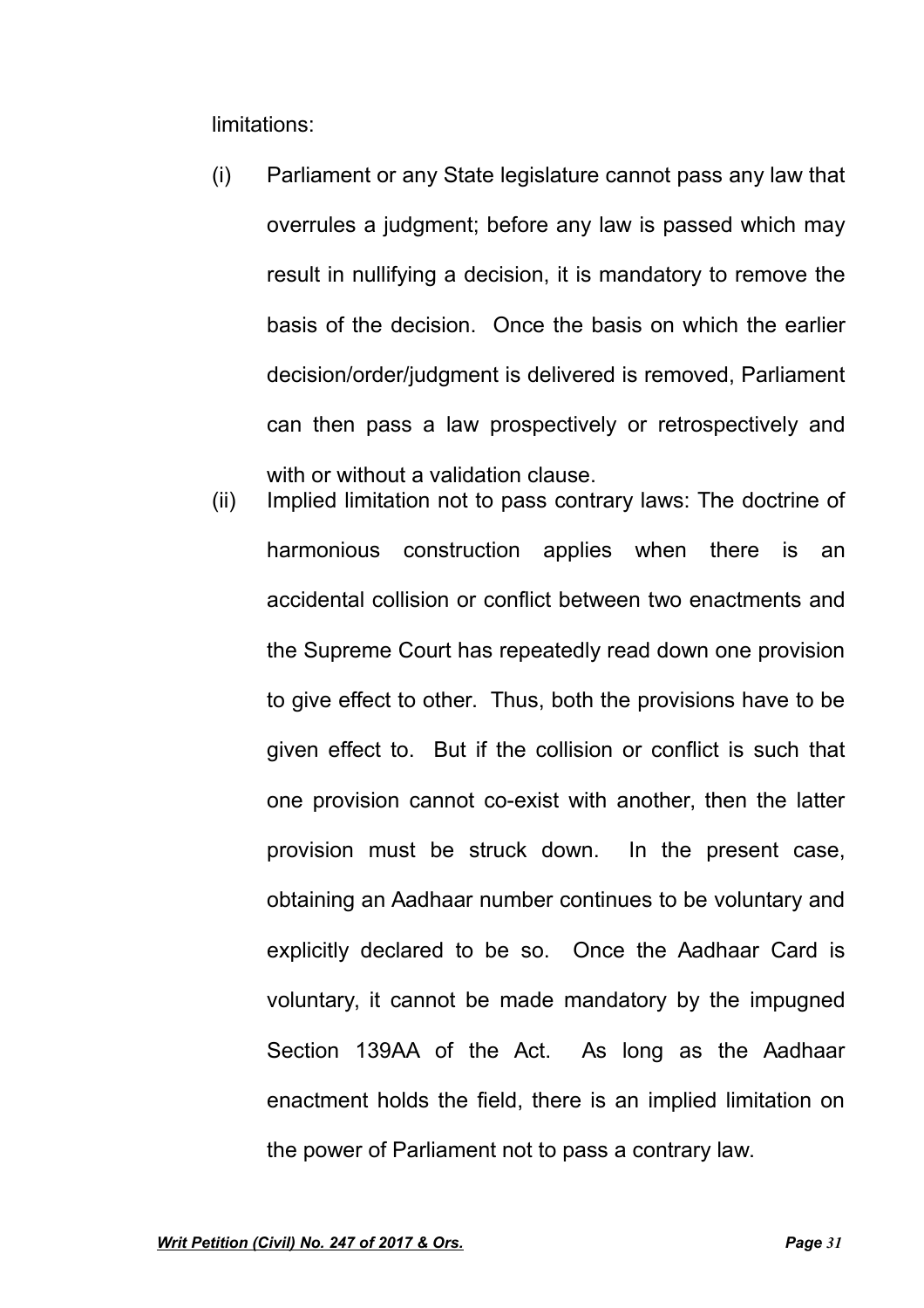- 27) He also advanced two examples of such an implied limitation:
	- (i) If Parliament, by a statute, makes medical service in rural areas an attractive option for doctors with incentives like preference for post-graduate admissions, higher pay/allowances, or even lower tax, such a scheme is voluntary and only those doctors who want those benefits may opt for it. While such a statute exists, it will not be permissible for Parliament to simultaneously amend the Medical Council Act, 1956 and state that absence of rural service will be a ground to invalidate the doctor's certificate of practice. Thus, what is statutorily voluntary under one Parliamentary Act cannot be made statutorily compulsory under another Parliamentary Act at the same time.
	- (ii) Second example given by Mr. Datar was that making Aadhaar compulsory only for individuals with severe consequences of cancellation of PAN cards and a deeming provision that they had never applied for PAN is discriminatory when such a provision is not made mandatory for other assessees.
- 28) Mr. Datar's next plea of violation of Article 14 was based by him on the application of the twin-test of classification viz. there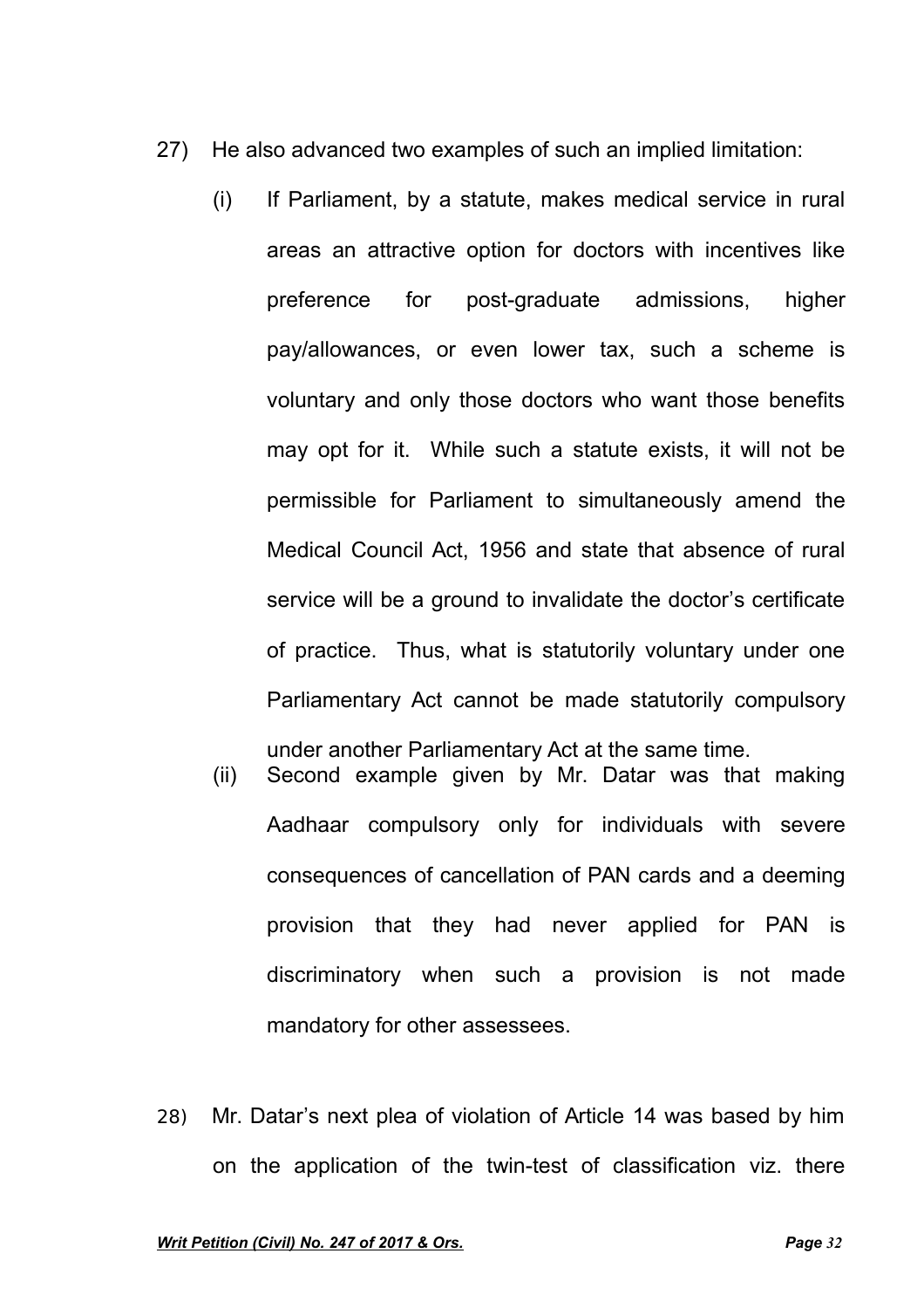should be a reasonable classification and that this classification should have rational nexus with the objective sought to be achieved as held in *R.K. Dalmia* v. *Justice S.R. Tendolkar[6](#page-32-0)* . Mr. Datar conceded that first test was met as individual assessees form a separate class and, to this extent, there is a rational differentiation between individuals and other categories of assessees. The main brunt of his argument was on the second limb of the twin-test of classification which according to him is not satisfied because there is no rational nexus with the object sought to be achieved.

29) Third argument of Mr. Datar was that the affected persons by Section 139AA are individuals who are professionals like lawyers, doctors, architects etc. and lakhs of businessmen having small or micro enterprises. By imposing a draconian penalty of cancelling their PAN cards and deeming that they had never applied for them, there is a direct infringement to Article 19(1)(g). The consequences of not having a PAN card results in a virtual "civil death" and it will be impossible to carry out any business or professional activity under Rule 114B of the Income Tax Rules, 1962 (hereinafter referred to as the 'Rules'), it will not be possible to operate bank accounts with transactions above Rs.50,000/-,

<span id="page-32-0"></span><sup>6</sup> (1959) SCR 279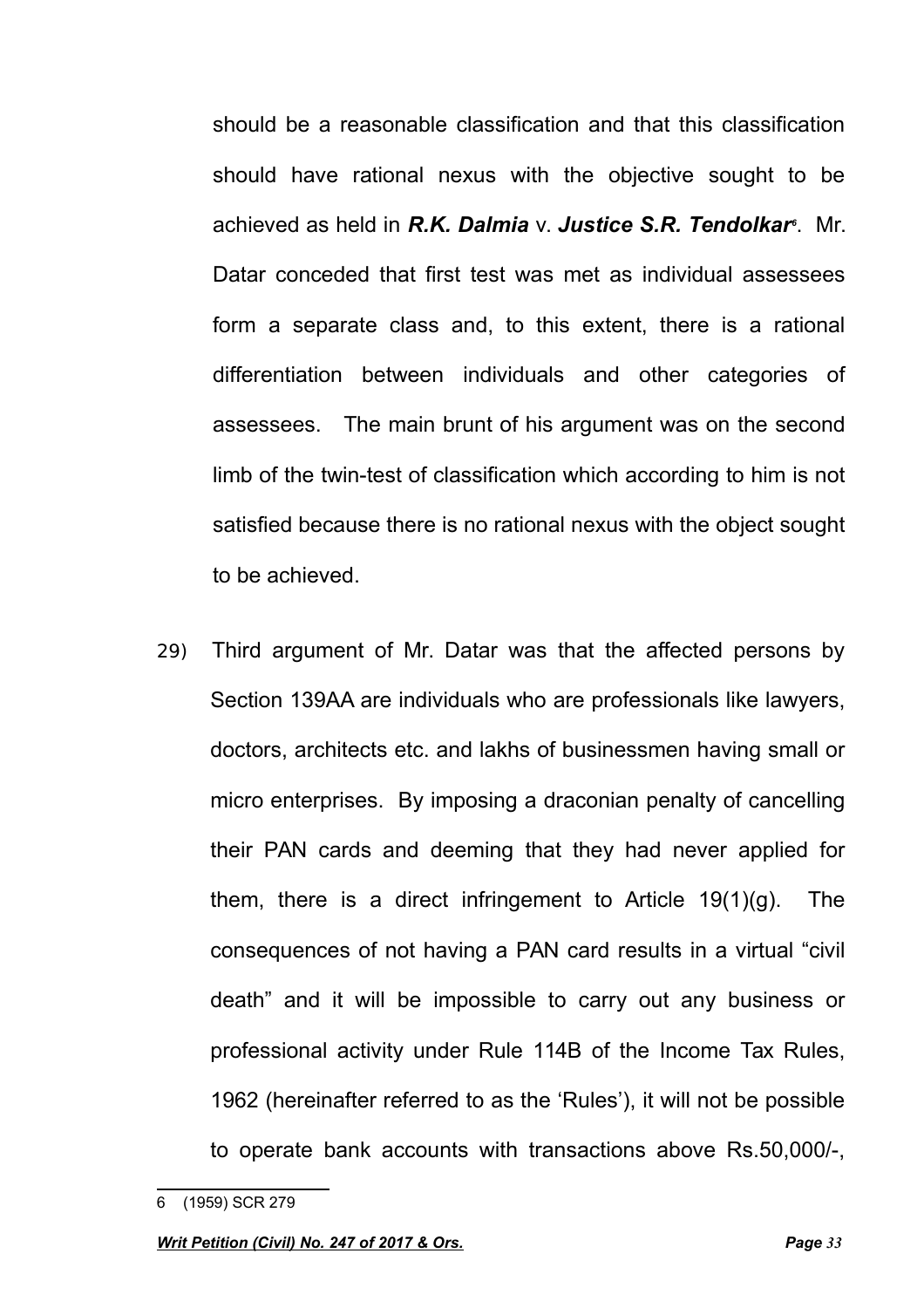use credit/debit cards, purchase motor-vehicles, purchase property etc.

30) Elaborating this point, it was submitted by him that once it is shown that the right under Article 19(1)(g) has been infringed, the burden shifts to the State to show that the restriction is reasonable, and in the interests of the public, under Article 19(6) of the Constitution. He referred to *Modern Dental College and*

*Research Centre & Ors.* v. *State of Madhya Pradesh[7](#page-33-0)* , wherein

this Court held that the correct test to apply in the context of

Article 19(6) was the test of proportionality:

"… a limitation of a constitutional right will be constitutionally permissible if : (i) it is designated for a proper purpose; (ii) the measures undertaken to effectuate such a limitation are rationally connected to the fulfilment of that purpose; (iii) the measures undertaken are necessary in that there are no alternative measures that may similarly achieve that same purpose with a lesser degree of limitation; and finally (iv) there needs to be a proper relation ('proportionality strict sensu' or 'balancing') between the importance of achieving the proper purpose and the social importance of preventing the limitation on the constitutional right."

31) Mr. Datar also submitted that even if the State succeeds in showing a proper purpose and a rational connection with the purpose, thereby meeting the test of Article 14, the impugned law clearly fails on clauses (iii) (narrow tailoring) and (iv) (balancing)

<span id="page-33-0"></span><sup>7</sup> (2016) 7 SCC 353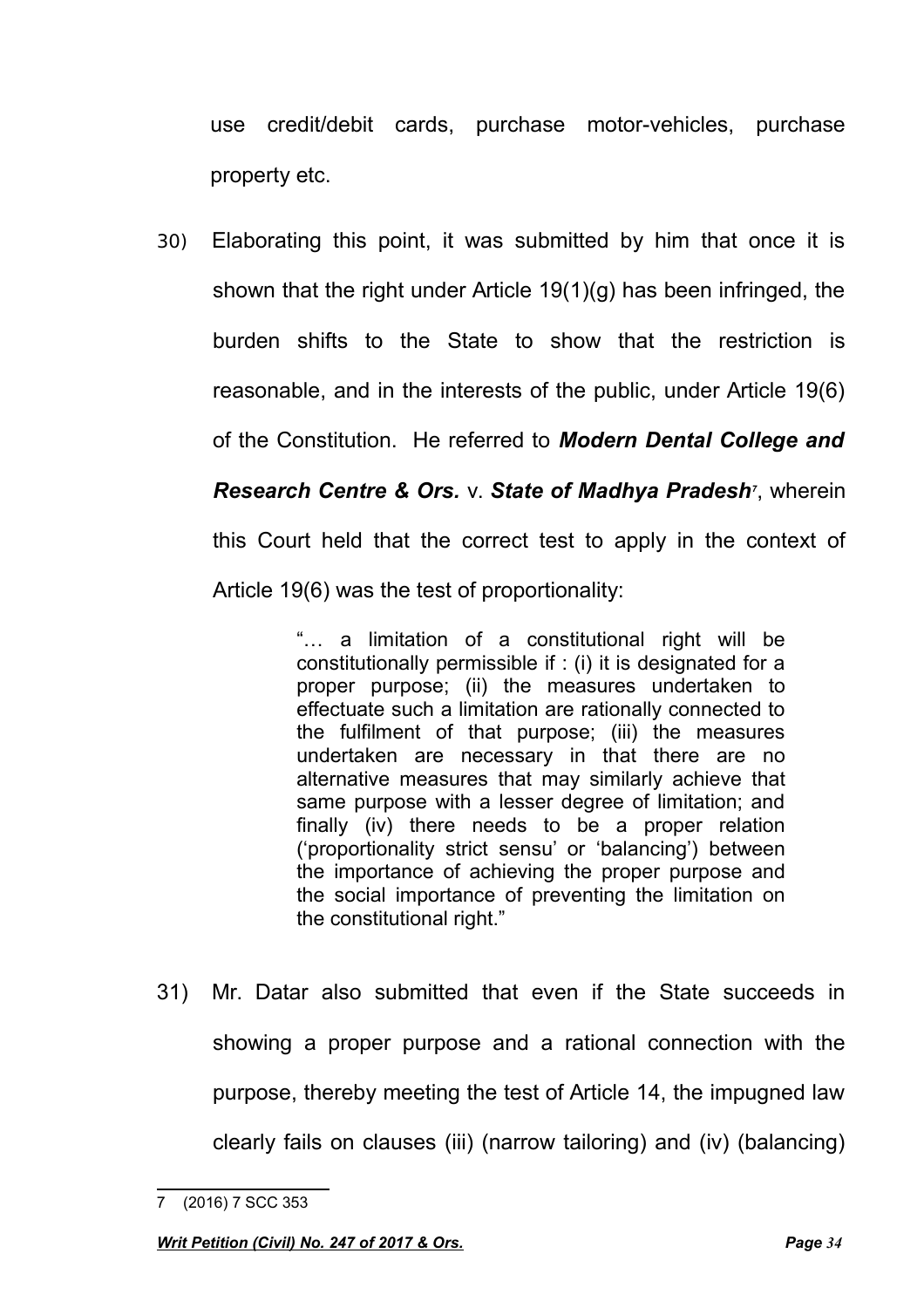of the proportionality test of the above decision. He submitted that the State has failed entirely to show that the cancellation of PAN Cards as a consequence of not enrolling for Aadhaar with its accompanying draconian consequences for the economic life of an individual is narrowly tailored to achieving its goal of tax compliance. It is also submitted that in accordance with the arguments advanced above, the State's own data shows that the problem of duplicate PANs was minuscule, and the gap between the tax payer base and the PAN Card holding population can be explained by plausible factors other than duplicates and forgeries. He questioned the wisdom of legislature in compelling 99.6% of the taxpaying citizenry to enroll for Aadhaar (with the further prospect of seeding) in order to weed out the 0.4% of duplicate PAN Cards, as it fails the proportionality test entirely.

32) On the principle of proportionality, he submitted that this principle was applied in the *R.K. Dalmia*<sup>[8](#page-34-0)</sup> case as per the following passage:

> "11 … (d) that the Legislature is free to recognize degrees of harm and may confine its restrictions to those cases where the need is deemed to be the clearest;

> (e) that in order to sustain the presumption of constitutionality the court may take into consideration matters of common knowledge, matters of common

<span id="page-34-0"></span><sup>8</sup> Footnote 6 above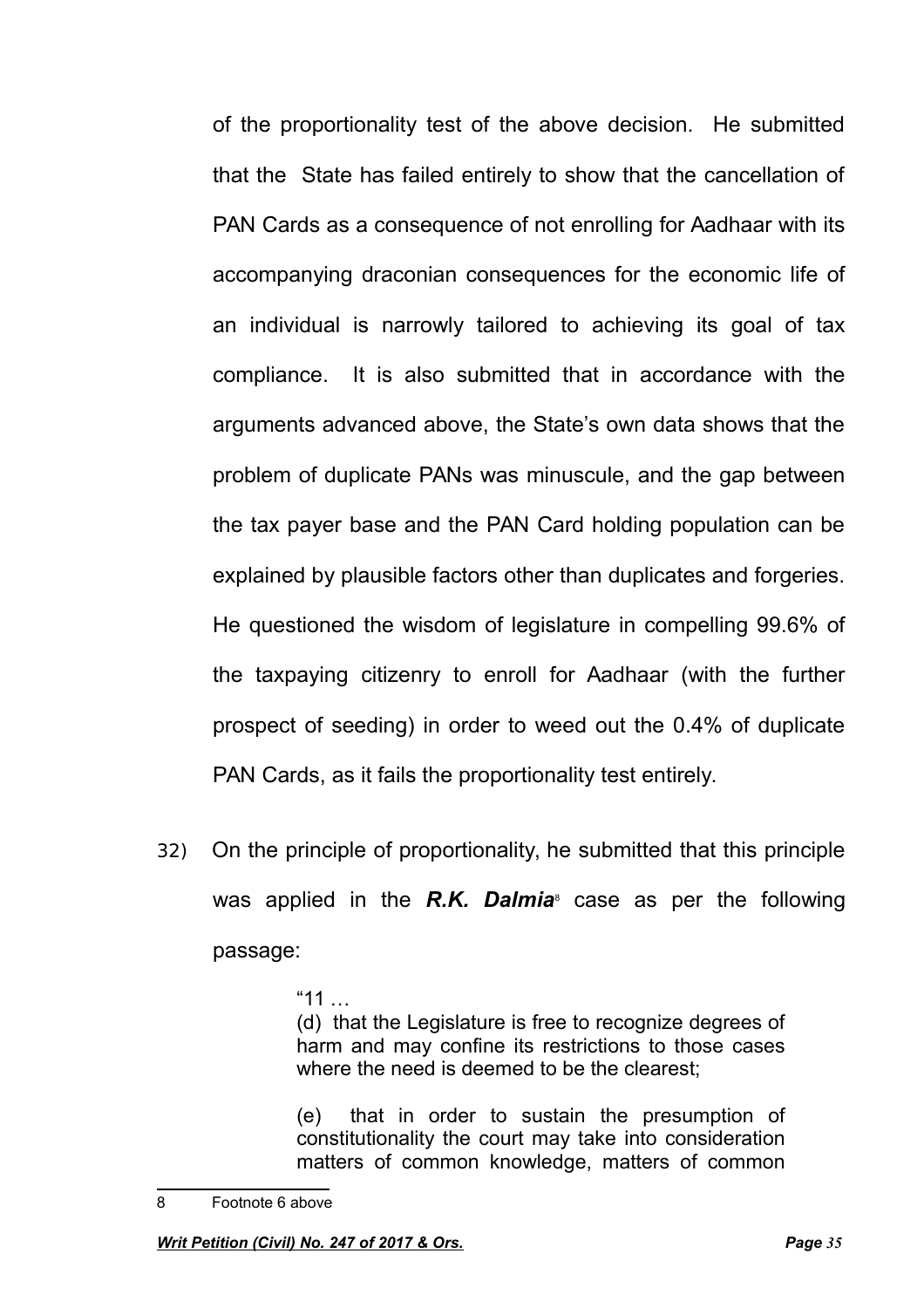report, the history of the times and may assume every state of facts which can be conceived existing at the time of legislation;…"

33) Basic premise of the submissions of Mr. Shyam Divan, learned senior advocate, was also the same as projected by Mr. Datar. He insisted that Section 139AA of the Act, which had made Aadhaar mandatory for income-tax assessees, is unconstitutional. However, in his endeavour to plead that the provision be declared unconstitutional, he approached the subject from an altogether different premise, giving another perception to the whole issue. His basic submission was that every individual or citizen in this country had complete control over his/her body and State cannot insist any person from giving his/her finger tips or iris of eyes, as a condition precedent to enjoy certain rights. He pointed out that all the petitioners in his writ petition were holding PAN Cards and were income-tax assessees but had not enrolled under Aadhaar Scheme. They were the consentions persons in the society and did not want to give away their finger tips or iris, being consentions objectors, that too, to private persons who were engaged as contractors/private enrollers by the Government for undertaking the job of enrolment under the Aadhaar. It was submitted that the data given to such persons were not safe and there was huge possibility that the same may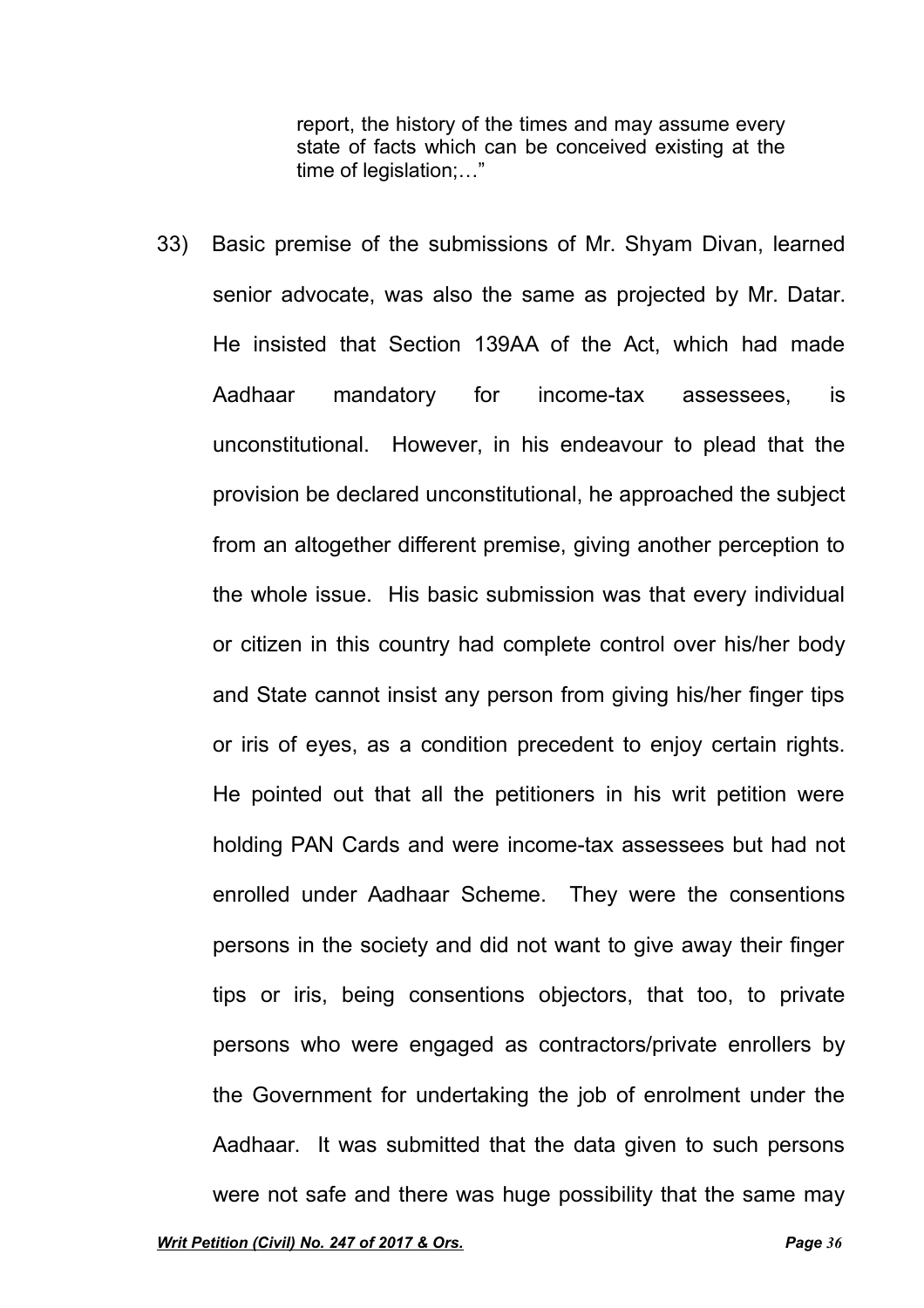be leaked. Further, requirement of giving Aadhaar number for every transaction amounted to surveillance by the State and the entire profile of such persons would be available to the State. He also pointed out that with today's technology, there was every possibility of copying the fingerprint and even the iris images. Various cases of fake Aadhaar Card had come to light and even as per the Government's statement, 3.48 lakh bogus Aadhaar Cards were cancelled. There were instances of Aadhaar leak as well. Even hacking was possible. He conceded that these were the issues within the realm of 'Right to Privacy' which were to be decided by the Constitution Bench. However, according to him, various orders passed by this Court in those petitions clearly reflect that the Court had given the directions that Aadhaar Scheme had to be voluntarily; there would not be any illegal implants; and no one would suffer any consequences if he does not enroll himself under the Aadhaar Scheme. He also submitted that even the Aadhaar Act was voluntary in nature which creates rights for citizens and not obligations. According to him, Aadhaar Act envisages free consent for getting certain benefits under social welfare schemes of the Government. On the other hand, Section 139AA of the Act is compulsory and coercive. Pointing out that if Aadhaar number is not mentioned in the income-tax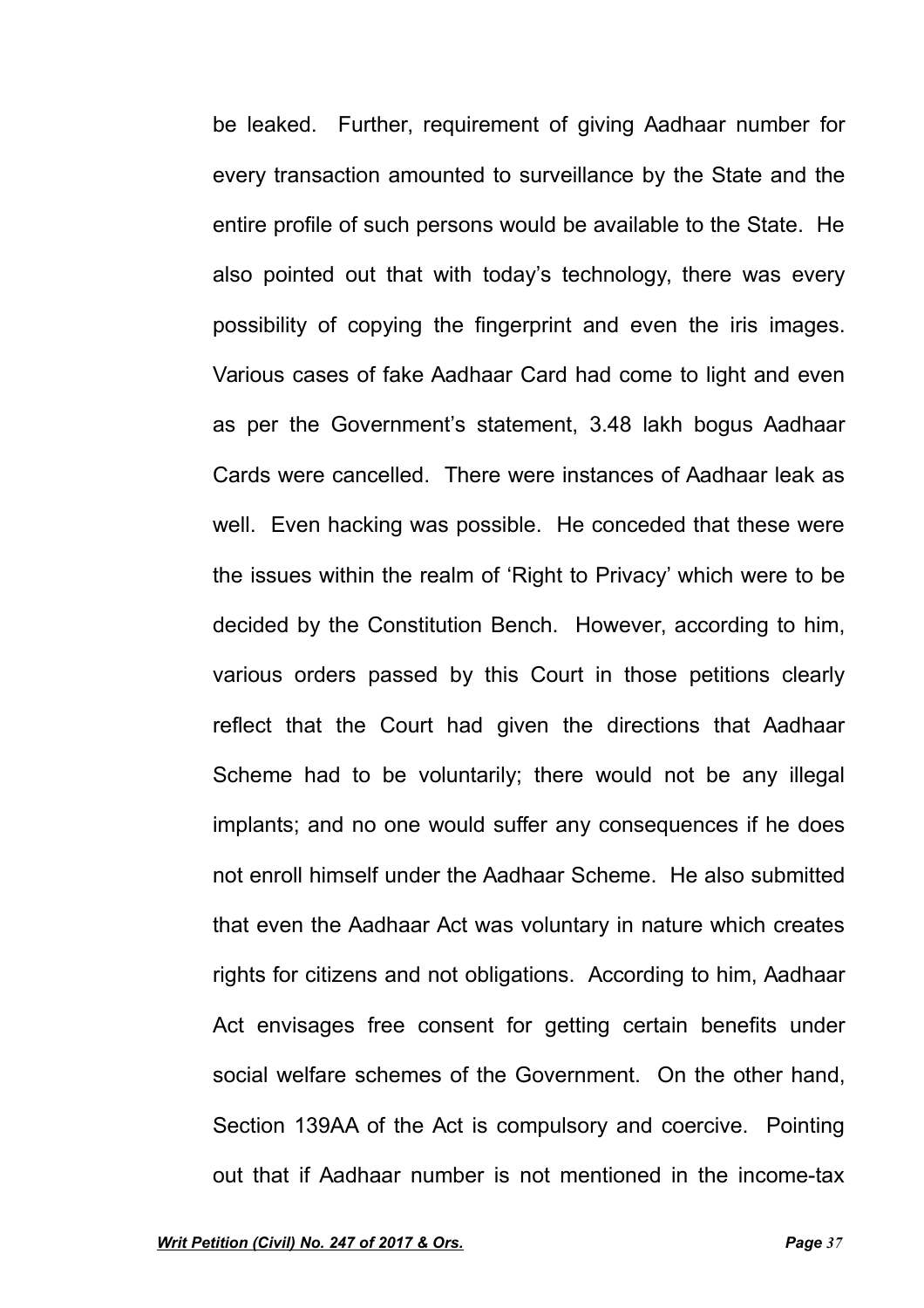returns, the effect provided under Section 139AA of the Act is that the PAN Card held by such a person would itself become invalid and inoperative which will lead to various adverse consequences inasmuch as for many other purposes as well, PAN Card is used. He referred to Sections 206AA, 196J, 271F and 272B of the Act and Rule 114B of the Rules to demonstrate this. He also referred to the provisions of Identification of Prisoners Act, 1920 which require a prisoner to give his fingerprints for record and submitted that making Aadhaar compulsory amounted to treating every person at par with a prisoner.

34) On the aforesaid premise, Mr. Divan articulated his legal submissions as under:

(i) Section 139AA of the Act is contrary to the concept of 'limited Government'.

(ii) The impugned provision coerces the individuals to part with their private information which was a part of human dignity and, thus, the said provision was violative of Article 21 of the Constitution as it offended human dignity.

(iii) The impugned provision creates the involvement which can be used for surveillance.

(iv) This provision converts right under Aadhaar Act to duty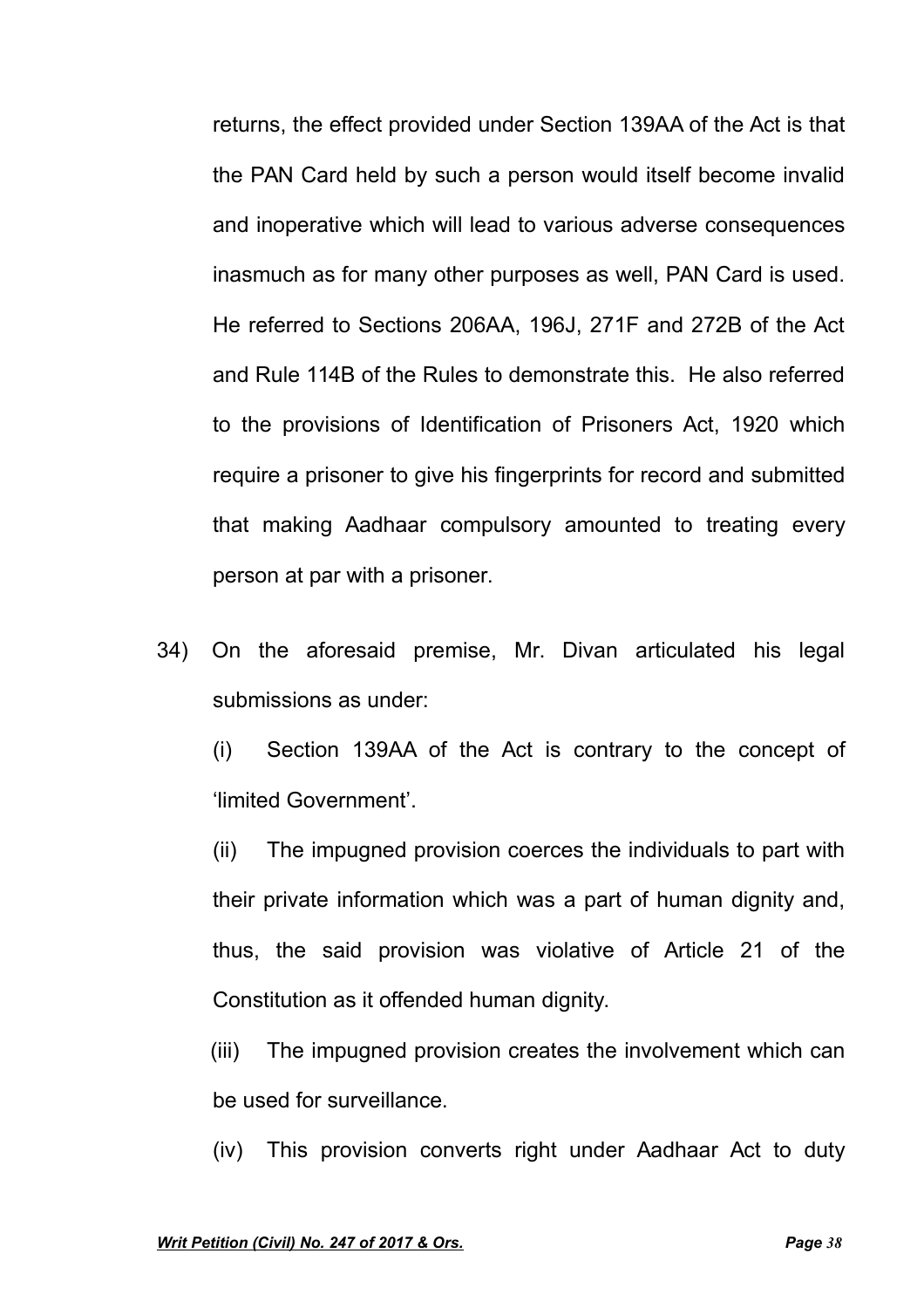under the Income Tax Act.

35) Elaborating on the argument predicated on the concept of 'Limited Government', Mr. Divan submitted that the Constitution of India was the basic law or grundnorm which ensures democratic governance in this country. Though a sovereign country, its governance is controlled by the provisions of the Constitution which sets parameters within which three wings of the State, namely, Legislature, Executive and Judiciary has to function. Thus, no wing of the State can breach the limitations provided in the Constitution which employs an array of checks and balances to ensure open, accountable government where each wing of the State performs its actions for the benefit of the people and within its sphere of responsibility. The checks and balances are many and amongst them are the respective roles assigned by the Constitution to the legislature, the executive and the judiciary. Under India's federal structure, with a distribution of legislative authority between the Union government and the States, the fields of legislation and corresponding executive authority are also distributed between the Union and the States. Provisions in the Constitution such as the fundamental rights chapter (Part III) and the chapter relating to inter-state trade (Part XIII) also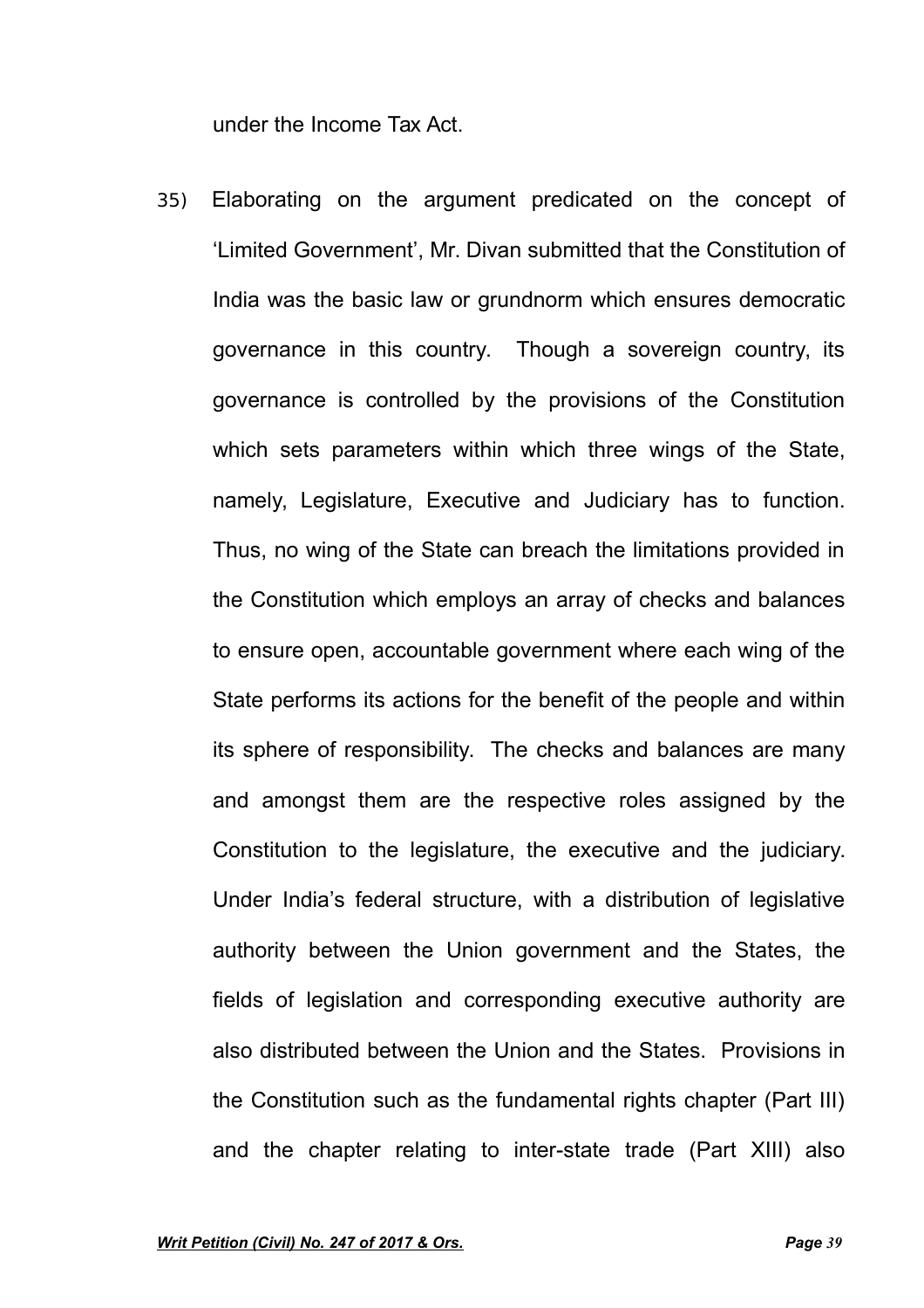circumscribe the authority of the State. These limitations on the power of the State support the notion of 'limited government'. In this sense, the expression 'limited government' would mean that each wing of the State is restricted by provisions of the Constitution and other laws and is required to operate within its legitimate sphere. Exceeding these limits would render the action of the State *ultra vires* the Constitution or a particular law.

He further argued that the concept of 'limited government' may also be understood in a much broader and different sense. This notion of a limited government is qua the citizenry as a whole. There are certain things that the State simply cannot do, because the action fundamentally alters the relationship between the citizens and the State. The wholesale collection of biometric data including finger prints and storing it at a central depository per se puts the State in an extremely dominant position in relation to the individual citizen. Biometric data belongs to the concerned individual and the State cannot collect or retain it to be used against the individual or to his or her prejudice in the future. Further the State cannot put itself in a position where it can track an individual and engage in surveillance. The State cannot deprive or withhold the enjoyment of rights and entitlements by an individual or makes such entitlements conditional on a citizen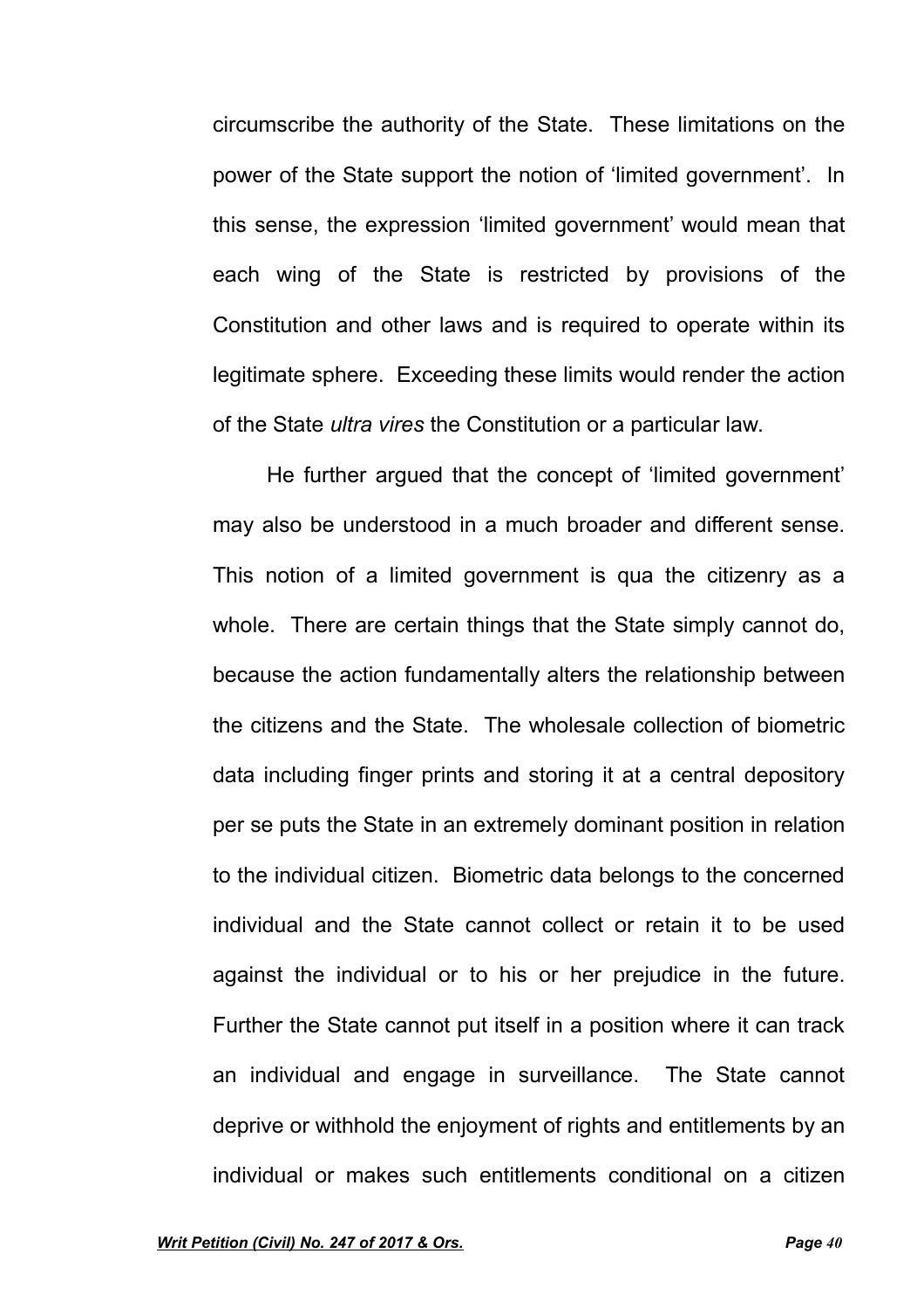parting with her biometrics. Mr. Divan referred to the judgment of

this Court in *State of Madhya Pradesh & Anr.* v. *Thakur Bharat*

Singh<sup>[9](#page-40-0)</sup> where the concept of limited government is highlighted in

the following manner:

"5. ...All executive action which operates to the prejudice of any person must have the authority of law to support it, and the terms of Article 358 do not detract from that rule. Article 358 expressly authorises the State to take legislative or executive action provided such action was competent for the State to make or take, but for the provisions contained in Part III of the Constitution. Article 358 does not purport to invest the State with arbitrary authority to take action to the prejudice of citizens and others: it merely provides that so long as the proclamation of emergency subsists laws may be enacted, and exclusive action may be taken in pursuance of lawful authority, which if the provisions of Article 19 were operative would have been invalid. Our federal structure is founded on certain fundamental principles: (*1*) the sovereignty of the people with limited Government authority i.e. the Government must be conducted in accordance with the will of the majority of the people. The people govern themselves through their representatives, whereas the official agencies of the executive Government possess only such powers as have been conferred upon them by the people; (*2*) There is a distribution of powers between the three organs of the State — legislative, executive and judicial — each organ having some check direct or indirect on the other; and (*3*) the rule of law which includes judicial review of arbitrary executive action. As pointed out by Dicey in his *Introduction to the study of the Law of the Constitution*, 10th Edn., at p. 202, the expression "rule of law" has three meanings, or may be regarded from three different points of view. "It means, in the first place, the absolute supremacy or predominance of regular law as opposed to the influence of arbitrary power, and excludes the existence of arbitrariness, of prerogative, or even of wide discretionary authority on the part of the

<span id="page-40-0"></span><sup>9</sup> AIR 1967 SC 1170 : (1967) 2 SCR 454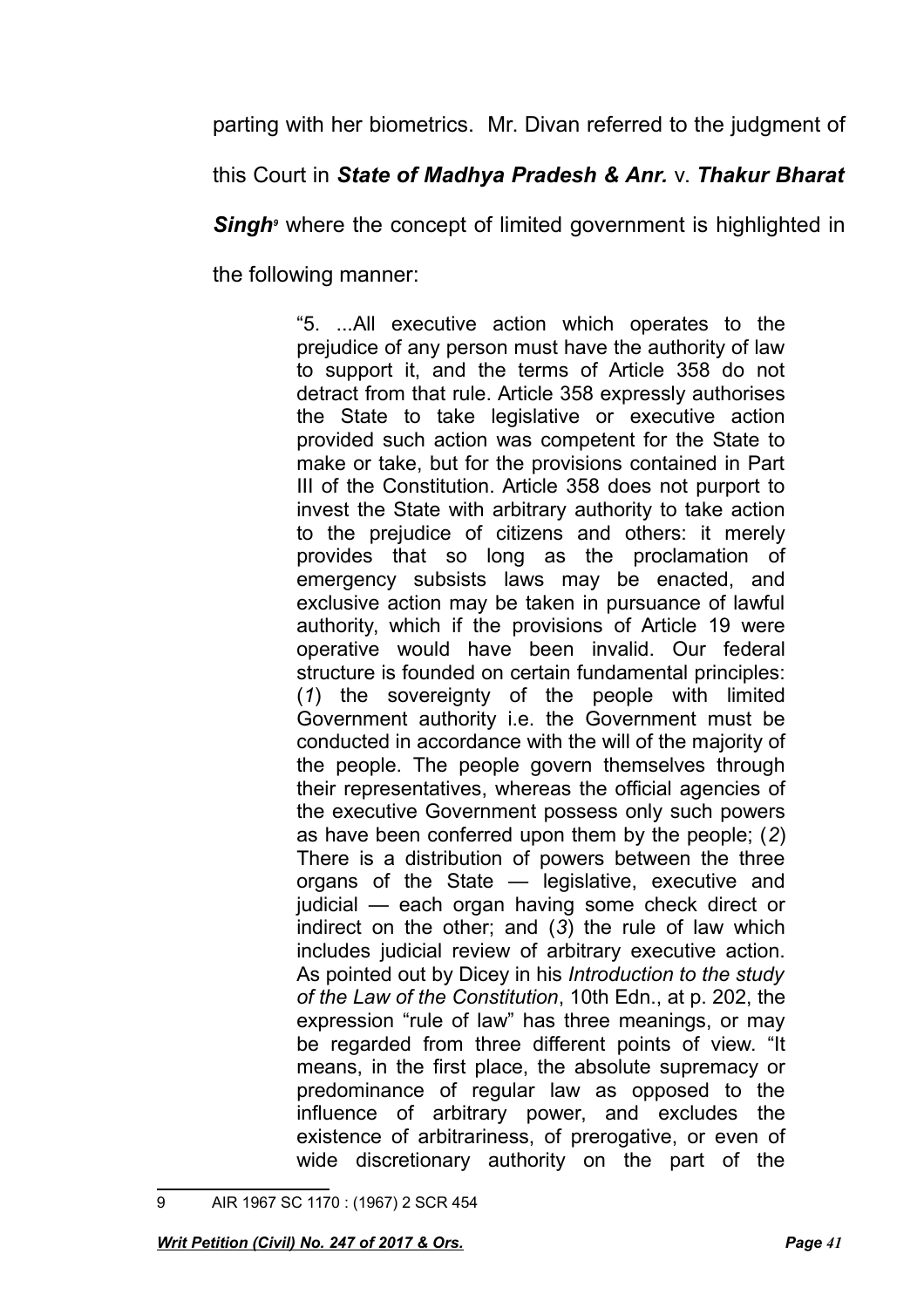Government". At p. 188 Dicey points out:

"In almost every continental community the executive exercises far wider discretionary authority in the matter of arrest, of temporary imprisonment, of expulsion from its territory, and the like, than is either legally claimed or in fact exerted by the Government in England: and a study of European politics now and again reminds English readers that wherever there is discretion there is room for arbitrariness, and that in a republic no less than under a monarchy discretionary authority on the part of the Government must mean insecurity for legal freedom on the part of its subjects."

We have adopted under our Constitution not the continental system but the British system under which the rule of law prevails. Every Act done by the Government or by its officers must, if it is to operate to the prejudice of any person must, be supported by some legislative authority."

- 36) Relying on the aforesaid observations, Mr. Divan submitted that the recognition of the distinction between an individual or person and the State is the single most important factor that distinguishes a totalitarian State from one that respects individuals and recognizes their special identity and entitlement to dignity. The Indian Constitution does not establish a totalitarian State but creates a State that is respectful of individual liberty and constitutionally guaranteed freedoms. The Constitution of India is not a charter of servitude.
- 37) Proceeding further, another submission of Mr. Divan, as noted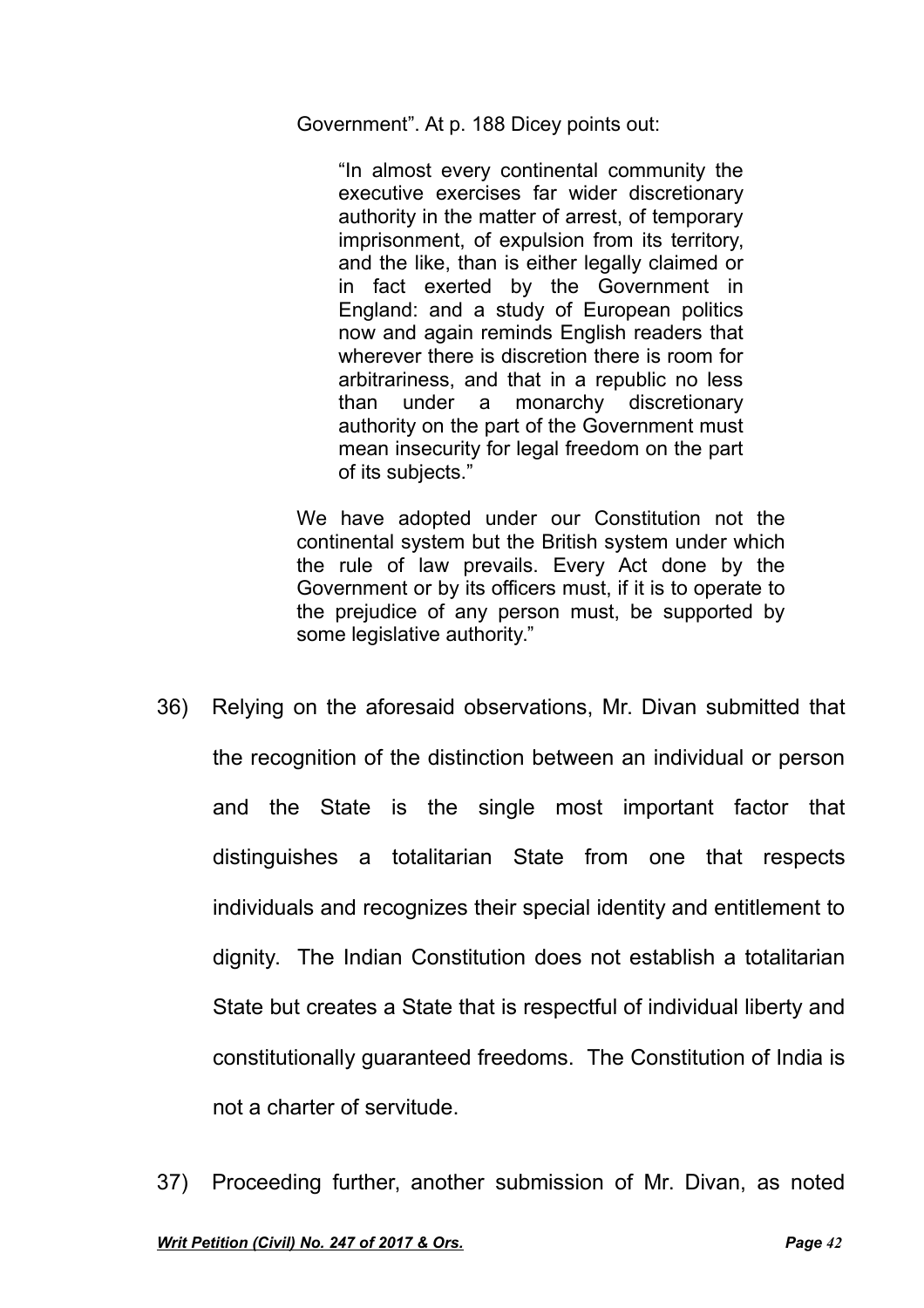above, was that Section 139AA which coerces the individuals to part with their personal information was unconstitutional. He submitted that a citizen is entitled to enjoy all these rights including social and civil rights such as the right to receive an education, a scholarship, medical assistance, pensions and benefits under government schemes without having to part with his or her personal biometrics. An individual's biometrics such as finger prints and iris scan are the property and entitlement of that individual and the State cannot coerce an individual or direct him or her to part with biometrics as a condition for the exercise of rights or the enjoyment of entitlements. Every citizen has a basic right to informational self-determination and the state cannot exercise dominion over a citizen's proprietary information either in individual cases or collectively so as to place itself in a position where it can aggregate information and create detailed profiles of individuals or facilitate this process. The Constitution of India is not a charter for a Police State which permits the State to maintain cradle to grave records of the citizenry. No democratic country in the world has devised a system similar to Aadhaar which operates like an electronic leash to tether every citizen from cradle to grave. There can be no question of free consent in situations where an individual is being coerced to part with its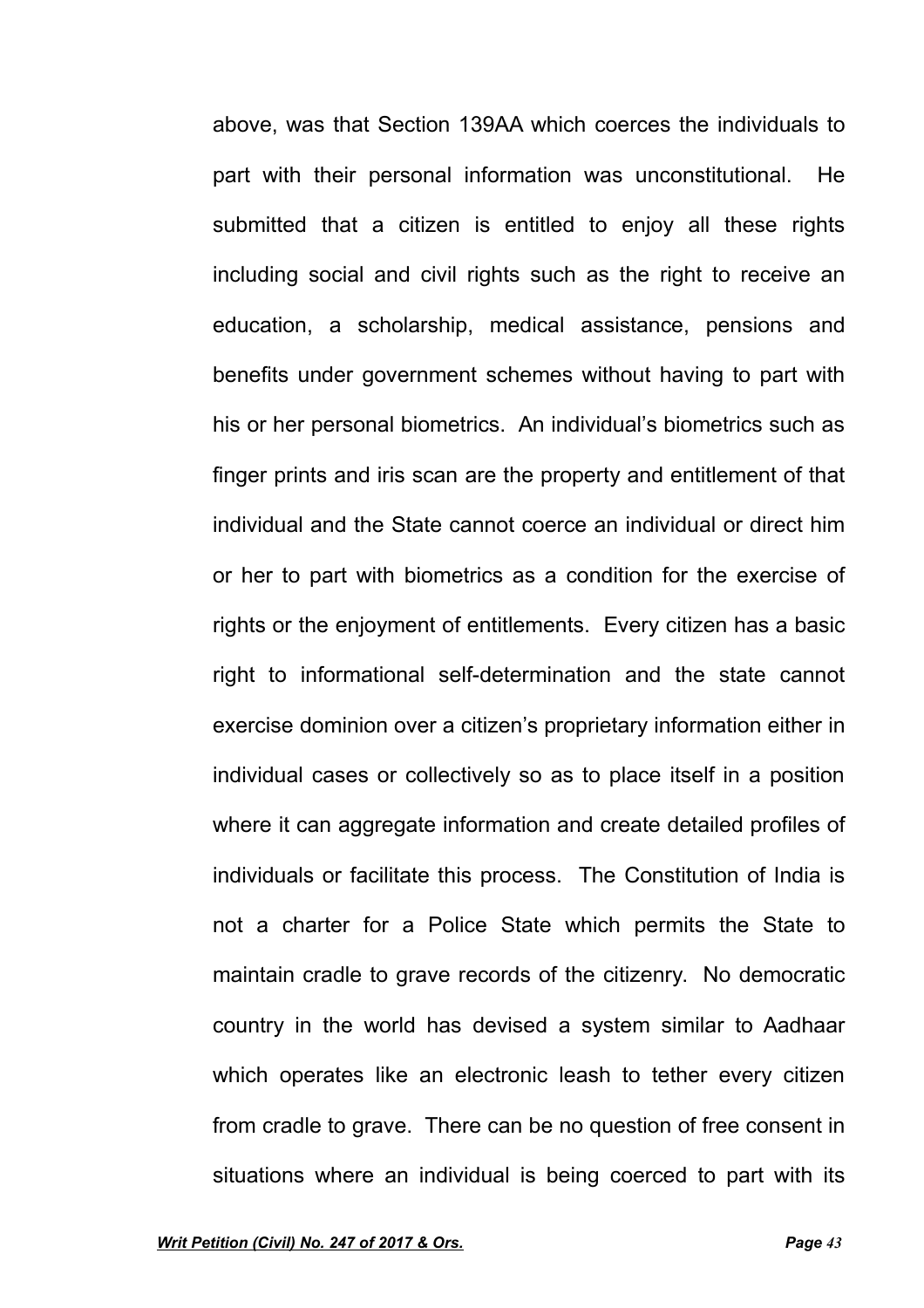biometric information (a) to be eligible for welfare schemes of the State; and/or (b) under the threat of penal consequences. In other words, the State cannot compel a person to part with biometrics as a condition precedent for discharge of the State's constitutional and statutory obligations. In support of his submission that there cannot be coercive measures on the part of the Government to part with such information and it has to be voluntary and based on informed consent, Mr. Divan refered to the following judgments:

# (i) *National Legal Services Authority* v. *Union of India &*

## *Ors.*[10](#page-43-0)

"75. Article 21, as already indicated, guarantees the protection of "personal autonomy" of an individual. In *Anuj Garg* v. *Hotel Assn. of India* [(2008) 3 SCC 1] (SCC p. 15, paras 34-35), this Court held that personal autonomy includes both the negative right of not to be subject to interference by others and the positive right of individuals to make decisions about their life, to express themselves and to choose which activities to take part in. Self-determination of gender is an integral part of personal autonomy and self-expression and falls within the realm of personal liberty guaranteed under Article 21 of the Constitution of India."

# (ii) *Sunil Batra & Anr.* v. *Delhi Administration & Ors.[11](#page-43-1)*

"55. And what is "life" in Article 21? In *Kharak Singh case* [AIR 1963 SC 1295 : (1964) 1 SCR 332, 357] Subba Rao, J. quoted Field, J. in *Munn* v. *Illinois* [94 US 113 (1877)] to emphasise the quality of life covered by Article 21:

<span id="page-43-0"></span><sup>10</sup> (2014) 5 SCC 438

<span id="page-43-1"></span><sup>11</sup> (1978) 4 SCC 494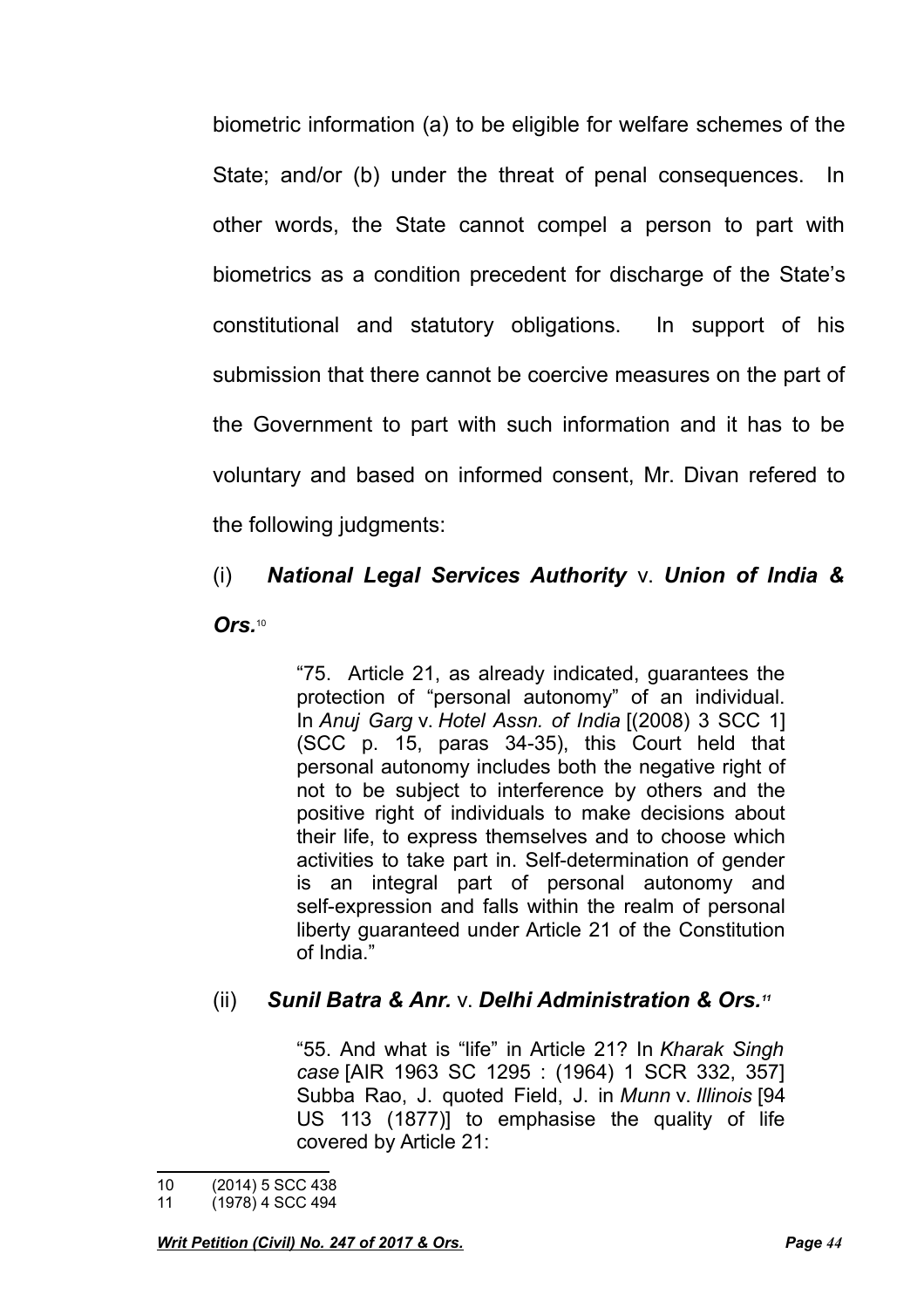"Something more than mere animal existence. The inhibition against its deprivation extends to all those limbs and faculties by which life is enjoyed. The provision equally prohibits the mutilation of the body by the amputation of an arm or leg, or the putting out of an eye or the destruction of any other organ of the body through which the soul communicates with the outer world."

A dynamic meaning must attach to life and liberty."

## (iii) *Aruna Ramachandra Shanbaug* v. *Union of India & Ors.[12](#page-44-0)*

"25. Mr T.R. Andhyarujina, learned Senior Counsel whom we had appointed as amicus curiae, in his erudite submissions explained to us the law on the point. He submitted that in general in common law it is the right of every individual to have the control of his own person free from all restraints or interferences of others. Every human being of adult years and sound mind has a right to determine what shall be done with his own body. In the case of medical treatment, for example, a surgeon who performs an operation without the patient's consent commits assault or battery. It follows as a corollary that the patient possesses the right not to consent i.e. to refuse treatment. (In the United States this right is reinforced by a constitutional right of privacy). This is known as the principle of self-determination or informed consent. Mr Andhyarujina submitted that the principle of self-determination applies when a patient of sound mind requires that life support should be discontinued. The same principle applies where a patient's consent has been expressed at an earlier date before he became unconscious or otherwise incapable of communicating it as by a "living will" or by giving written authority to doctors in anticipation of his incompetent situation.

xxx xxx xxx

<span id="page-44-0"></span><sup>12</sup> (2011) 4 SCC 454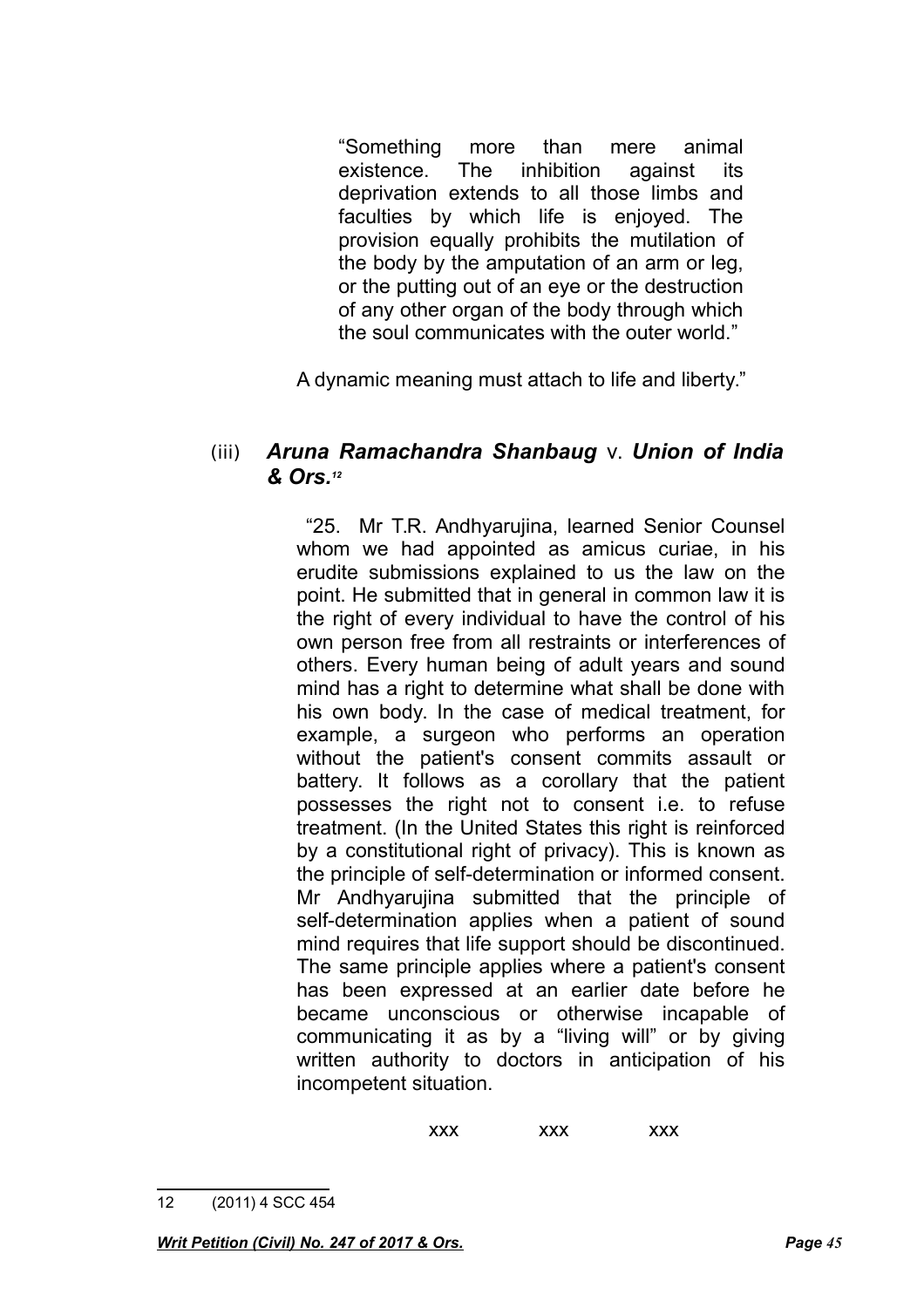93. Rehnquist, C.J. noted that in law even touching of one person by another without consent and without legal justification was a battery, and hence illegal. The notion of bodily integrity has been embodied in the requirement that informed consent is generally required for medical treatment. As observed by Cardozo, J. while on the Court of Appeals of New York:

"Every human being of adult years and sound mind has a right to determine what shall be done with his own body, and a surgeon who performs an operation without his patient's consent commits an assault, for which he is liable in damages."

"Vide *Schloendorff* v. *Society of New York Hospital* [211 NY 125 : 105 NE 92 (1914)] , NY at pp. 129-30, NE at p. 93. Thus the informed consent doctrine has become firmly entrenched in American Tort Law. The logical corollary of the doctrine of informed consent is that the patient generally possesses the right not to consent, that is, to refuse treatment."

38) He, thus, submitted that the right to life covers and extends to a person's right to protect his or her body and identity from harm. The right to life extends to allowing a person to preserve and protect his or her finger prints and iris scan. The strongest and most secure manner of a person protecting this facet of his or her bodily integrity and identity is to retain and not part with finger prints/iris scan. He argued that the right to life under Article 21 permits every person to live life to the fullest and to enjoy freedoms guaranteed as fundamental rights, constitutional rights, statutory rights and common law rights. He also argued that the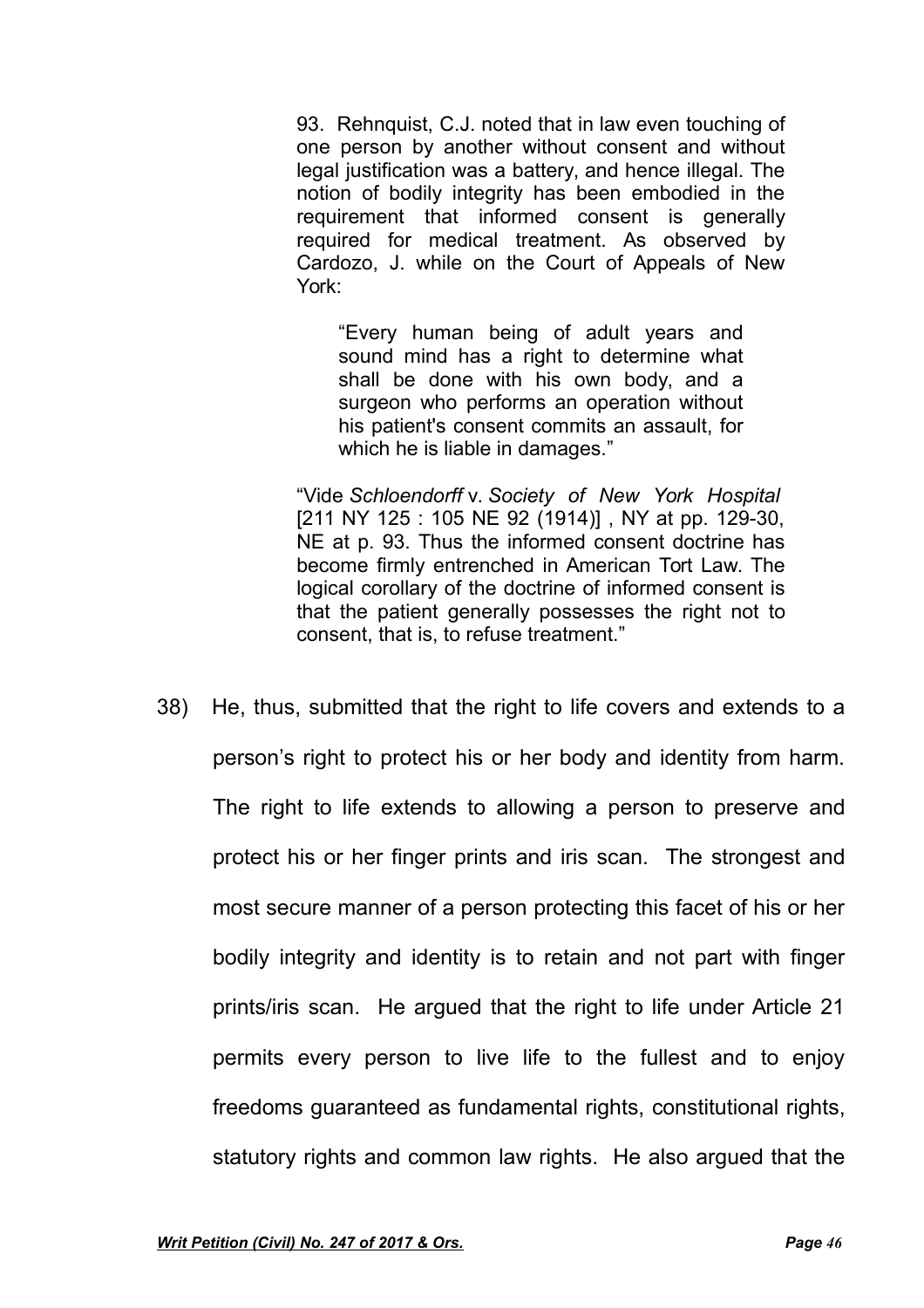constitutional validity of a statutory provision must be judged by assessing the effect the impugned provision has on fundamental rights. The effect of the impugned provision is to coerce persons into parting with their finger prints and iris scan and lodging these personal and intimate aspects of an individual's identity with the State as part of a programme that is in the petitioner's view wholly illegitimate and the validity of which is pending before the Constitution Bench.

39) Expressing his grave fear and misuse of personal information parted with by the citizenry in the form of biometrics i.e. finger prints and iris scan, Mr. Divan made a passionate plea that requirement of enrollment for Aadhaar is designed to facilitate and encourage private sector operators to create applications that depend upon the Aadhaar data base for the purposes of authentication/verification. This would mean that non-governmental, private sector entities such as banks, employers, any point of payment, taxi services, airlines, colleges, schools, movie theatres, clubs, service providers, travel companies, etc. will all utilise the Aadhaar data base and may also insist upon an Aadhaar number or Aadhaar authentication. This would mean that at every stage in an individual's daily activity his or her presence could be traced to a location in real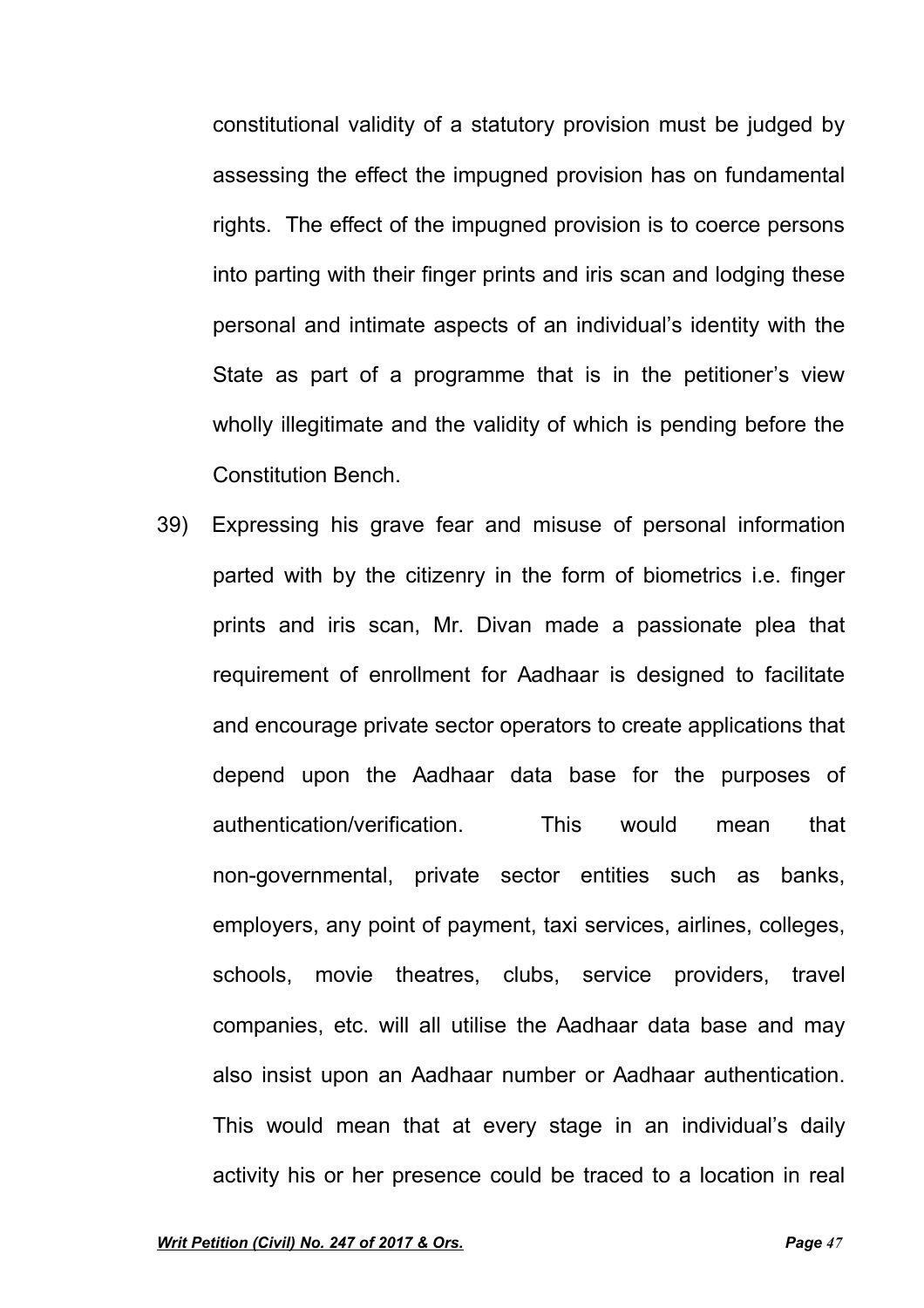time. One of the purposes of Aadhaar as projected by the respondents is that it will be a single point verification for KYC (Know Your Customer). This is permissible and indeed contemplated by the impugned Act. Given the very poor quality of scrutiny of documents by private enrollers and enrollment agencies (without any governmental supervision) means that the more rigorous KYC process at present being employed by banks and other financial institutions will yield to a system which depends on a much weaker data base. This would eventually imperil the integrity of the financial system and also threaten the economic sovereignty of the nation. According to him, Aadhaar Act does not serve as an identity as incorrectly projected by the respondents but serves as a method of identification. Every citizen-state and citizen-service provider interaction requiring identification is sought to be captured and retained by the government at a central base and a whole ecology developed that would require reference to this central data base on multiple occasions in course of the day. He argued that this exercise of enrollment impermissibly creates the foundation for real time, continuous and pervasive identification of citizens in breach of the freedoms guaranteed under the Constitution.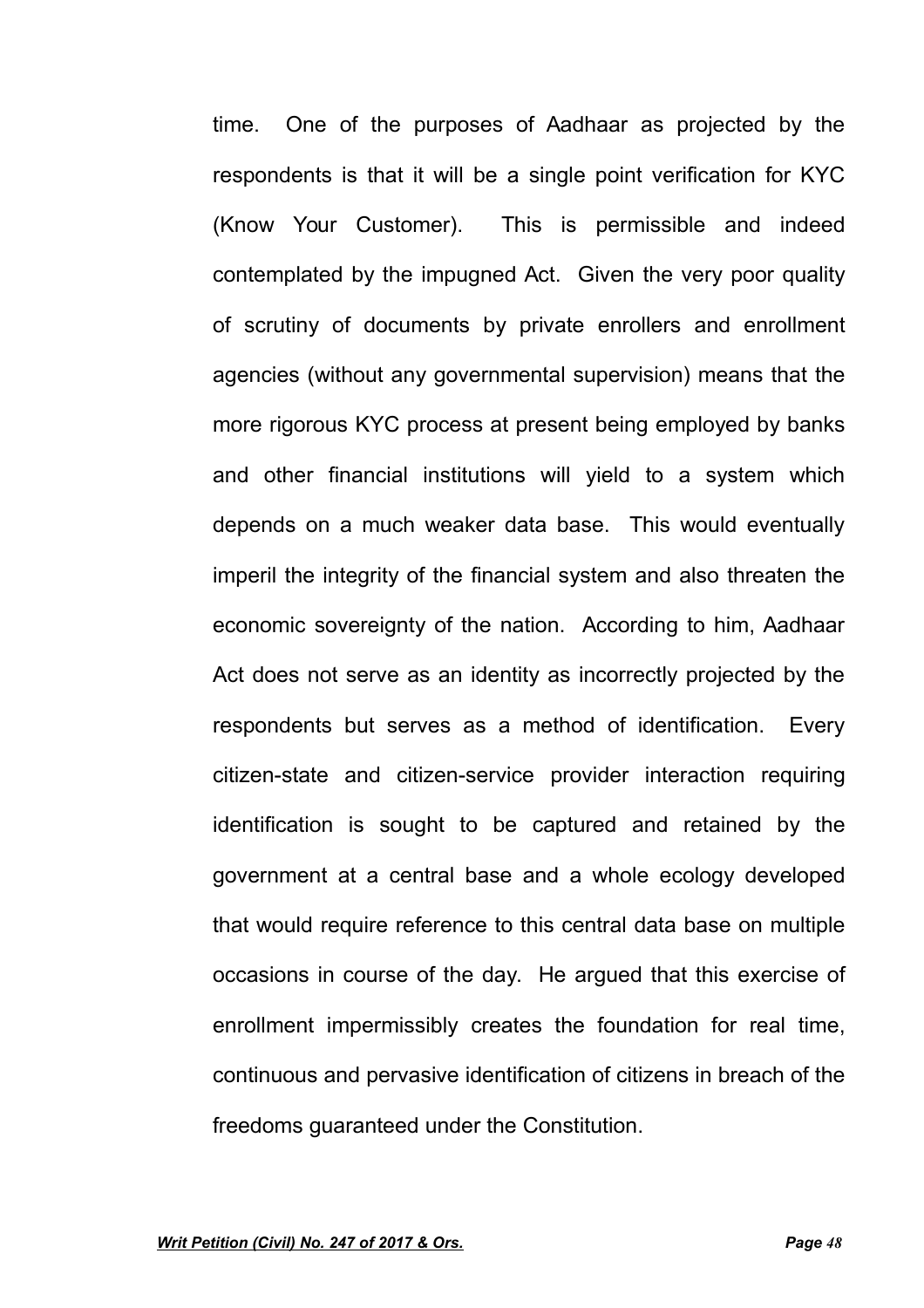40) Another submission of Mr. Divan was that object behind Section 139AA of the Act was clearly discriminatory inasmuch as it creates two classes: one class of those persons who volunteer to enrol themselves under Aadhaar Scheme and provide the particulars in their income-tax returns and second category of those who refuse to do so. This provision by laying down adverse consequences for those who do not enrol becomes discriminatory *qua* that class and, therefore, is violative of Article 14 of the Constitution. Another limb of his submission was that it also creates an artificial class of those who object to such a provision of enrollment under Aadhaar. According to him, this would be violative of equality clause enshrined in Article 14 of the Constitution and in support of this submission, he relied upon the judgment of this Court in *Nagpur Improvement Trust & Anr.* v.

*Vithal Rao & Ors.*[13](#page-48-0). Paras 21, 22 and 26 reads as under:

"21. The first point which was raised was: whether it is the State which is the acquiring authority or it is the Improvement Trust which is the acquiring authority, under the Improvement Act. It seems to us that it is quite clear, especially in view of Section 17-A as inserted by para 6 of the Schedule, that the acquisition will be by the Government and it is only on payment of the cost of acquisition to the Government that the lands vest in the Trust. It is true that the acquisition is for the Trust and may be at its instance, but nevertheless the acquisition is by the Government.

22. If this is so, then it is quite clear that the

<span id="page-48-0"></span><sup>13</sup> (1973) 1 SCC 500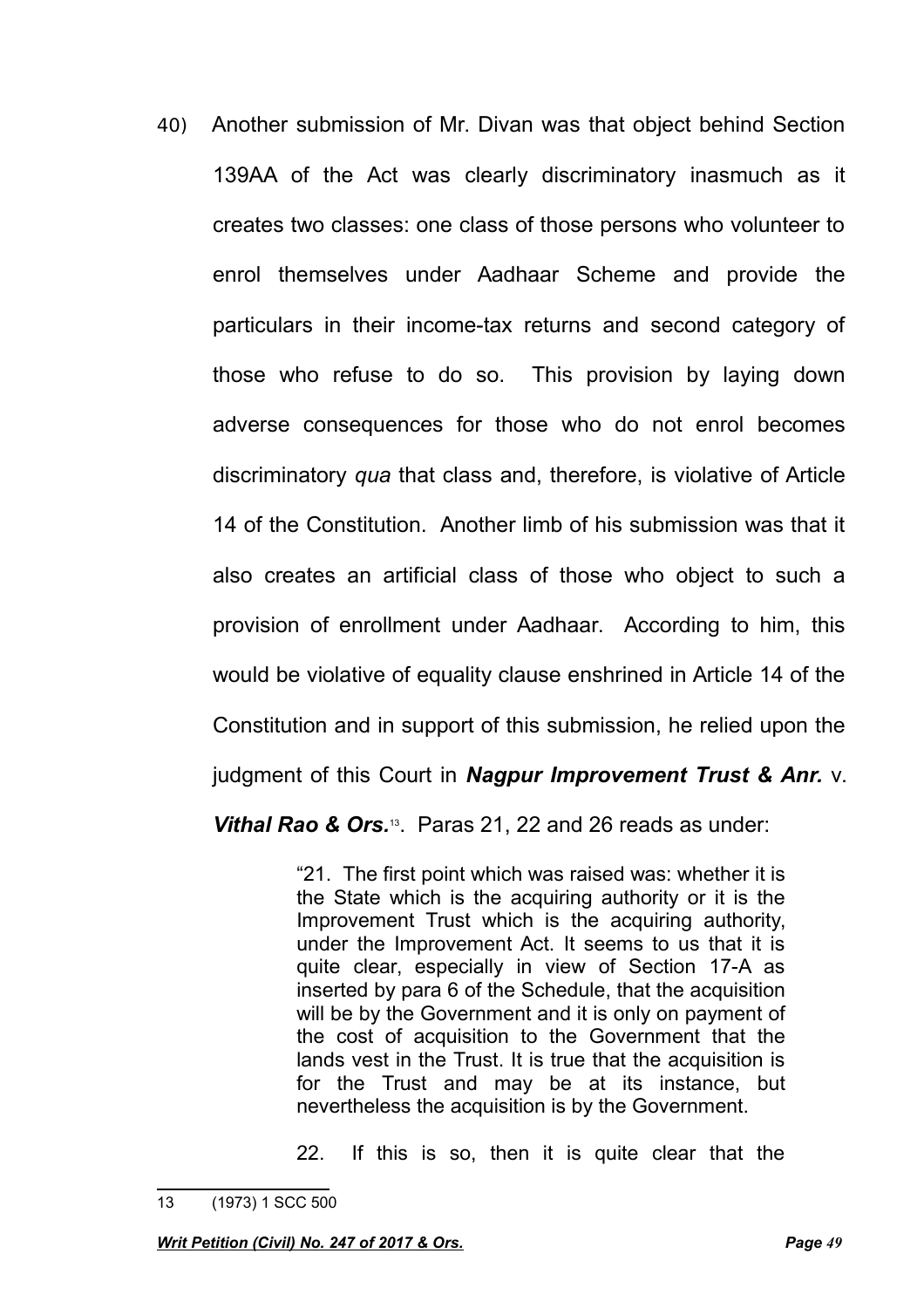Government can acquire for a housing accommodation scheme either under the Land Acquisition Act or under the Improvement Act. If this is so, it enables the State Government to discriminate between one owner equally situated from another owner.

#### xxx xxx xxx

26. It is now well-settled that the State can make a reasonable classification for the purpose of legislation. It is equally well-settled that the classification in order to be reasonable must satisfy two tests: (*i*) the classification must be founded on intelligible differentia and (*ii*) the differentia must have a rational relation with the object sought to be achieved by the legislation in question. In this connection it must be borne in mind that the object itself should be lawful. The object itself cannot be discriminatory, for otherwise, for instance, if the object is to discriminate against one section of the minority the discrimination cannot be justified on the ground that there is a reasonable classification because it has rational relation to the object sought to be achieved.

41) He also relied upon the judgment in the case of *Subramanian*

# Swamy v. Director, Central Bureau of Investigation & Anr.<sup>[14](#page-49-0)</sup>.

Paras 58 and 59 reads as under:

"58. The Constitution permits the State to determine, by the process of classification, what should be regarded as a class for purposes of legislation and in relation to law enacted on a particular subject. There is bound to be some degree of inequality when there is segregation of one class from the other. However, such segregation must be rational and not artificial or evasive. In other words, the classification must not only be based on some qualities or characteristics, which are to be found in all persons grouped together and not in others who are left out but those qualities or characteristics must have a reasonable relation to the object of the legislation. Differentia which is the basis

<span id="page-49-0"></span><sup>14</sup> (2014) 8 SCC 682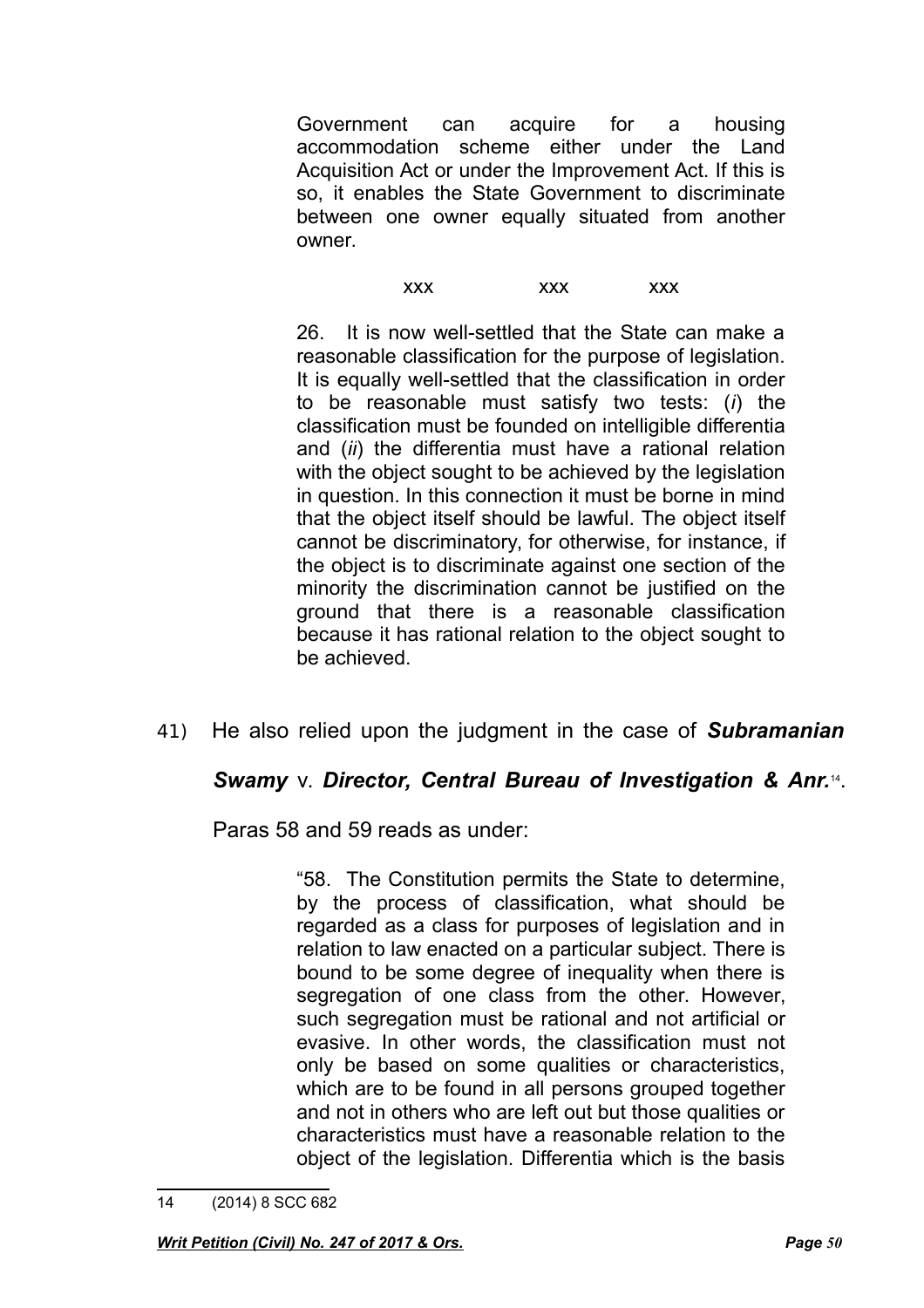of classification must be sound and must have reasonable relation to the object of the legislation. If the object itself is discriminatory, then explanation that classification is reasonable having rational relation to the object sought to be achieved is immaterial.

59. It seems to us that classification which is made in Section 6-A on the basis of status in government service is not permissible under Article 14 as it defeats the purpose of finding prima facie truth into the allegations of graft, which amount to an offence under the PC Act, 1988. Can there be sound differentiation between corrupt public servants based on their status? Surely not, because irrespective of their status or position, corrupt public servants are corrupters of public power. The corrupt public servants, whether high or low, are birds of the same feather and must be confronted with the process of investigation and inquiry equally. Based on the position or status in service, no distinction can be made between public servants against whom there are allegations amounting to an offence under the PC Act, 1988."

42) In fine, submission of Mr. Divan was that save and except by "reading down", section 139AA is unworkable. This is because Aadhaar by its very design and by its statute is "voluntary" and creates a right in favour of a resident without imposing any duty. There is no compulsion under the Aadhaar Act to enroll or obtain a number. If a person chooses not to enroll, at the highest, in terms of the Aadhaar Act, he or she may be denied access to certain benefits and services funded through the Consolidated Fund of India. When the Aadhaar enrollment procedure is supposedly based on informed free consent and is voluntary a person cannot be compelled by another law to waive free consent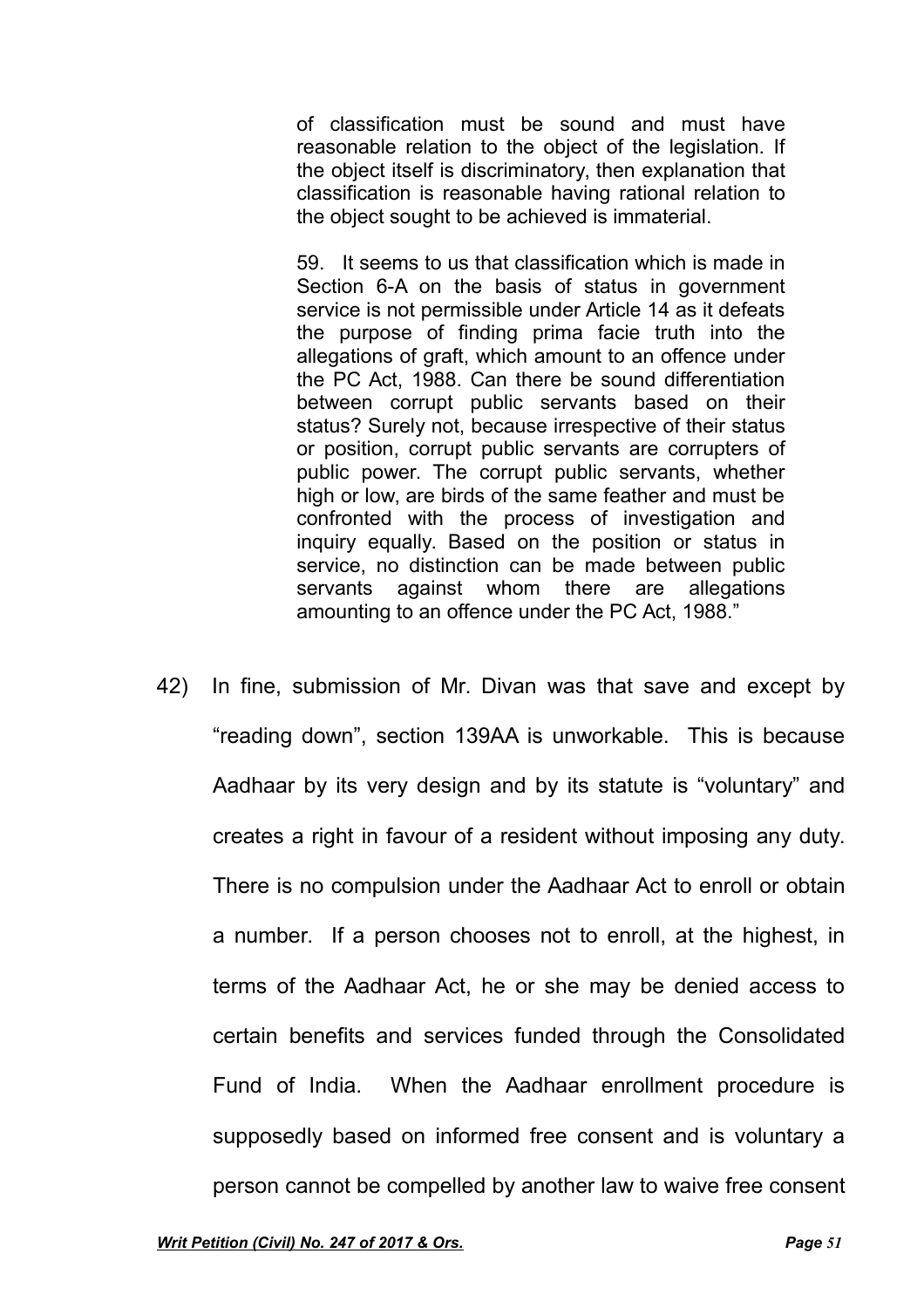so as to alter the voluntary nature of enrollment that is engrafted in the parent statute. The right of a resident under the parent Act cannot be converted into a duty so long as the provisions of the Aadhaar Act cannot be converted into a duty so long as the provisions of the Aadhaar Act remain as they are. Argument was that Section 139AA be read down to hold that it is only voluntary provision by taking out the sting of mandatoriness contained therein and there is no compulsion on any person to give Aadhaar number.

- 43) We may mention at this stage itself that on conclusion of his arguments, Mr. Divan was put a specific query that most of the arguments presented by him endeavoured to project aesthetics of law and jurisprudence which had the shades of 'Right to Privacy' jurisprudence which could not be gone into by this Bench as this very aspect was already referred to the Constitution Bench. Mr. Divan was candid in accepting this fact and his submission was that in these circumstances, the option for this Bench was to stay the operation of proviso to sub-section (2) of Section 139AA of the Act till the decision is rendered by the Constitution Bench.
- 44) Mr. Salman Khurshid, learned senior counsel who appeared in Writ Petition (Civil) No. 247 of 2017, while adopting the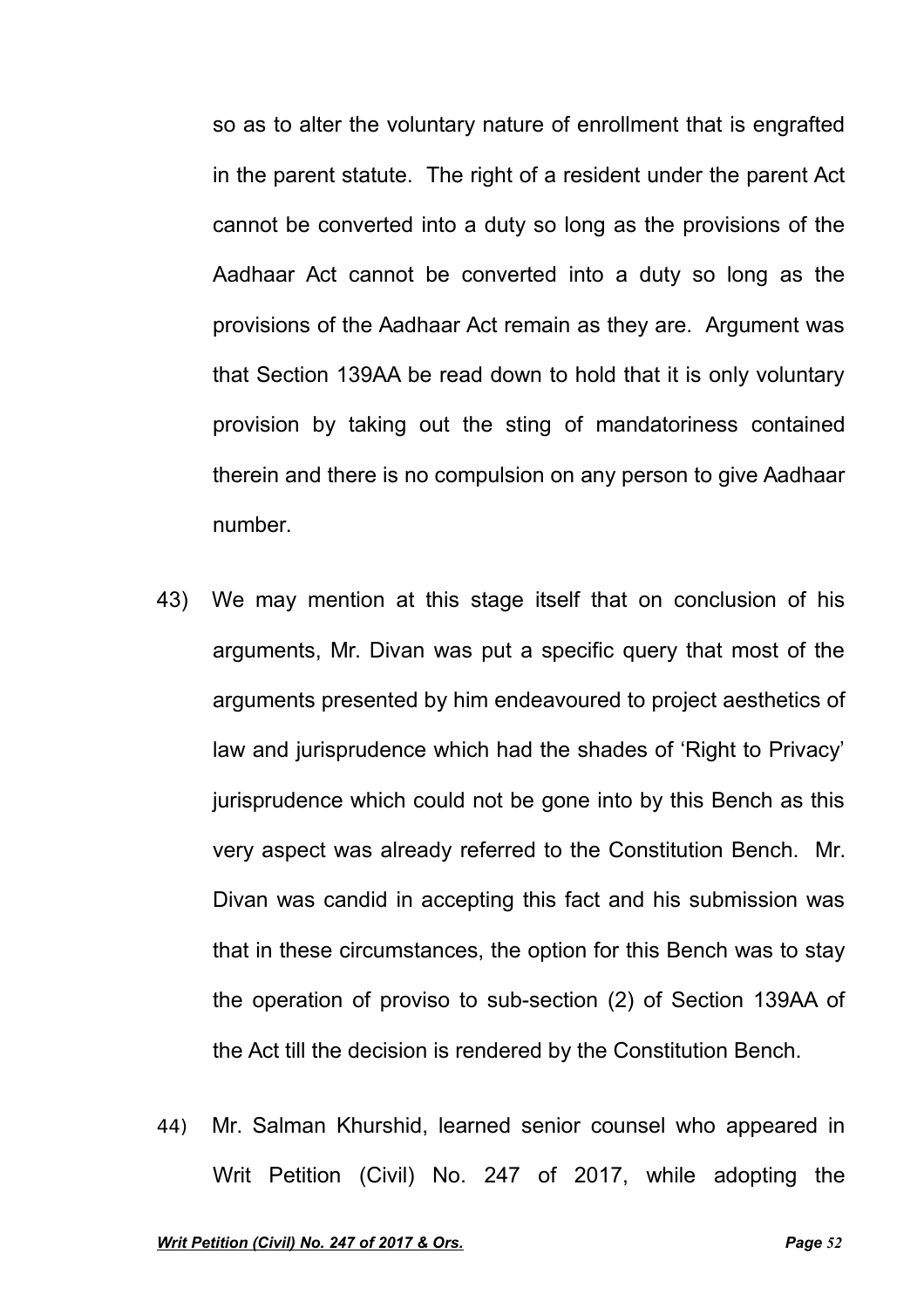arguments of Mr. Datar and Mr. Divan, made an additional submission, invoking the principle of right to live with dignity which, according to him, was somewhat different from the Right to Privacy. He submitted that although dignity inevitably includes privacy, the former has several other dimensions which need to be explored as well. In his submissions, the test to identify whether certain data collected about individuals is intrusive or merely expansive is to consider whether it causes embarrassment, indignity or invasion of privacy. Thus, the concept of dignity is quite distinct from that of privacy. Privacy is a conditional concept. One has it only to the extent that one's circumstances allow for it, as a matter of fact and law. While it is widely accepted that a situation may occur where a person may not have any Right to Privacy whatsoever, dignity is an inherent possession of every person, regardless of circumstance. In that sense, Dignity is an inherent dimension of equality, the basis of John Rawls 'Theory of Justice'. The Social Contract theory propounded by Rousseau remains the ground on which John Rawls developed the model of the Original Position in which the contours of the compact are conceived. Anything that reduces the personality of the participant, such as diluting the human element and substituting it with a number or biometric data,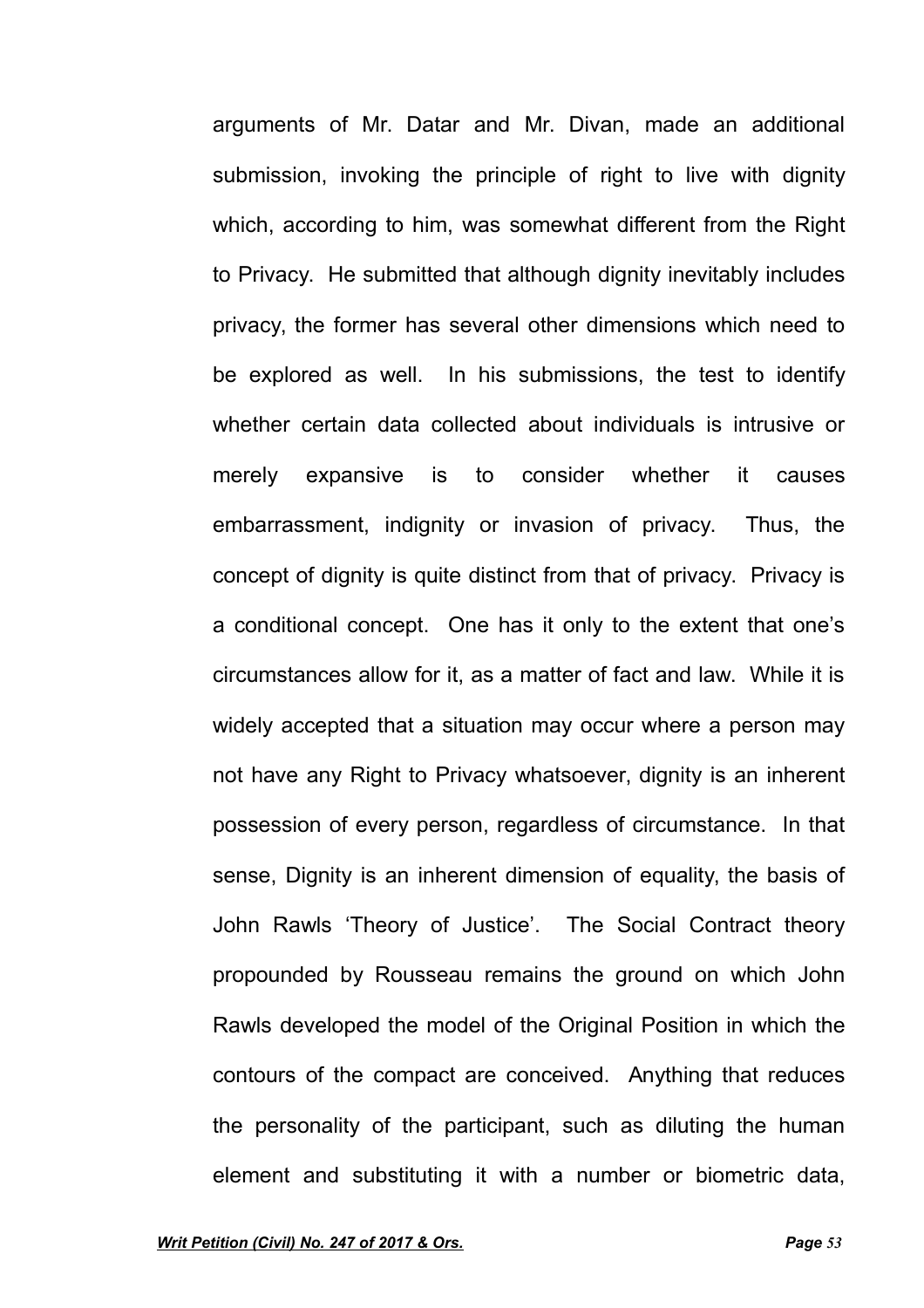virtually destroys the model. Dignity is an immutable value, held in equal measure at all times by all people, a quality privacy does not share. No court has ever held that a person can be stripped entirely of hir/her dignity. The concept of dignity is deeper than that of privacy and its boundaries do not depend upon the circumstance of any individual and thus the State cannot legitimately fully infringe upon it. He pointed out that in *M.*

*Nagaraj & Ors.* v. *Union of India & Ors.*[15](#page-53-0), this Court has, thus,

elucidated the concept of Right to Dignity in the following manner:

"20. ... This Court has in numerous cases deduced fundamental features which are not specifically mentioned in Part III on the principle that certain unarticulated rights are implicit in the enumerated guarantees.

#### xxx xxx xxx

26. It is the duty of the State not only to protect the human dignity but to facilitate it by taking positive steps in that direction. No exact definition of human dignity exists. It refers to the intrinsic value of every human being, which is to be respected. It cannot be taken away. It cannot give (*sic* be given). It simply is. Every human being has dignity by virtue of his existence. The constitutional courts in Germany, therefore, see human dignity as a fundamental principle within the system of the basic rights. This is how the doctrine of basic structure stands evolved under the German Constitution and by interpretation given to the concept by the constitutional courts."

45) After explaining the aforesaid distinction between the two concepts, Mr. Khurshid argued that the impugned provision in the

*Writ Petition (Civil) No. 247 of 2017 & Ors. Page 54*

<span id="page-53-0"></span><sup>15</sup> (2006) 8 SCC 212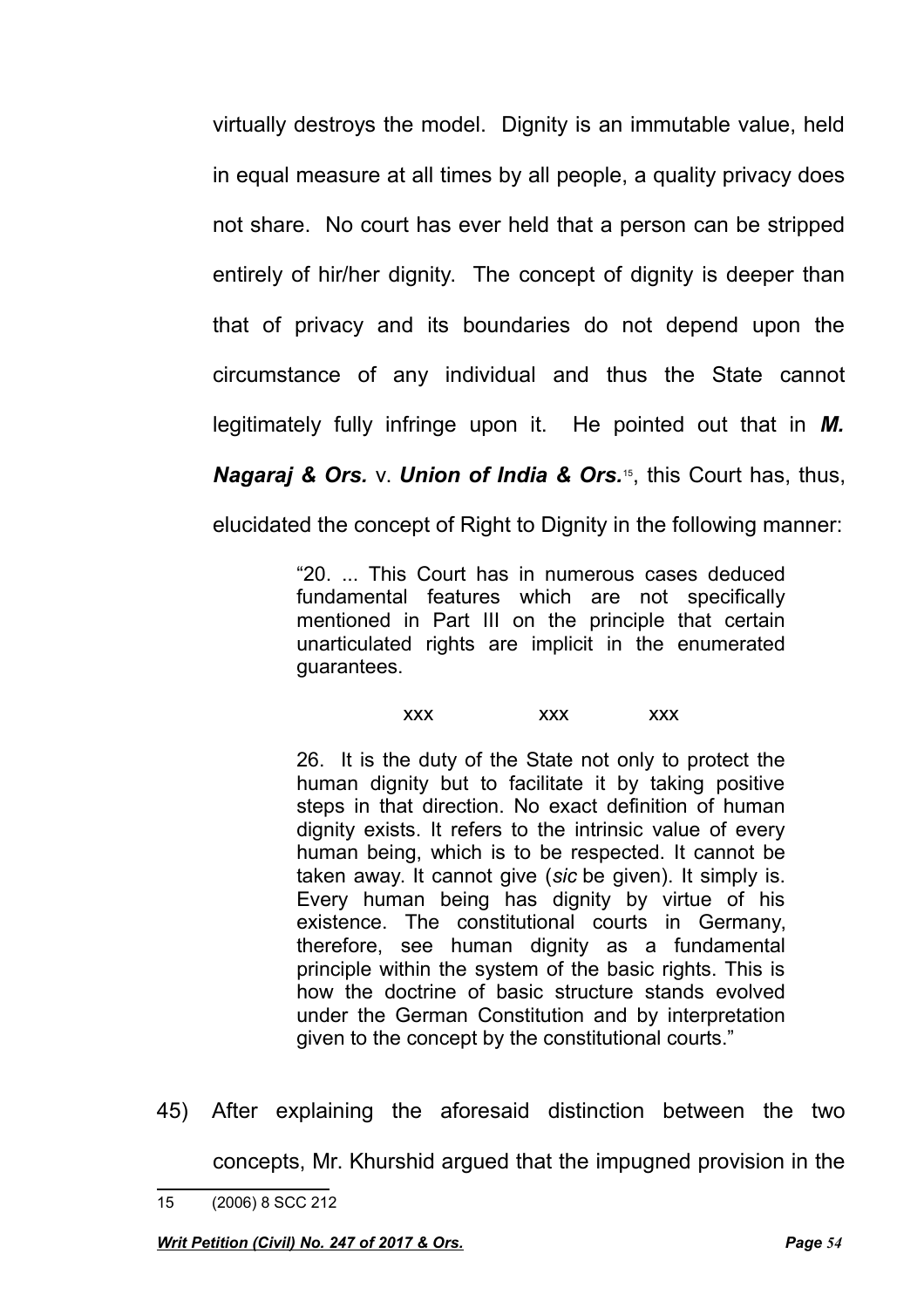Income Tax Act was violative of right to live with dignity guaranteed under Article 21 of the Constitution. He submitted that Right to Life and Liberty mentioned in Article 21 of the Constitution encompasses within its right to live with dignity as has been held in catena of cases by this Court. He explained in detail as to how the concept of dignity was dealt with by different jurists from time to time including Kant who identified dignity with autonomy and Dworkin who exemplified the doctrine of dignity on the conception of living well, which itself is based on two principles of dignity, namely, self respect and authenticity. In this sense, he submitted that living with dignity involves giving importance to living our life well and acting independently from the personal sense of character and commitment to standards and ideals we stand for. The mandatory requirement of Aadhaar card makes an unwarranted intrusion in the importance we give to our bodily integrity in living our life well and compels human beings to express themselves the way the State wants. He also submitted that the features relevant for upholding the dignity of a human being will be severely compromised with when the data are cross-referenced with data relating to other spheres of life and are disclosed to third parties through different data collected for varied reasons. This would take place without the knowledge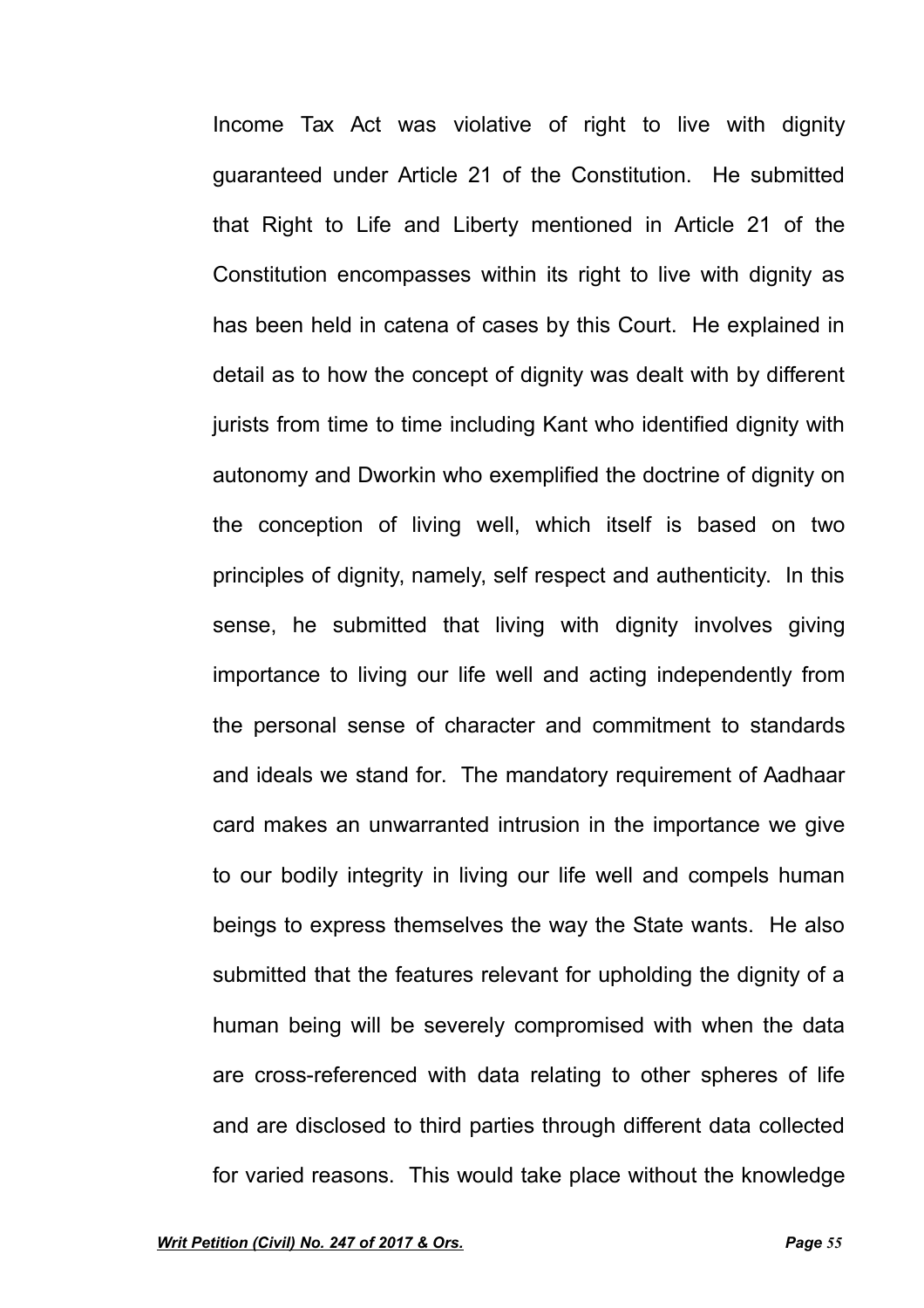and consent of the poor assessees who are apparently required to mandatory obtain the Aadhaar card only for the purposes of payment of taxes.

46) Mr. Khurshid also raised doubts and fears about the unauthorised disclosure of the information given by these persons who enroll themselves under Aadhaar and submitted that in the absence of proper mechanism in place to check unauthorised disclosure, the impugned provision of making Aadhaar card for filing tax returns cannot be said to be consistent with the democratic ideals. Mr. Khurshid also submitted that there was no compelling state interests in having such a provision introducing compulsive element and depriving from erstwhile voluntary nature of Aadhaar scheme. According to him, the 'proportionality of means' concept is an essential one since integrating data beyond what is really necessary for the stated purpose is clearly unconstitutional. He submitted that in light of the decision in the case of *Gobind* v. **State of Madhya Pradesh**<sup>[16](#page-55-0)</sup>, which has been the position of this Court since the past forty-two years and has been cited with approval often, it is humbly submitted that the State has the onerous burden of justifying the impugned mandatory provision. The 'compelling state interest' justification is only one aspect of

<span id="page-55-0"></span><sup>16</sup> (1975) 2 SCC 148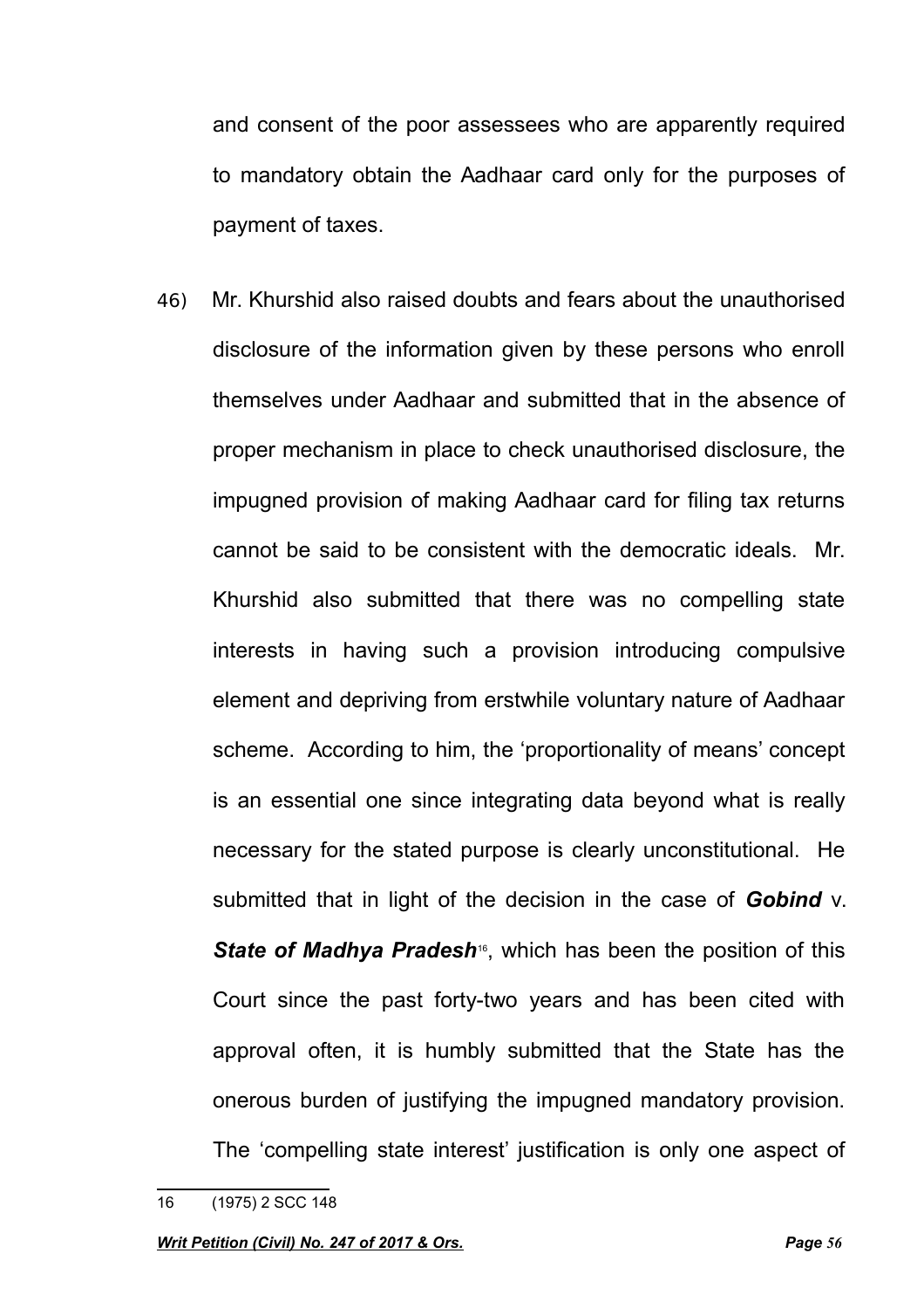the broader 'strict scrutiny' test, which was applied by this Court in *Anuj Garg* v. *Hotel Association of India[17](#page-56-0)*. The other essential facet is to demonstrate 'narrow tailoring', i.e., that the State must demonstrate that even if a compelling interest exists, it has adopted a method that will infringe in the narrowest possible manner upon individual rights. He submitted that neither is there any compelling State interest warranting such a harsh mandatory provision, nor has it been narrowly tailored to meet the object, if any.

47) In this hue, he also submitted that Section 139AA of the Act violates the Rule of Law. Elaborating his argument, he submitted that a legal system which in general observes the rule of law treats its people as persons, in the sense that it attempts to guide their behaviour through affecting the circumstances of their action. It, thus, presupposes that they are rational autonomous creatures and attempts to affect their actions and habits by affecting their deliberations. It satisfies men's craving for reasonable certainty of form as well as substance, and for dignity of process as well as dignity of result. On the other hand, when the rule of law is violated, it may be either in the form of leading to uncertainty or it may lead to frustrated and disappointed

<span id="page-56-0"></span><sup>17</sup> (2008) 3 SCC 1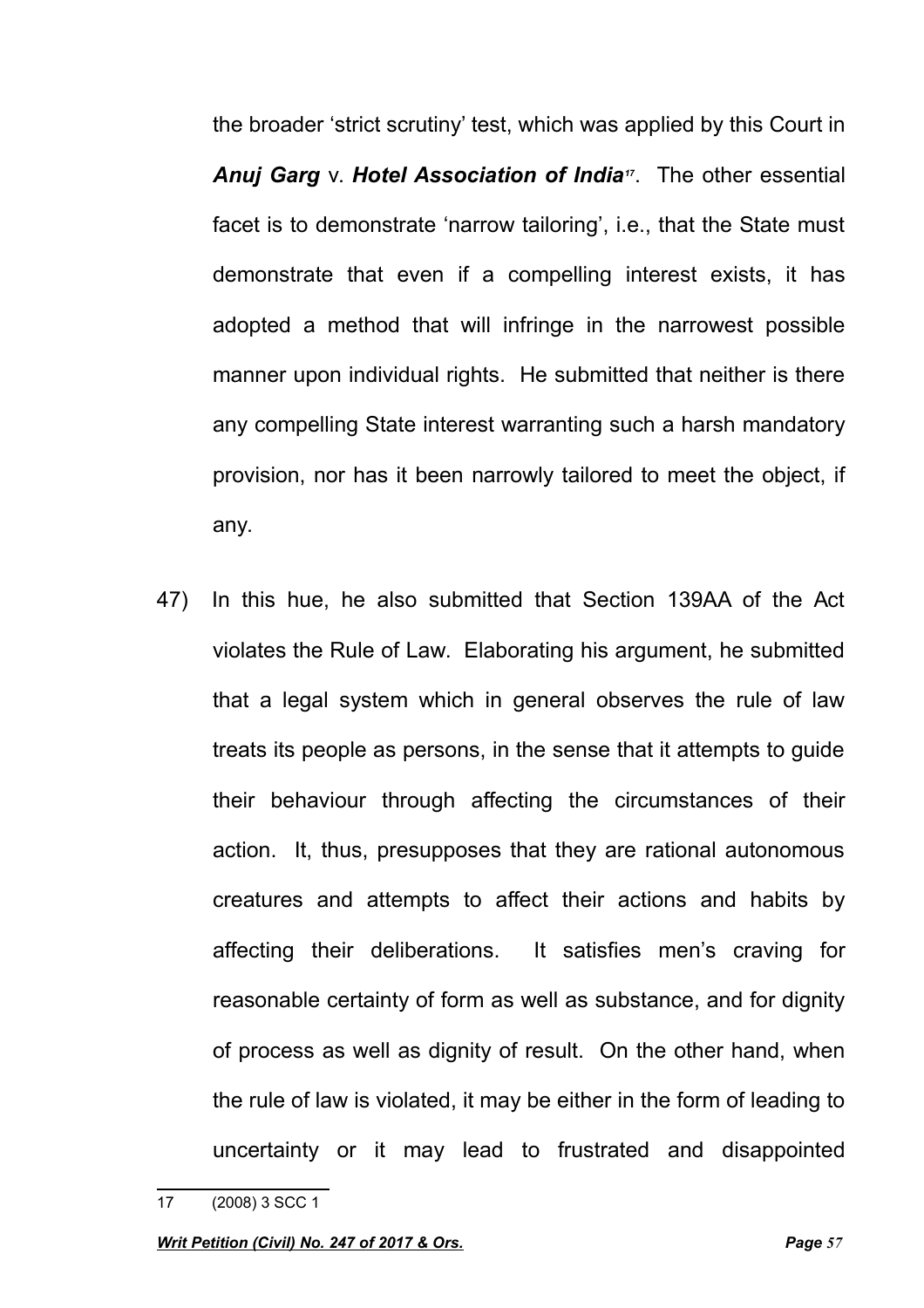expectations. It leads to the first when the law does not enable people to foresee future developments or to form definite expectations. It leads to frustrated expectations when the appearance of stability and certainty which encourages people to rely and plan on the basis of the existing law is shattered by retroactive law-making or by preventing proper law-enforcement, etc. The evils of frustrated expectations are greater. Quite apart from the concrete harm they cause they also offend dignity in expressing disrespect for people's autonomy. The law in such cases encourages autonomous action only in order to frustrate its purpose. When such frustration is the result of human action or the result of the activities of social institutions then it expresses disrespect. Often it is analogous to entrapment: one is encouraged innocently to rely on the law and then that assurance is withdrawn and one's very reliance is turned into a cause of harm to one. Just as in the instant case, the impugned provision came into force when the order of the Court that Aadhaar card is not mandatory, still continues to operate.

48) In the alternative, another submission of Mr. Khurshid was that Section 139AA was retrospective in nature as per proviso to sub-section (2) thereof. As per the said proviso, on failure to give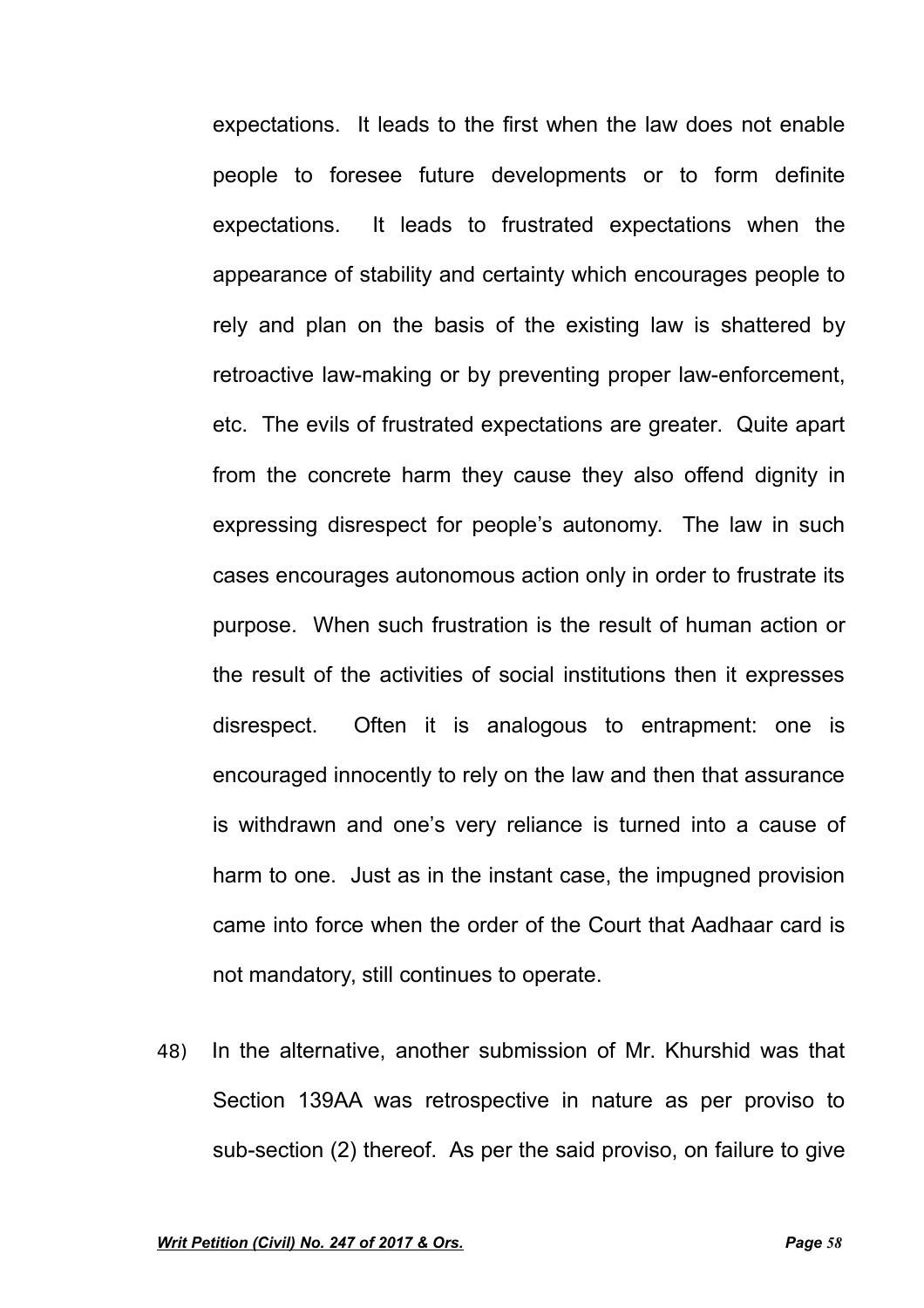Aadhaar number, the consequence was not only to render the PAN Card invalid prospectively but from the initial date of issuance of PAN Card in view of the expression 'as if the person had not applied for Permanent Account Number' which would meant that PAN Card would be invalidated by rendering the same *void ab initio* i.e. from retrospective effect. Such a retrospective effect, according to him, was violative of Article 20(1) of the Constitution. Further, retrospective operation is not permissible without separate objects for such operations as held in *Dayawati* v. *Inderjit*[18](#page-58-0). In conclusion, learned senior counsel submitted that the law regarding mandatory requirement of Aadhaar card is a hasty piece of legislation without much thought going into it. It is submitted that the Aadhaar card cannot be made mandatory for filing tax returns with such far-reaching consequences for non-compliance, unless and until suitable measures are put in place to ensure that the dignity of the assessees is not compromised with. The generalisation, centralisation and disclosure of biometric information, however, accidental it might be, has to be effectively controlled and mechanisms have to be put in place to inquire and penalise those found guilty of disclosing such information. The need to do so is extremely

<span id="page-58-0"></span><sup>18</sup> (1966) 3 SCR 275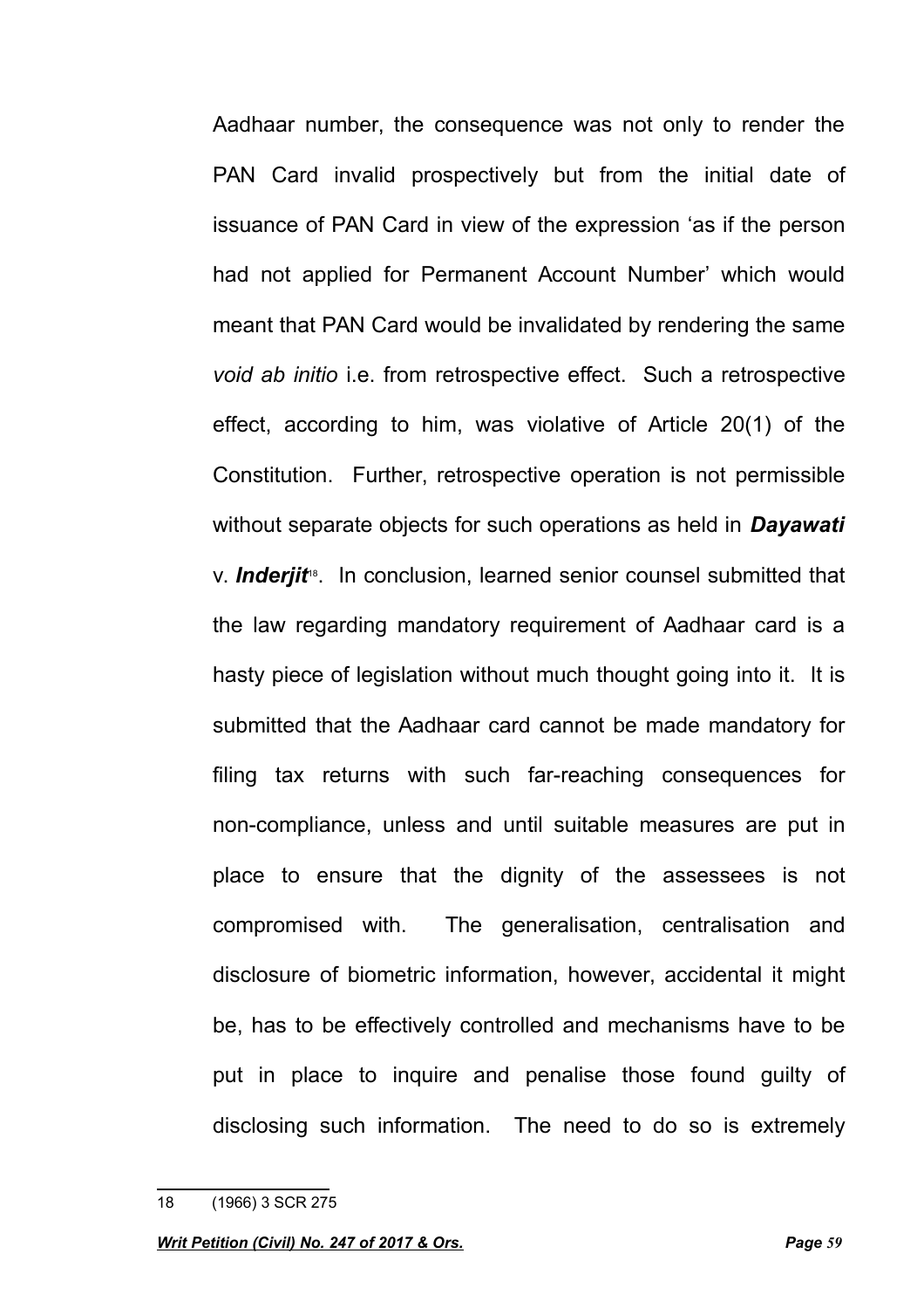crucial in view of the fact that biometric systems may be bypassed, hacked, or even fail. Unless the same is done, the identity of the citizens will be reduced to a collection of instrumentalised markers. Further, the organisations and authorities allowed to conduct it should be strictly defined. There has to be a strict control over any systematic use of common identifiers. No such re-grouping of data can be allowed as could lead to the use of biometrics for exclusion of vulnerable groups. Brown considers surveillance as both a discursive and a material practice that reifies bodies around divisive lines. Surveillance of certain communities has been both social as well as political norm. He further submitted that this Court cannot lose sight of the fact that the data collected under the impugned provision may be used to carry out discriminatory research and sort subjects into groups for specific reasons. The fact that the impugned provision creates an apprehension in the minds of the people, legitimate and reasonable enough with no preventive mechanism in place, is in itself a violation of the right to life and personal liberty as enshrined under the Constitution.

49) Mr. Anando Mukherjee, learned counsel, appeared in Writ Petition (Civil) No. 304 of 2017, while reiterating the submissions of earlier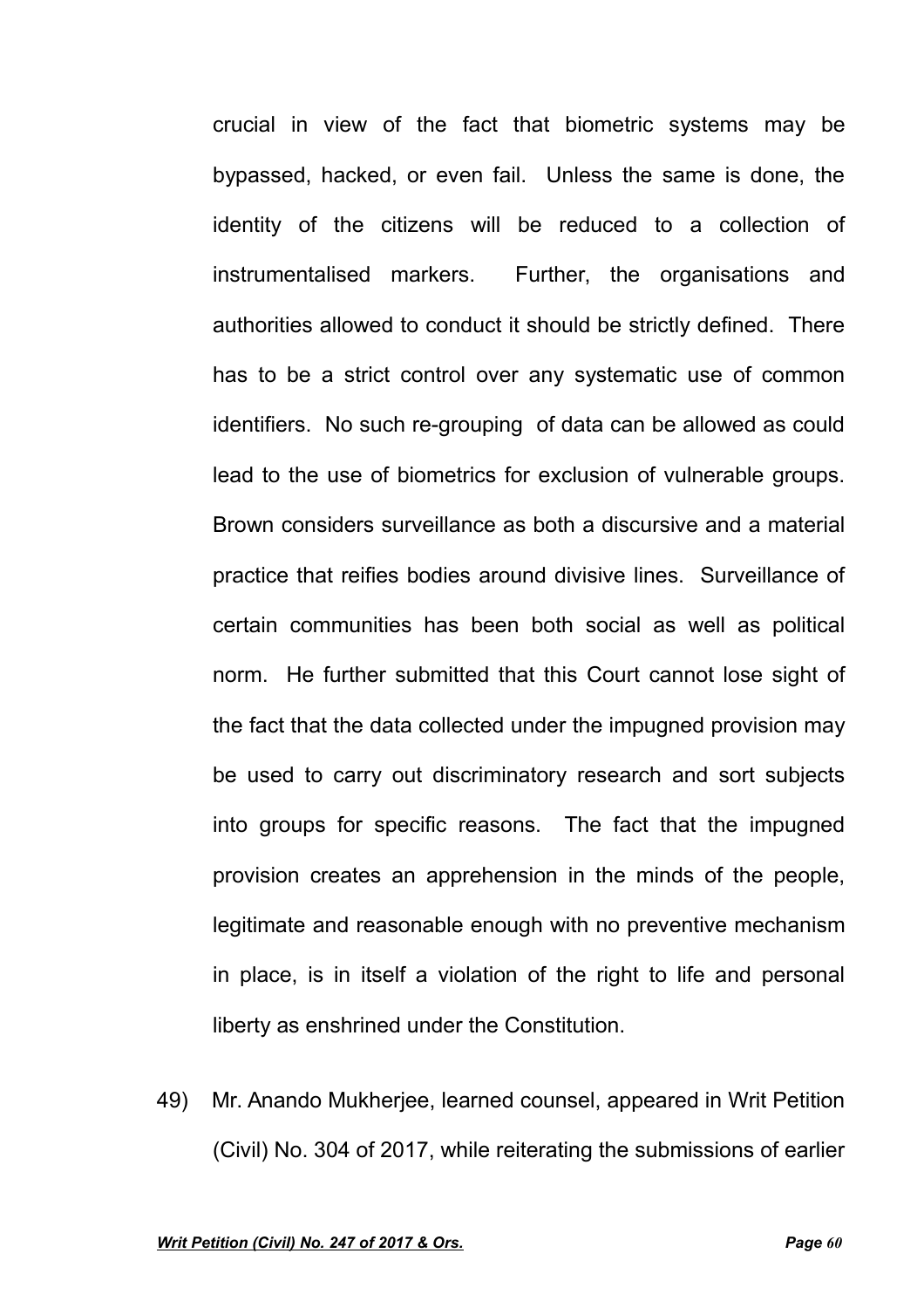counsel, argued that Section 139AA was confused, self-destructive and self-defeating provision for the reason that on the one hand, it had an effect of making enrollment into Aadhaar mandatory, but, on the other hand, by virtue of the explanation contained in the provision itself, it is kept voluntary and as a matter of right for the same set of individuals and for the purposes of Section 139AA. He also submitted that there was a conflict between Section 139AA of the Act and Section 29 of Aadhaar Act inasmuch as Section 29 puts a blanket embargo on using the core biometric information, collected or created under the Aadhaar Act for any purpose other than generation of Aadhaar numbers and authentication under the Aadhaar Act. Mr. Mukherjee went to the extent of describing the impugned provision as colourable exercise of power primarily on the ground that when Aadhaar Act is voluntary in nature, there was no question of making this very provision mandatory by virtue of Section 139AA of the Act.

50) Appearing for Union of India, Mr. Mukul Rohatgi, learned Attorney General for India, put stiff resistance to the submissions advanced on behalf of the petitioners. In a bid to torpedo and pulverise the arguments as set forth on the side of the petitioners,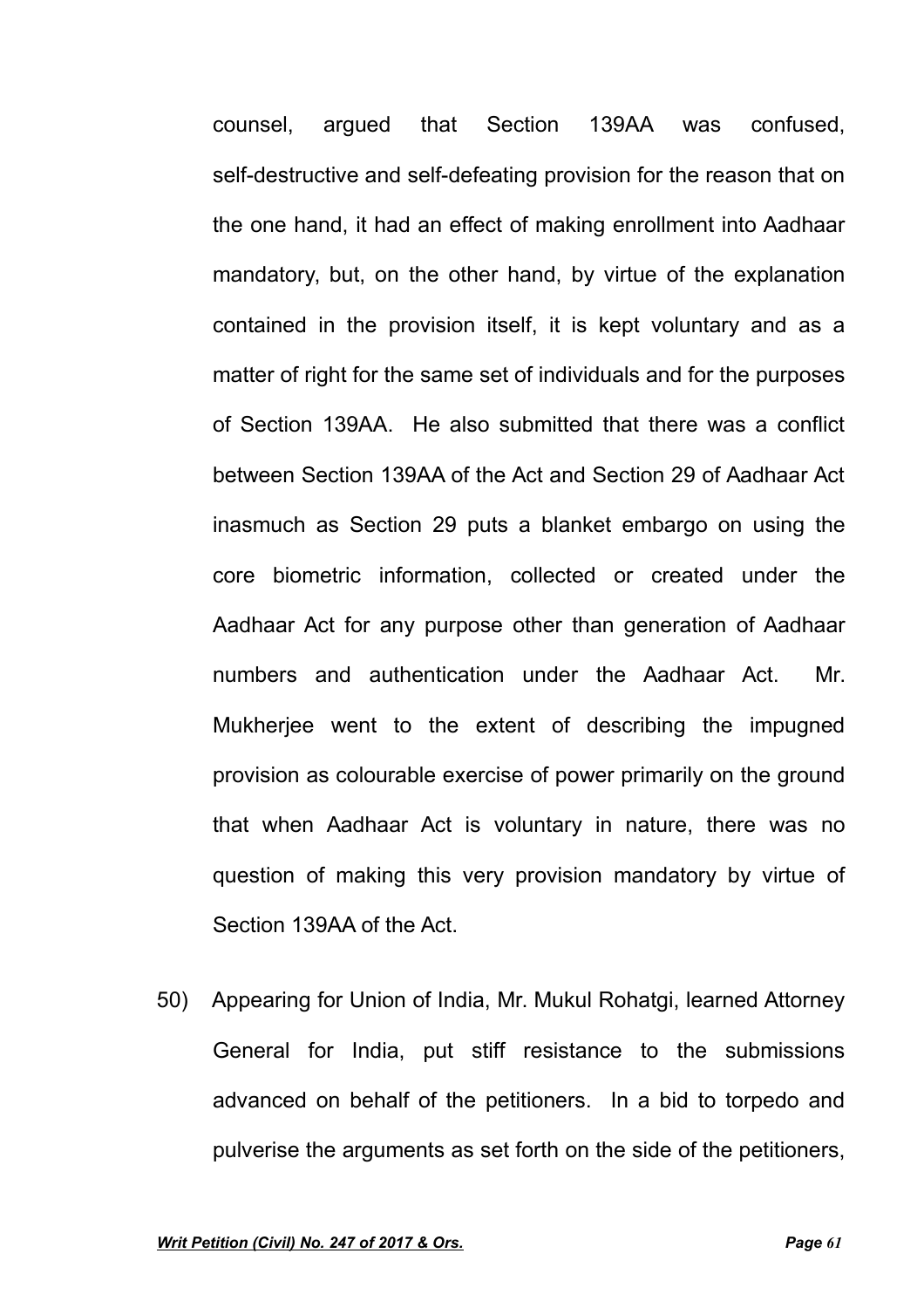the learned Attorney pyramid his arguments in the following style:

In the first, Mr. Rohatgi made few preliminary remarks. First such submission was that many contentions advanced by the counsel for the petitioners touch upon the question of Right to Privacy which had already been referred to the Constitution Bench and, therefore, those aspects were not required to be dealt with. In this behalf, he specifically referred to the following observations of this Court in its order dated August 11, 2015, which were made by the three Judge Bench in Writ Petition (Civil) No. 494 of 2012:

> "At the same time, we are also of the opinion that the institutional integrity and judicial discipline require that pronouncement made by larger Benches of this Court cannot be ignored by the smaller Benches without appropriately explaining the reasons for not following the pronouncements made by such larger Benches. With due respect to all the learned Judges who rendered the subsequent judgments – where right to privacy is asserted or referred to their Lordships concern for the liberty of human beings, we are of the humble opinion that there appears to be certain amount of apparent unresolved contradiction in the law declared by this Court."

Notwithstanding these preliminary remarks, he rebutted the said argument based on Article 21, including Right to Privacy, by raising a plea that Right to Privacy/Personal Autonomy/Bodily Integrity is not absolute. He referred to the judgment of the United States Supreme Court in *Roe* v. *Wade*[19](#page-61-0) wherein it was

<span id="page-61-0"></span><sup>19</sup> 410 U.S. 113 (1973)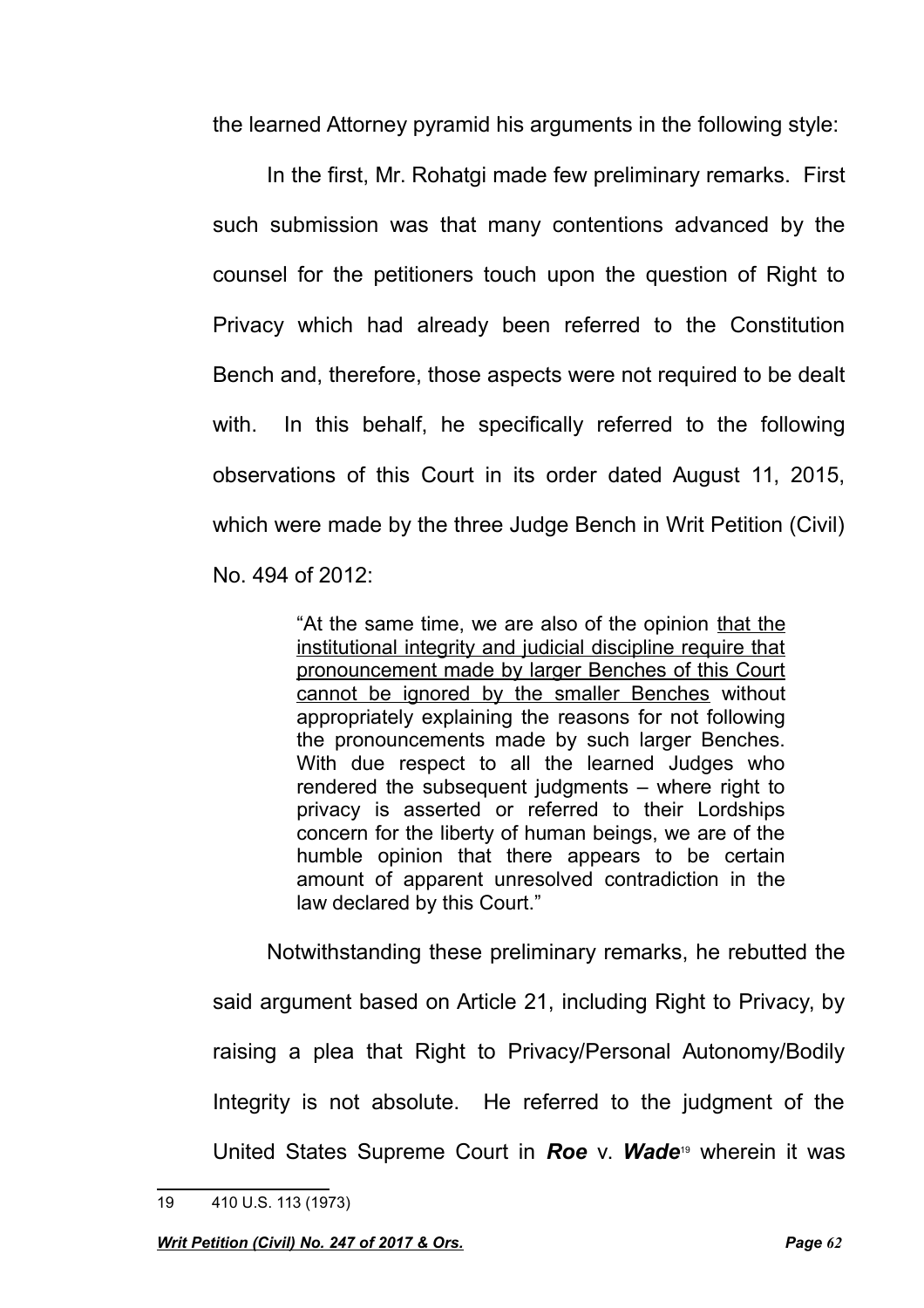held:

"The privacy right involved, therefore, cannot be said to be absolute. In fact, it is not clear to us that the claim asserted by some amici that one has an unlimited right to do with one's body as one pleases bears a close relationship to the right of privacy previously articulated in the Court's decisions. The Court has refused to recognise an unlimited right of this kind in the past."

He also relied upon the judgment of this Court in *Sharda* v. *Dharmpal***<sup>[20](#page-62-0)</sup>** where the Court held that a matrimonial court has the power to order a person to undergo medical test. Passing of such an order by the court would not be in violation of the right to personal liberty under Article 21 of the Indian Constitution.

- 51) His second preliminary submission was that insofar as challenge to the validity of Section 139AA on other grounds is concerned, it is to be kept in mind that the constitutional validity of a statute could be challenged only on two grounds, i.e. the Legislature enacting the law was not competent to enact that particular law or such a law is violative of any of the provisions of the Constitution. In support, he referred to the various judgments of this Court.
- 52) He, thus, submitted that no third ground was available to any of the petitioners to challenge the constitutional validity of a legislative enactment. According to him, the principle

<span id="page-62-0"></span><sup>20</sup> (2003) 4 SCC 493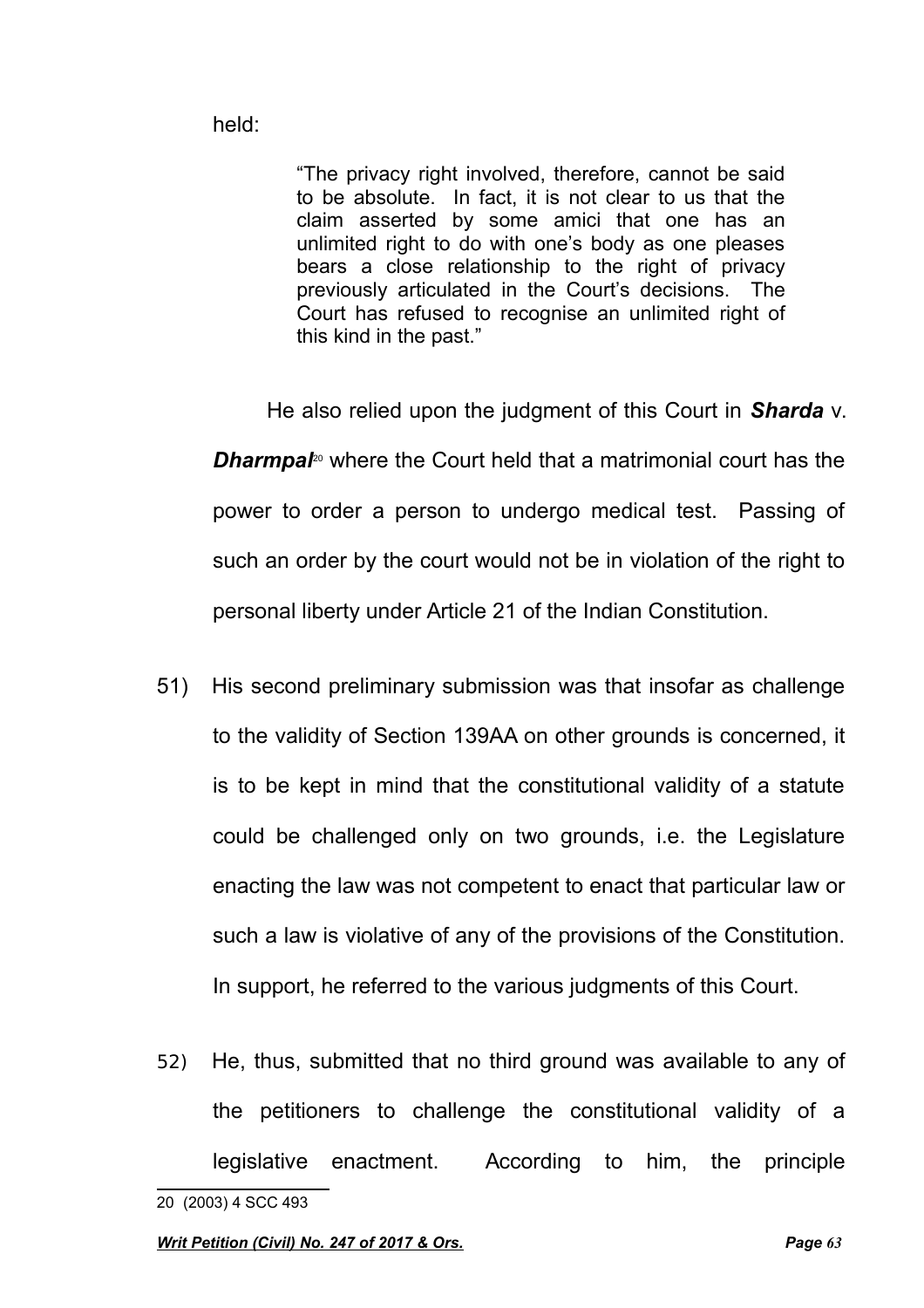proportionality should not be read into Article 14 of the Constitution, while taking support from the judgment in *K.T. Plantation Private Limited & Anr.* v. *State of Karnataka[21](#page-63-0)* , wherein it is held that plea of unreasonableness, arbitrariness, proportionality, etc. always raises an element of subjectivity on which a court cannot strike down a statute or a statutory provision.

53) Third introductory submission of the learned Attorney General was that the scope of judicial review in a fiscal statute was very limited and Section 139AA of the Act, being a part of fiscal statute, following parameters laid down in *State of Madhya*

*Pradesh v. Rakesh Kohli & Anr.* had to be kept in mind:

"32. While dealing with constitutional validity of a taxation law enacted by Parliament or State Legislature, the court must have regard to the following principles:

(i) there is always presumption in favour of constitutionality of a law made by Parliament or a State Legislature,

(ii) no enactment can be struck down by just saying that it is arbitrary or unreasonable or irrational but some constitutional infirmity has to be found,

(iii) the court is not concerned with the wisdom or unwisdom, the justice or injustice of the law as Parliament and State Legislatures are supposed to be alive to the needs of the people whom they represent and they are the best judge of the community by

<span id="page-63-0"></span><sup>21</sup> (2011) 4 SCC 414

<span id="page-63-1"></span><sup>22</sup> (2012) 6 SCC 312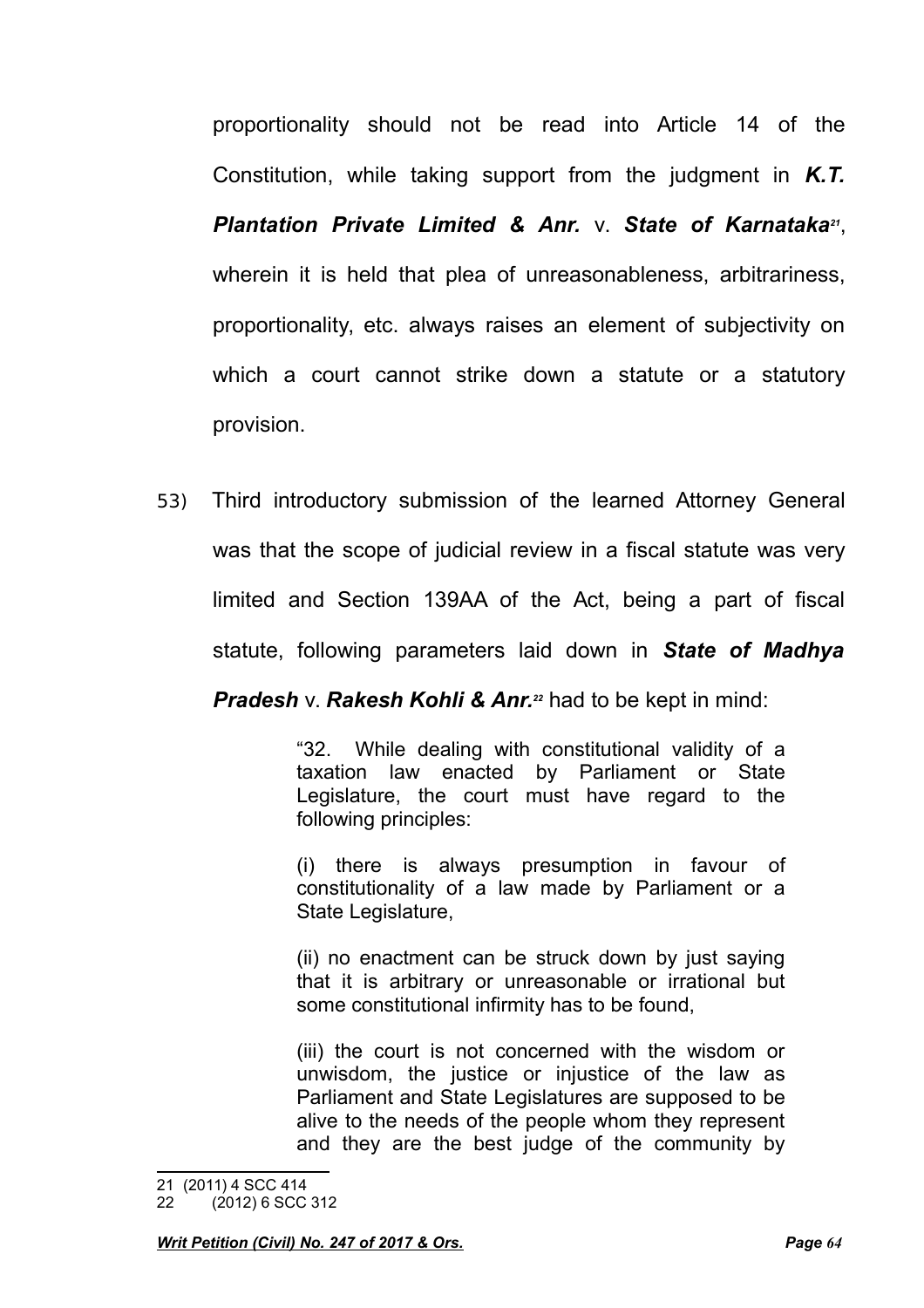whose suffrage they come into existence,

(iv) hardship is not relevant in pronouncing on the constitutional validity of a fiscal statute or economic law, and

(v) in the field of taxation, the legislature enjoys greater latitude for classification...".

- 54) In this hue, he also argued that the State enjoys the widest latitude where measure of economic regulations are concerned {See – *Secretary to Government of Madras & Anr.* v. *P.R. Sriramulu & Anr.*<sup>[23](#page-64-0)</sup>, paragraph 15) and that *mala fides* cannot be attributed to the Parliament, as held in *G.C. Kanungo* v. *State of Orissa*<sup>[24](#page-64-1)</sup>, (paragraph 11). Also, the courts approached the issue with the presumption of constitutionality in mind and that Legislature intends and correctly appreciates the need of its own people, as held in *Mohd. Hanif Quareshi & Ors.* v. *State of Bihar*[25](#page-64-2) (paragraph 15).
- 55) On merits, the argument of Mr. Rohatgi was that once the aforesaid basic parameters are kept in mind, the impugned provision passes the muster of constitutionality. Adverting to the issue of legislative competence, he referred to Article 246 and 248 of the Constitution as well as Entry 82 and Entry 97 of List-I

<span id="page-64-0"></span>of Schedule-VII of the Constitution which empowers the 23 (1996) 1 SCC 345 24 (1995) 5 SCC 96

<span id="page-64-2"></span><span id="page-64-1"></span><sup>25</sup> AIR 1958 SC 731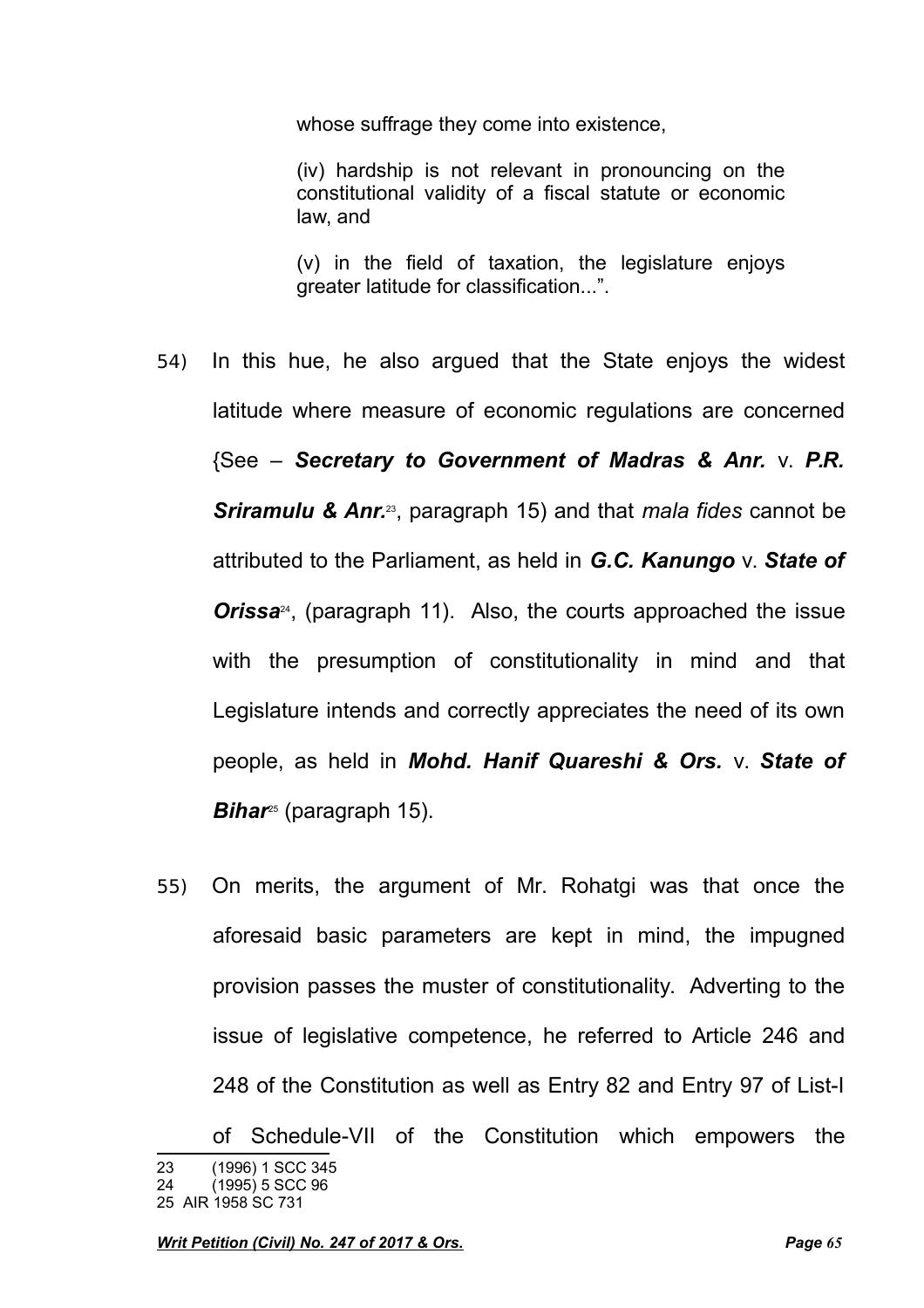Parliament to legislate on the subject pertaining to income-tax. Therefore, it could not be said that the impugned provision made was beyond the competence of the Parliament. He also submitted that in any case residuary power lies with the Parliament and this power to legislate is plenary, as held in

## *Synthetics and Chemicals Ltd. & Ors.* v. *State of U.P. & Ors.*[26](#page-65-0)

"56. On behalf of the State both Mr. Trivedi and Mr. Yogeshwar Prasad contended that regulatory power of the State was there and in order to regulate it was possible to impose certain disincentives in the form of fees or levies. Imposition of these imposts as part of regulatory process is permissible, it was submitted. Our attention was drawn to the various decisions where by virtue of "police power" in respect of alcohol the State has imposed such impositions. Though one would not be justified in adverting to any police power, it is possible to conceive sovereign power and on that sovereign power to have the power of regulation to impose such conditions so as to ensure that the regulations are obeyed and complied with. We would not like, however, to embark upon any theory of police power because the Indian Constitution does not recognise police power as such. But we must recognise the exercise of sovereign power which gives the States sufficient authority to enact any law subject to the limitations of the Constitution to discharge its functions. Hence, the Indian Constitution as a sovereign State has power to legislate on all branches except to the limitation as to the division of powers between the Centre and the States and also subject to the fundamental rights guaranteed under the Constitution. The Indian State, between the Centre and the States, has sovereign power. The sovereign power is plenary and inherent in every sovereign State to do all things which promote the health, peace, morals, education and good order of the people. Sovereignty is difficult to define. This power of sovereignty is, however, subject to constitutional limitations. This power, according to some

<span id="page-65-0"></span><sup>26</sup> (1990) 1 SCC 109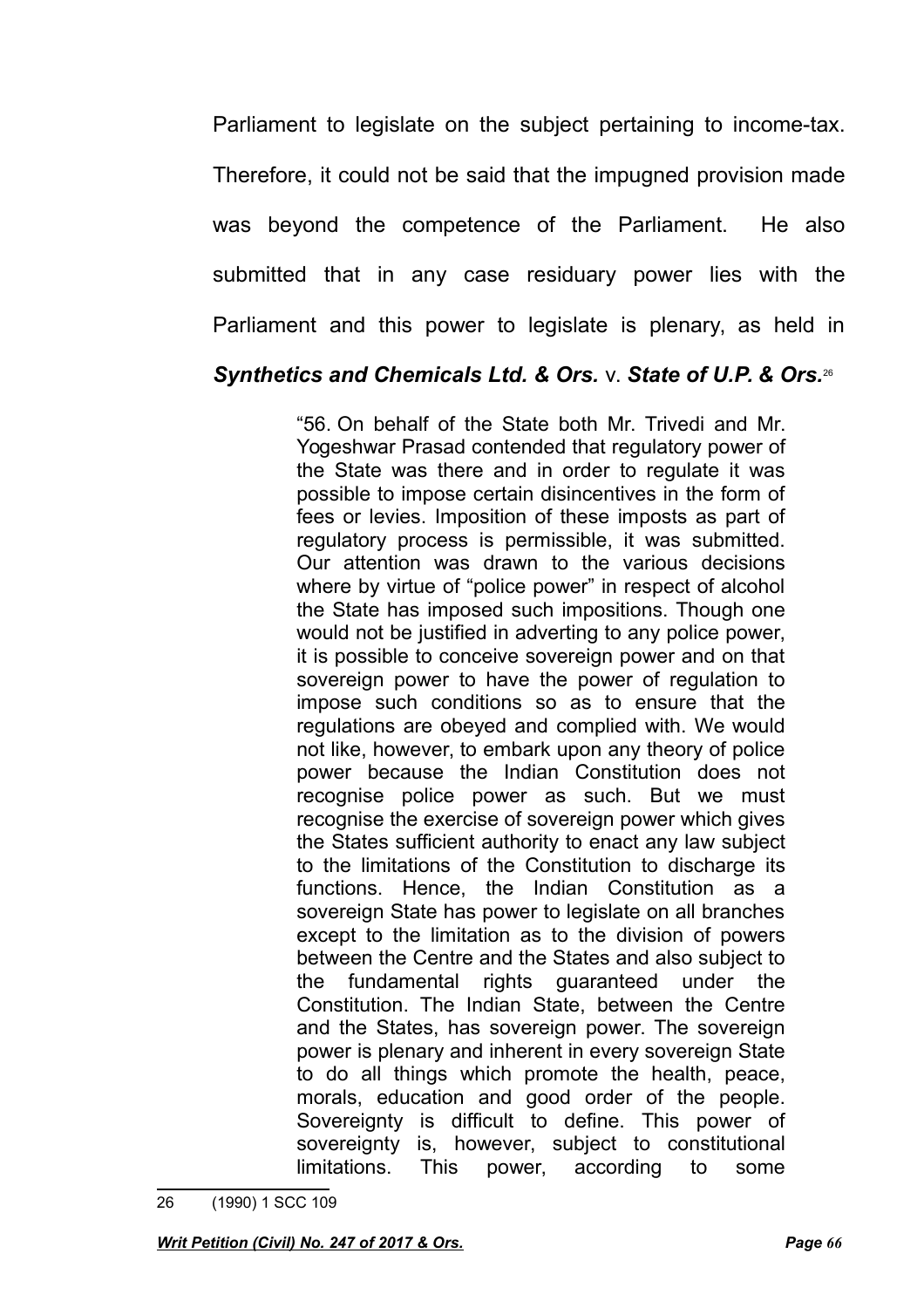constitutional authorities, is to the public what necessity is to the individual. Right to tax or levy imposts must be in accordance with the provisions of the Constitution."

56) Rebutting the argument of Mr. Datar that by making the impugned provision mandatory the Legislature had acted contrary to the judgments of this Court, Mr. Rohatgi argued that this argument was devoid of any merit on various counts: First, there was no judgment of this Court and the orders referred were only interim orders. Secondly, in any case, those orders were passed at a time when Aadhaar was being implemented as a scheme in administrative/executive domain and the Court was considering the validity of Aadhaar scheme in that hue/background. Those orders have not been passed in the context of examining the validity of any legislative measure. Thirdly, no final view is taken in the form of any judgment that Aadhaar is unconstitutional and, therefore, there is no basis in existence which was required to be removed. Fourthly, the Parliament was competent to pass the law and provide statutory framework to give legislative backing to Aadhaar in the absence of any such law which existed at that time. He, thus, submitted that there was no question of curing the alleged basis of judgment/interim orders by legislation. He specifically relied upon the following passage from the judgment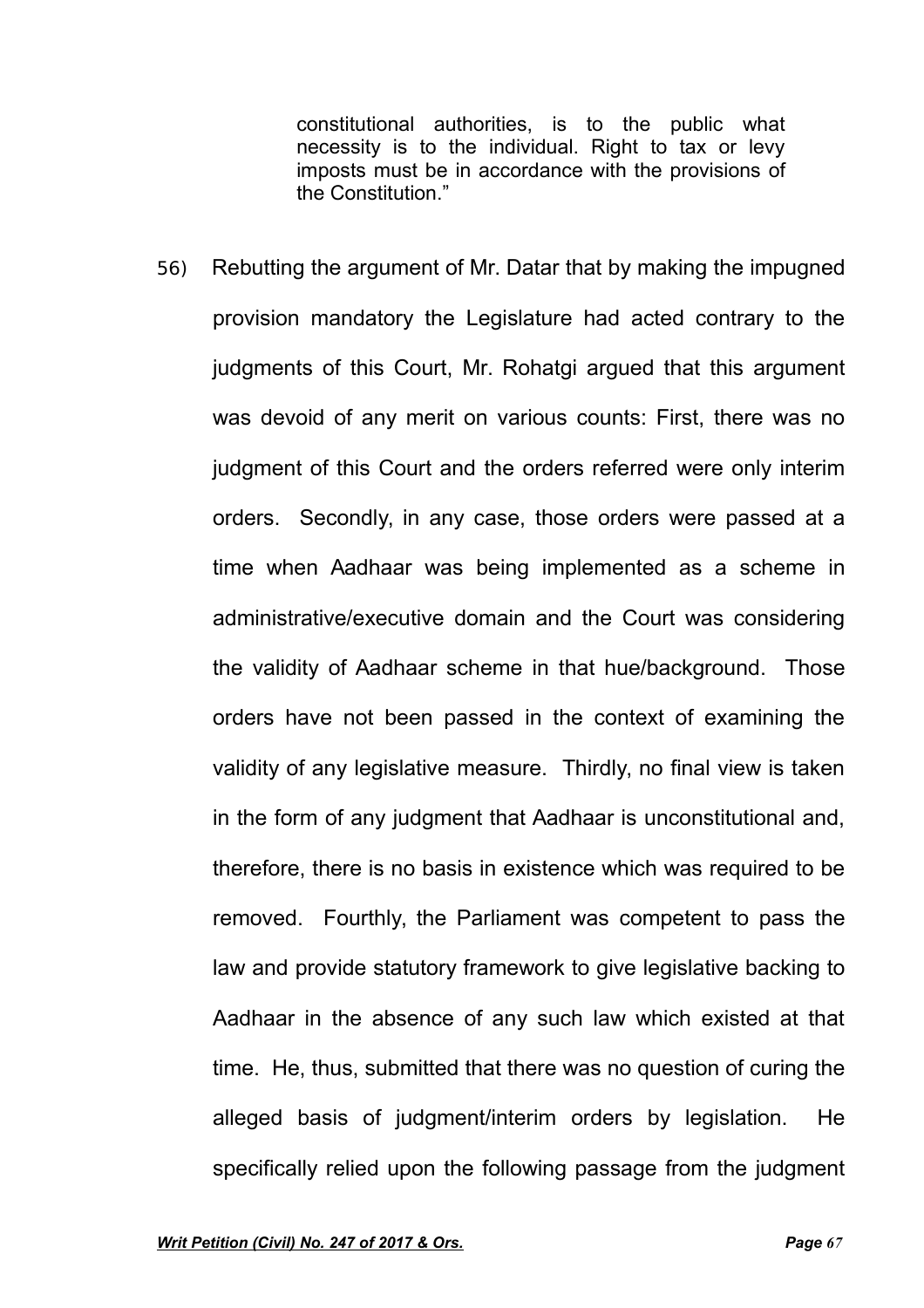# in the case of *Goa Foundation & Anr.* v. *State of Goa & Anr.*[27](#page-67-0):

"24. The principles on which first question would require to be answered are not in doubt. The power to invalidate a legislative or executive act lies with the Court. A judicial pronouncement, either declaratory or conferring rights on the citizens cannot be set at naught by a subsequent legislative act for that would amount to an encroachment on the judicial powers. However, the legislature would be competent to pass an amending or a validating act, if deemed fit, with retrospective effect removing the basis of the decision of the Court. Even in such a situation the courts may not approve a retrospective deprivation of accrued rights arising from a judgment by means of a subsequent legislation (*Madan Mohan Pathak* v. *Union of India*). However, where the Court's judgment is purely declaratory, the courts will lean in support of the legislative power to remove the basis of a court judgment even retrospectively, paving the way for a restoration of the status quo ante. Though the consequence may appear to be an exercise to overcome the judicial pronouncement it is so only at first blush; a closer scrutiny would confer legitimacy on such an exercise as the same is a normal adjunct of the legislative power. The whole exercise is one of viewing the different spheres of jurisdiction exercised by the two bodies i.e. the judiciary and the legislature. The balancing act, delicate as it is, to the constitutional scheme is guided by the well-defined values which have found succinct manifestation in the views of this Court in Bakhtawar Trust."

57) Mr. Rohatgi thereafter read extensively from the counter affidavit filed on behalf of the Union of India detailing the rational and objective behind introduction of Section 139AA of the Act. He submitted that the provision aims to achieve, *inter alia*, the following objectives:

<span id="page-67-0"></span><sup>(</sup>i) This provision was introduced to tackle the problem of 27 (2016) 6 SCC 602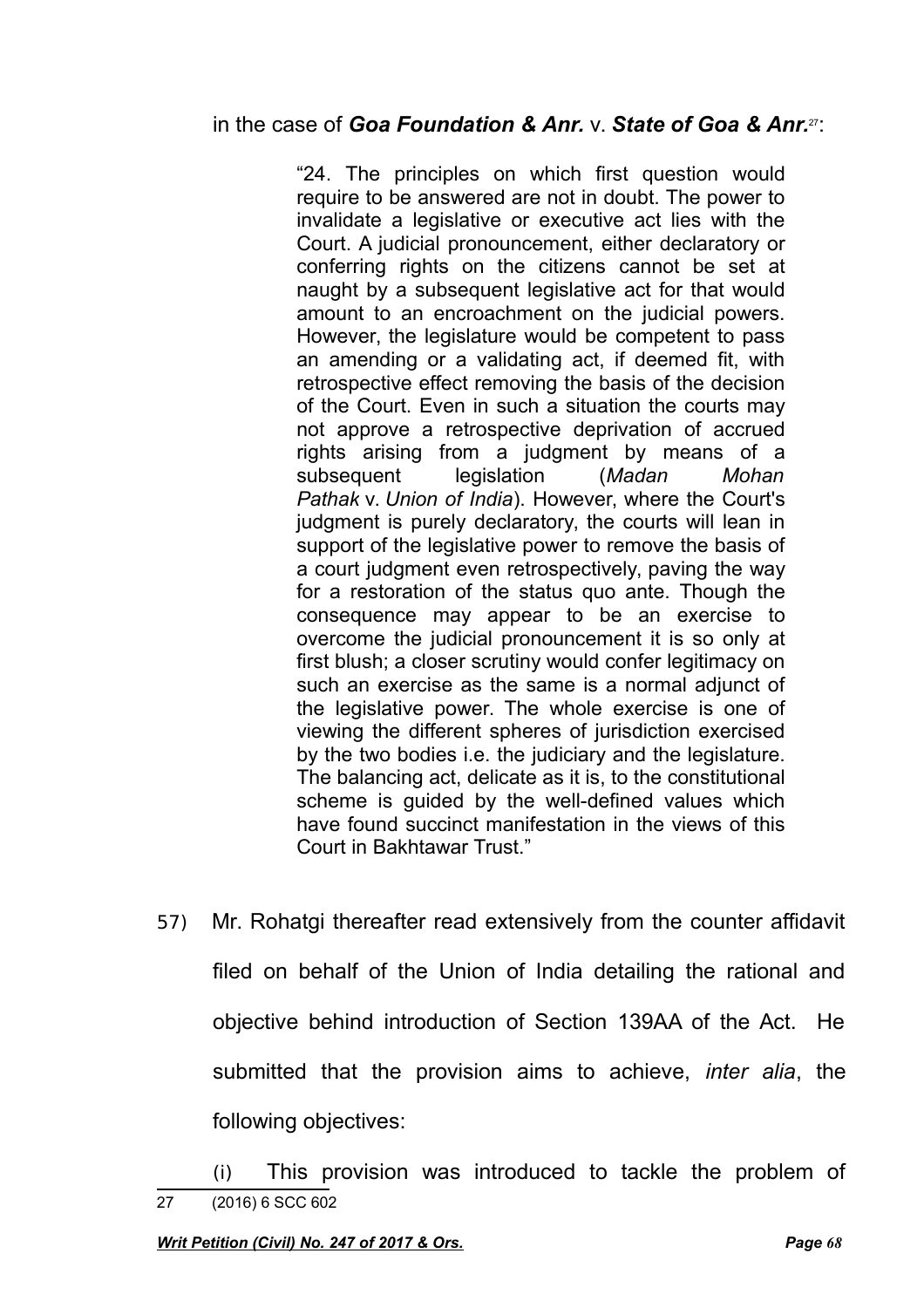multiple PAN cards to same individuals and PAN cards in the name of fictitious individuals are common medium of money laundering, tax evasion, creation and channelling of black money. PAN numbers in name of firm or fictitious persons as directors or shareholders are used to create layers of shell companies through which the aforesaid activities are done. A de-duplication exercise was done in the year 2006 and a large number of PAN numbers were found to be duplicate. The problem of some persons fraudulently obtaining multiple PANs and using them for making illegal transactions still exists. Over all 11.35 lakh cases of duplicate PAN/fraudulent PAN have been detected and accordingly such PANs have been deleted/deactivated. Out of this, around 10.52 lakh cases pertain to individual assessees. Total number of Aadhaar for individuals exceeds 113 crores whereas total number of PAN for individuals is around 29 crore. Therefore, whereas the Aadhaar Act applies to the entire population, the Income Tax Act applies to a much smaller sub-set of the population, i.e. the tax payers. In order to ensure *One Pan to One Person*, Aadhaar can be the sole criterion for allotment of PAN to individuals only after all existing PAN are seeded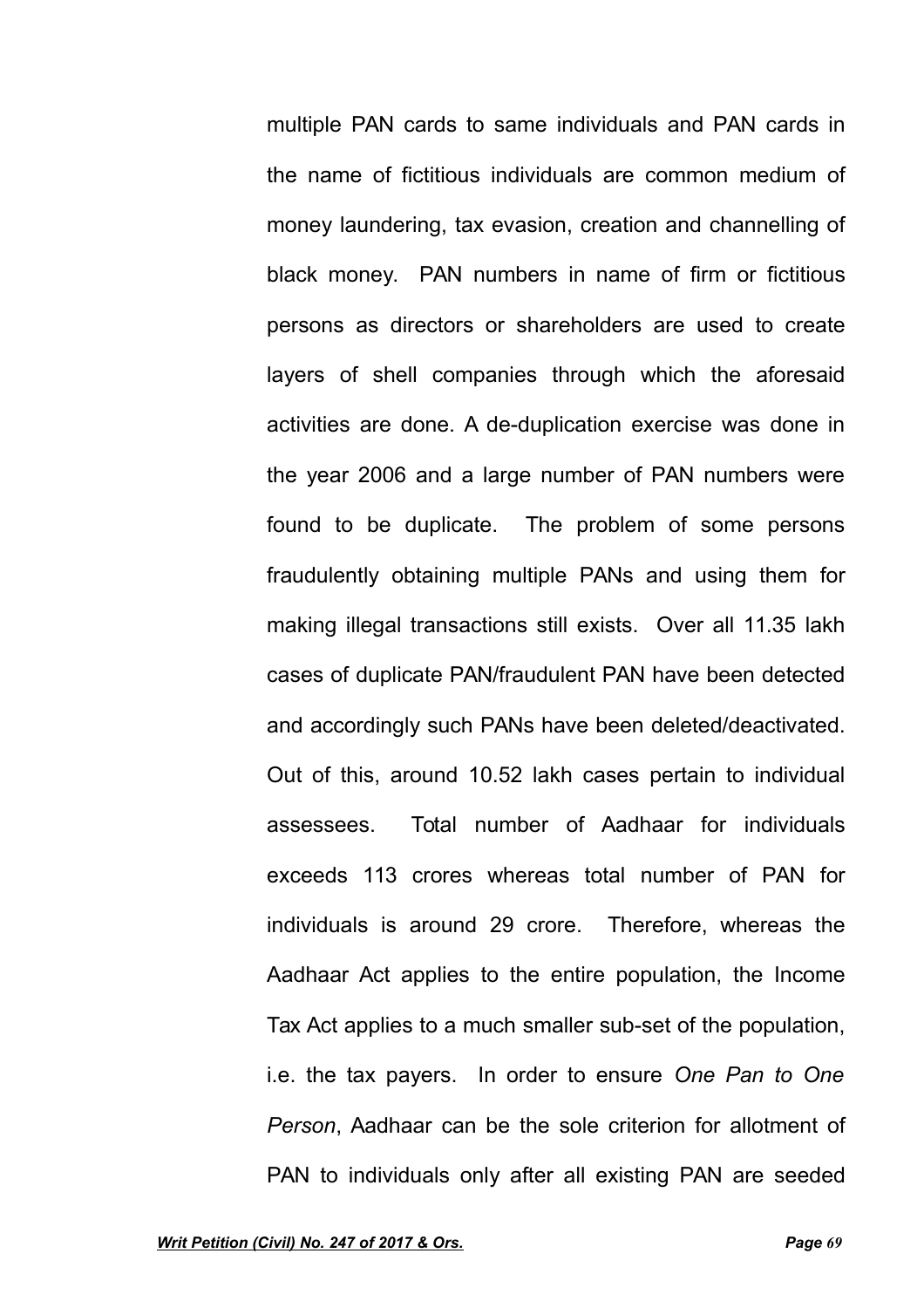with Aadhaar and quoting of Aadhaar is mandated for new PAN applications.

Counter affidavit filed by the Union of India also gives the following instances of misuse of PAN:

- (a) In NSDL scame of 2006, about one lakh bogus bank and demat accounts were opened through use of PANs. The real PAN owners were not aware of these accounts.
- (b) As Banks progressively started insisting on PANs for opening of bank accounts, unscrupulous operators managed multiple PANs for providing entries and operating undisclosed accounts for making financial transactions.
- (c) Entry operators manage a large number of shell companies using duplicate PANs or PANs issued in the name of dummy directors and name lenders. As the persons involved as bogus directors are usually the same set of persons, linkage with Aadhaar would prevent such misuse. Further, it will also be expedient for the Enforcement agencies to identify and red flag such misuses in future.
- (d) Cases have also been found where multiple PANs are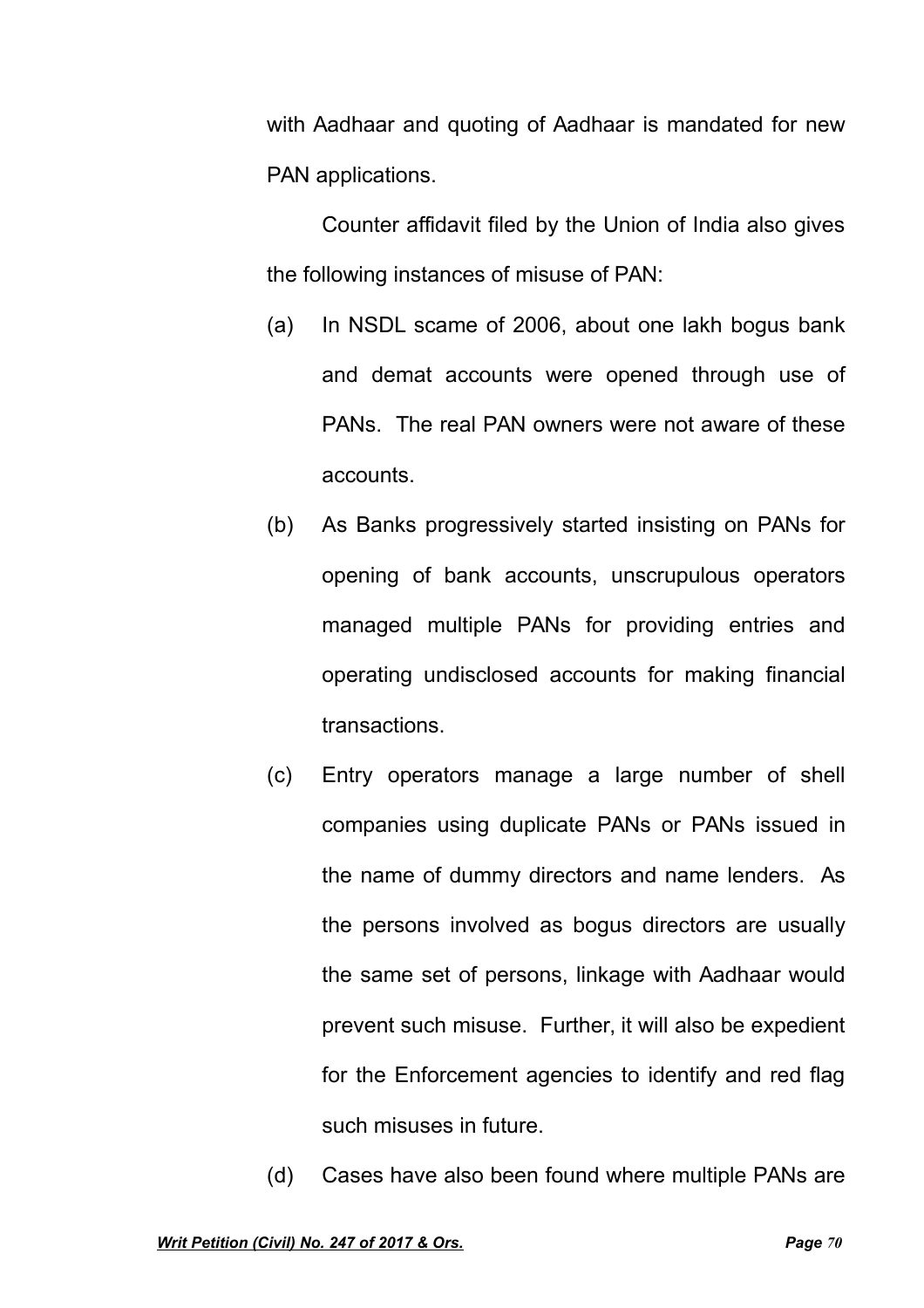acquired by a single entity by dubious means and used for raising loans from different banks. In one such case at Ludhiana, multiple PANs were found acquired by a person in his individual name as well as in the name of his firms by dubious means. During investigation, he admitted to have acquired multiple PANs for raising multiple loans from banks and to avoid adverse CIBIL information. Prosecution has been launched by the Income Tax Department in this case u/s 277A, 278, 278B of the Act in addition

(ii) To tackle the problem of black money, Mr. Rohatgi pointed out that the Second Report of the Special Investigation Team (SIT) on black money, headed by Justice M.B. Shah (Retd.), after observing the menace of corruption and black money, recommended as follows:

> "At present, for entering into financial/business transactions, persons have option to quote their PAN or UID or passport number or driving license or any other proof of identity. However, there is no mechanism/system at present to connect the data available with each of these independent proofs of ID. It is suggested that these databases be interconnected. This would assist in identifying multiple transactions by one person with different IDs."

The SIT in its Third Report has recommended the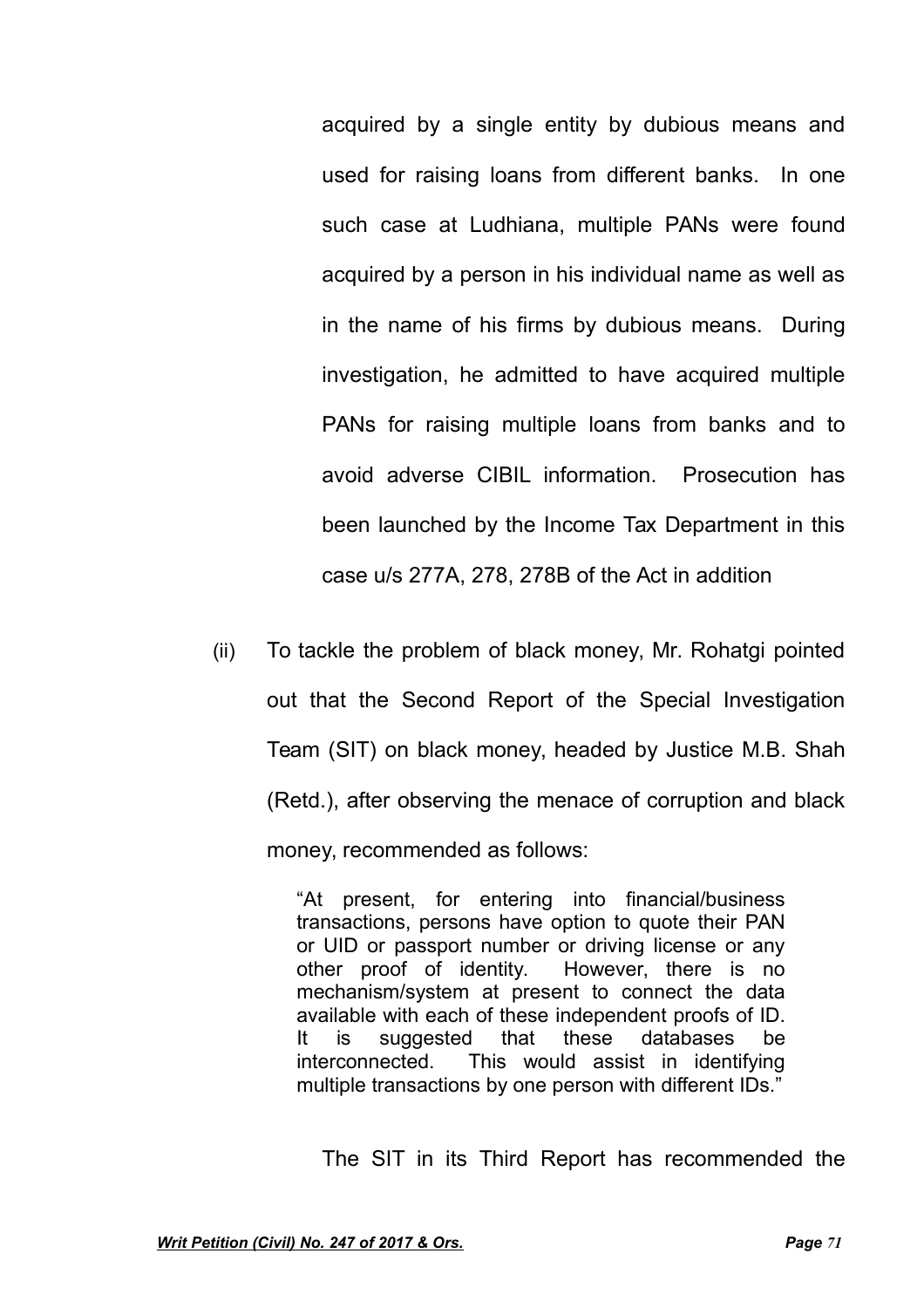establishment of a Central KYC Registry. The rational for the SIT recommendations was to prove a verifiable and authenticable identity for all individuals and Aadhaar provides a mechanism to serve that purpose in a federated architecture without aggregating all the information at one place.

The Committee headed by the Chairman, CBDT on 'Measures to tackle black money in India and abroad' reveals that various authorities are dealing with the menace of money laundering being done to evade taxes under the garb of shell companies by the persons who hold multiple bogus PAN numbers under different names or variations of their names, providing accommodation entries to various companies and persons to evade taxes and introduce undisclosed and unaccounted income of those persons into their companies as share applications or loans and advances or booking fake expenses. These are tax frauds and devices which are causing loss to the revenue to the tune of thousands of crores.

(iii) Another objective is to curb the menace of shell companies. It is submitted in this regard that PAN is a basis of all the requirements in the process of incorporation of a company.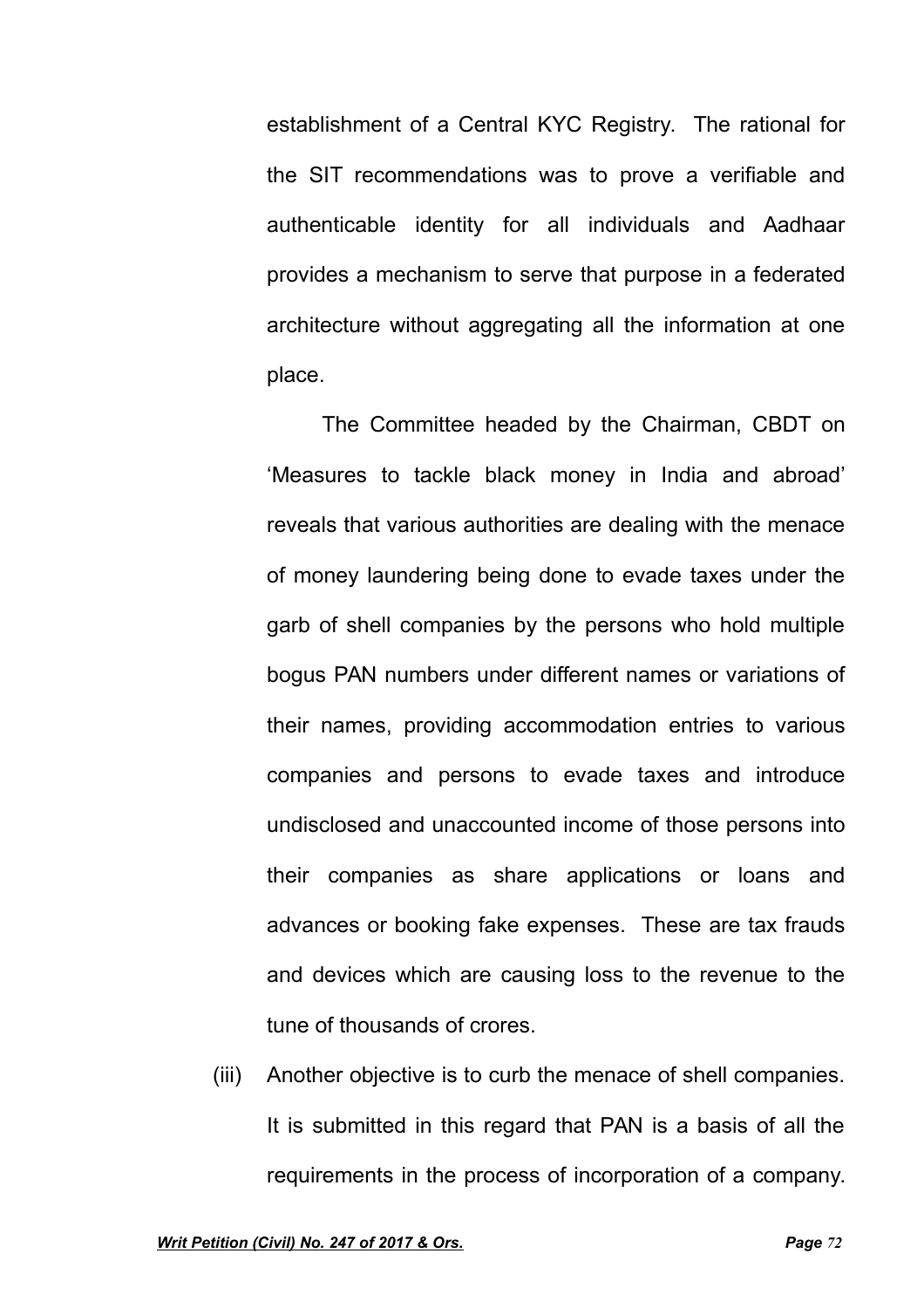Even an artificial juridical person like a company is granted PAN. It is required as an ID proof for incorporation of a company, applying for DIN, digital signature etc. PAN is also required for opening a bank account in the name of a company or individuals. Basic documents required for obtaining a PAN are ID proof and address proof. It has been observed that these documents which are a basis of issuance of PAN could easily be forged and, therefore, PAN cards issued on the basis of such forged documents cannot be genuine and it can be used for various financial frauds/crime. Aadhaar will ensure that there is no duplication of identity as biometric will not allow that. If at the time of opening of bank accounts itself, the more robust identity proof like Aadhaar had been used in place of PAN, the menace of mushrooming of non-descript/shell/jamakharchi/bogus companies would have been prevented. There is involvement of natural person in the complex web of shell companies only at the initial stage when the shareholders subscribe to the share capital of the shell company. After that may layers are created because there is company to company transaction and much more complex structure of shell company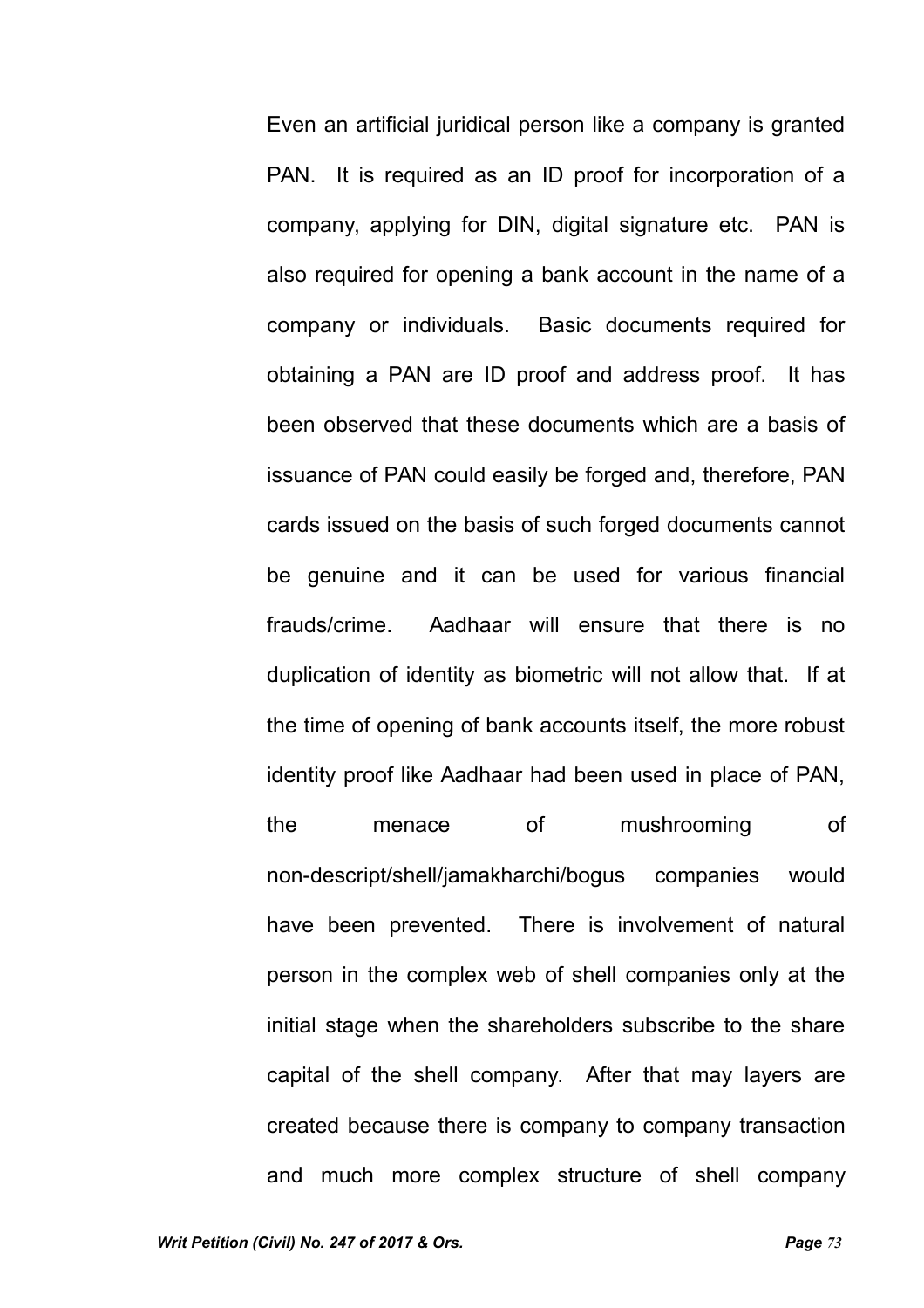compromising the financial integration of nation is formed which makes it almost impossible to identify the real beneficiary (natural person) involved in these shell companies. These shell companies have been used for purpose of money laundering at a large scale. The fake PAN cards have facilitated the enormous growth of shell companies which were being used for layering of funds and illegal transfer of such funds to some other companies/persons or parked abroad in the guise of remittances against import. The share capital of these shell companies are subscribed by fake shareholders through numerous bank accounts opened with the use of fake PAN cards at the initial stage.

(iv) According to the respondents, this provision will help in widening of tax base. It was pointed out that more than 113 crore people have registered themselves under Aadhaar. Adults coverage of Aadhaar is more than 99%. Aadhaar being a unique identification, the problem of bogus or duplicate PANs can be dealt with in a more systematic and foolproof manner.

According to the respondent, in fact, it has already shown results as Aadhaar has led to weeding out duplicate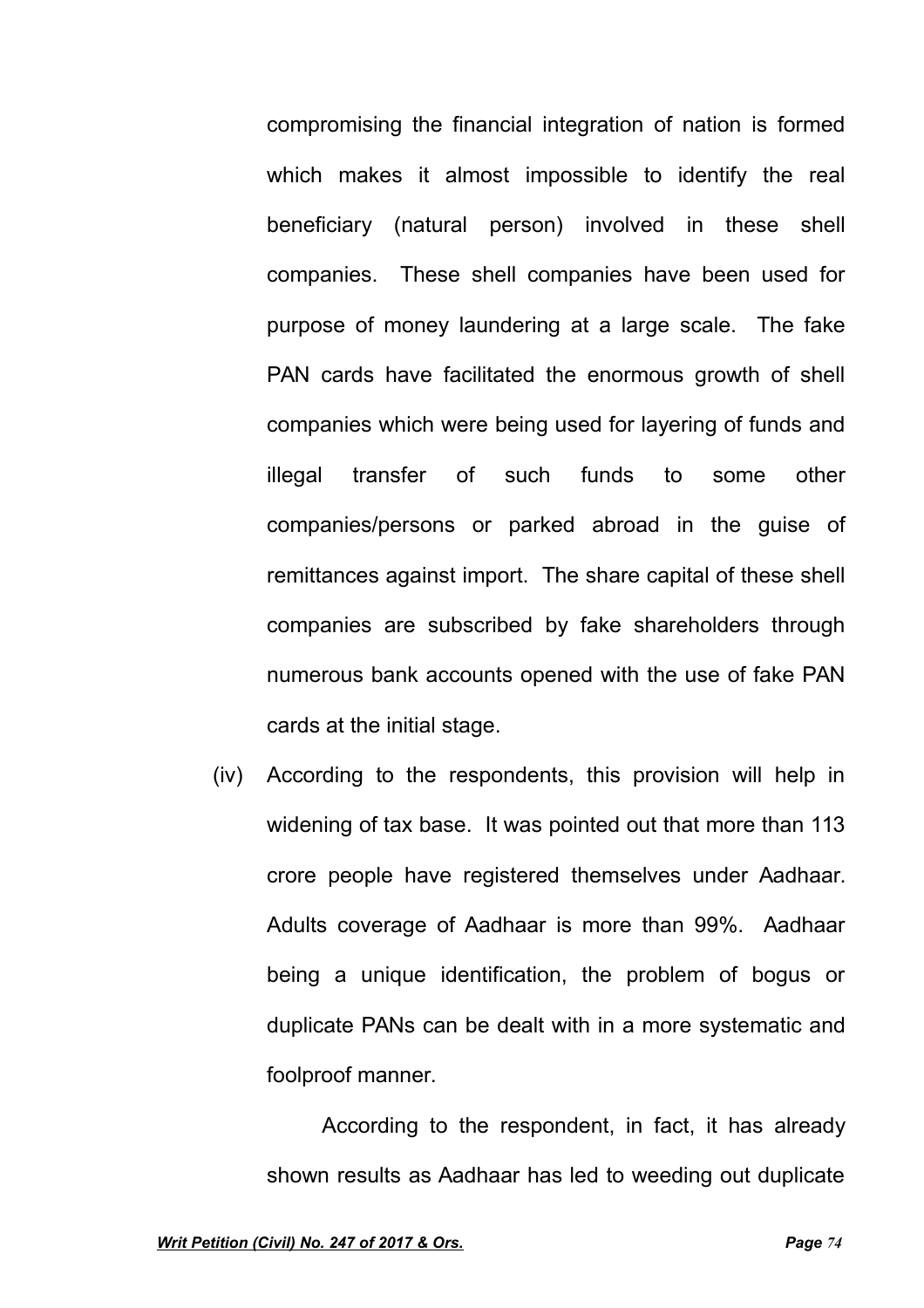and fakes in many welfare programmes such as PDS, MNREGS, LPG Pahal, Old Age pension, scholarships etc. during the last two years and it has led to savings of approximately Rs.49,000 crores to the exchequer.

- 58) Mr. Rohatgi also referred to that portions of the counter affidavit which narrates the following benefits Aadhaar seeding in PAN database:
	- (a) **Permanent Account Number (PAN)** PAN is a ten-digit alpha-numeric number allotted by the Income Tax Department to any 'person' who applies for it or to whom the department allots the number without an application. One PAN for one person is the guiding principle for allotment of PAN. PAN acts as the identifier of taxable entity and aggregator of all financial transactions undertaken by the taxable entity i.e. 'person'.
	- (b) **Legal provisions relating to PAN** PAN is the key or identifier of all computerized records relating to the taxpayer. The requirement for obtaining of PAN is mandated through Section 139A of the Act. The procedure for application for PAN is prescribed in Rule 114 of the Rules. The forms prescribed for PAN application are 49A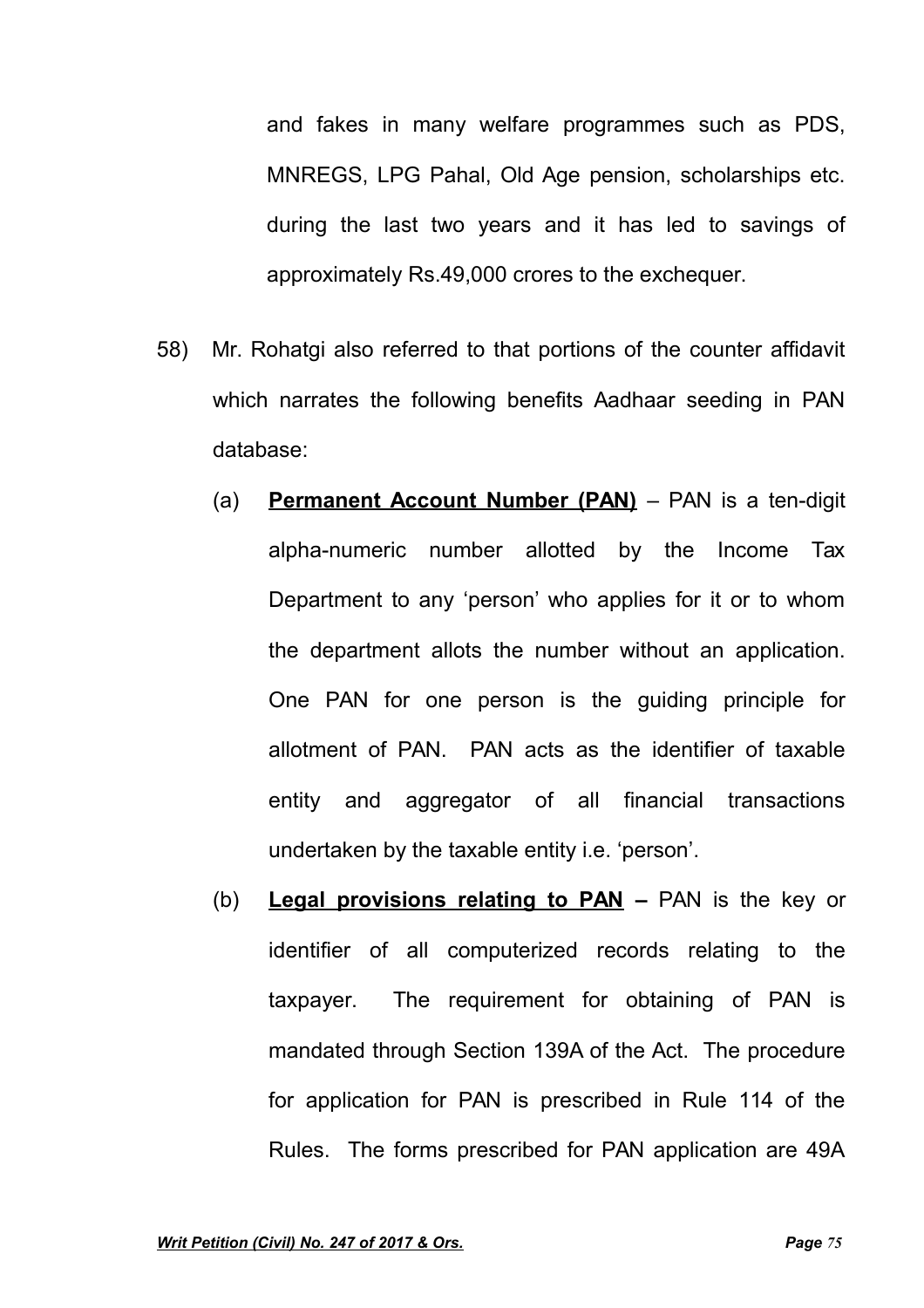and 49AA for Indian and Foreign Citizens/Entities. Quoting of PAN has been mandated for certain transactions above specified threshold value in Rule 114B of the Rules.

(c) **Uniqueness of PAN –** For achieving the objective of one PAN to one assessee, it is required to maintain uniqueness of PAN. The uniqueness of PAN is achieved by conducting a de-duplication check on all already existing allotted PAN against the data furnished by new applicant. Under the existing system of PAN only demographic data is captured. De-duplication process is carried out using a Phonetic Algorithm whereby a Phonetic PAN (PPAN) is created in respect of each applicant using the data of applicant's name, father's name, date of birth, gender and status. By comparison of newly generated PPAN with existing set of PPANs of all assessees duplicate check is carried out and it is ensured that same person does not acquire multiple PANs or one PAN is not allotted to multiple persons. Due to prevalence of common names and large number of PAN holders, the demographic way of de-duplication is not foolproof. Many instances are found where multiple PANs have been allotted to one person or one PAN has been allotted to multiple persons despite the application of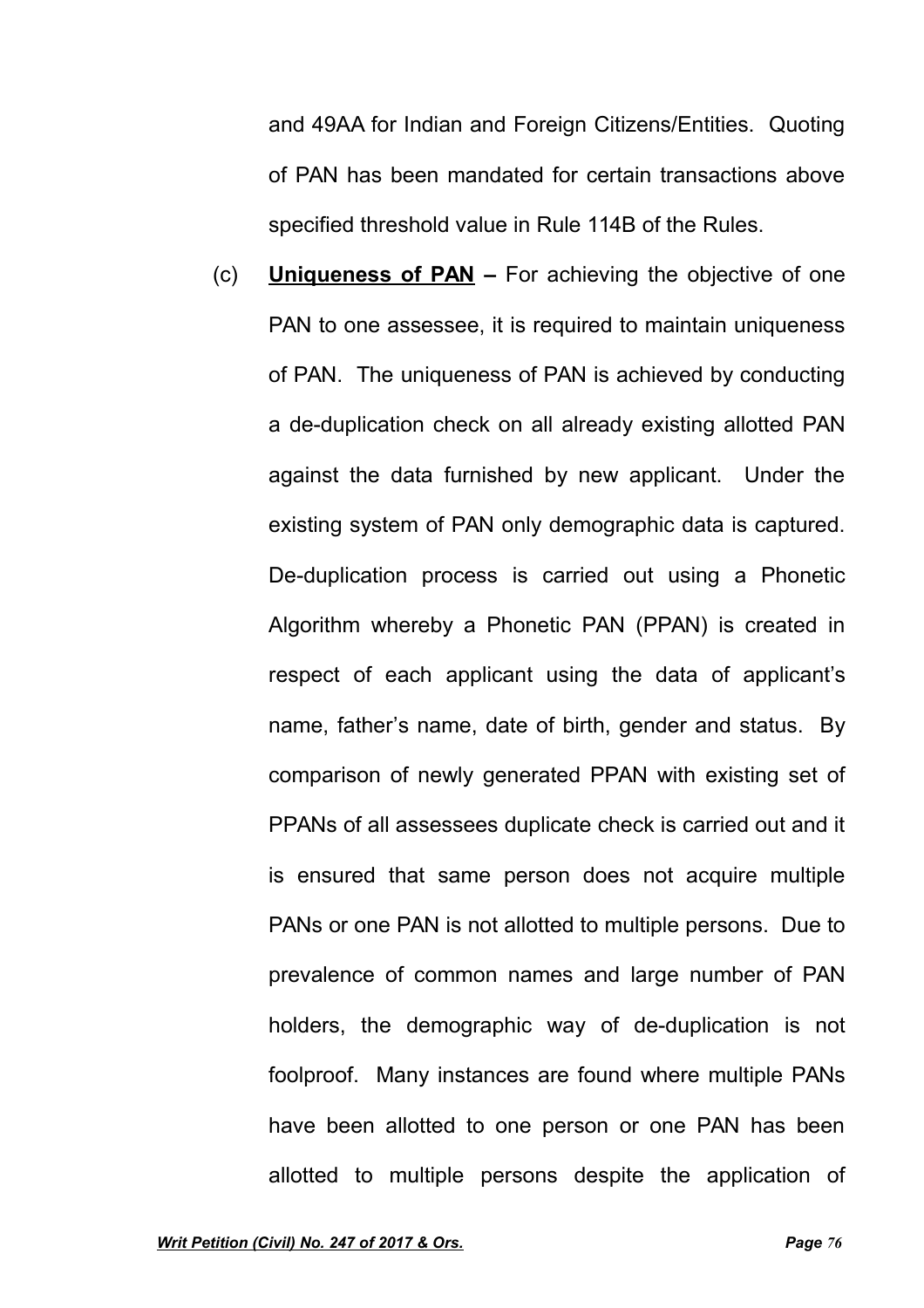above-mentioned de-duplication process. While allotment of multiple PAN to one person has the risk of diversion of income of person into several PANs resulting in evasion of tax, the allotment of same PAN to multiple persons results in wrong aggregation and assessment of incomes of several persons as one taxable entity represented by single **PAN.** 

- (d) Presently verification of original documents in only 0.2% cases (200 out of 1,00,000 PAN applications) is done on a random basis which is quite less. In the case of Aadhaar, 100% verification is possible due to availability of on-line Aadhaar authentication service provided by the UIDAI. Aadhaar seeding in PAN database will make PAN allotment process more robust.
- (e) Seeding of Aadhaar number into PAN database will allow a robust way of de-duplication as Aadhaar number is de-duplicated using biometric attributes of fingerprints and iris images. The instance of a duplicate Aadhaar is almost non-existent. Further seeking of Aadhaar will allow the Income Tax Department to weed out any undetected duplicate PANs. It will also facilitate resolution of cases of one PAN allotted to multiple persons.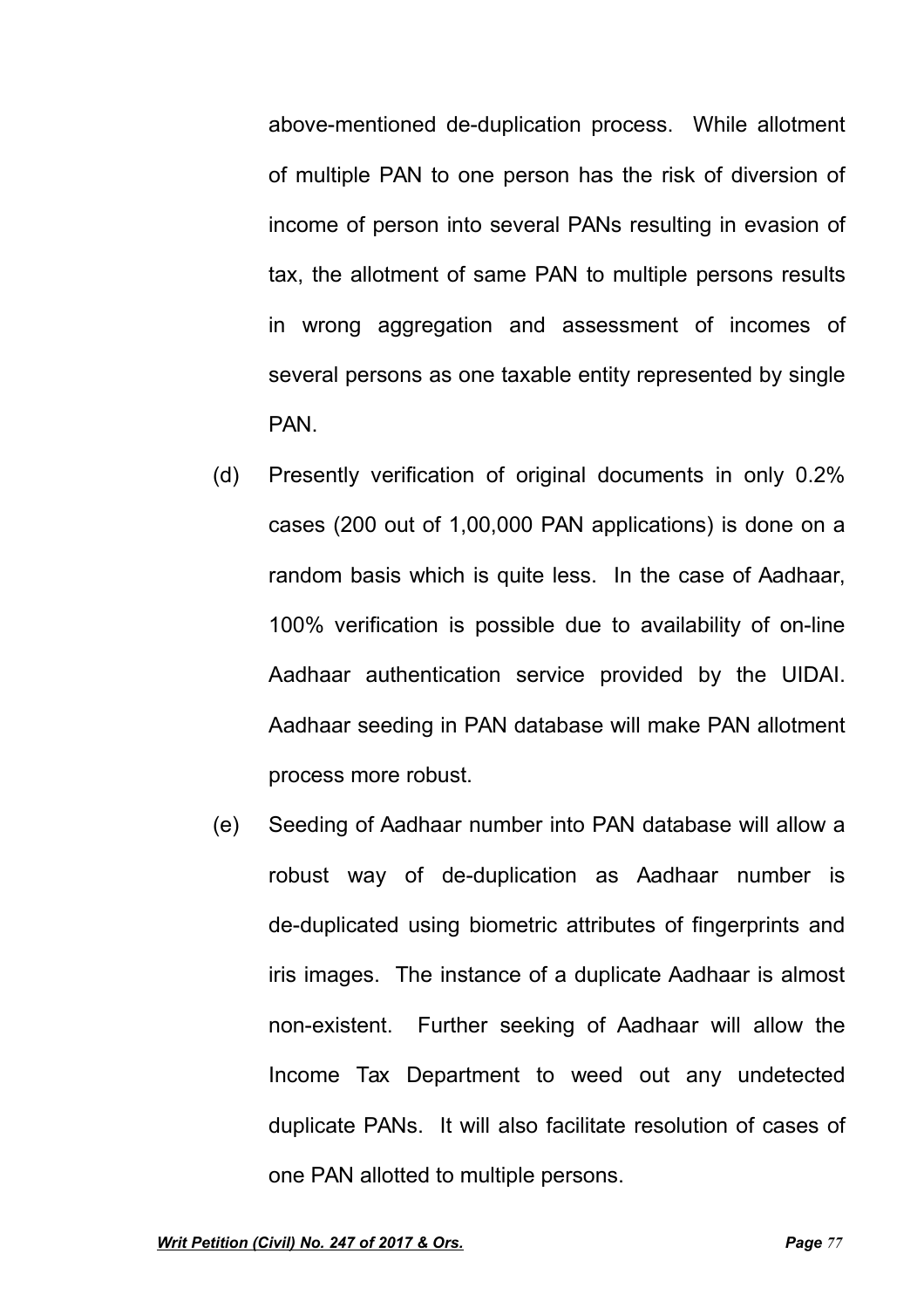- 59) After stating the aforesaid purpose, rational and benefits, the learned Attorney General submitted that the main provision is not violative of any constitutional rights of the petitioners. According to him, the provision was not discriminatory at all inasmuch as it was passed on reasonable classification, the two classes being tax payers and non tax payers. He also submitted that it was totally misconceived that this provision had no rational nexus with the objective sought to be achieved in view of the various objectives and benefits which were sought to be achieved by seeding Aadhaar with PAN. Mr. Rohatgi also referred to various orders and judgments of this Court whereunder use of Aadhaar was endorsed, encouraged or even directed. Following instances are cited:
- 60) The importance and utility of Aadhaar for delivery of public services like PDS, curbing bogus admissions in schools and verification of mobile number subscribers has not only been upheld but endorsed and recommended by this Court.
- 61) This Court in the case of *PUCL v. Union of India[28](#page-77-0)* has approved the recommendations of the High Powered Committee headed by Justice D.P. Wadhwa, which recommended linking of Aadhaar

<span id="page-77-0"></span><sup>28</sup> (2011) 14 SCC 331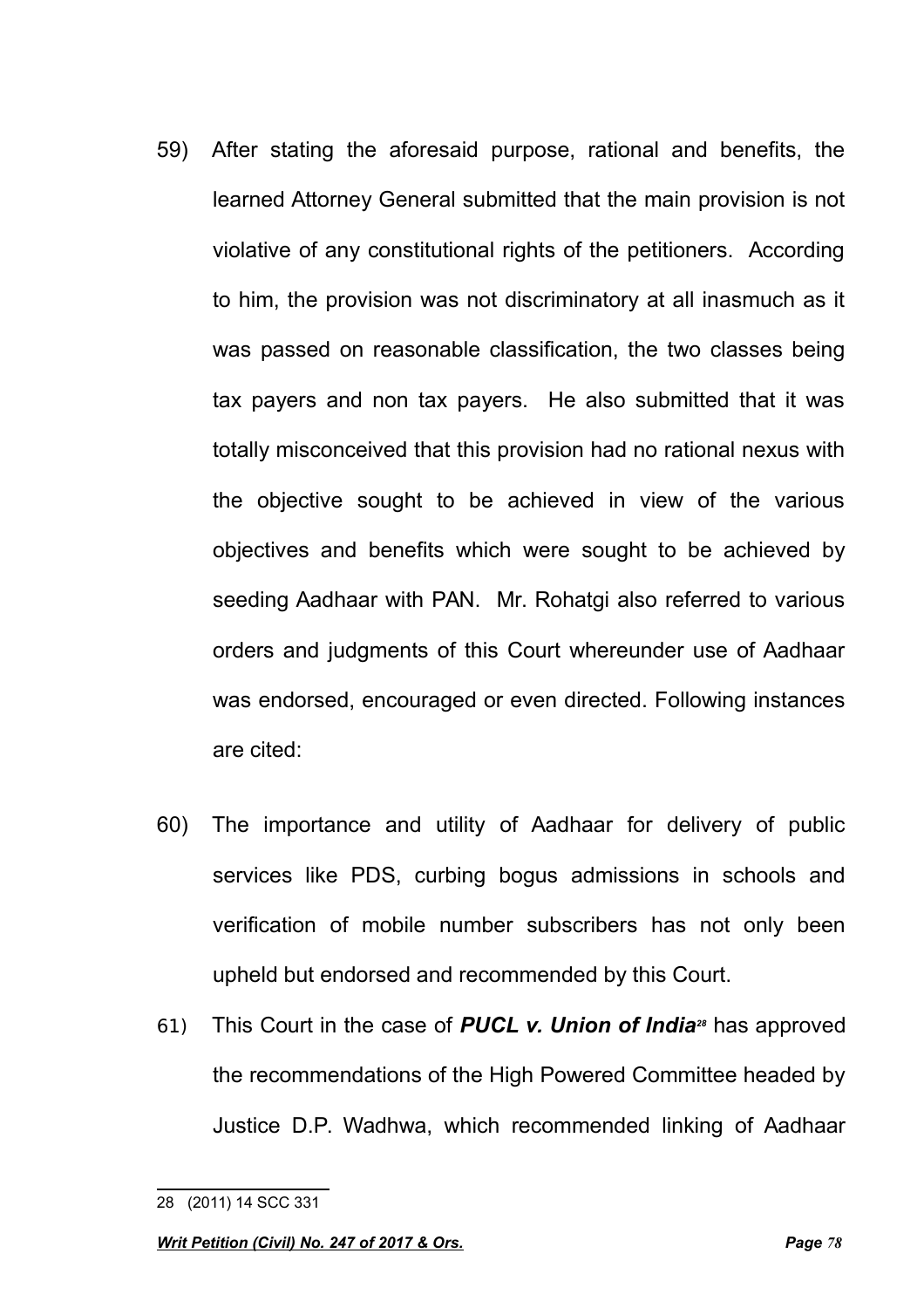with PDS and encouraged State Governments to adopt the same.

# 62) This Court in *State of Kerala & others vs. President, Parents*

*Teachers Association, SNVUP and Others[29](#page-78-0)* has directed use of

Aadhaar for checking bogus admissions in schools with the

following observations:

"18. We are, however, inclined to give a direction to the Education Department, State of Kerala to forthwith give effect to a circular dated 12.10.2011 to issue UID Card to all the school children and follow the guidelines and directions contained in their circular. Needless to say, the Government can always adopt, in future, better scientific methods to curb such types of bogus admissions in various aided schools."

- 63) While monitoring the PILs relating to night shelters for the homeless and the right to food through the public distribution system, this Court has lauded and complimented the efforts of the State Governments for *inter alia* carrying out bio-metric identification of the head of family of each household to eliminate fictitious, bogus and ineligible BPL/AAY household cards.
- 64) A two Judge Bench of this court in *People's Union for Civil Liberties (PDS Matter)* v. *Union of India & Ors.[30](#page-78-1)* has held that computerisation is going to help the public distribution system in the country in a big way and encouraged and endorsed the

<span id="page-78-0"></span><sup>29</sup> (2013) 2 SCC 705

<span id="page-78-1"></span><sup>30</sup> (2013) 14 SCC 368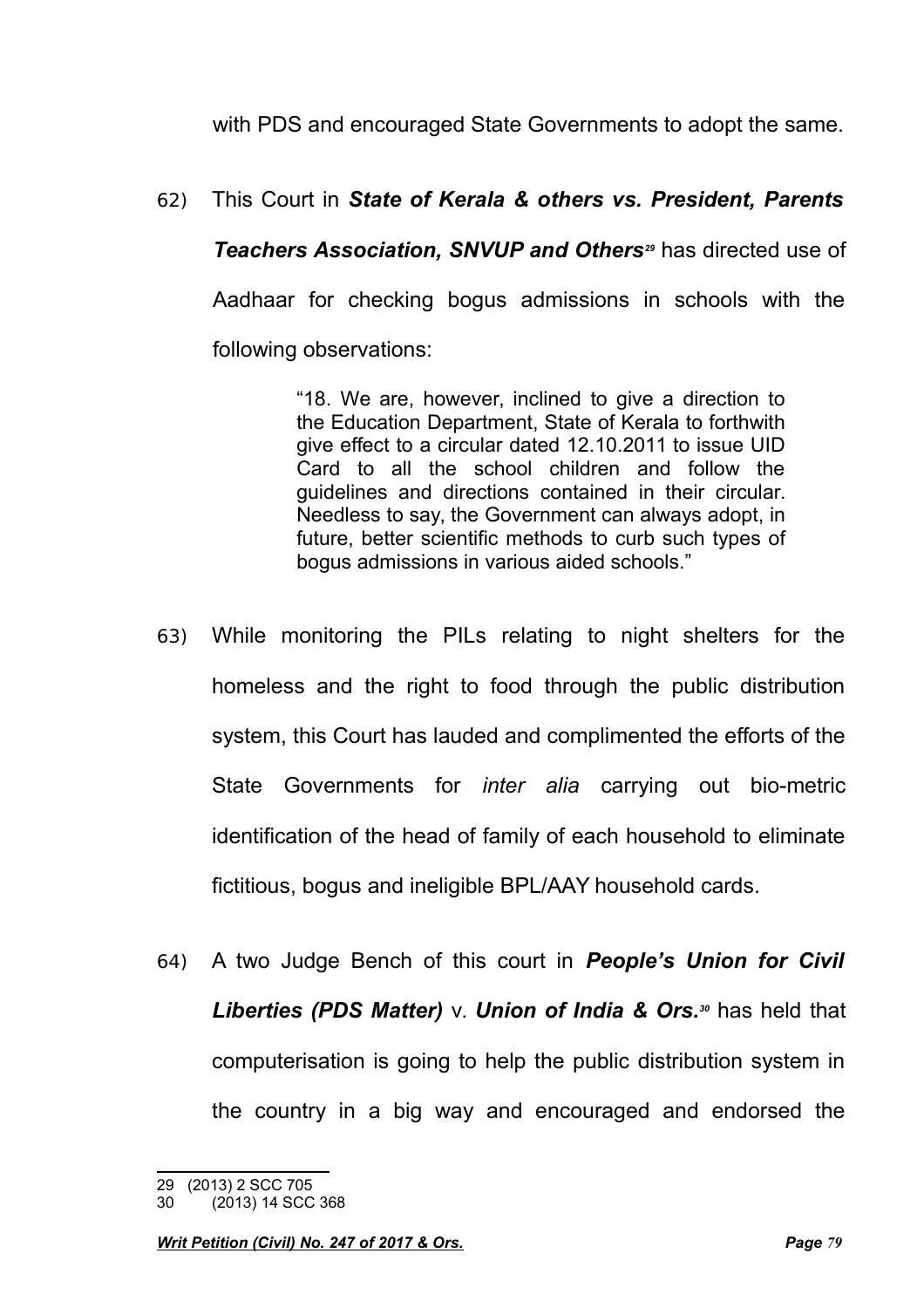digitisation of database including bio-metric identification of the beneficiaries. In fact, this Court had requested Mr. Nandan Nilekani to suggest ways in which the computerisation process of PDS can be expedited.

- 65) In the case of *People's Union for Civil Liberties* v. *Union of India & Ors.[31](#page-79-0)*, this Court has also endorsed bio-metric identification of homeless persons so that the benefits like supply of food and kerosene oil available to persons who are below poverty line can be extended to the correct beneficiaries.
- 66) In the case of *Lokniti Foundation* v. *Union of India & Ors.[32](#page-79-1)*, this Court has disposed of the writ petition while approving the Aadhaar based verification of existing and new mobile number subscribers and upon being satisfied that an effective process has been evolved to ensure identity verification.
- 67) Mr. Sengupta, learned counsel arguing on behalf of UIDAI, made additional submissions specifically answering the doctrine of proportionality argument advanced by Mr. Datar as well as on the aspect of informational self-determination. His submissions in this behalf were that proportionality should not be read into Article

<sup>14</sup> of the Constitution and in any case no proportionality or other

<span id="page-79-0"></span><sup>31</sup> (2010) 5 SCC 318

<span id="page-79-1"></span><sup>32</sup> Writ Petition (C) No. 607 of 2016 decided on February 06, 2017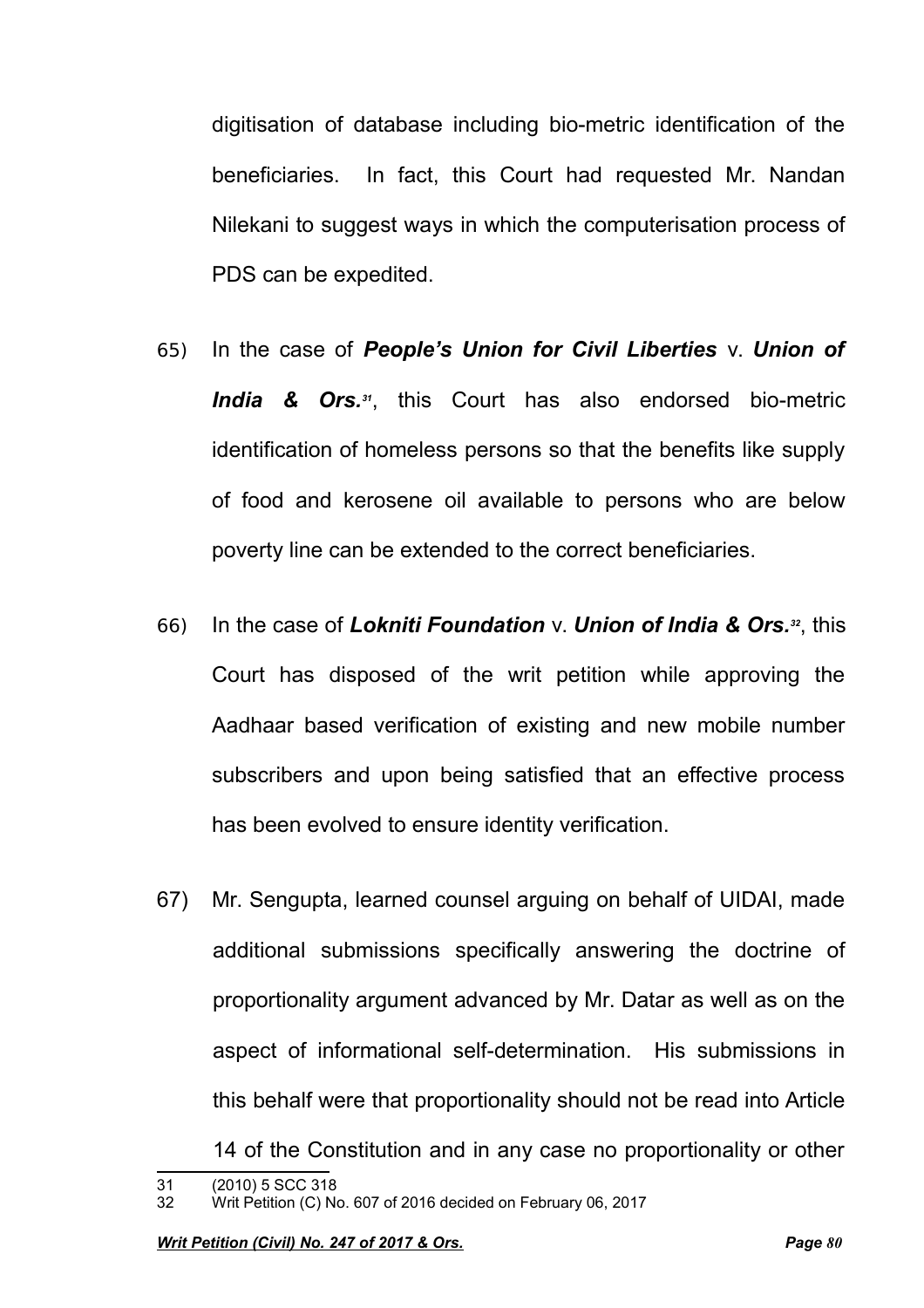Article 14 violation had been made out in the instant case. He also argued that there is no absolute right to informational self-determination; to the extent such right may exist it is part of the Right to Privacy whose very existence contours is before the Constitution Bench of this Court.

68) Adverting to the doctrine of proportionality, he referred to the judgments of this Court in *Modern Dental College and Research Centre*<sup>[33](#page-80-0)</sup> wherein this doctrine is explained and applied and submitted that the doctrine is applied only in the context of Article 19(1)(g) and not Article 14 of the Constitution. He pointed out that proportionality is not the governing law even in the United Kingdom for claims analogous to Article 14 of the Constitution. His passionate submission was that proportionality supplanting traditional review in European Court of Human Rights cases and not remaining applicable in traditional judicial review claims has caused immense confusion in British pubic law. Narrating the structure of Article 19, submission of Mr. Sengupta was that freedoms which were enlisted under Article 19(1) were not the absolute freedoms and they were subject to reasonable restrictions, as provided under sub-article (2) to (6) of Article 19 itself. It is because of this reason, while examining as to whether

<span id="page-80-0"></span><sup>33</sup> Footnote 7 above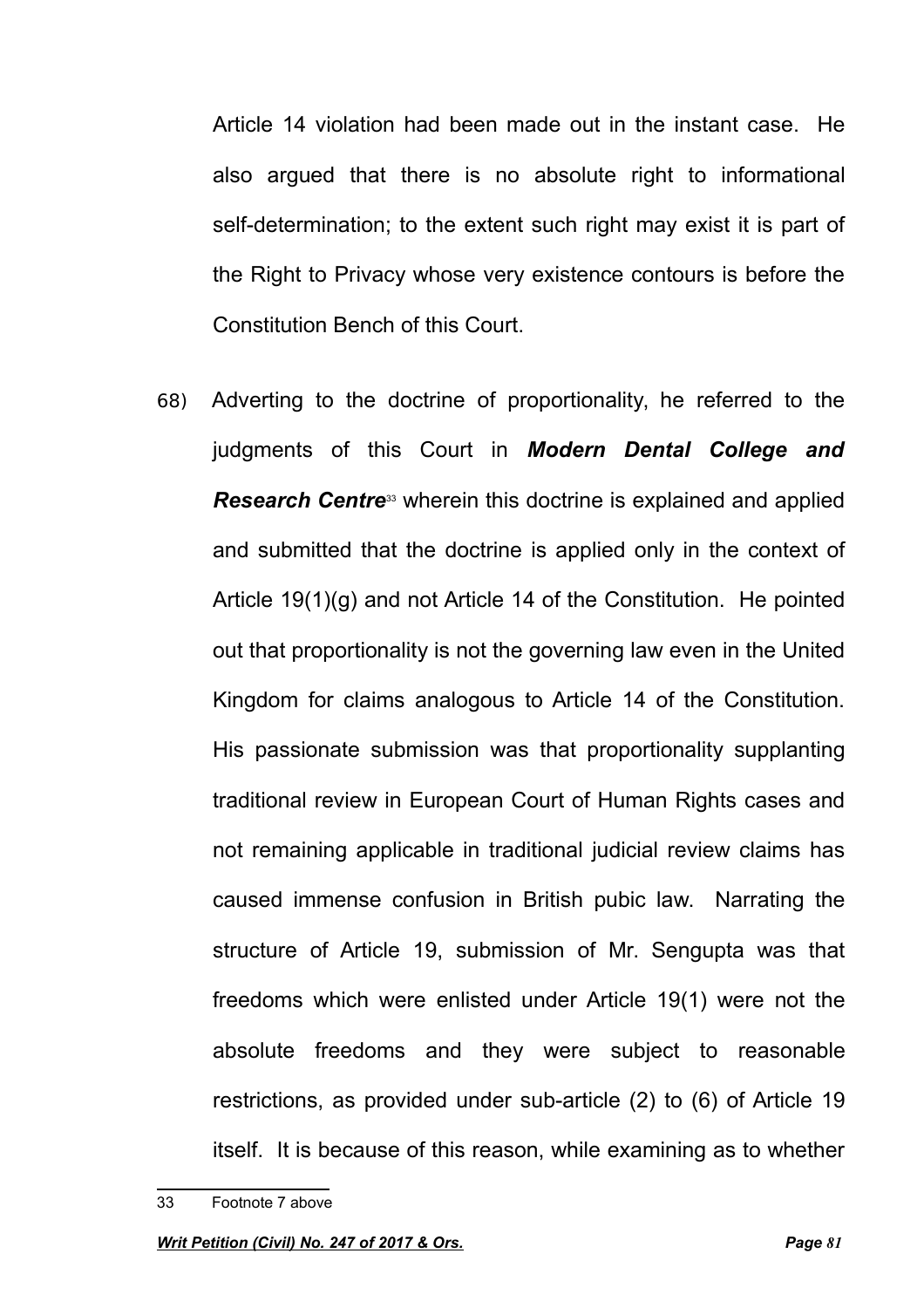a particular measure violated any of the freedoms or was a reasonable restriction, balancing exercise was to be done by the courts and this balancing exercise brings the element of proportionality. However, this was not envisaged in Article 14 at all.

69) Coming to the impugned provision and referring to the penal consequences provided in proviso to Section 139AA(2), he argued that the test of whether penalty is proportionate is not the same as the doctrine of proportionality. Proportionate penalty is an incident of arbitrariness whereas there cannot be any arbitrariness *qua* a statute. He also submitted that on facts penalty provided in the impugned provision is deemed to be the same as that for not filing income tax return with valid PAN. He also argued that there was no violation of Article 14 inasmuch as classification had a reasonable nexus with the object enshrined in the impugned provision. It was open to the Legislature to determine decrease of harm and act accordingly and the Legislature does not have to tackle problem 100% for it to have a rational nexus. Since individual assessees are prone to the problem and financial frauds using fake PAN, whether individually or in the guise of legal persons, Aadhaar aims at tackling problem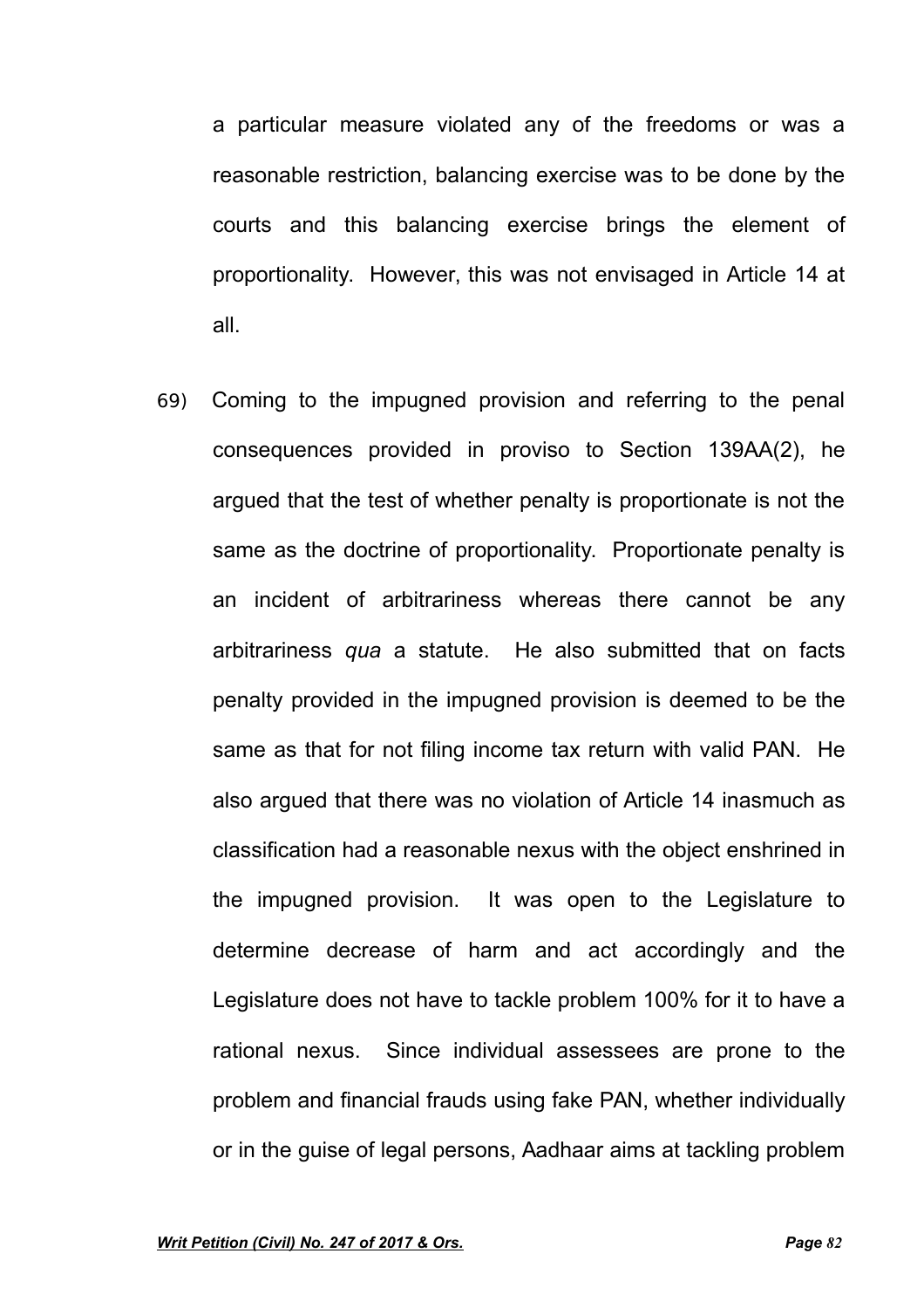which exhibited a rational nexus with the object. According to Mr. Sengupta, there was no discriminatory object inasmuch as the object is to weed out duplicate PANs that allow financial and tax fraud. Therefore, the provision is not discriminatory in nature.

70) Dealing with the argument of right to informational self-determination, the learned counsel submitted that as a matter of current practice in India, no absolute right to determine what information about oneself one wants to disclose; several pieces of personal information are required by law. The perils of comparative law in merely transplanting from German law; the need to develop an Indian understanding of privacy and self-determination in the Indian context. Even in German law, the judgment quoted by the petitioner does not demonstrate an untrammelled Right to Privacy or information self-determination. The world over, information over oneself is the most critical element of privacy; the contours of which are to be determined by a Constitution Bench.

## **A Caveat**

71) Before we enter into the discussion and weigh the merits of arguments addressed on both sides, one aspect needs to be made absolutely clear, though it has been hinted earlier as well.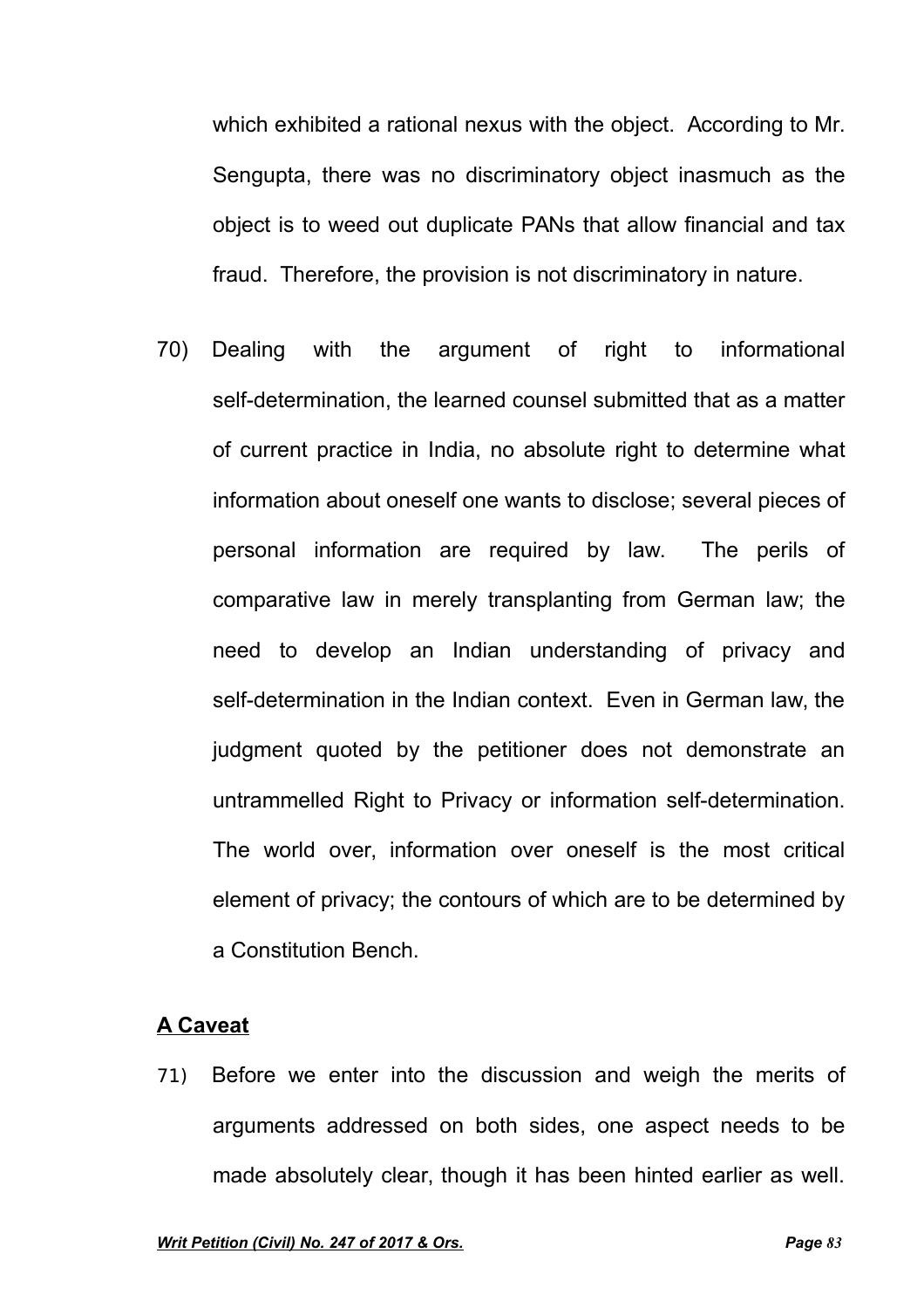Conscious of the fact that challenge to Aadhaar scheme/legislation on the ground that it was violative of Article 21 of the Constitution is pending before the Constitution Bench and, therefore, this Bench could not have decided that issue, counsel for the petitioners had submitted that they would not be pressing the issue of Right to Privacy. Notwithstanding the same, it was argued by Mr. Divan, though in the process Mr. Divan emphasised that he was touching upon other facets of Article 21. Likewise, Mr. Salman Khurshid while arguing that the impugned provision was violative of Article 21, based his submission on Right to Human Dignity as a facet of Article 21. He also emphasised that the concept of human dignity was different from Right to Privacy. We have taken note of these arguments above. However, we feel all these aspects argued by the petitioners overlap with privacy issues as different aspects of Article 21 of the Constitution. Right to Let Alone has the shades of Right to Privacy and it is so held by the Court in *R. Rajagopal & Anr.* v.

## *State of Tamil Nadu & Ors.*[34](#page-83-0):

"26. We may now summarise the broad principles flowing from the above discussion:

(1) The right to privacy is implicit in the right to life and liberty guaranteed to the citizens of this country by Article 21. It is a "right to be let alone". A citizen has a right to safeguard the privacy of his own, his family,

<span id="page-83-0"></span><sup>34</sup> (1994) 6 SCC 632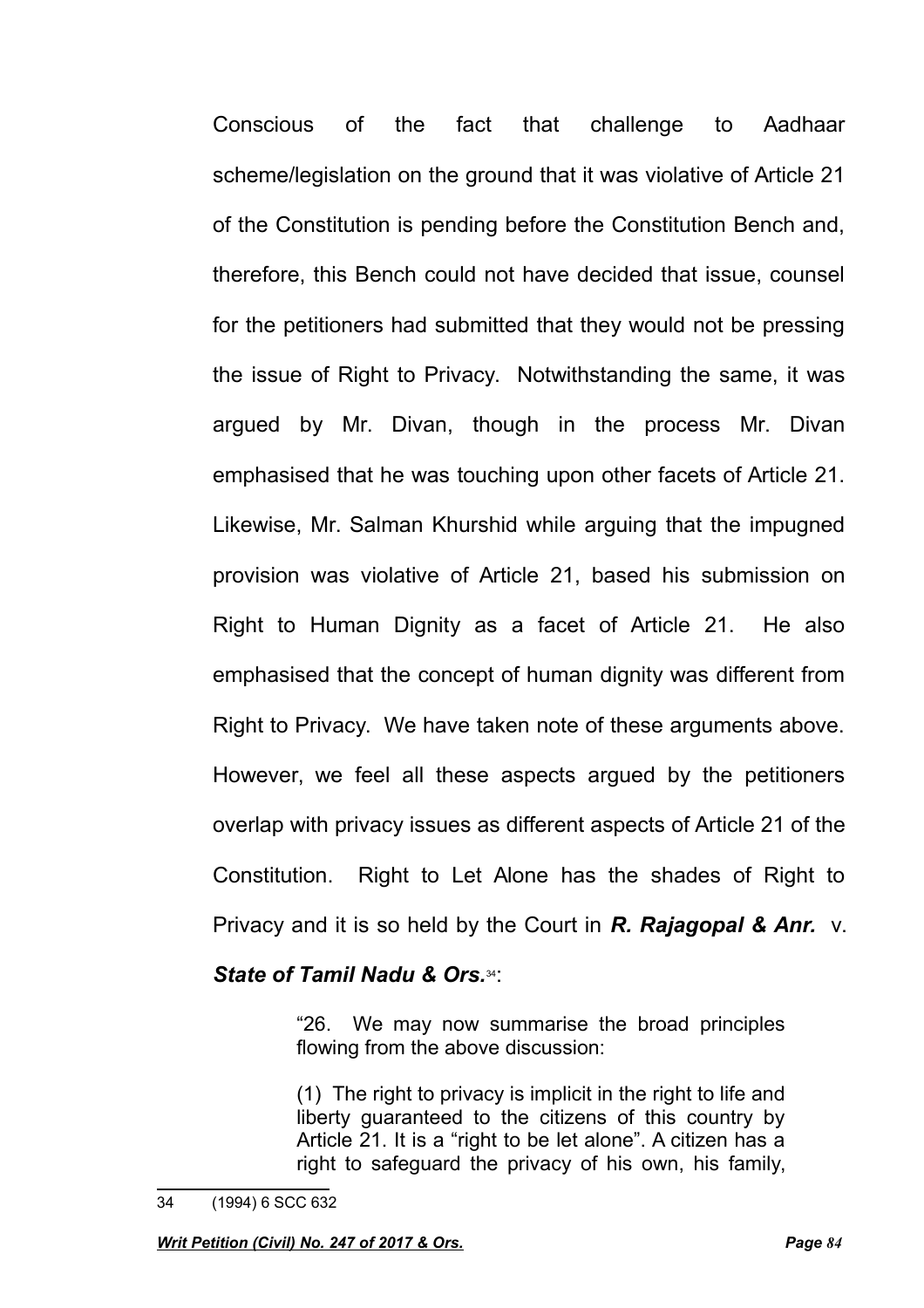marriage, procreation, motherhood, child-bearing and education among other matters. None can publish anything concerning the above matters without his consent — whether truthful or otherwise and whether laudatory or critical. If he does so, he would be violating the right to privacy of the person concerned and would be liable in an action for damages. Position may, however, be different, if a person voluntarily thrusts himself into controversy or voluntarily invites or raises a controversy.

(2) The rule aforesaid is subject to the exception, that any publication concerning the aforesaid aspects becomes unobjectionable if such publication is based upon public records including court records. This is for the reason that once a matter becomes a matter of public record, the right to privacy no longer subsists and it becomes a legitimate subject for comment by press and media among others. We are, however, of the opinion that in the interests of decency [Article 19(2)] an exception must be carved out to this rule, viz., a female who is the victim of a sexual assault, kidnap, abduction or a like offence should not further be subjected to the indignity of her name and the incident being publicised in press/media.

(3) There is yet another exception to the rule in (1) above — indeed, this is not an exception but an independent rule. In the case of public officials, it is obvious, right to privacy, or for that matter, the remedy of action for damages is simply not available with respect to their acts and conduct relevant to the discharge of their official duties. This is so even where the publication is based upon facts and statements which are not true, unless the official establishes that the publication was made (by the defendant) with reckless disregard for truth. In such a case, it would be enough for the defendant (member of the press or media) to prove that he acted after a reasonable verification of the facts; it is not necessary for him to prove that what he has written is true. Of course, where the publication is proved to be false *and* actuated by malice or personal animosity, the defendant would have no defence and would be liable for damages. It is equally obvious that in matters not relevant to the discharge of his duties, the public official enjoys the same protection as any other citizen,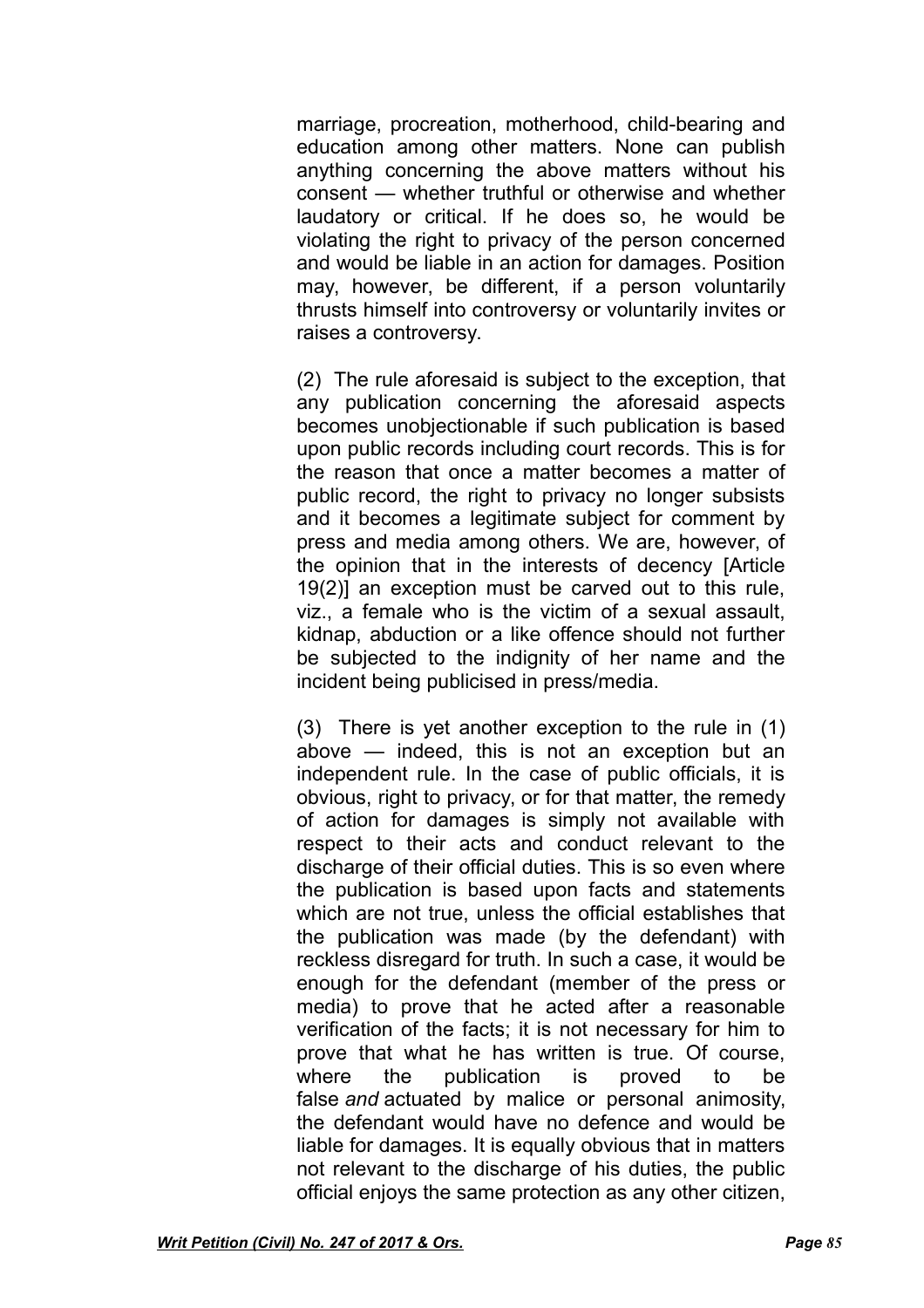as explained in (1) and (2) above. It needs no reiteration that judiciary, which is protected by the power to punish for contempt of court and Parliament and legislatures protected as their privileges are by Articles 105 and 104 respectively of the Constitution of India, represent exceptions to this rule.

(4) So far as the Government, local authority and other organs and institutions exercising governmental power are concerned, they cannot maintain a suit for damages for defaming them.

(5) Rules 3 and 4 do not, however, mean that Official Secrets Act, 1923, or any similar enactment or provision having the force of law does not bind the press or media.

(6) There is no law empowering the State or its officials to prohibit, or to impose a prior restraint upon the press/media."

So is the Right to Informational Self Determination, as specifically spelled out by US Supreme Court in *United States*

*Department of Justice* v. *Reporters Committee for Freedom*

of the Press<sup>[35](#page-85-0)</sup>. Because of the aforesaid reasons and keeping in

mind the principle of judicial discipline, we have made conscious

choice not to deal with these aspects and it would be for the

parties to raise these issues before the Constitution Bench.

Accordingly, other arguments based on Articles 14 and 19 of the Constitution as well as competence of the legislature to enact

such law are being examined.

<sup>72)</sup> We have deeply deliberated on the arguments advanced by

<span id="page-85-0"></span><sup>35</sup> 489 U.S. 749 (1989)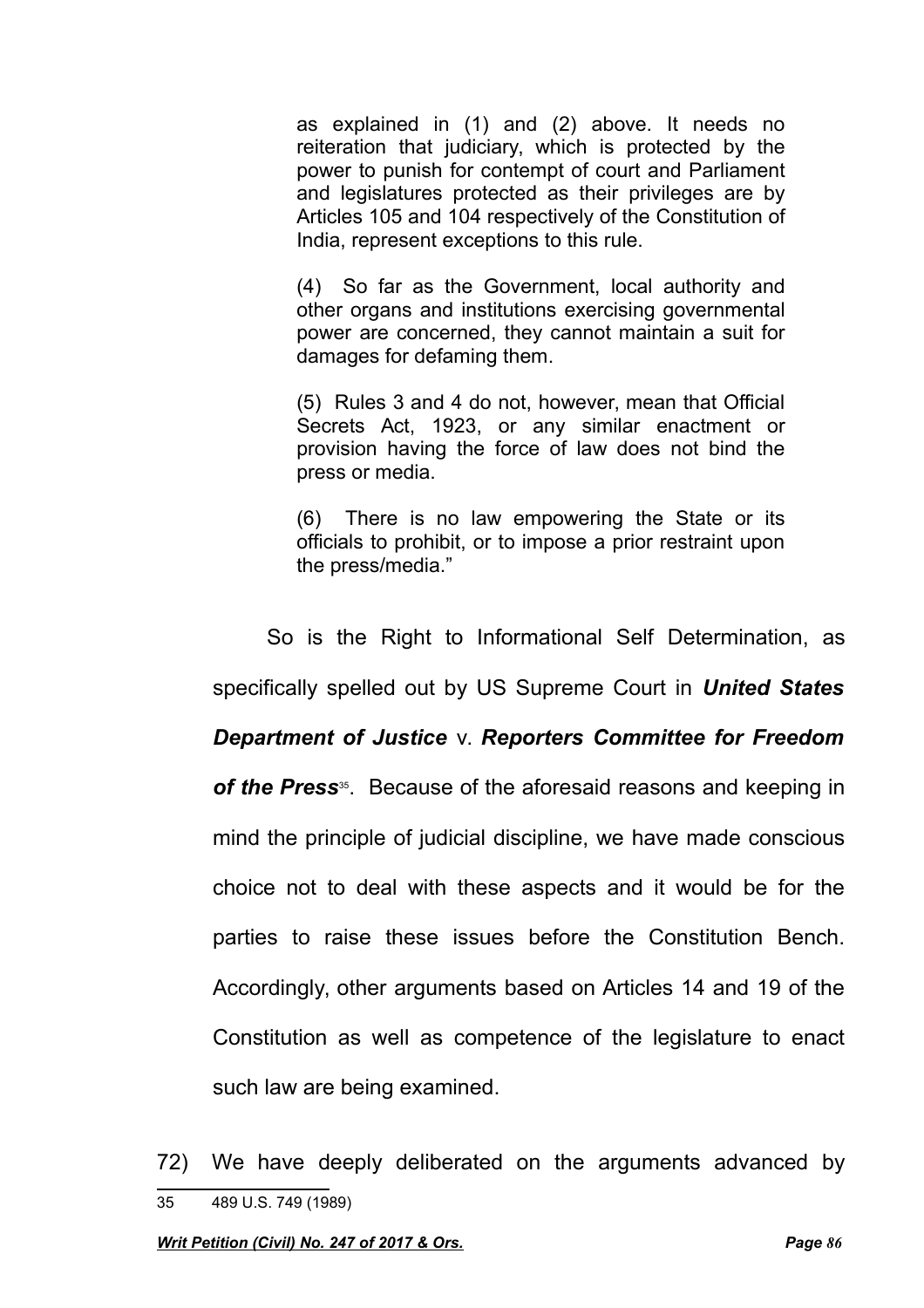various counsel appearing for different petitioners as well as counter submissions made by counsel appearing on behalf of the State. Undoubtedly, the issue that confronts us is of seminal importance. In recent times, issues about the proprietary, significance, merits and demerits have generated lots of debate among intelligentia. The Government claims that this provision is introduced in the Statute to achieve laudable objectives and it is in public interest. It is felt that this technology can solve many development challenges. The petitioners argue that the move is impermissible as it violates their fundamental rights. It falls in the category of, what Ronald Dworkin calls, "hard cases". Nevertheless, the duty of the court is to decide such cases as well and give better decision. While undertaking this exercise of judicial review, let us first keep in mind the width and extent of power of judicial review of a legislative action. The Court cannot question the wisdom of the Legislature in enacting a particular law. It is required to act within the domain available to it.

#### **Scope of Judicial Review of Legislative Act**

73) Under the Constitution, Supreme Court as well as High Courts are vested with the power of judicial review of not only administrative acts of the executive but legislative enactments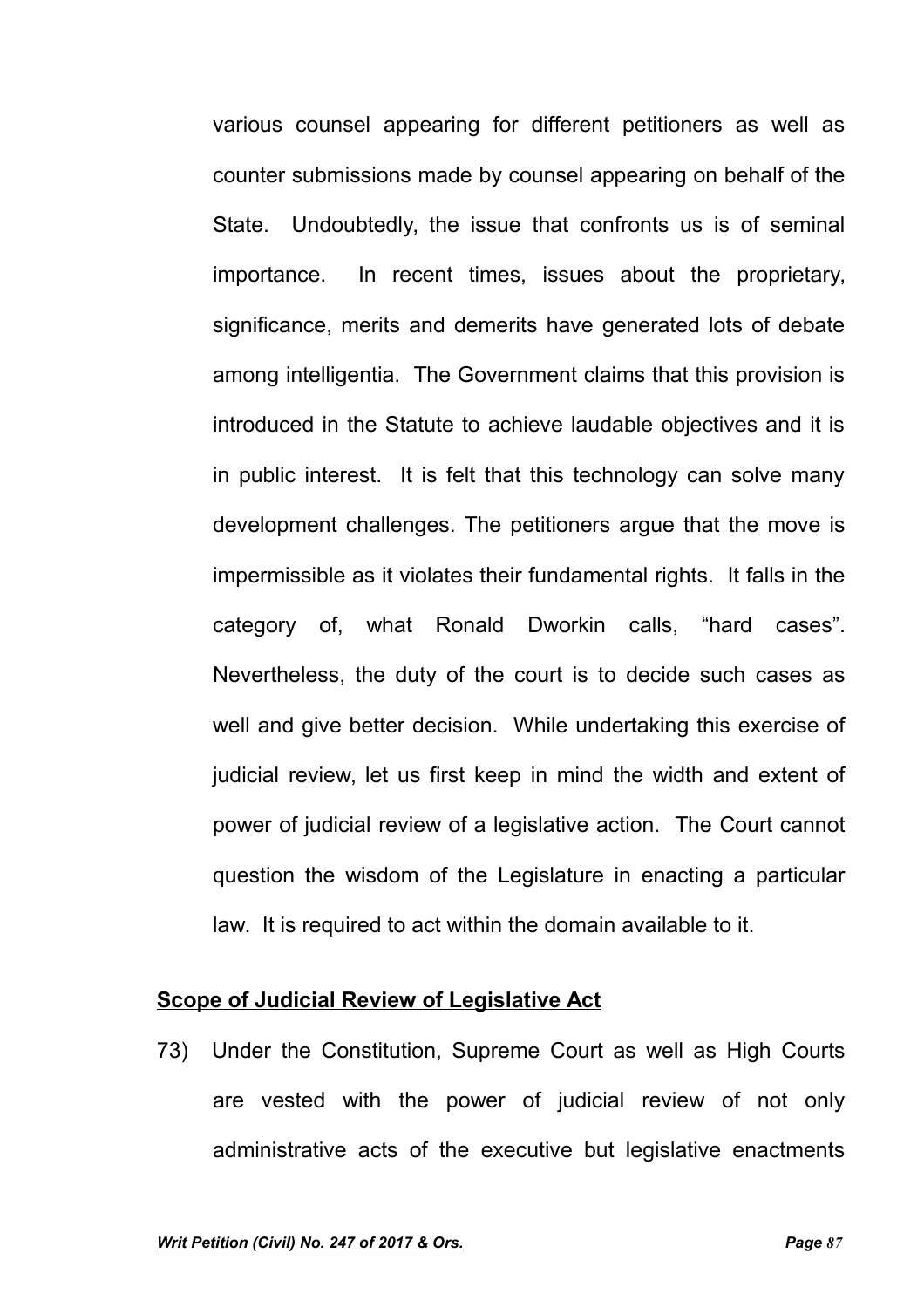passed by the legislature as well. This power is given to the High Courts under Article 226 of the Constitution and to the Supreme Court under Article 32 as well as Article 136 of the Constitution. At the same time, the parameters on which the power of judicial review of administrative act is to be undertaken are different from the parameters on which validity of legislative enactment is to be examined. No doubt, in exercises of its power of judicial review of legislative action, the Supreme Court, or for that matter, the High Courts can declare law passed by the Parliament or the State Legislature as invalid. However, the power to strike down primary legislation enacted by the Union or the State Legislatures is on limited grounds. Courts can strike down legislation either on the basis that it falls foul of federal distribution of powers or that it contravenes fundamental rights or other Constitutional rights/provisions of the Constitution of India. No doubt, since the Supreme Court and the High Courts are treated as the 'ultimate arbiter in all matters involving interpretation of the Constitution, it is the Courts which have the final say on questions relating to rights and whether such a right is violated or not. The basis of the aforesaid statement lies in Article 13(2) of the Constitution which proscribes the State from making 'any law which takes away or abridges the right conferred by Part III', enshrining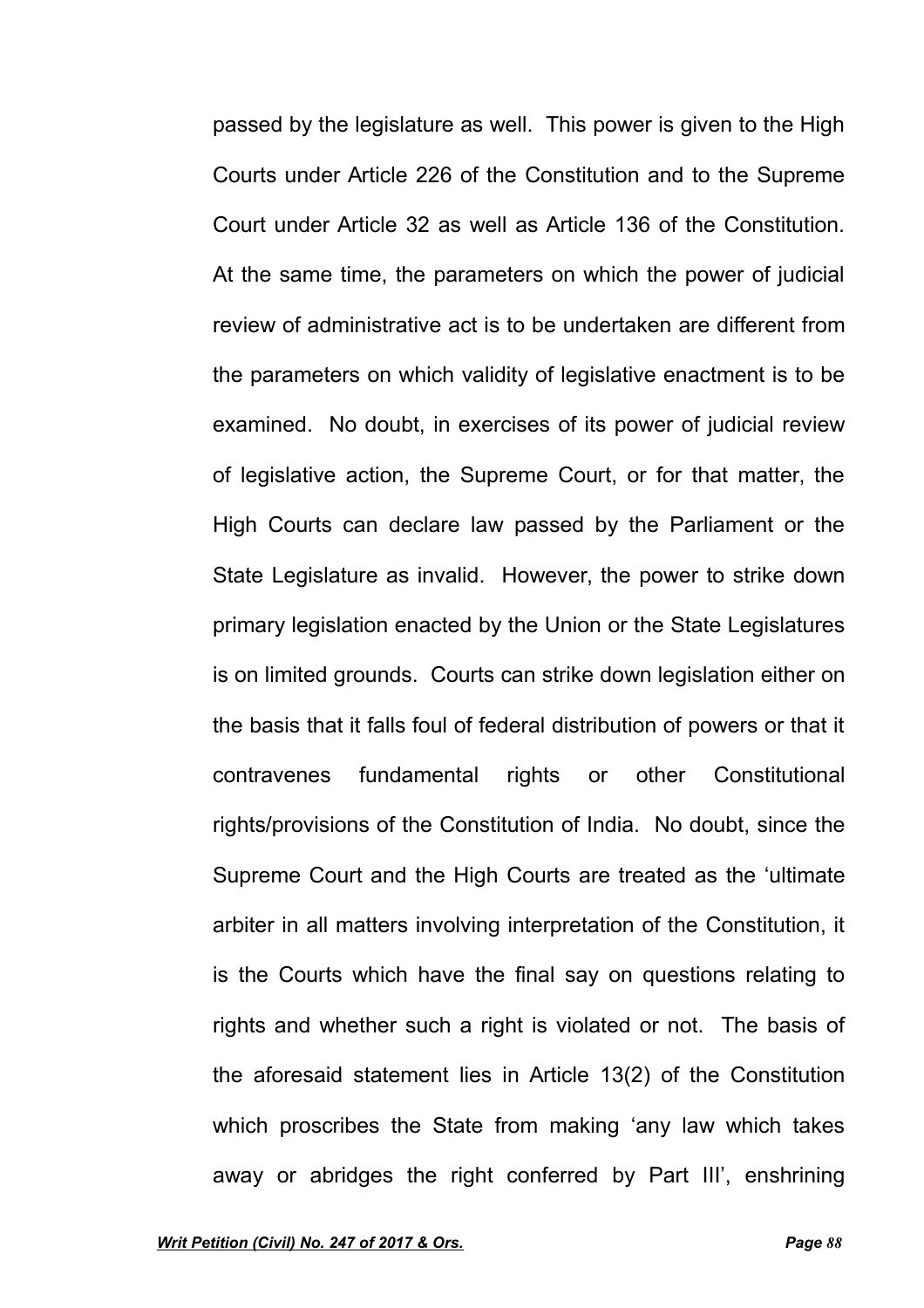fundamental rights. It categorically states that any law made in contravention thereof, to the extent of the contravention, be void.

74) We can also take note of Article 372 of the Constitution at this stage which applies to pre-constitutional laws. Article 372(1) reads as under:

> "372. Continuance in force of existing laws and their adaptation.-

> (1) Notwithstanding the repeal by this Constitution of the enactments referred to in article 395 but subject to the other provisions of this Constitution, all the law in force in the territory of India immediately before the commencement of this Constitution shall continue in force therein until altered or repealed or amended by a competent Legislature or other competent authority."

In the context of judicial review of legislation, this provision gives an indication that all laws enforced prior to the commencement of the Constitution can be tested for compliance with the provisions of the Constitution by Courts. Such a power is recognised by this Court in *Union of India & Ors.* v. *Sicom* Limited & Anr.<sup>[36](#page-88-0)</sup>. In that judgment, it was also held that since the term 'laws', as per Article 372, includes common law the power of judicial review of legislation, which is a part of common law applicable in India before the Constitution came into force, would continue to vest in the Indian courts.

<span id="page-88-0"></span><sup>36</sup> (2009) 2 SCC 121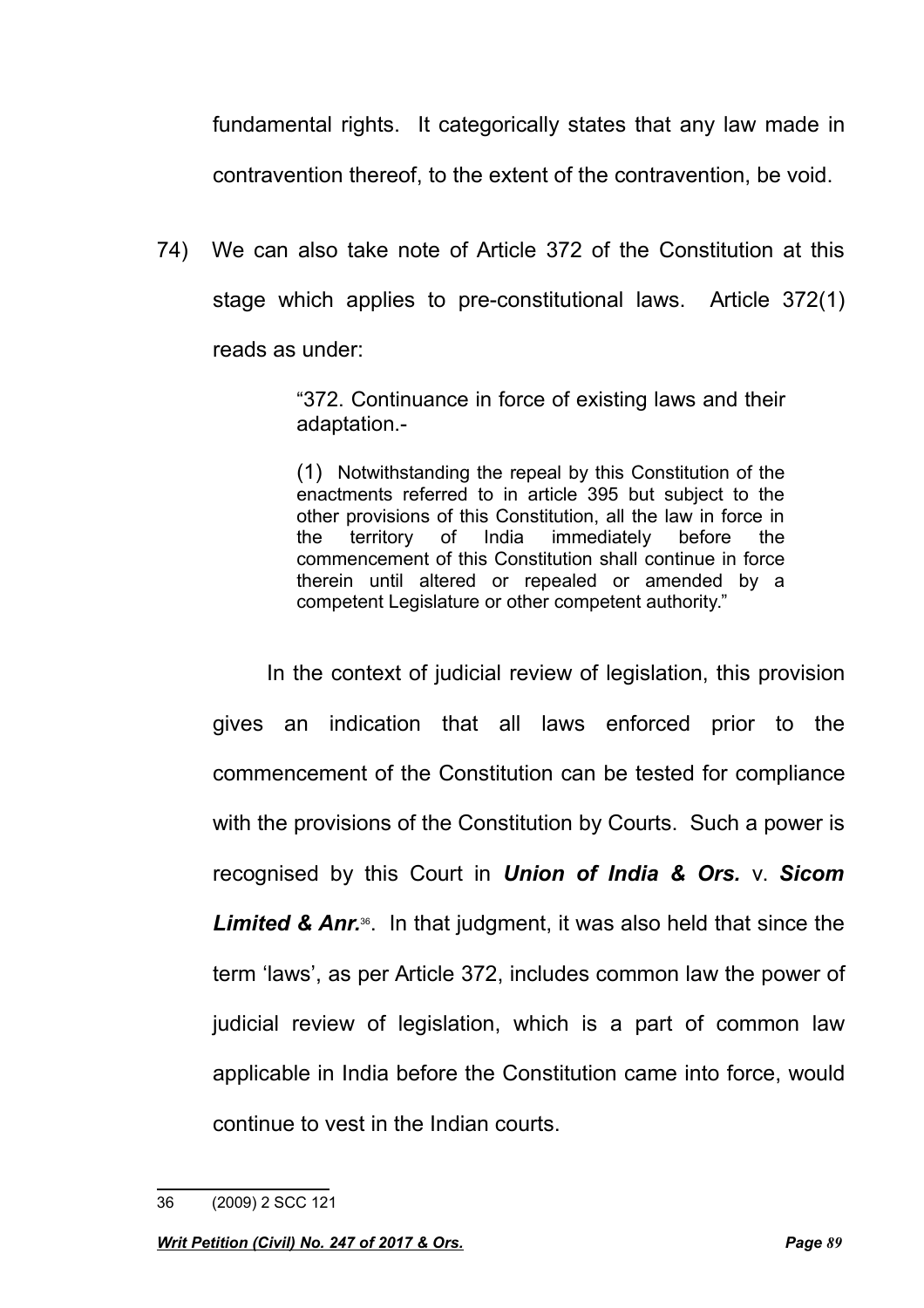75) With this, we advert to the discussion on the grounds of judicial review that are available to adjudge the validity of a piece of legislation passed by the Legislature. We have already mentioned that a particular law or a provision contained in a statute can be invalidated on two grounds, namely: (i) it is not within the competence of the Legislature which passed the law, and/or (ii) it is in contravention of any of the fundamental rights stipulated in Part III of the Constitution or any other right/ provision of the Constitution. These contours of the judicial review are spelled out in the clear terms in case of *Rakesh Kohli*<sup>3</sup>, and particularly the following paragraphs:

> "16. The statute enacted by Parliament or a State Legislature cannot be declared unconstitutional lightly. The court must be able to hold beyond any iota of doubt that the violation of the constitutional provisions was so glaring that the legislative provision under challenge cannot stand. Sans flagrant violation of the constitutional provisions, the law made by Parliament or a State Legislature is not declared bad.

> 17. This Court has repeatedly stated that legislative enactment can be struck down by court only on two grounds, namely (i) that the appropriate legislature does not have the competence to make the law, and (ii) that it does not (sic) take away or abridge any of the fundamental rights enumerated in Part III of the Constitution or any other constitutional provisions. In McDowell and Co. while dealing with the challenge to an enactment based on Article 14, this Court stated in para 43 of the Report as follows: (SCC pp. 737-38)

""43. … A law made by Parliament or the

<span id="page-89-0"></span><sup>37</sup> Footnote 20 above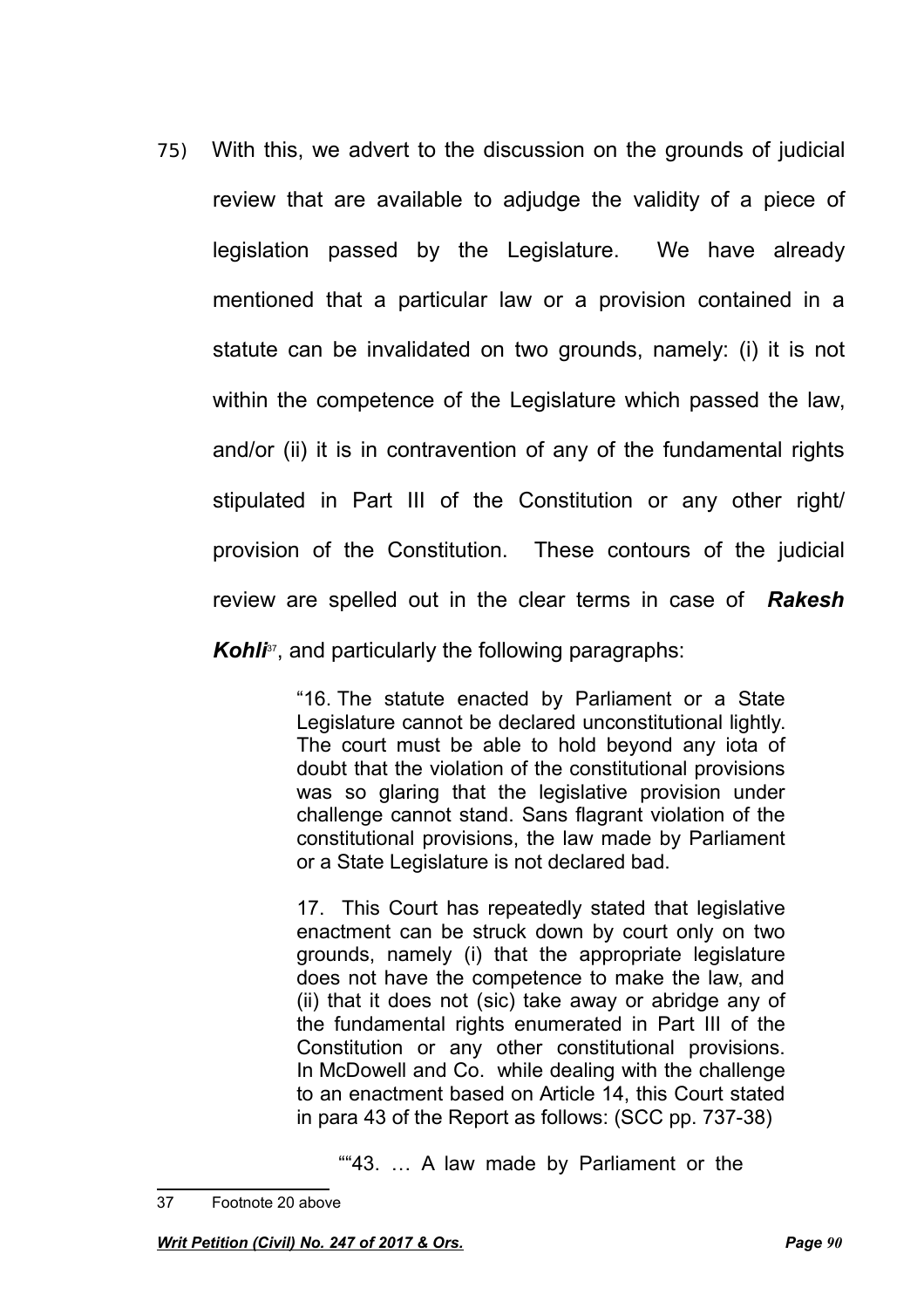legislature can be struck down by courts on two grounds and two grounds alone viz. (1) lack of legislative competence, and (2) violation of any of the fundamental rights guaranteed in Part III of the Constitution or of any other constitutional provision. There is no third ground. … if an enactment is challenged as violative of Article 14, it can be struck down only if it is found that it is violative of the equality clause/equal protection clause enshrined therein. Similarly, if an enactment is challenged as violative of any of the fundamental rights guaranteed by sub-clauses (a) to (g) of Article 19(1), it can be struck down only if it is found not saved by any of the clauses (2) to (6) of Article 19 and so on. No enactment can be struck down by just saying that it is arbitrary or unreasonable. Some or the other constitutional infirmity has to be found before invalidating an Act. An enactment cannot be struck down on the ground that court thinks it unjustified. Parliament and the legislatures, composed as they are of the representatives of the people, are supposed to know and be aware of the needs of the people and what is good and bad for them. The court cannot sit in judgment over their wisdom."

(emphasis supplied)

26. In Mohd. Hanif Quareshi, the Constitution Bench further observed that there was always a presumption in favour of constitutionality of an enactment and the burden is upon him, who attacks it, to show that there has been a clear violation of the constitutional principles. It stated in para 15 of the Report as under: (AIR pp. 740-41)

""15. … The courts, it is accepted, must presume that the legislature understands and correctly appreciates the needs of its own people, that its laws are directed to problems made manifest by experience and that its discriminations are based on adequate grounds. It must be borne in mind that the legislature is free to recognise degrees of harm and may confine its restrictions to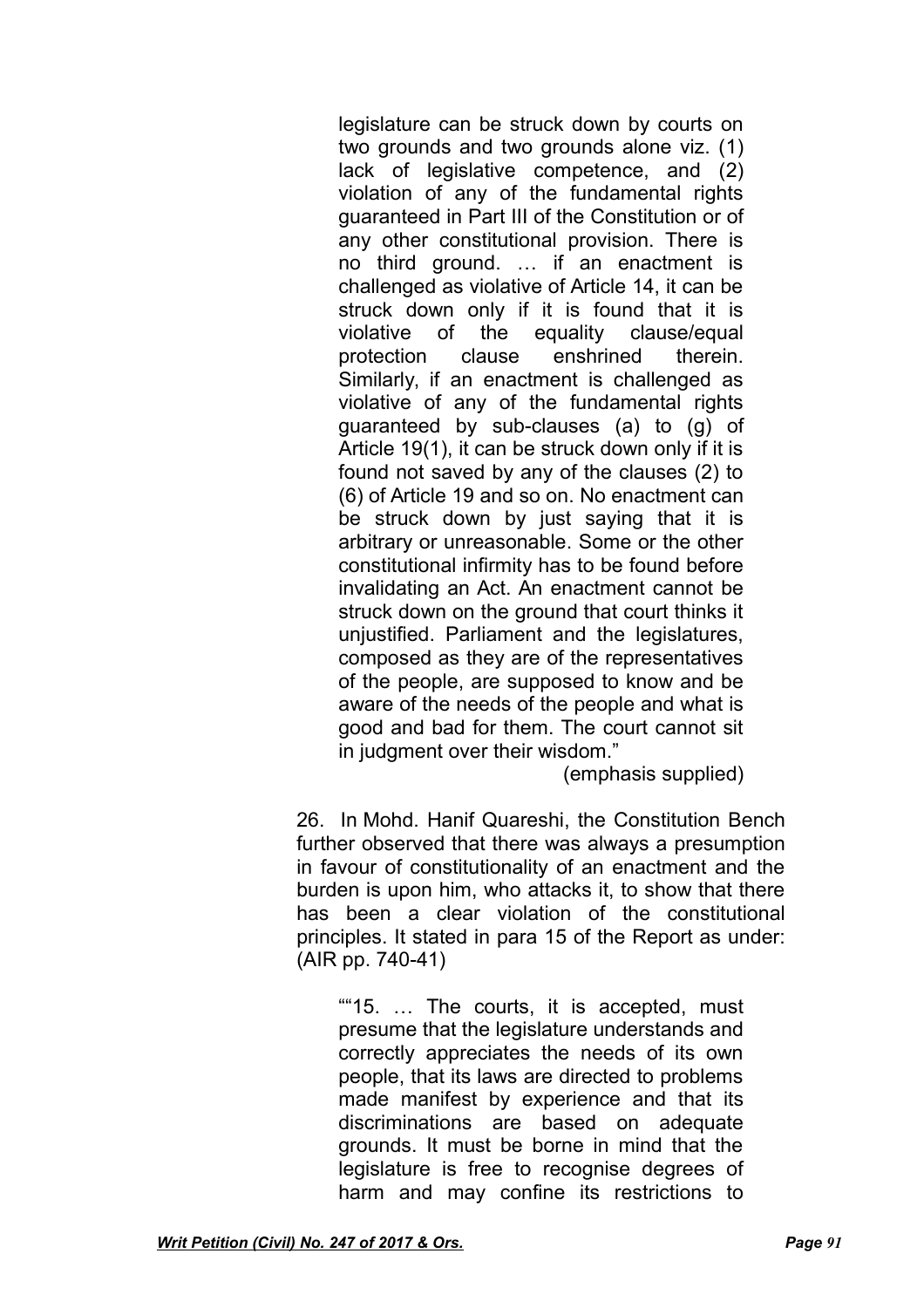those cases where the need is deemed to be the clearest and finally that in order to sustain the presumption of constitutionality the court may take into consideration matters of common knowledge, matters of common report, the history of the times and may assume every state of facts which can be conceived existing at the time of legislation."

27. The above legal position has been reiterated by a Constitution Bench of this Court in Mahant Moti Das v. S.P. Sahi.

28. In Hamdard Dawakhana v. Union of India, inter alia, while referring to the earlier two decisions, namely, Bengal Immunity Co. Ltd. and Mahant Moti Das, it was observed in para 8 of the Report as follows: (Hamdard Dawakhana case, AIR p. 559):

""8. Therefore, when the constitutionality of an enactment is challenged on the ground of violation of any of the articles in Part III of the Constitution, the ascertainment of its true nature and character becomes necessary i.e. its subject-matter, the area in which it is intended to operate, its purport and intent have to be determined. In order to do so it is legitimate to take into consideration all the factors such as history of the legislation, the purpose thereof, the surrounding circumstances and conditions, the mischief which it intended to suppress, the remedy for the disease which the legislature resolved to cure and the true reason for the remedy…."

In Hamdard Dawakhana, the Court also followed the statement of law in Mahant Moti Das and the two earlier decisions. namely, Charaniit Lal Chowdhury v. Union of India and State of Bombay v. F.N. Balsara and reiterated the principle that presumption was always in favour of constitutionality of an enactment.

xx xx xx

30. A well-known principle that in the field of taxation, the legislature enjoys a greater latitude for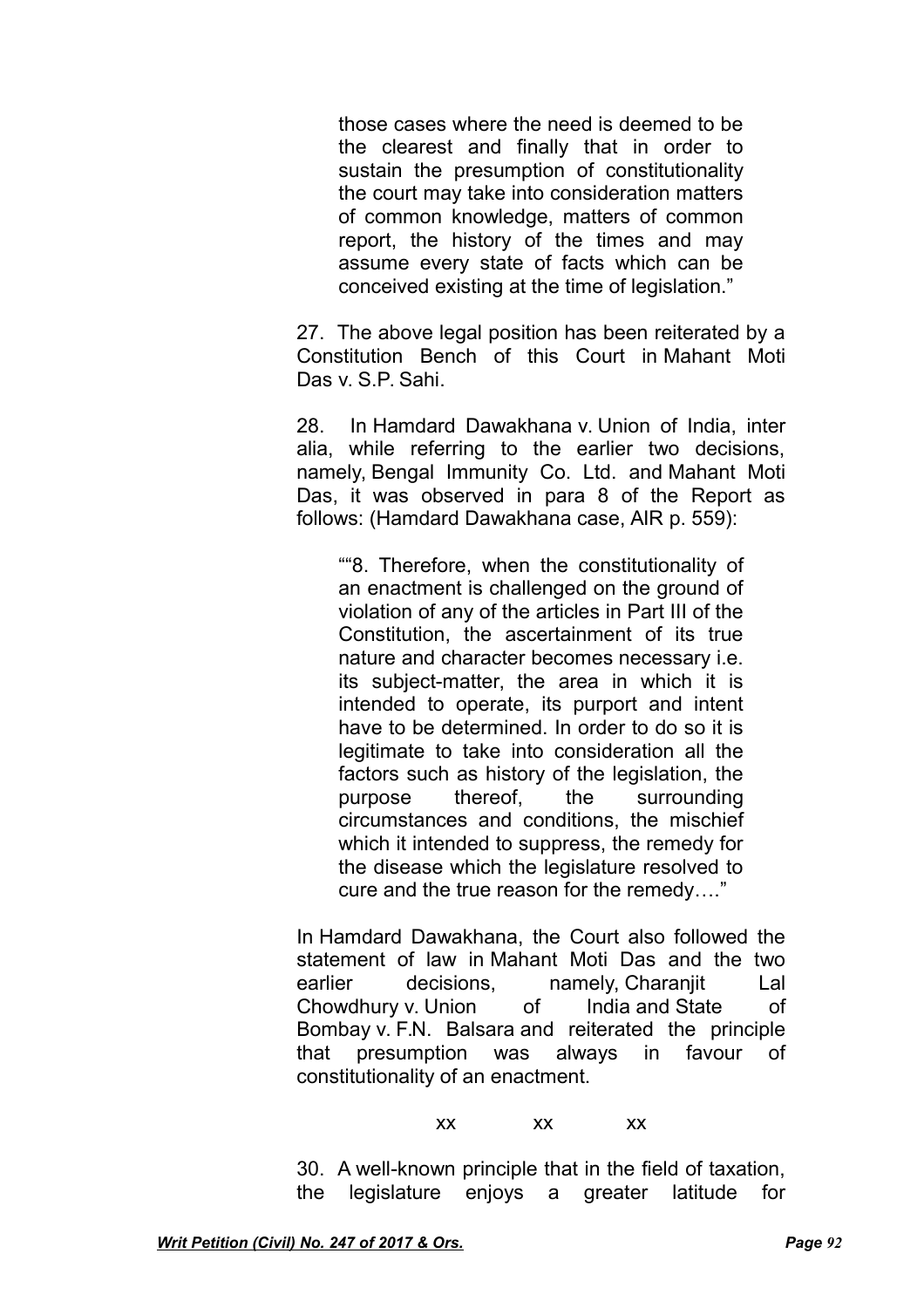classification, has been noted by this Court in a long line of cases. Some of these decisions are Steelworth Ltd. v. State of Assam; Gopal Narain v. State of U.P.; Ganga Sugar Corpn. Ltd. v. State of U.P.; R.K. Garg v. Union of India; and State of W.B. v. E.I.T.A. India  $l$  td."

# 76) Again in *Ashok Kumar Thakur* v. *Union of India & Ors.*[38](#page-92-0), this

Court made the following pertinent observations:

"219. A legislation passed by Parliament can be challenged only on constitutionally recognised grounds. Ordinarily, grounds of attack of a legislation is whether the legislature has legislative competence or whether the legislation is ultra vires the provisions of the Constitution. If any of the provisions of the legislation violates fundamental rights or any other provisions of the Constitution, it could certainly be a valid ground to set aside the legislation by invoking the power of judicial review. A legislation could also be challenged as unreasonable if it violates the principles of equality adumbrated in our Constitution or it unreasonably restricts the fundamental rights under Article 19 of the Constitution. A legislation cannot be challenged simply on the ground of unreasonableness because that by itself does not constitute a ground. The validity of a constitutional amendment and the validity of plenary legislation have to be decided purely as questions of constitutional law. This Court in *State of Rajasthan* v. *Union of India* said: (SCC p. 660, para 149)

"149. … if a question brought before the court is purely a political question not involving determination of any legal or constitutional right or obligation, the court would not entertain it, since the court is concerned only with adjudication of legal rights and liabilities."

Therefore, the plea of the petitioner that the legislation itself was intended to please a section of the community as part of the vote catching mechanism is

<span id="page-92-0"></span><sup>38</sup> (2008) 6 SCC 1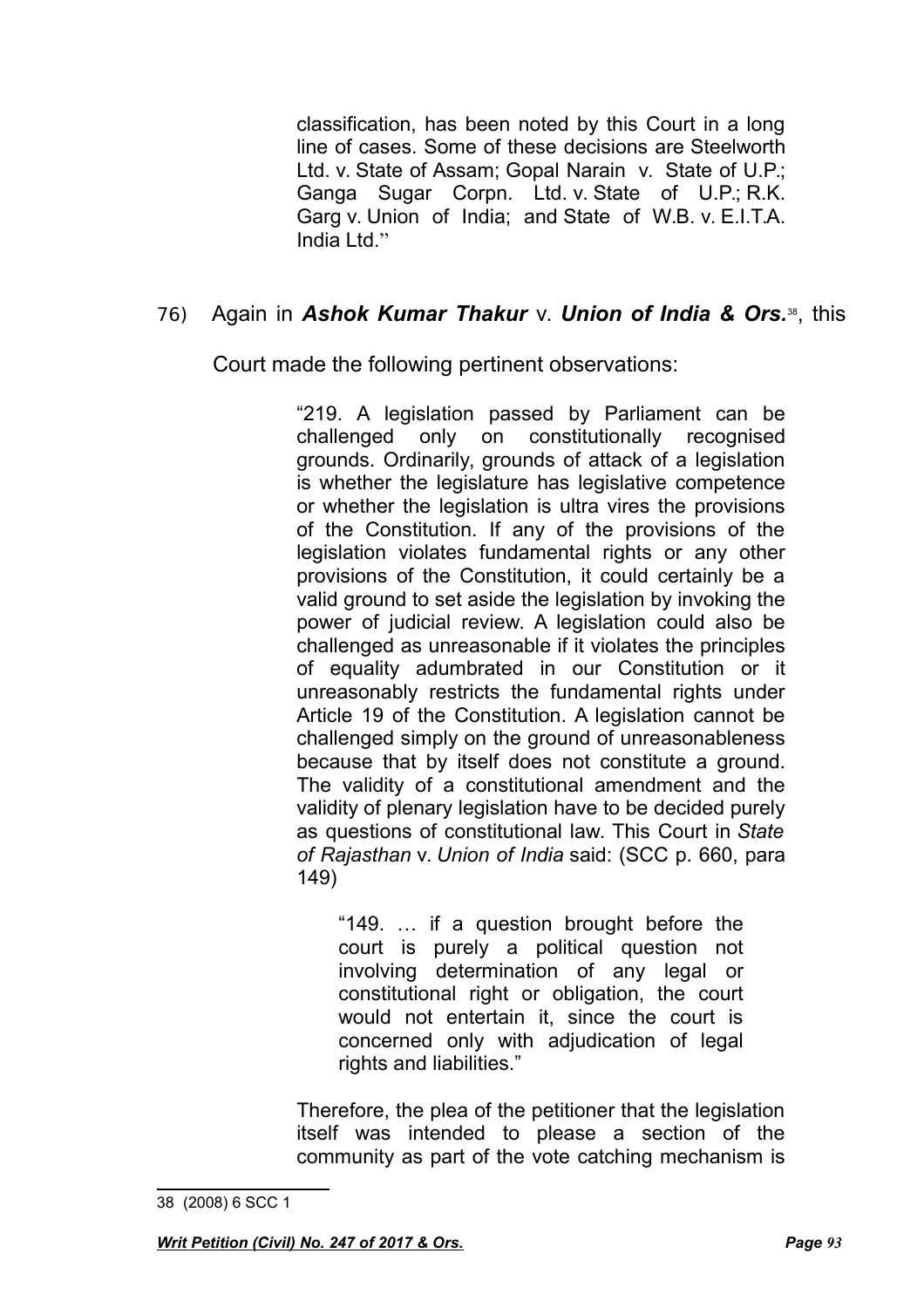not a legally acceptable plea and it is only to be rejected."

77) Furthermore, it also needs to be specifically noted that this Court emphasised that apart from the aforesaid two grounds no third ground is available to invalidate any piece of legislation. In this behalf it would be apposite to reproduce the following observations from *State of A.P. & Ors.* v. *McDowell & Co. &* **Ors.**<sup>[39](#page-93-0)</sup>, which is a judgment rendered by a three Judge Bench of this Court:

> "43...A law made by Parliament or the legislature can be struck down by courts on two grounds and two grounds alone, viz., (1) lack of legislative competence and (2) violation of any of the fundamental rights guaranteed in Part III of the Constitution or of any other constitutional provision. There is no third ground. We do not wish to enter into a discussion of the concepts of procedural unreasonableness and substantive unreasonableness — concepts inspired by the decisions of United States Supreme Court. Even in U.S.A., these concepts and in particular the concept of substantive due process have proved to be of unending controversy, the latest thinking tending towards a severe curtailment of this ground (substantive due process). The main criticism against the ground of substantive due process being that it seeks to set up the courts as arbiters of the wisdom of the legislature in enacting the particular piece of legislation. It is enough for us to say that by whatever name it is characterised, the ground of invalidation must fall within the four corners of the two grounds mentioned above. In other words, say, if an enactment is challenged as violative of Article 14, it can be struck down only if it is found that it is violative of the equality clause/equal protection clause enshrined therein. Similarly, if an enactment is challenged as violative of any of the fundamental rights guaranteed by clauses

<span id="page-93-0"></span><sup>39</sup> (1996) 3 SCC 709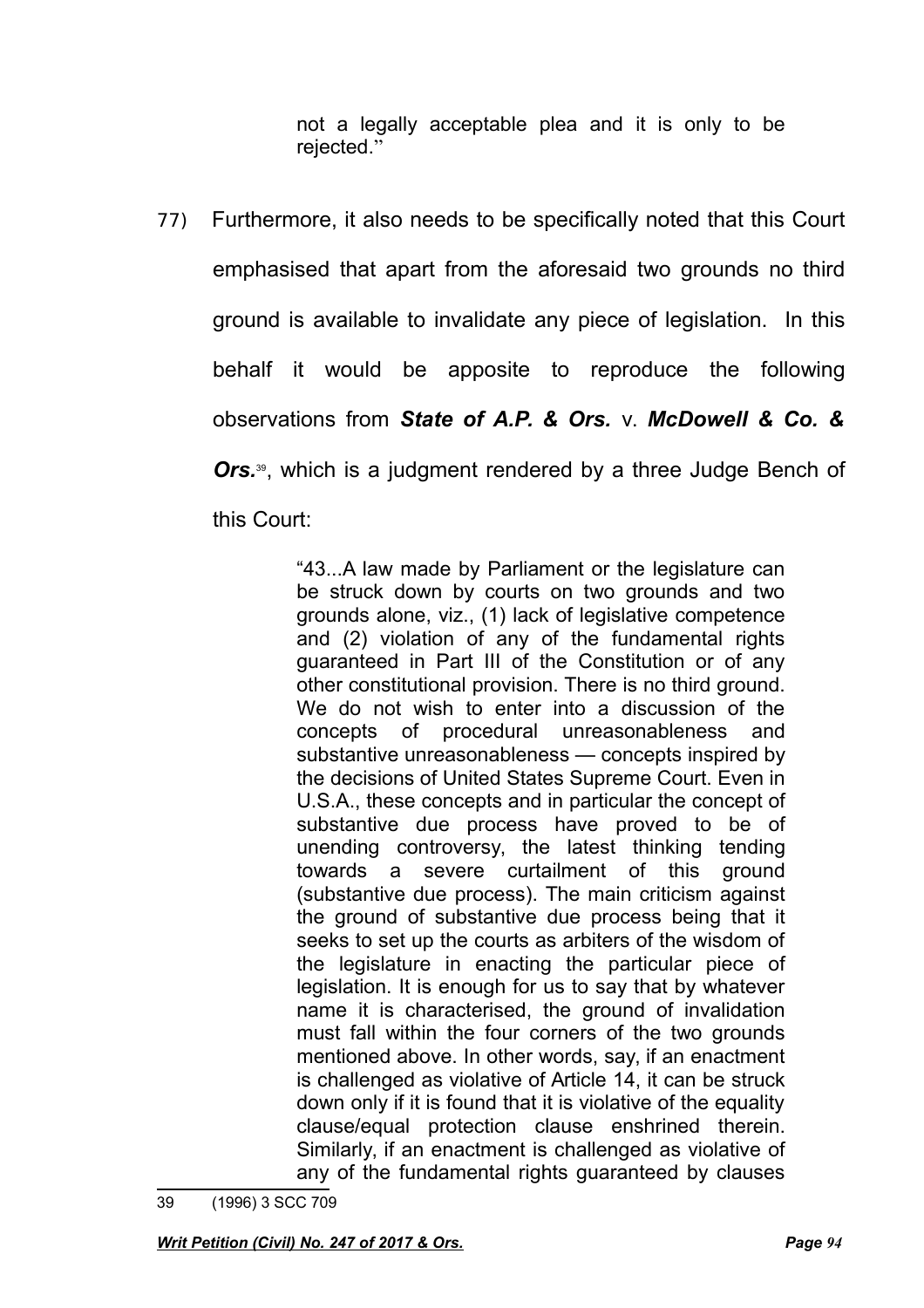(a) to (g) of Article 19(1), it can be struck down only if it is found not saved by any of the clauses (2) to (6) of Article 19 and so on. No enactment can be struck down by just saying that it is arbitrary or unreasonable. Some or other constitutional infirmity has to be found before invalidating an Act. An enactment cannot be struck down on the ground that court thinks it unjustified. Parliament and the legislatures, composed as they are of the representatives of the people, are supposed to know and be aware of the needs of the people and what is good and bad for them. The court cannot sit in judgment over their wisdom. In this connection, it should be remembered that even in the case of administrative action, the scope of judicial review is limited to three grounds, viz., (i) unreasonableness, which can more appropriately be called irrationality, (ii) illegality and (iii) procedural impropriety (see *Council of Civil Service Unions* v. *Minister for Civil Service* [1985 AC 374 : (1984) 3 All ER 935 : (1984) 3 WLR 1174] which decision has been accepted by this Court as well). The applicability of doctrine of proportionality even in administrative law sphere is yet a debatable issue. (See the opinions of Lords Lowry and Ackner in *R.* v. *Secy. of State for Home Deptt.*, ex p Brind [1991 AC 696 : (1991) 1 All ER 720] AC at 766-67 and 762.) It would be rather odd if an enactment were to be struck down by applying the said principle when its applicability even in administrative law sphere is not fully and finally settled..."

78) Another aspect in this context, which needs to be emphasized, is that a legislation cannot be declared unconstitutional on the ground that it is 'arbitrary' inasmuch as examining as to whether a particular Act is arbitrary or not implies a value judgment and the courts do not examine the wisdom of legislative choices and, therefore, cannot undertake this exercise. This was so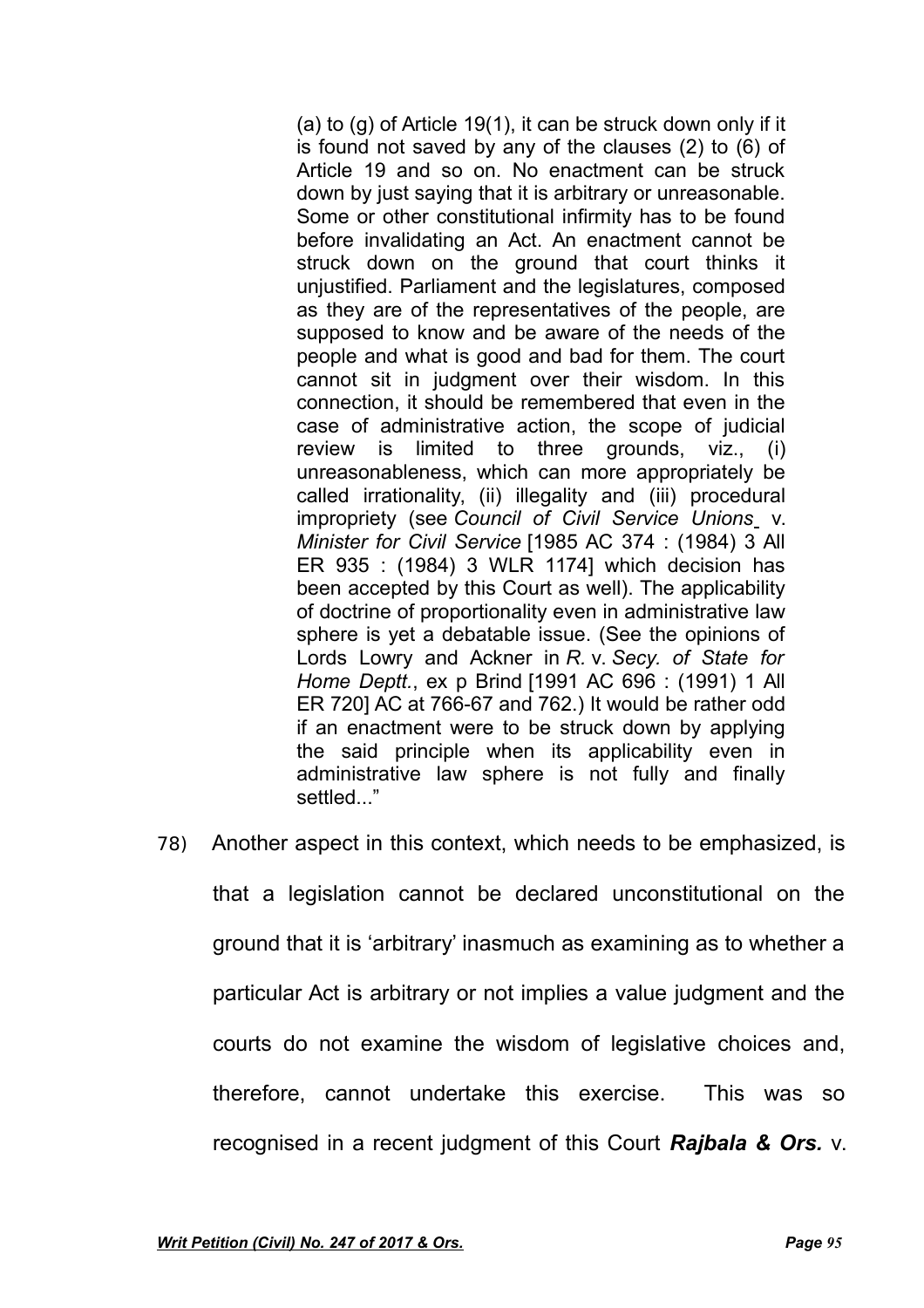" 64. From the above extract from *McDowell & Co.* case it is clear that the courts in this country do not undertake the task of declaring a piece of legislation unconstitutional on the ground that the legislation is "arbitrary" since such an exercise implies a value judgment and courts do not examine the wisdom of legislative choices unless the legislation is otherwise violative of some specific provision of the Constitution. To undertake such an examination would amount to virtually importing the doctrine of "substantive due process" employed by the American Supreme Court at an earlier point of time while examining the constitutionality of Indian legislation. As pointed out in the above extract, even in United States the doctrine is currently of doubtful legitimacy. This Court long back in *A.S. Krishna* v. *State of Madras* declared that the doctrine of due process has no application under the Indian Constitution As pointed out by Frankfurter, J., arbitrariness became a mantra.

65. For the above reasons, we are of the opinion that it is not permissible for this Court to declare a statute unconstitutional on the ground that it is 'arbitrary'."

79) Same sentiments were expressed earlier by this Court in *K.T.*

**Plantation Private Limited & Anr.<sup>[41](#page-95-1)</sup>** in the following words:

"205. Plea of unreasonableness, arbitrariness, proportionality, etc. always raises an element of subjectivity on which a court cannot strike down a statute or a statutory provision, especially when the right to property is no more a fundamental right. Otherwise the court will be substituting its wisdom to that of the legislature, which is impermissible in our constitutional democracy."

A fortiorari, a law cannot be invalidated on the ground that

the Legislature did not apply its mind or it was prompted by some

*Writ Petition (Civil) No. 247 of 2017 & Ors. Page 96*

<span id="page-95-0"></span><sup>40</sup> (2016) 2 SCC 445

<span id="page-95-1"></span><sup>41</sup> Footnote 19 above.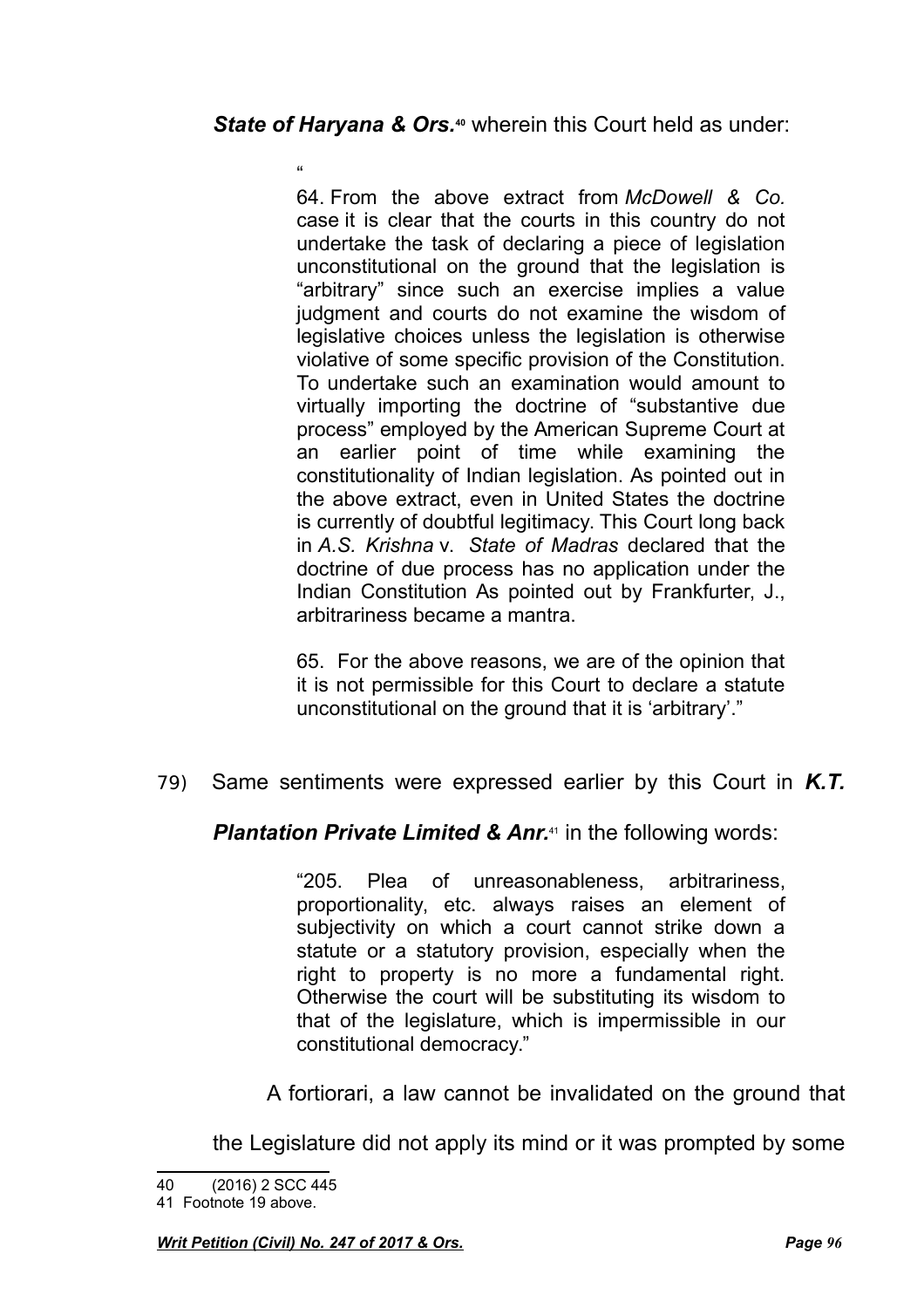improper motive.

80) It is, thus, clear that in exercise of power of judicial review, Indian Courts are invested with powers to strike down primary legislation enacted by the Parliament or the State legislatures. However, while undertaking this exercise of judicial review, the same is to be done at three levels. In the first stage, the Court would examine as to whether impugned provision in a legislation is compatible with the fundamental rights or the Constitutional provisions (substantive judicial review) or it falls foul of the federal distribution of powers (procedural judicial review). If it is not found to be so, no further exercise is needed as challenge would fail. On the other hand, if it is found that Legislature lacks competence as the subject legislated was not within the powers assigned in the list in VII Schedule, no further enquiry is needed and such a law is to be declared as ultravires the Constitution. However, while undertaking substantive judicial review, if it is found that the impugned provision appears to be violative of fundamental rights or other Constitutional rights, the Court reaches the second stage of review. At this second phase of enquiry, the Court is supposed to undertake the exercise as to whether the impugned provision can still be saved by reading it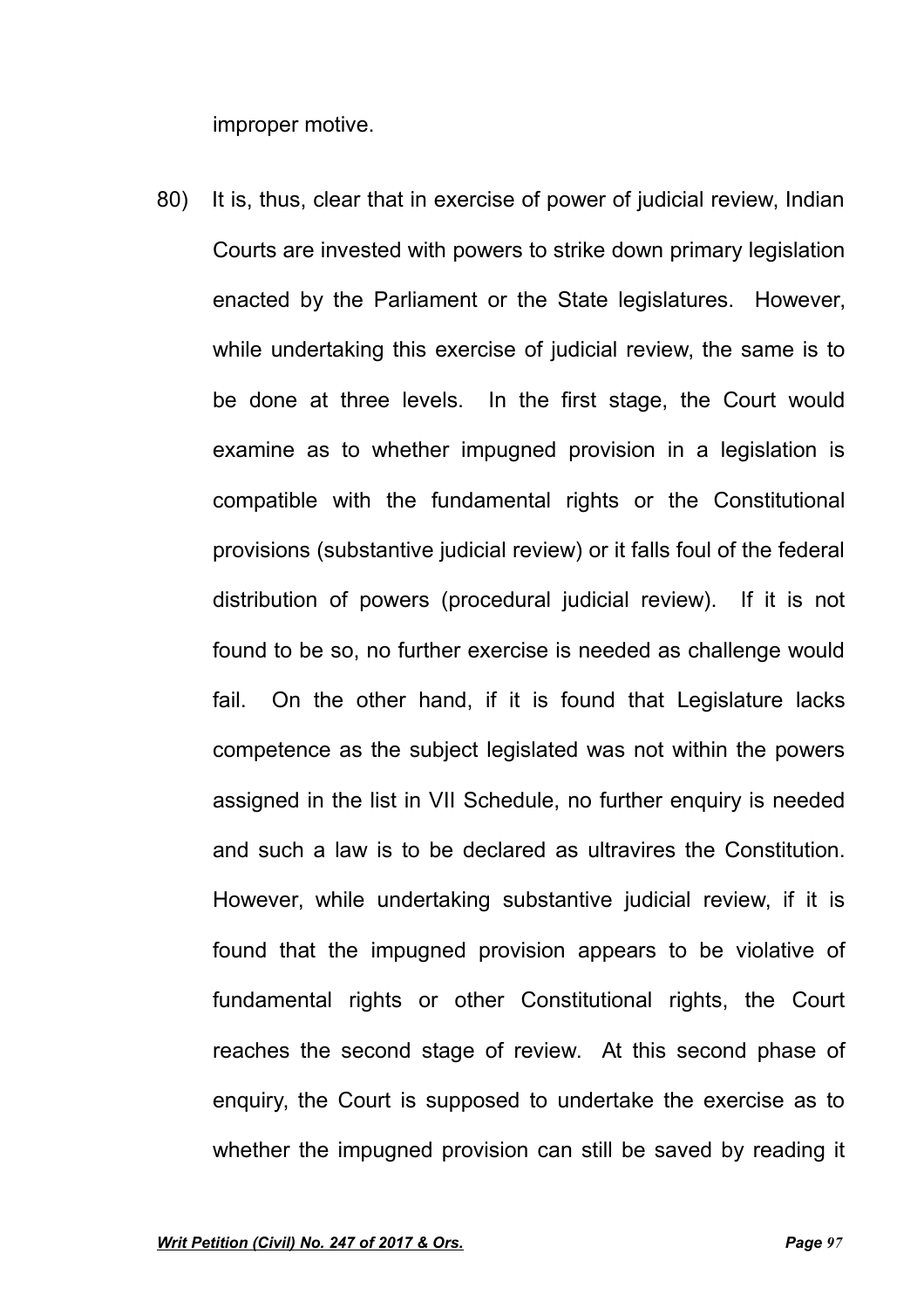down so as to bring it in conformity with the Constitutional provisions. If that is not achievable then the enquiry enters the third stage. If the offending portion of the statute is severable, it is severed and the Court strikes down the impugned provision declaring the same as unconstitutional.

81) Keeping in view the aforesaid parameters we, at this stage, we want to devote some time discussing the arguments of the petitioners based on the concept of 'limited government'.

## **Concent of 'Limited Government' and its impact on powers of Judicial Review**

82) There cannot be any dispute about the manner in which Mr. Shyam Divan explained the concept of 'limited Government' in his submissions. Undoubtedly, the Constitution of India, as an instrument of governance of the State, delineates the functions and powers of each wing of the State, namely, the Legislature, the Judiciary and the Executive. It also enshrines the principle of separation of powers which mandates that each wing of the State has to function within its own domain and no wing of the State is entitled to trample over the function assigned to the other wing of the State. This fundamental document of governance also contains principle of federalism wherein the Union is assigned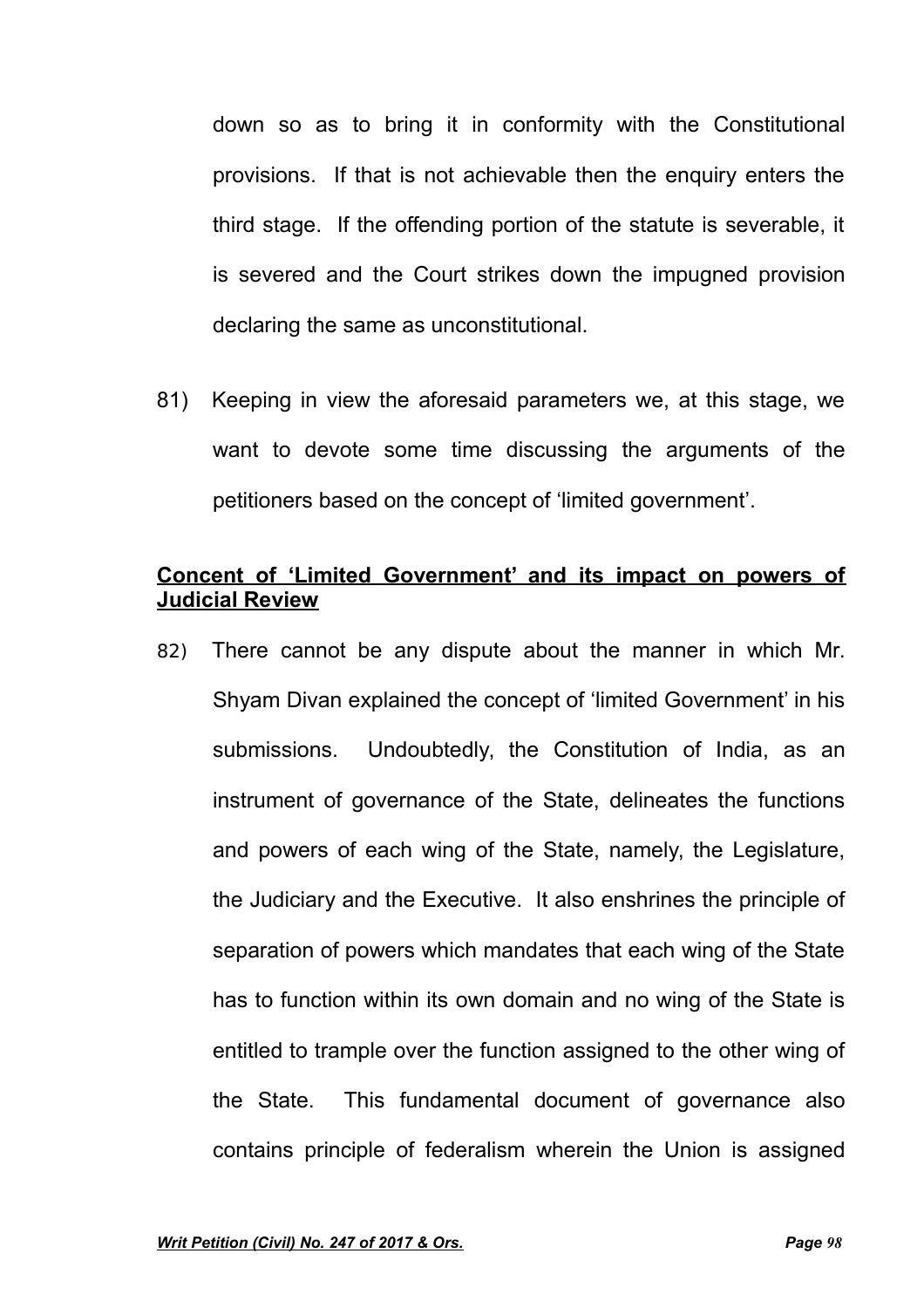certain powers and likewise powers of the State are also prescribed. In this context, the Union Legislature, i.e. the Parliament, as well as the State Legislatures are given specific areas in respect of which they have power to legislate. That is so stipulated in Schedule VII of the Constitution wherein List I enumerates the subjects over which Parliament has the dominion, List II spells out those areas where the State Legislatures have the power to make laws while List III is the Concurrent List which is accessible both to the Union as well as the State Governments. The Scheme pertaining to making laws by the Parliament as well as by the Legislatures of the State is primarily contained in Articles 245 to 254 of the Constitution. Therefore, it cannot be disputed that each wing of the State to act within the sphere delineated for it under the Constitution. It is correct that crossing these limits would render the action of the State *ultra vires* the Constitution. When it comes to power of taxation, undoubtedly, power to tax is treated as sovereign power of any State. However, there are constitutional limitations briefly described above. In a nine Judge Bench decision of this Court in *Jindal Stainless Ltd. & Anr.* v. *State of Haryana & Ors.*[42](#page-98-0) discussion on these constitutional limitations are as follows:

<span id="page-98-0"></span><sup>42</sup> (2016) 11 Scale 1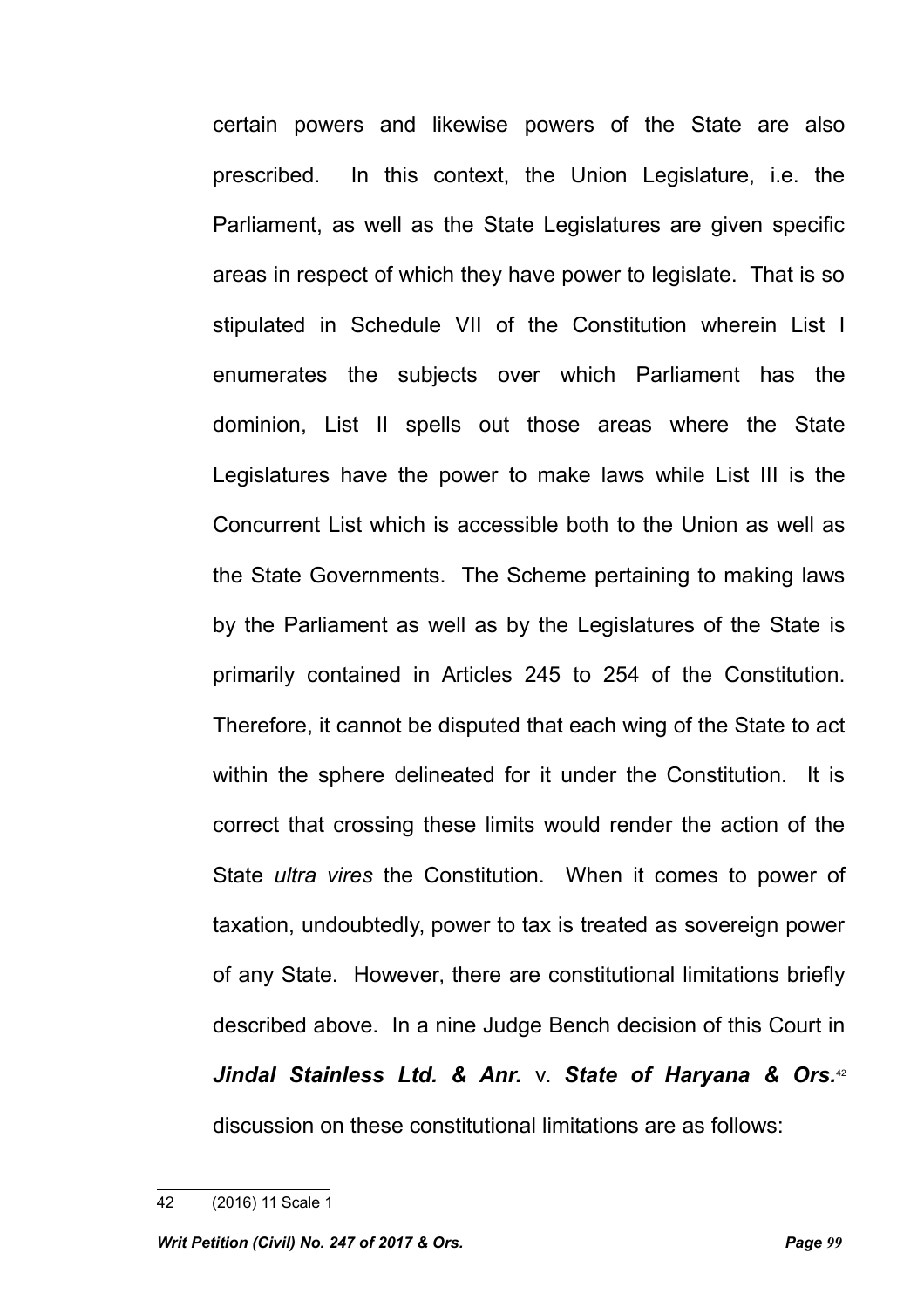"20. Exercise of sovereign power is, however, subject to Constitutional limitations especially in a federal system like ours where the States also to the extent permissible exercise the power to make laws including laws that levy taxes, duties and fees. That the power to levy taxes is subject to constitutional limitations is no longer res-integra. A Constitution Bench of this Court has in *Synthetics and Chemicals Ltd.* v. *State of U.P.* (1990) 1 SCC 109 recognised that in India the Centre and the States both enjoy the exercise of sovereign power, to the extent the Constitution confers upon them that power. This Court declared:

"56 … We would not like, however, to embark upon any theory of police power because the Indian Constitution does not recognise police power as such. But we must recognise the exercise of Sovereign power which gives the State sufficient authority to enact any law subject to the limitations of the Constitution to discharge its functions. Hence, the Indian Constitution as sovereign State has power to legislate on all branches except to the limitation as to the division of powers between the Centre and the States and also subject to the fundamental rights guaranteed under the Constitution. The Indian States, between the Centre and the States, has sovereign power. The sovereign power is plenary and inherent in every sovereign State to do all things which promote the health, peace, morals, education and good order of the people. Sovereignty is difficult to define. This power of sovereignty is, however, subject to constitutional limitations."This power, according to some constitutional authorities, is to the public what necessity is to the individual. Right to tax or levy impost must be in accordance with the provisions of the Constitution."

21. What then are the Constitutional limitations on the power of the State legislatures to levy taxes or for that matter enact legislations in the field reserved for them under the relevant entries of List II and III of the Seventh Schedule. The first and the foremost of these limitations appears in Article 13 of the Constitution of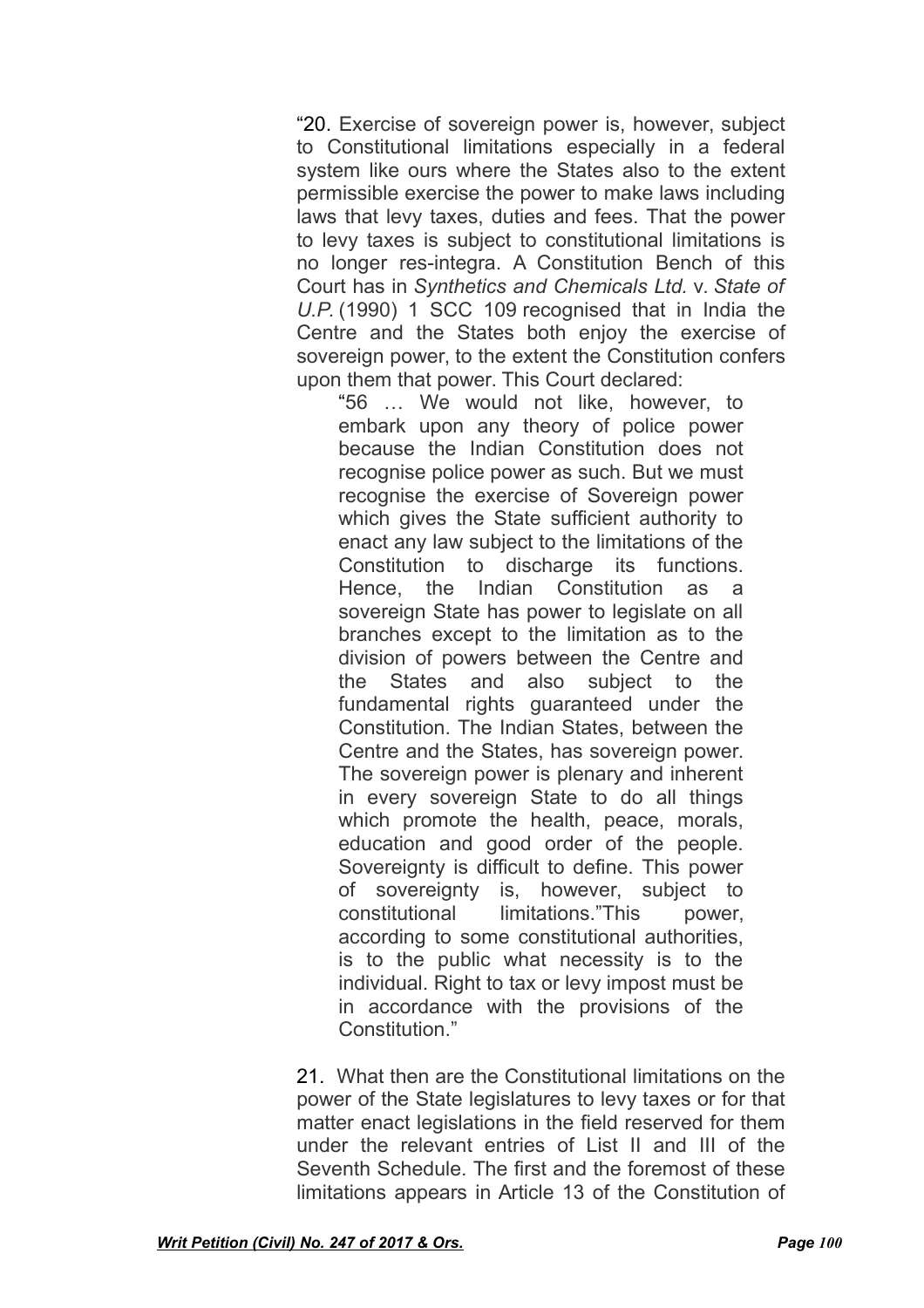India which declares that all laws in force in the territory of India immediately before the commencement of the Constitution are void to the extent they are inconsistent with the provisions of Part III dealing with the fundamental rights guaranteed to the citizens. It forbids the States from making any law which takes away or abridges, any provision of Part III. Any law made in contravention of the said rights shall to the extent of contravention be void. There is no gain saying that the power to enact laws has been conferred upon the Parliament subject to the above Constitutional limitation. So also in terms of Article 248, the residuary power to impose a tax not otherwise mentioned in the Concurrent List or the State List has been vested in the Parliament to the exclusion of the State legislatures, and the States' power to levy taxes limited to what is specifically reserved in their favour and no more.

22. Article 249 similarly empowers the Parliament to legislate with respect to a matter in the State List for national interest provided the Council of States has declared by a resolution supported by not less than two-thirds of the members present and voting that it is necessary or expedient in national interest to do so. The power is available till such time any resolution remains in force in terms of Article 249(2) and the proviso thereunder.

23. Article 250 is yet another provision which empowers the Parliament to legislate with respect to any matter in the State List when there is a proclamation of emergency. In the event of an inconsistency between laws made by Parliament under Articles 249 and 250, and laws made by legislature of the States, the law made by Parliament shall, to the extent of the inconsistency, prevail over the law made by the State in terms of Article 251.

24. The power of Parliament to legislate for two or more States by consent, in regard to matters not otherwise within the power of the Parliament is regulated by Article 252, while Article 253 starting with a non-obstante clause empowers Parliament to make any law for the whole country or any part of the territory of India for implementing any treaty, agreement or convention with any other country or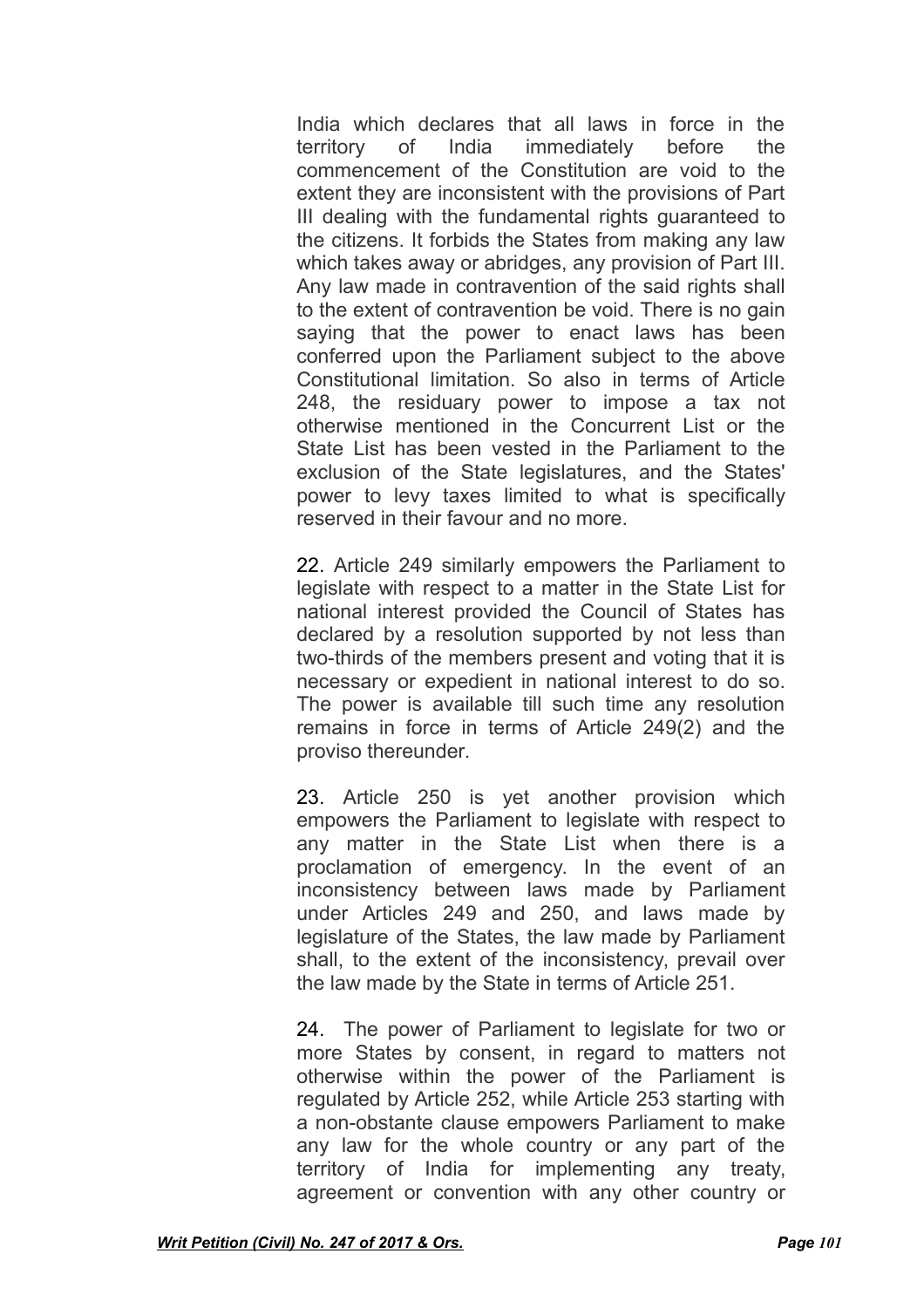countries or any decision made at any international conference, association or other body."

- 83) Mr. Divan, however, made an earnest endeavour to further broaden this concept of 'limited Government' by giving an altogether different slant. He submitted that there are certain things that the States simply cannot do because the action fundamentally alters the relationship between the citizens and the State. In this hue, he submitted that it was impermissible for the State to undertake the exercise of collection of bio-metric data, including fingerprints and storing at a central depository as it puts the State in an extremely dominant position in relation to the individual citizens. He also submitted that it will put the State in a position to target an individual and engage in surveillance thereby depriving or withholding the enjoyment of his rights and entitlements, which is totally impermissible in a country where governance of the State of founded on the concept of 'limited Government'. Again, this concept of limited government is woven around Article 21 of the Constitution.
- 84) Undoubtedly, we are in the era of liberalised democracy. In a democratic society governed by the Constitution, there is a strong trend towards the Constitutionalisation of democratic politics, where the actions of democratic elected Government are judged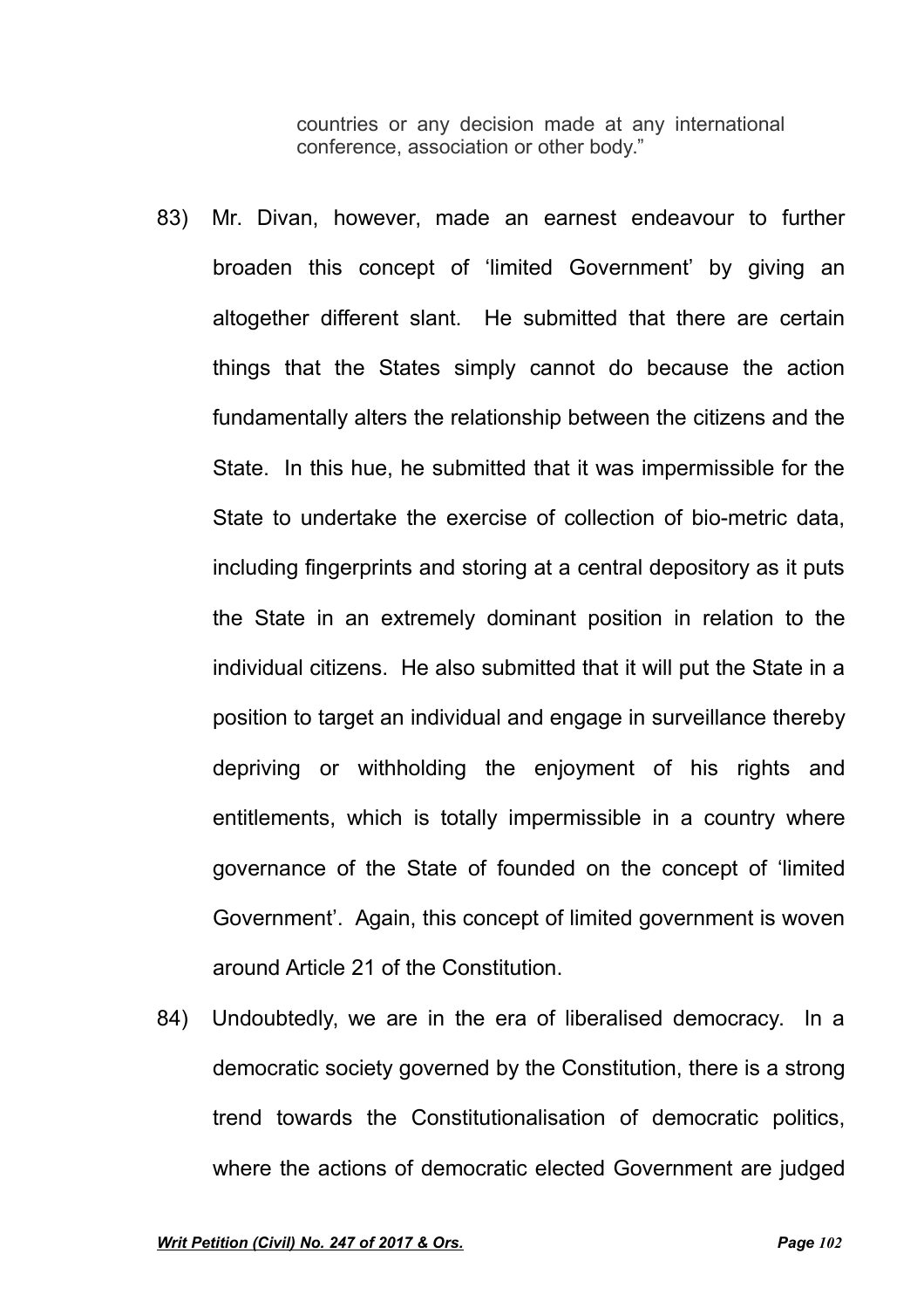in the light of the Constitution. In this context, judiciary assumes the role of protector of the Constitution and democracy, being the ultimate arbiter in all matters involving the interpretation of the **Constitution** 

- 85) Having said so, when it comes to exercising the power of judicial review of a legislation, the scope of such a power has to be kept in mind and the power is to be exercised within the limited sphere assigned to the judiciary to undertake the judicial review. This has already been mentioned above. Therefore, unless the petitioner demonstrates that the Parliament, in enacting the impugned provision, has exceeded its power prescribed in the Constitution or this provision violates any of the provision, the argument predicated on 'limited governance' will not succeed. One of the aforesaid ingredients needs to be established by the petitioners in order to succeed.
- 86) Even in the case of *Thakur Bharath Singh*[43](#page-102-0) relied upon by Mr. Divan, wherein executive order was passed imposing certain restrictions requiring the respondent therein to reside at a particular place as specified in the order, which was passed in exercise of powers contained under Section 3(1)(b) of the M.P.

<span id="page-102-0"></span><sup>43</sup> Footnote 9 above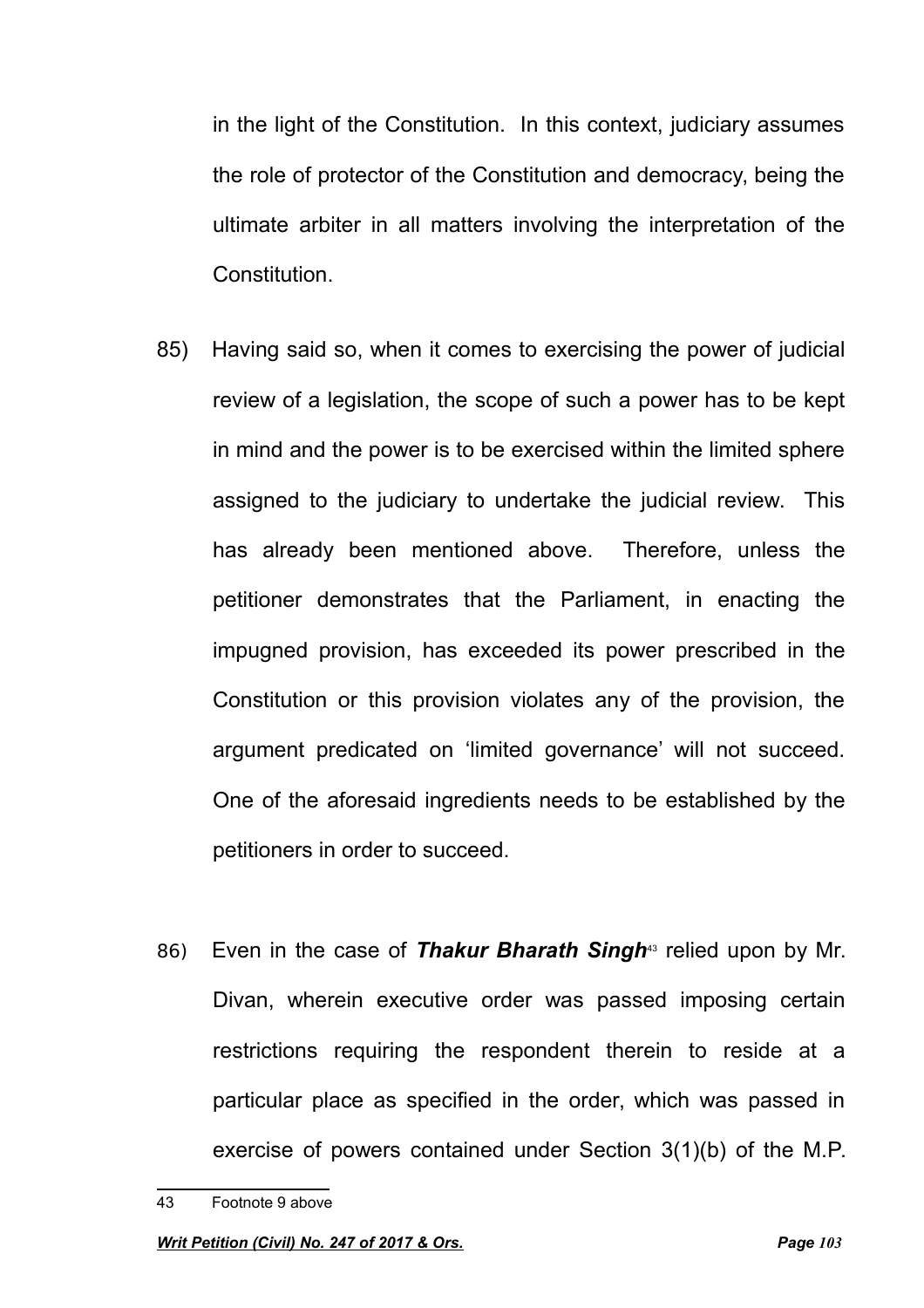Public Security Act, 1959, the Court struck down and quashed the order only after it found that restrictions contained therein were unreasonable and violative of fundamental freedom guaranteed under Article 19(1)(d) and (e) of the Constitution of India.

87) With this, we proceed to consider the arguments on which vires of the impugned provisions are questioned:

## **Argument of Legislative Competence**

88) It is not denied by the petitioners that having regard to the provisions of Article 246 of the Constitution and Entries 82 and 97 of List I, the Parliament has requisite competence to enact the impugned legislation. However, the submission of the petitioners was that the impugned legislative provision was made as per which enrolment under Aadhaar had become mandatory for the income tax assessees, whereas this Court has passed various orders repeatedly emphasising that enrolment for Aadhaar card has to be voluntary. On this basis, the argument is that the Legislature lacked the authority to pass a law contrary to the judgments of this Court, without removing the basis of those judgments. It was also argued that even Aadhaar Act was voluntary in nature and the basis of the judgments of this Court could be taken away only by making enrolment under the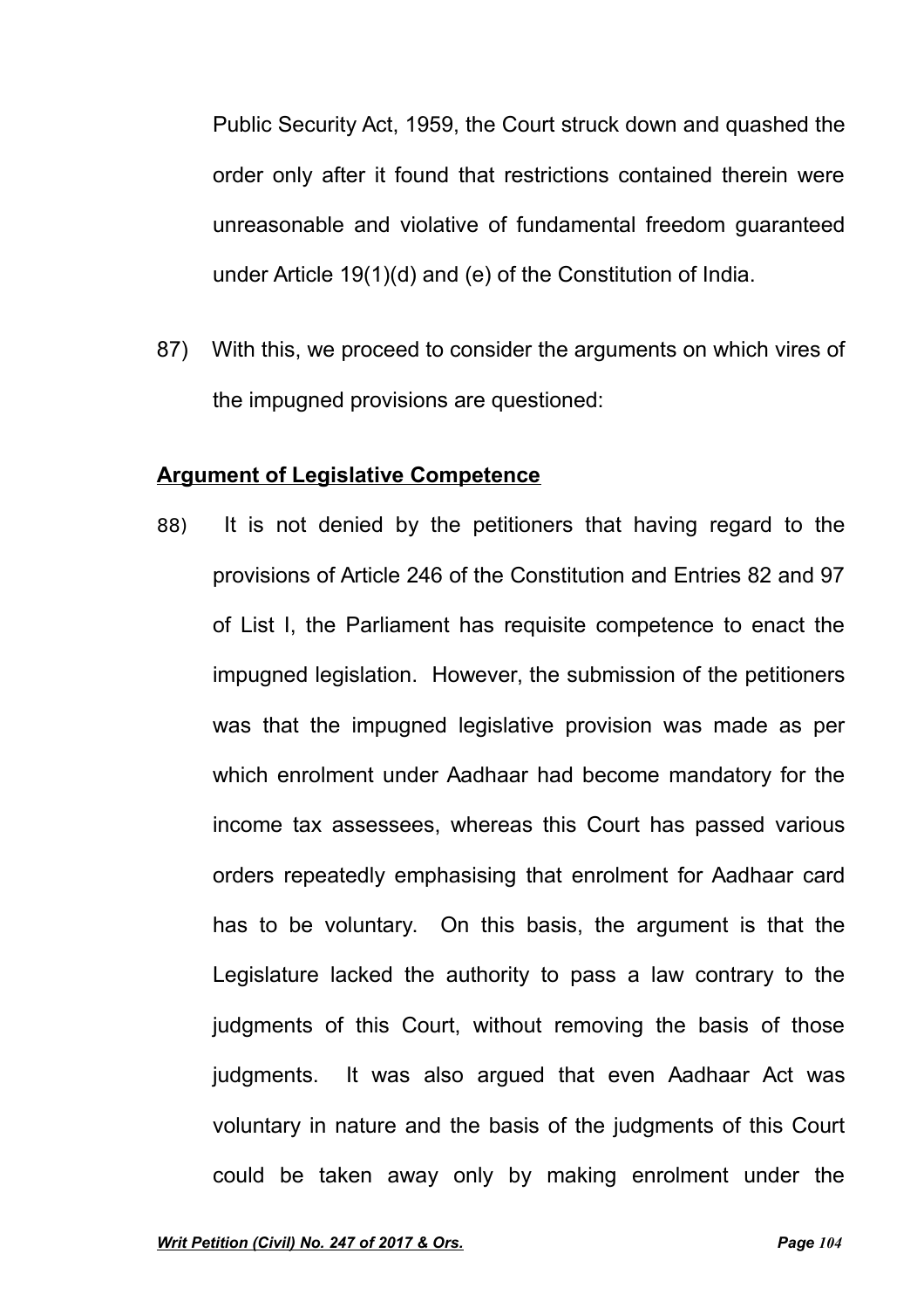Aadhaar Act compulsory, which was not done.

- 89) Before proceeding to discuss this argument, one aspect of the matter needs clarification. There was a debate as to whether Aadhaar Act is voluntary or even that Act makes enrolment under Aadhaar mandatory.
- 90) First thing that is to be kept in mind is that the Aadhaar Act is enacted to enable the Government to identify individuals for delivery of benefits, subsidies and services under various welfare schemes. This is so mentioned in Section 7 of the Aadhaar Act which states that proof of Aadhaar number is necessary for receipt of such subsidies, benefits and services. At the same time, it cannot be disputed that once a person enrols himself and obtains Aadhaar number as mentioned in Section 3 of the Aadhaar Act, such Aadhaar number can be used for many other purposes. In fact, this Aadhaar number becomes the Unique Identity (UID) of that person. Having said that, it is clear that there is no provision in Aadhaar Act which makes enrolment compulsory. May be for the purpose of obtaining benefits, proof of Aadhaar card is necessary as per Section 7 of the Act. Proviso to Section 7 stipulates that if an Aadhaar number is not assigned to enable an individual, he shall be offered alternate and viable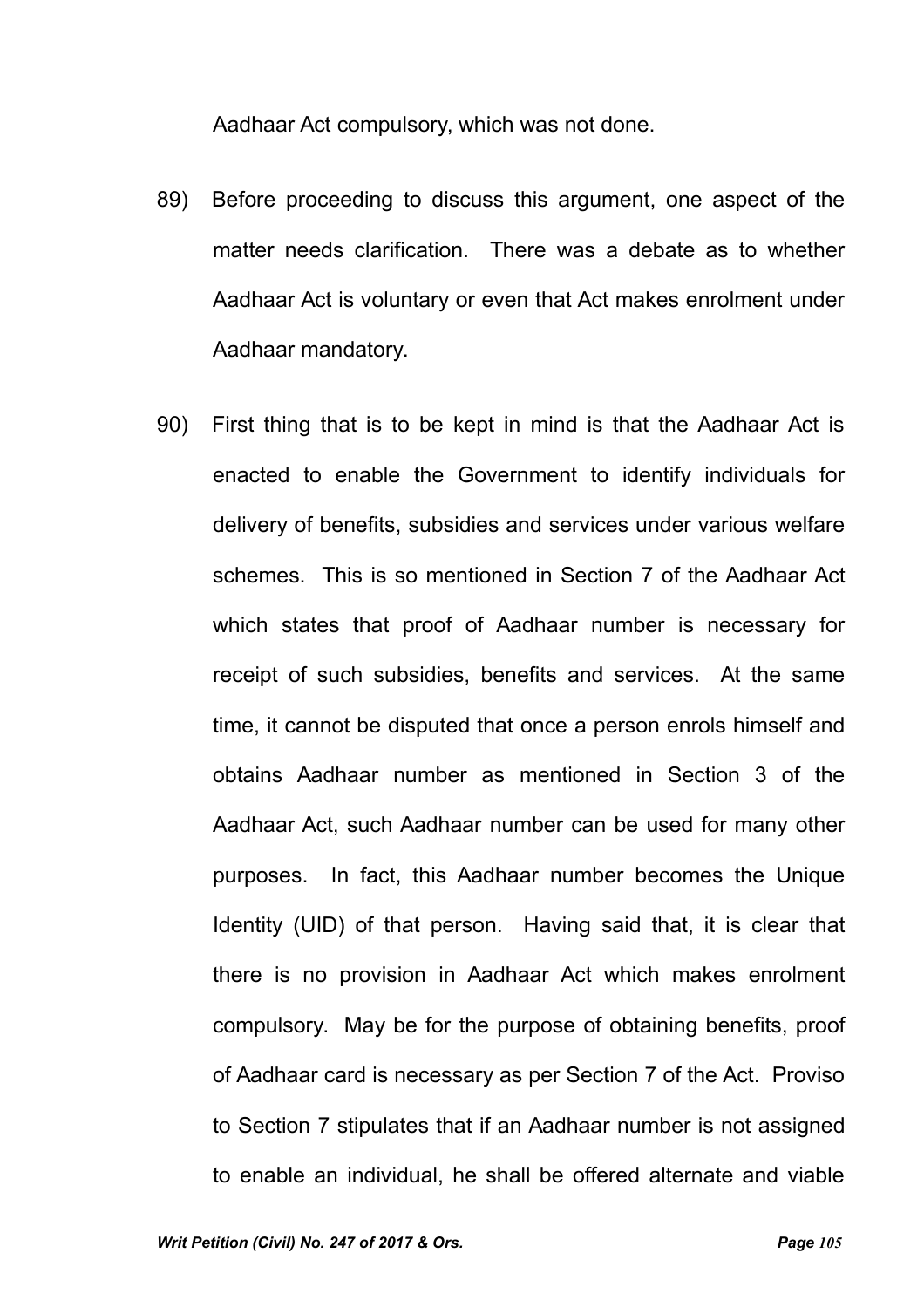means of identification for delivery of the subsidy, benefit or service. According to the petitioners, this proviso, with acknowledges alternate and viable means of identification, and therefore makes Aadhaar optional and voluntary and the enrolment is not necessary even for the purpose of receiving subsidies, benefits and services under various schemes of the Government. The respondents, however, interpret the proviso differently and there plea is that the words 'if an Aadhaar number is not assigned to an individual' deal with only that situation where application for Aadhaar has been made but for certain reasons Aadhaar number has not been assigned as it may take some time to give Aadhaar card. Therefore, this proviso is only by way of an interim measure till Aadhaar number is assigned, which is otherwise compulsory for obtaining certain benefits as stated in Section 7 of the Aadhaar Act. Fact remains that as per the Government and UIDAI itself, the requirement of obtaining Aadhaar number is voluntary. It has been so claimed by UIDAI on its website and clarification to this effect has also been issued by UIDAI.

91) Thus, enrolment under Aadhaar is voluntary. However, it is a moot question as to whether for obtaining benefits as prescribed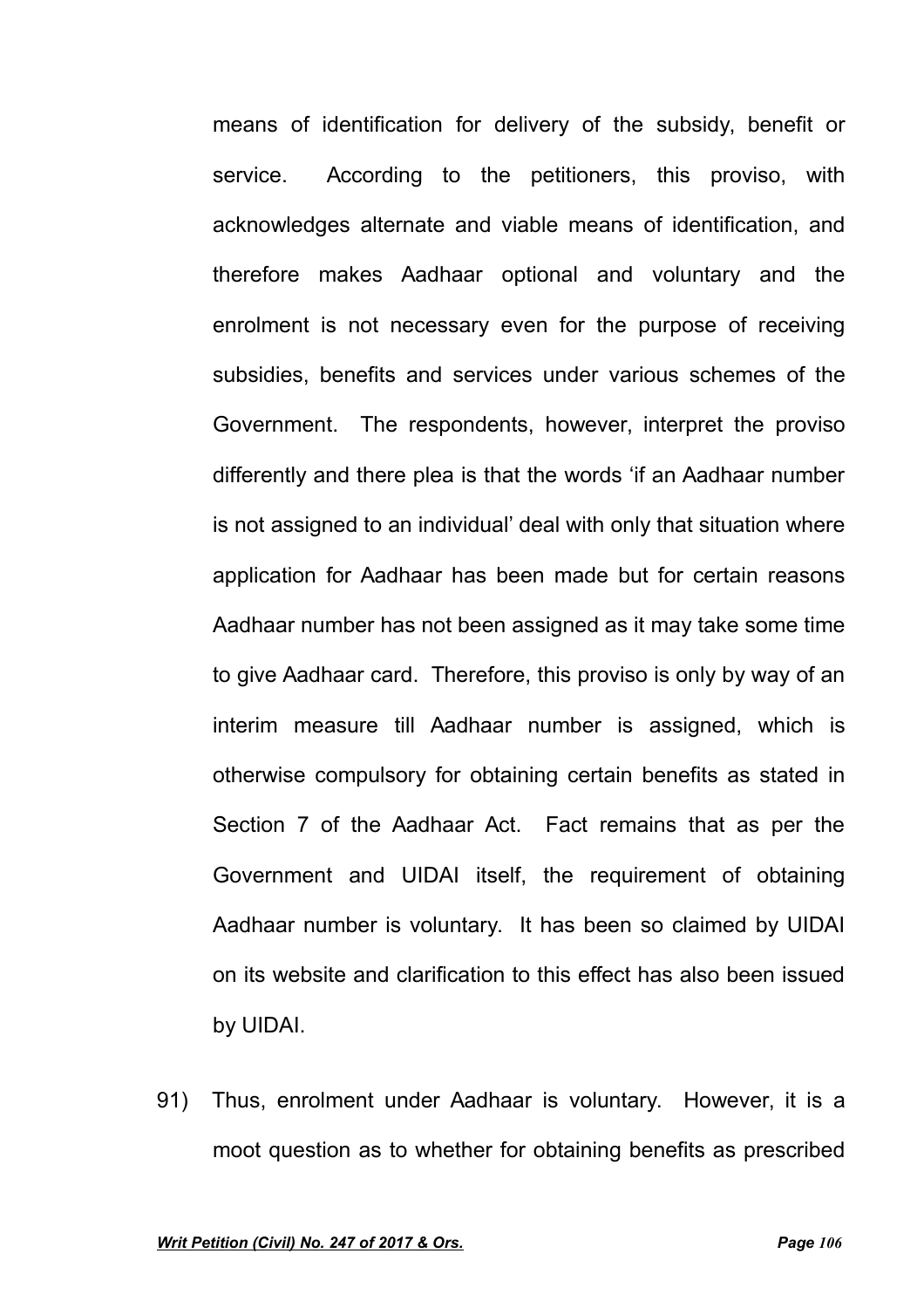under Section 7 of the Aadhaar Act, it is mandatory to give Aadhaar number or not is a debatable issue which we are not addressing as this very issue is squarely raised which is the subject matter of other writ petition filed and pending in this Court.

92) On the one hand, enrollment under Aadhaar card is voluntary, however, for the purposes of Income Tax Act, Section 139AA makes it compulsory for the assessees to give Aadhaar number which means insofar as income tax assessees are concerned, they have to necessarily enroll themselves under the Aadhaar Act and obtain Aadhaar number which will be their identification number as that has become the requirement under the Income Tax Act. The contention that since enrollment under Aadhaar Act is voluntary, it cannot be compulsory under the Income Tax Act, cannot be countenanced. As already mentioned above, purpose for enrollment under the Aadhaar Act is to avail benefits of various welfare schemes etc. as stipulated in Section 7 of the Aadhaar Act. Purpose behind Income Tax Act, on the other hand, is entirely different which has already been discussed in detail above. For achieving the said purpose, viz., to curb blackimongy, money laundering and tax evasion etc., if the Parliament chooses to make the provision mandatory under the Income Tax Act, the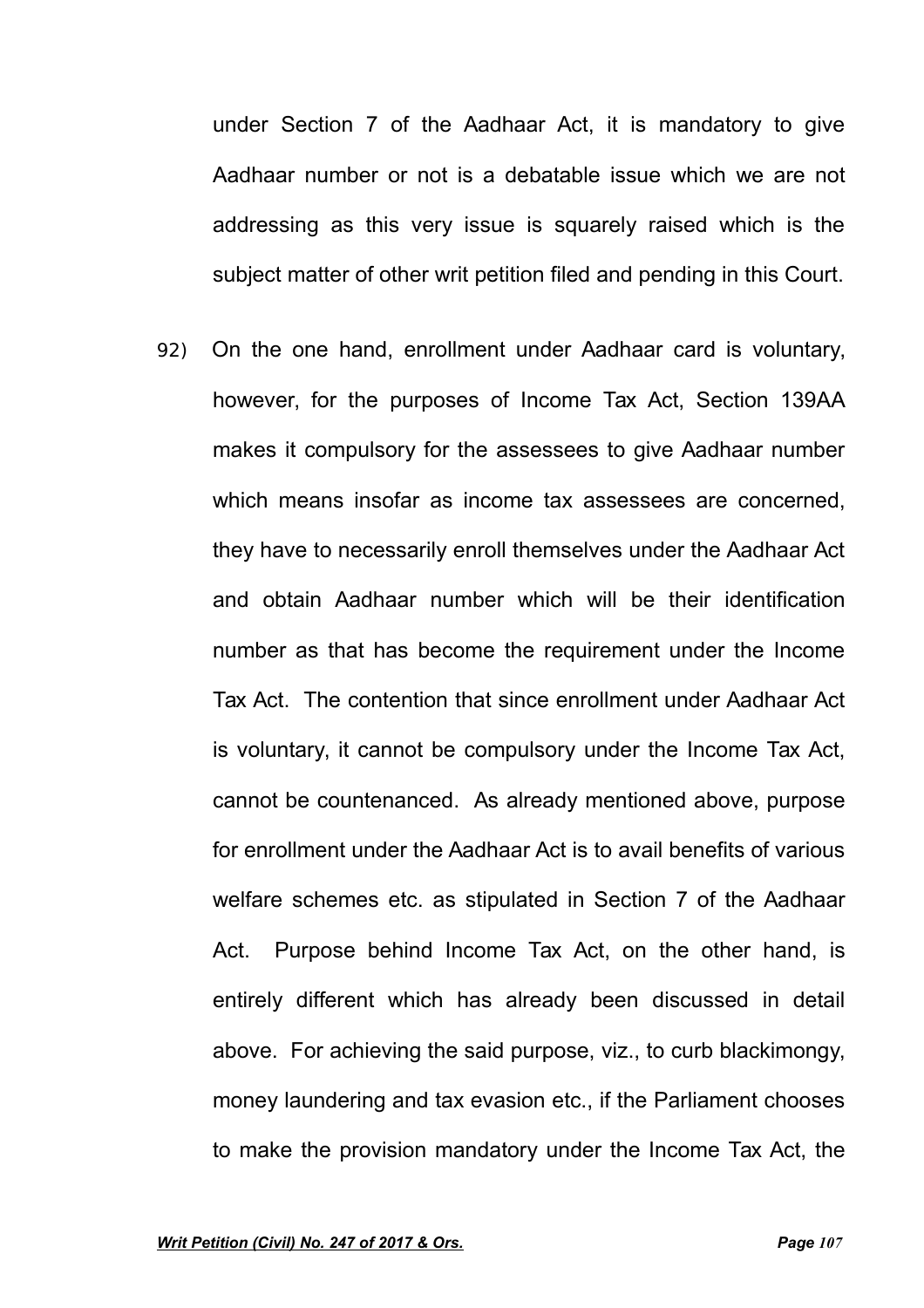competence of the Parliament cannot be questioned on the ground that it is impermissible only because under Aadhaar Act, the provision is directory in nature. It is the prerogative of the Parliament to make a particular provision directory in one statute and mandatory/compulsory in other. That by itself cannot be a ground to question the competence of the legislature. After all, Aadhaar Act is not a mother Act. Two laws, i.e., Aadhaar Act, on the one hand, and law in the form of Section 139AA of the Income Tax Act, on the other hand, are two different stand alone provisions/laws and validity of one cannot be examined in the light of provisions of other Acts. In *Municipal Corporation of Delhi* v. **Shiv Shanker<sup>[44](#page-107-0)</sup>**, if the objects of two statutory provisions are different and language of each statute is restricted to its own objects or subject, then they are generally intended to run in parallel lines without meeting and there would be no real conflict though apparently it may appear to be so on the surface. We reproduce hereunder the discussion to the aforesaid aspect contained in the said judgment:

> "5. ... It is only when a consistent body of law cannot be maintained without abrogation of the previous law that the plea of implied repeal should be sustained. To determine if a later statutory provision repeals by implication an earlier one it is accordingly necessary to closely scrutinise and consider the true meaning and effect both of the earlier and the later statute. Until this

<span id="page-107-0"></span><sup>44</sup> (1971) 1 SCC 442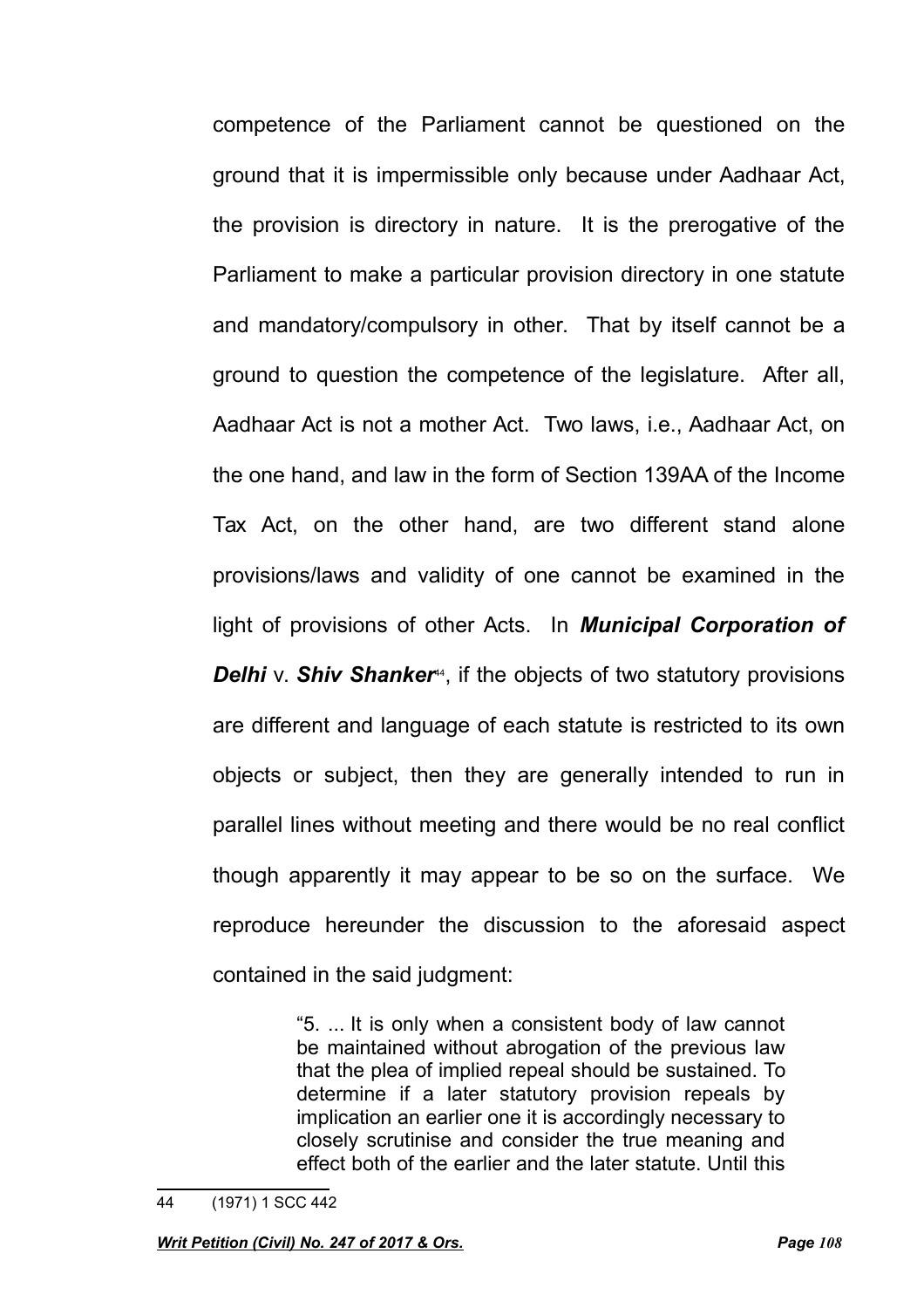is done it cannot be satisfactorily ascertained if any fatal inconsistency exists between them. The meaning, scope and effect of the two statutes, as discovered on scrutiny, determines the legislative intent as to whether the earlier law shall cease or shall only be supplemented. If the objects of the two statutory provisions are different and the language of each statute is restricted to its own objects or subject, then they are generally intended to run in parallel lines without meeting and there would be no real conflict though apparently it may appear to be so on the surface. Statutes in pari materia although in apparent conflict, should also, so far as reasonably possible, be construed to be in harmony with each other and it is only when there is an irreconcilable conflict between the new provision and the prior statute relating to the same subject-matter, that the former, being the later expression of the legislature, may be held to prevail, the prior law yielding to the extent of the conflict. The same rule of irreconcilable repugnancy controls implied repeal of a general by a special statute. The subsequent provision treating a phase of the same general subject-matter in a more minute way may be intended to imply repeal protanto of the repugnant general provision with which it cannot reasonably co-exist. When there is no inconsistency between the general and the special statute the later may well be construed as supplementary."

93) In view of the above, we are not impressed by the contention of the petitioners that the two enactments are contradictory with each other. A harmonious reading of the two enactments would clearly suggests that whereas enrollment of Aadhaaar is voluntary when it comes to taking benefits of various welfare schemes even if it is presumed that requirement of Section 7 of Aadhaar Act that it is necessary to provide Aadhaar number to avail the benefits of schemes and services, it is upto a person to avail those benefits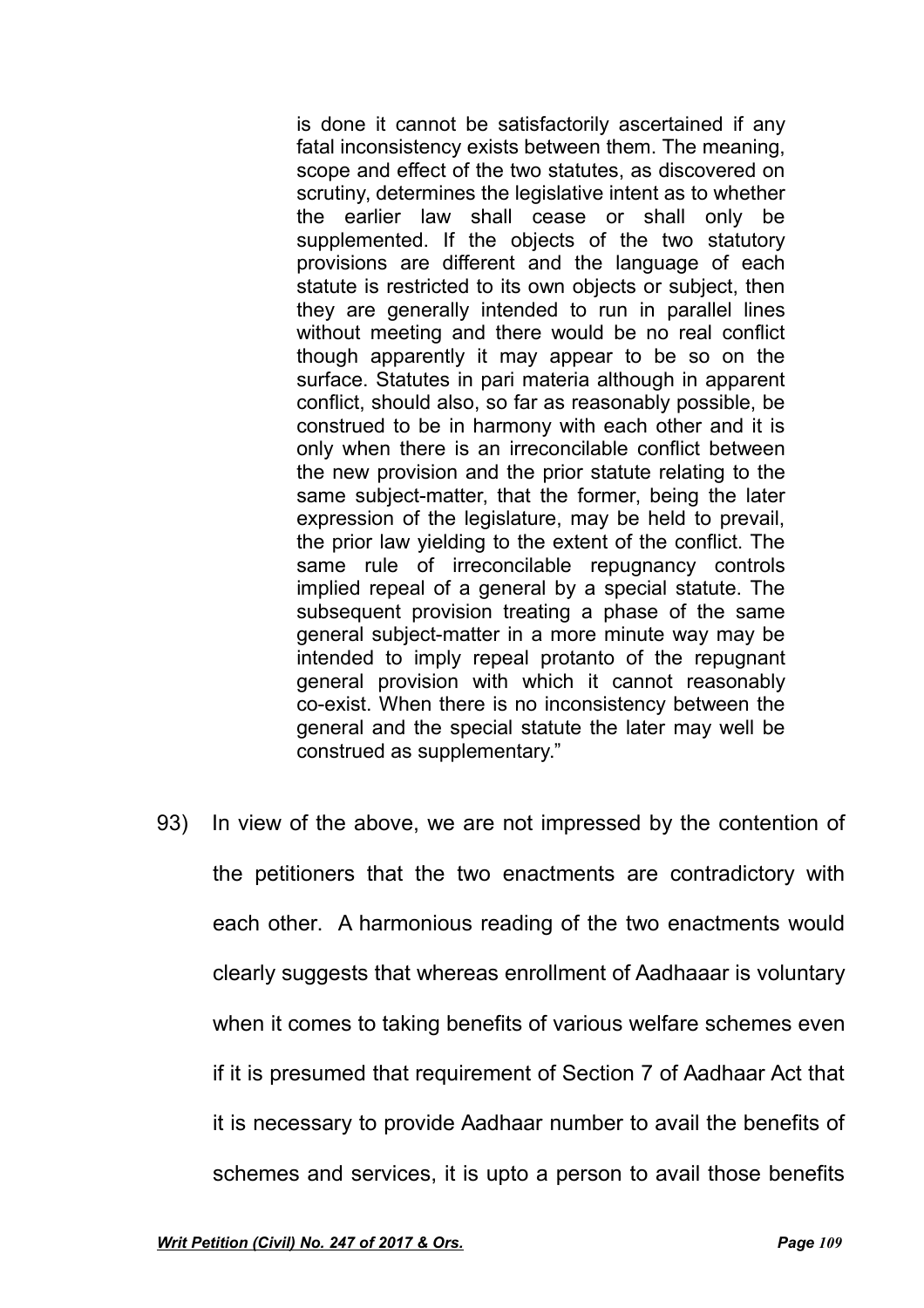or not. On the other hand, purpose behind enacting Section 139AA is to check a menace of black money as well as money laundering and also to widen the income tax net so as to cover those persons who are evading the payment of tax.

94) Main emphasis, however, is on the plea that Parliament or any State legislature cannot pass a law that overrules a judgment thereby nullifying the said decision, that too without removing the basis of the decision. This argument appears to be attractive inasmuch as few orders are passed by this Court in pending writ petitions which are to the effect that the enrollment of Aadhaar would be voluntary. However, it needs to be kept in mind that the orders have been passed in the petitions where Aadhaar scheme floated as an executive/administrative measure has been challenged. In those cases, the said orders are not passed in a case where the Court was dealing with a statute passed by the Parliament. Further, these are interim orders as the Court was of the opinion that till the matter is decided finally in the context of Right to Privacy issue, the implementation of the said Aadhaar scheme would remain voluntary. In fact, the main issue as to whether Aadhaar card scheme whereby biometric data of an individual is collected violates Right to Privacy and, therefore, is offensive of Article 21 of the Constitution or not is yet to be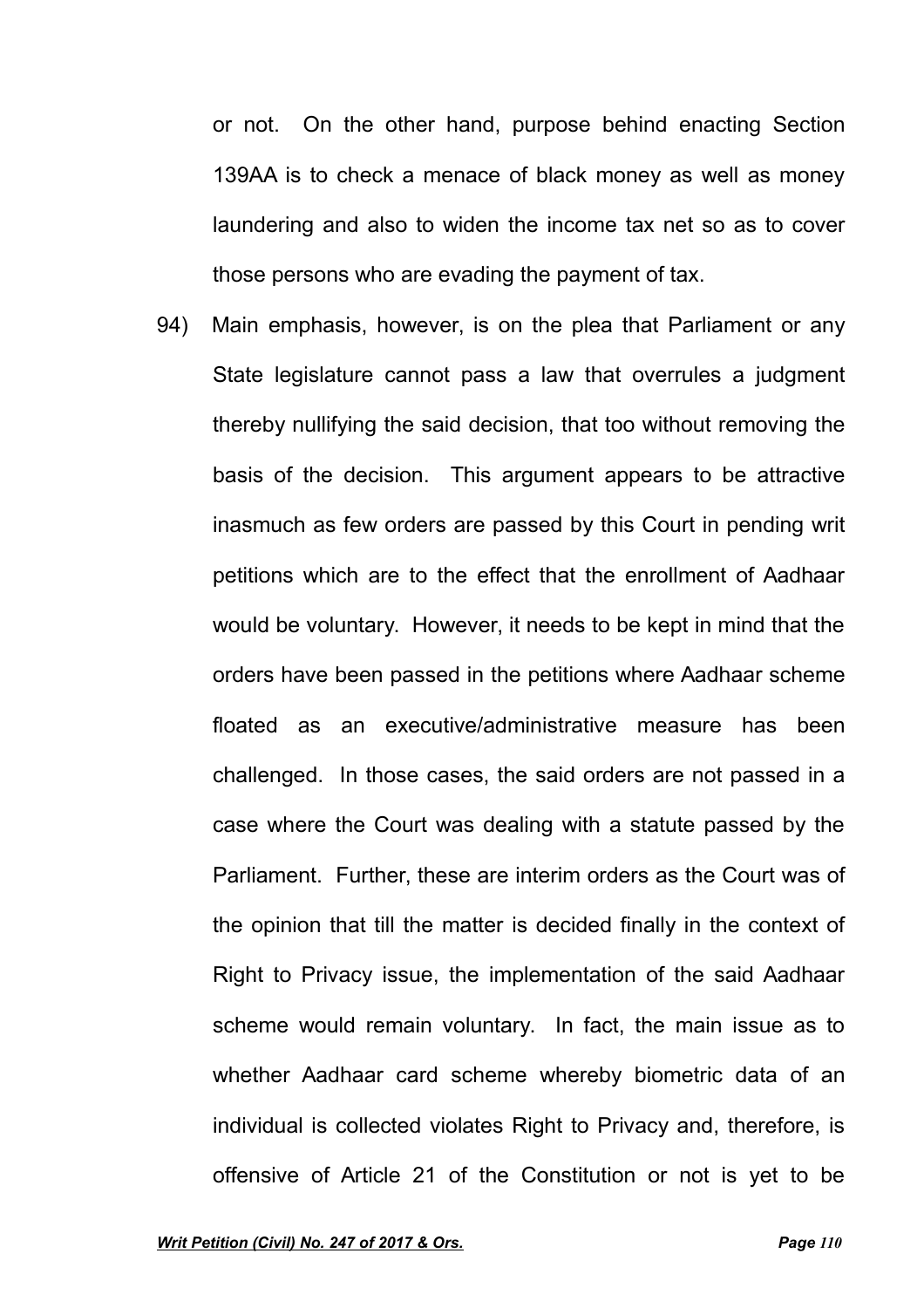decided. In the process, the Constitution Bench is also called upon to decide as to whether Right to Privacy is a part of Article 21 of the Constitution at all. Therefore, no final decision has been taken. In a situation like this, it cannot be said that Parliament is precluded from or it is rendered incompetent to pass such a law. That apart, the argument of the petitioners is that the basis on which the aforesaid orders are passed has to be removed, which is not done. According to the petitioners, it could be done only by making Aadhaar Act compulsory. It is difficult to accept this contention for two reasons: first, when the orders passed by this Court which are relied upon by the petitioners were passed when Aadhaar Act was not even enacted. Secondly, as already discussed in detail above, Aadhaar Act and the law contained in Section 139AA of the Income Tax Act deal with two different situations and operate in different fields. This argument of legislature incompetence also, therefore, has fails.

## **Whether Section 139AA of the Act is discriminatory and offends Article 14 of the Constitution of India?**

Article 14, which enshrines the principle of equality as a fundamental right mandates that the State shall not deny to any person equality before the law or the equal protection of the laws within the territory of India. It, thus, gives the right to equal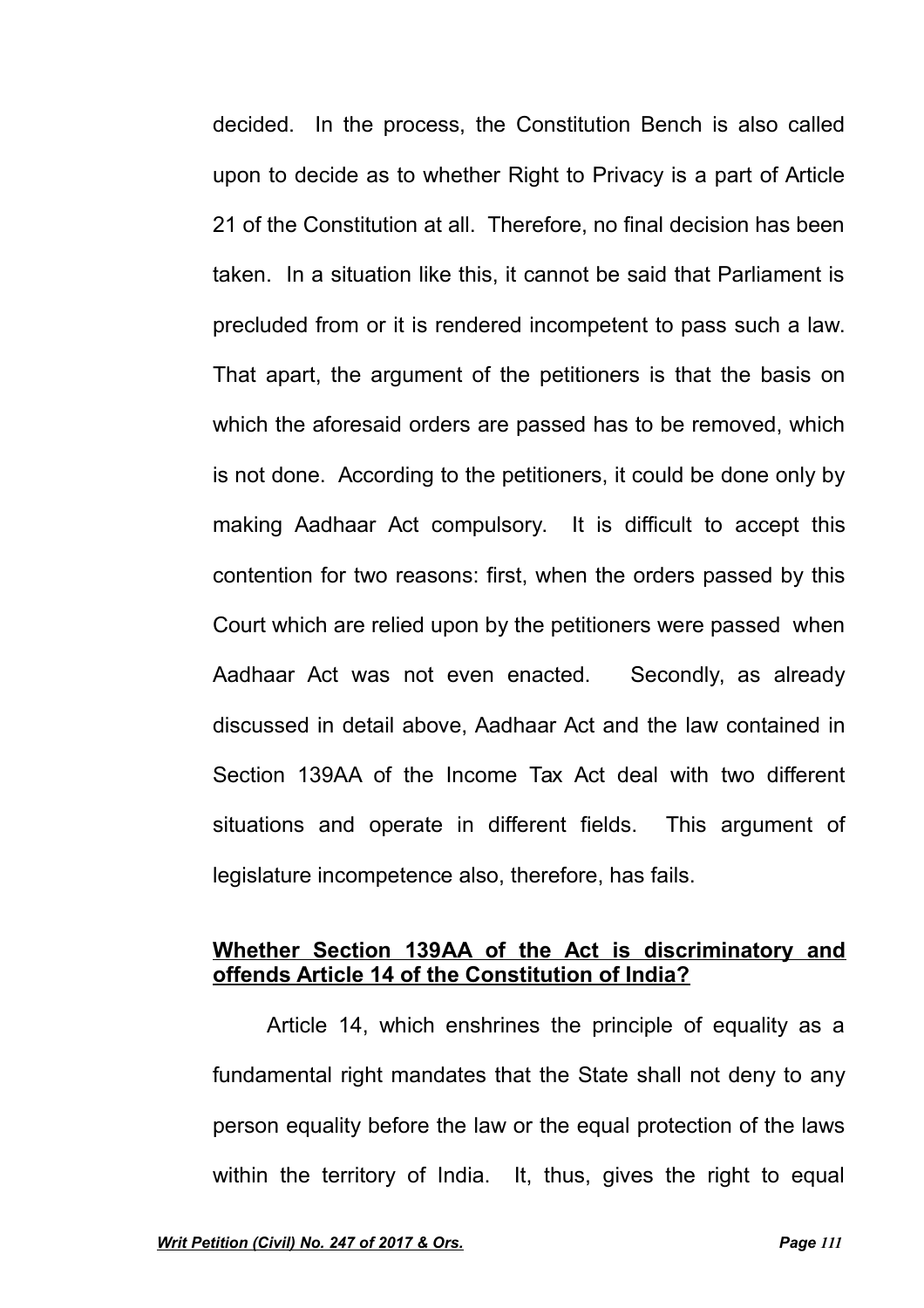treatment in similar circumstances, both in privileges conferred and in the liabilities imposed. In *Sri Srinavasa Theatre & Ors.* v. *Government of Tamil Nadu & Ors.*[45](#page-111-0), this Court explained that the two expressions 'equality before law' and 'equal protection of law' do not mean the same thing even if there may be much in common between them. "Equality before law" is a dynamic concept having many facets. One facet is that there shall be no privileged person or class and that one shall be above law. Another facet is "the obligation upon the State to bring about, through the machinery of law, a more equal society... For, equality before law can be predicated meaningfully only in an equal society...". The Court further observed that Article 14 prescribes equality before law. But the fact remains that all persons are not equal by nature, attainment or circumstances, and, therefore, a mechanical equality before the law may result in injustice. Thus, the guarantee against the denial of equal protection of the law does not mean that identically the same rules of law should be made applicable to all persons in spite of difference in circumstances or conditions {See *Chiranjit Lal Chowdhuri* v. *Union of India & Ors.*[46](#page-111-1)}.

<sup>95)</sup> The varying needs of different classes or sections of people

<span id="page-111-0"></span><sup>45</sup> (1992) 2 SCC 643

<span id="page-111-1"></span><sup>46</sup> 1950 SCR 869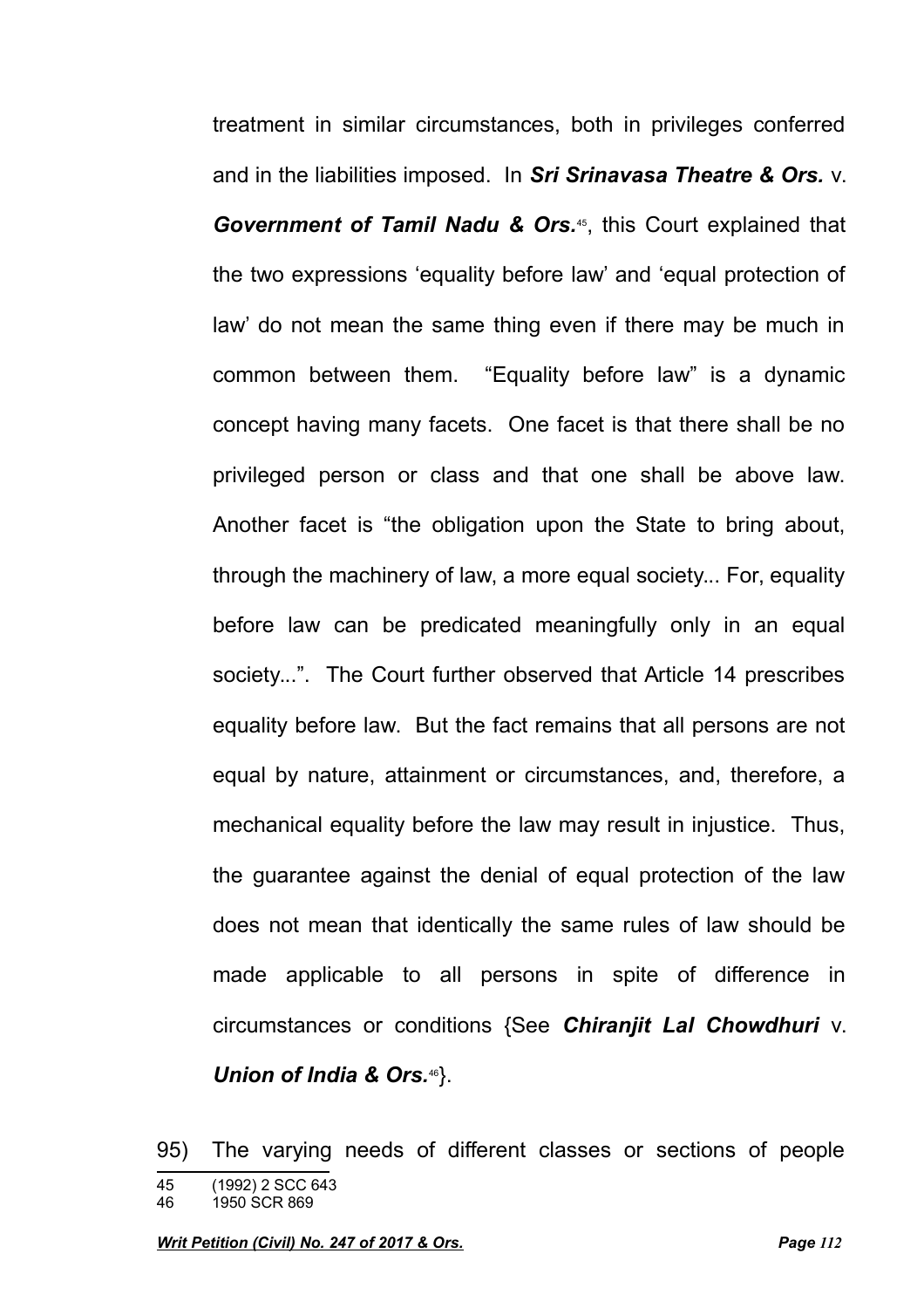require differential and separate treatment. The Legislature is required to deal with diverse problems arising out of an infinite variety of human relations. It must, therefore, necessarily have the power of making laws to attain particular objects and, for that purpose, of distinguishing, selecting and classifying persons and things upon which its laws are to operate. The principle of equality of law, thus, means not that the same law should apply to everyone but that a law should deal alike with all in one class; that there should be an equality of treatment under equal circumstances. It means "that equals should not be treated unlike and unlikes should not be treated alike. Likes should be treated alike.

- 96) What follows is that Article 14 forbids class legislation; it does not forbid reasonable classification of persons, objects and transactions by the Legislature for the purpose of achieving specific ends. Classification to be reasonable should fulfil the following two tests:
	- (1) It should not be arbitrary, artificial or evasive. It should be based on an intelligible differentia, some real and substantial distinction, which distinguishes persons or things grouped together in the class from others left out of it.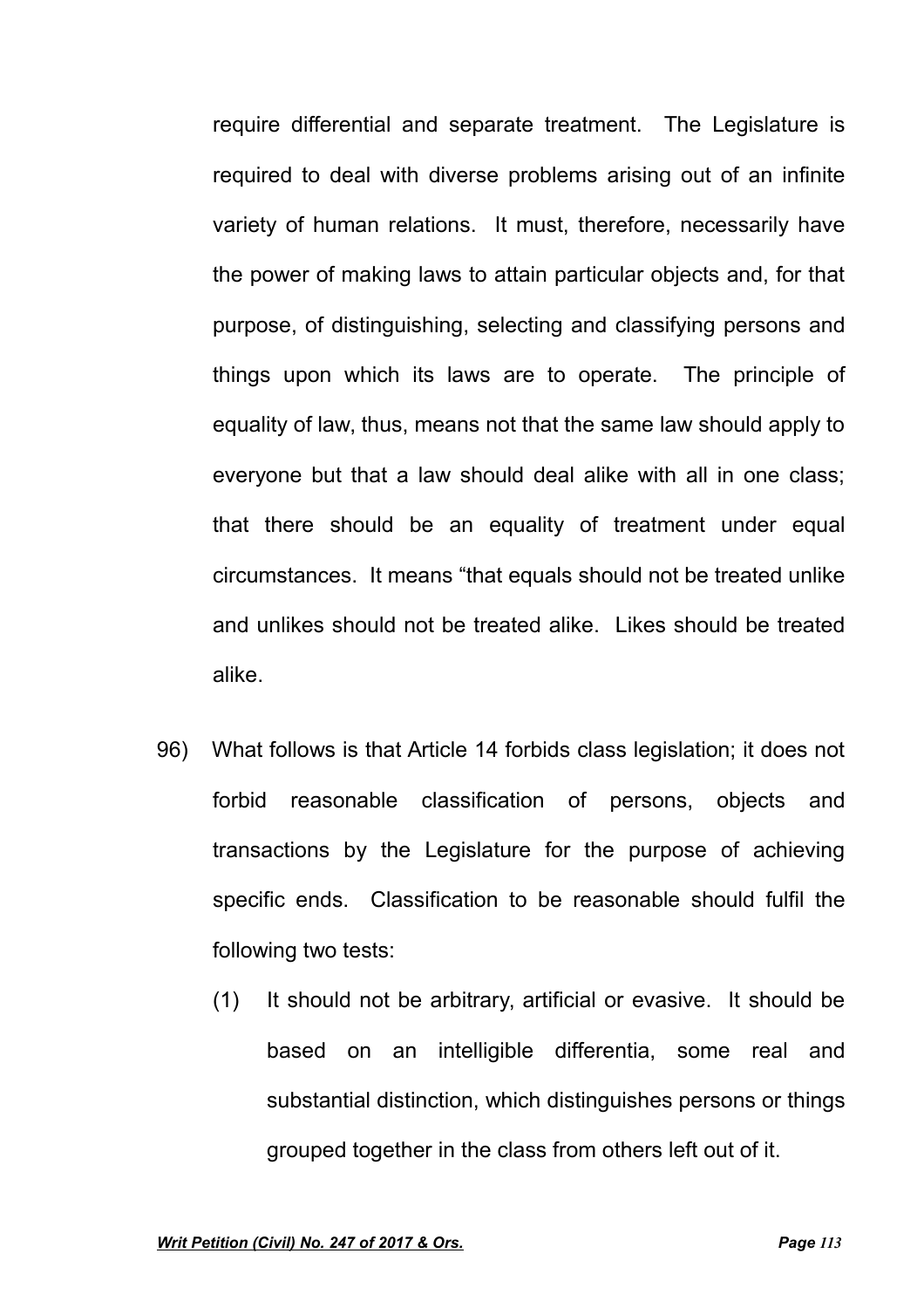(2) The differentia adopted as the basis of classification must have a rational or reasonable nexus with the object sought to be achieved by the statute in question.

Thus, Article 14 in its ambit and sweep involves two facets, viz., it permits reasonable classification which is founded on intelligible differentia and accommodates the practical needs of the society and the differential must have a rational relation to the objects sought to be achieved. Further, it does not allow any kind of arbitrariness and ensures fairness and equality of treatment. It is the *fonjuris* of our Constitution, the fountainhead of justice. Differential treatment does not *per se* amount to violation of Article 14 of the Constitution and it violates Article 14 only when there is no reasonable basis and there are several tests to decide whether a classification is reasonable or not and one of the tests will be as to whether it is conducive to the functioning of modern society.

97) Insofar as the impugned provision is concerned, Mr. Datar had conceded that first test that of reasonable classification had been satisfied as he conceded that individual assesses form a separate class and the impugned provision which targeted only individual assesses would not be discriminatory on this ground. His whole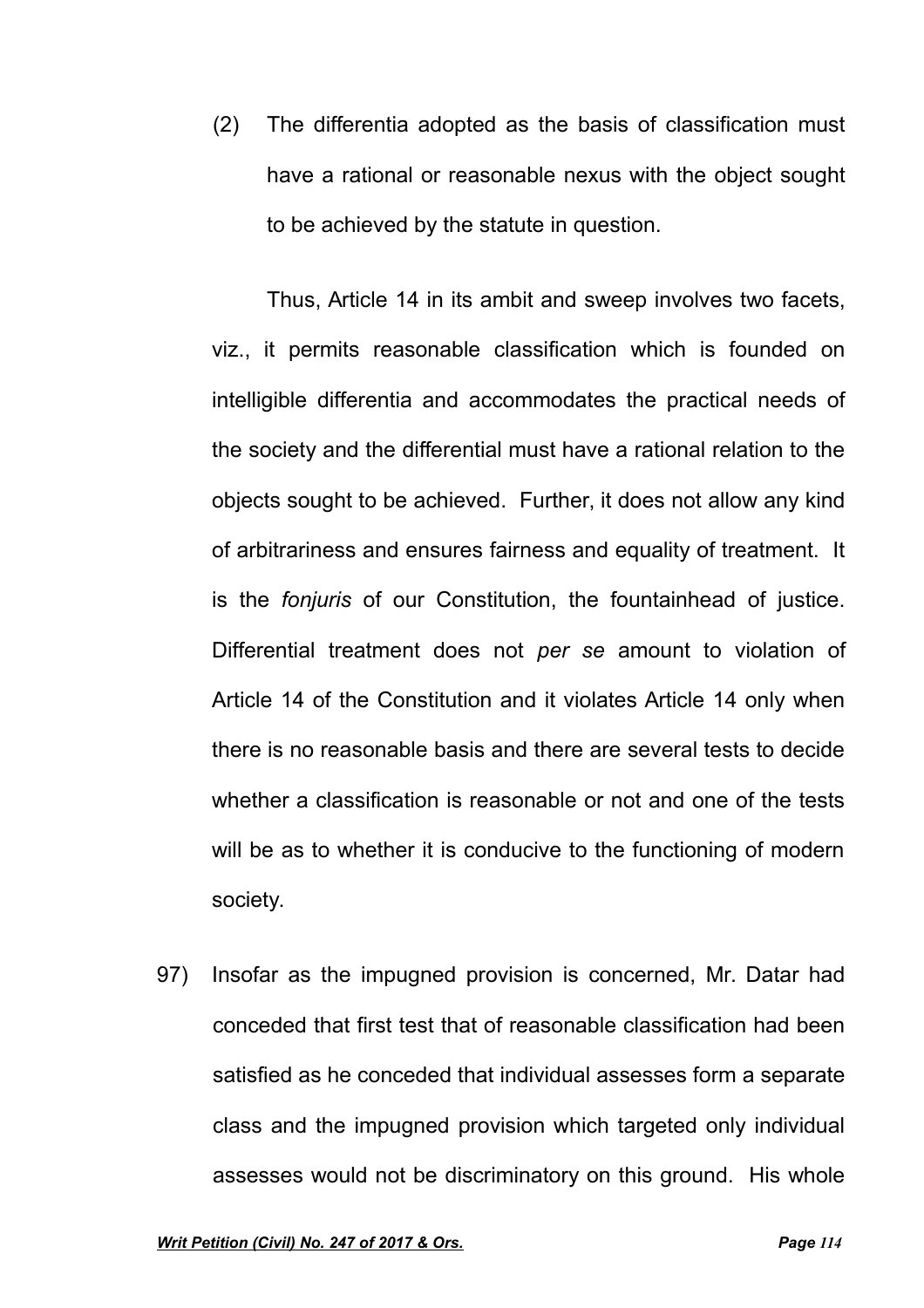emphasis was that Section 139AA did not satisfy the second limb of the twin tests of classification as, according to him, this provision had no rational nexus with the object sought to be achieved.

- 98) In this behalf, his submission was that if the purpose of the provision was to curb circulation of black money, such an object was not achievable by seeing PAN with Aadhaar inasmuch as Aadhaar is only for individuals. His submission was that it is only the individuals who are responsible for generating black money or money laundering. This was the basis for Mr. Datar's submission. We find it somewhat difficult to accept such a submission.
- 99) Unearthing black money or checking money laundering is to be achieved to whatever extent possible. Various measures can be taken in this behalf. If one of the measures is introduction of Aadhaar into the tax regime, it cannot be denounced only because of the reason that the purpose would not be achieved fully. Such kind of menace, which is deep rooted, needs to be tackled by taking multiple actions and those actions may be initiated at the same time. It is the combined effect of these actions which may yield results and each individual action considered in isolation may not be sufficient. Therefore,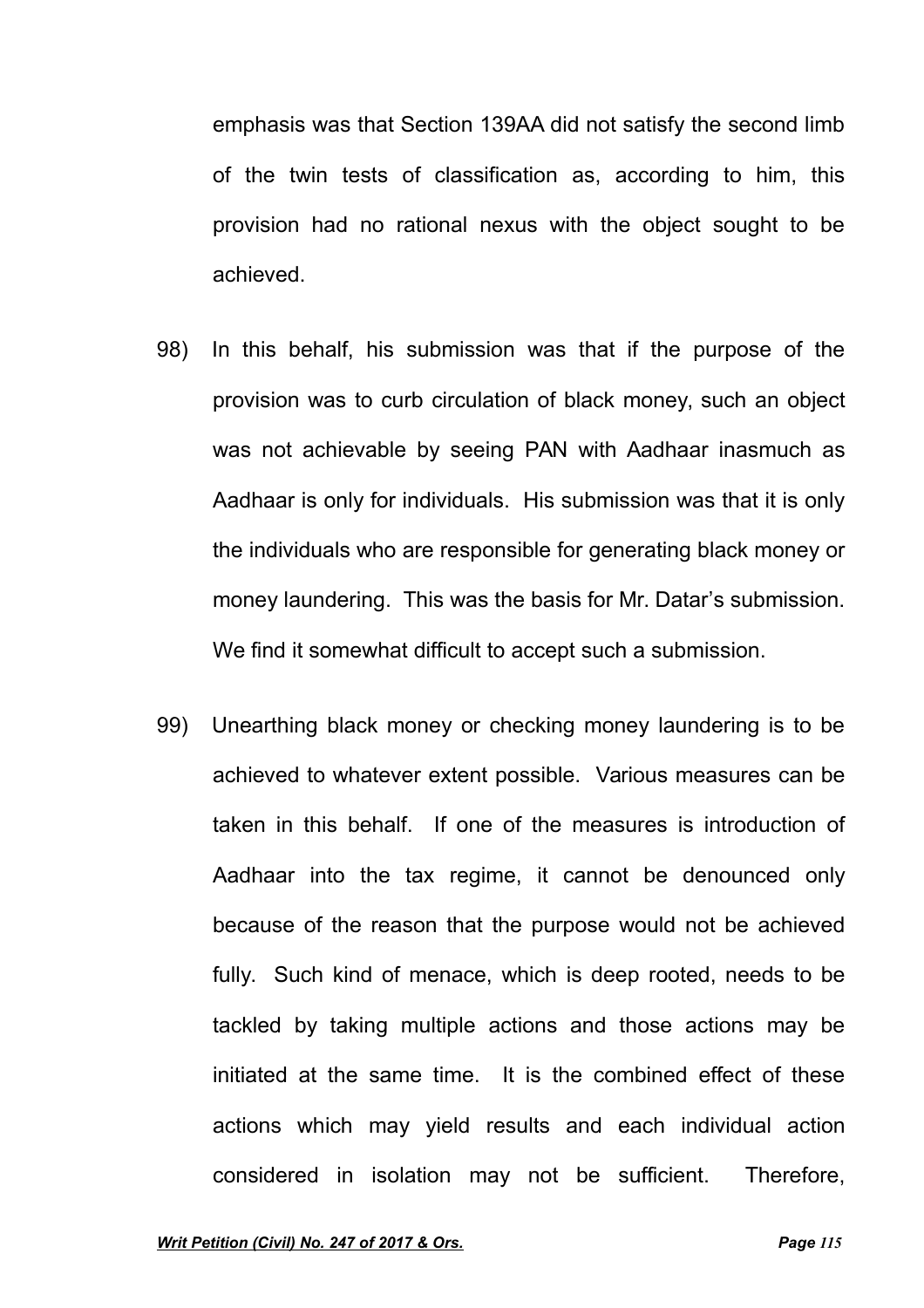rationality of a particular measure cannot be challenged on the ground that it has no nexus with the objective to be achieved. Of course, there is a definite objective. For this purpose alone, individual measure cannot be ridiculed. We have already taken note of the recommendations of SIT on black money headed by Justice M.B. Shah. We have also reproduced the measures suggested by the committee headed by Chairman, CBDT on 'Measures to tackle black money in India and Abroad'. They have, in no uncertain terms, suggested that one singular proof of identity of a person for entering into finance/business transactions etc may go a long way in curbing this foul practice. That apart, even if solitary purpose of de-duplication of PAN cards is taken into consideration, that may be sufficient to meet the second test of Article 14. It has come on record that 11.35 lakhs cases of duplicate PAN or fraudulent PAN cards have already been detected and out of this 10.52 lakh cases pertain to individual assessees. Seeding of Aadhaar with PAN has certain benefits which have already been enumerated. Furthermore, even when we address the issue of shell companies, fact remains that companies are after all floated by individuals and these individuals have to produce documents to show their identity. It was sought to be argued that persons found with duplicate/bogus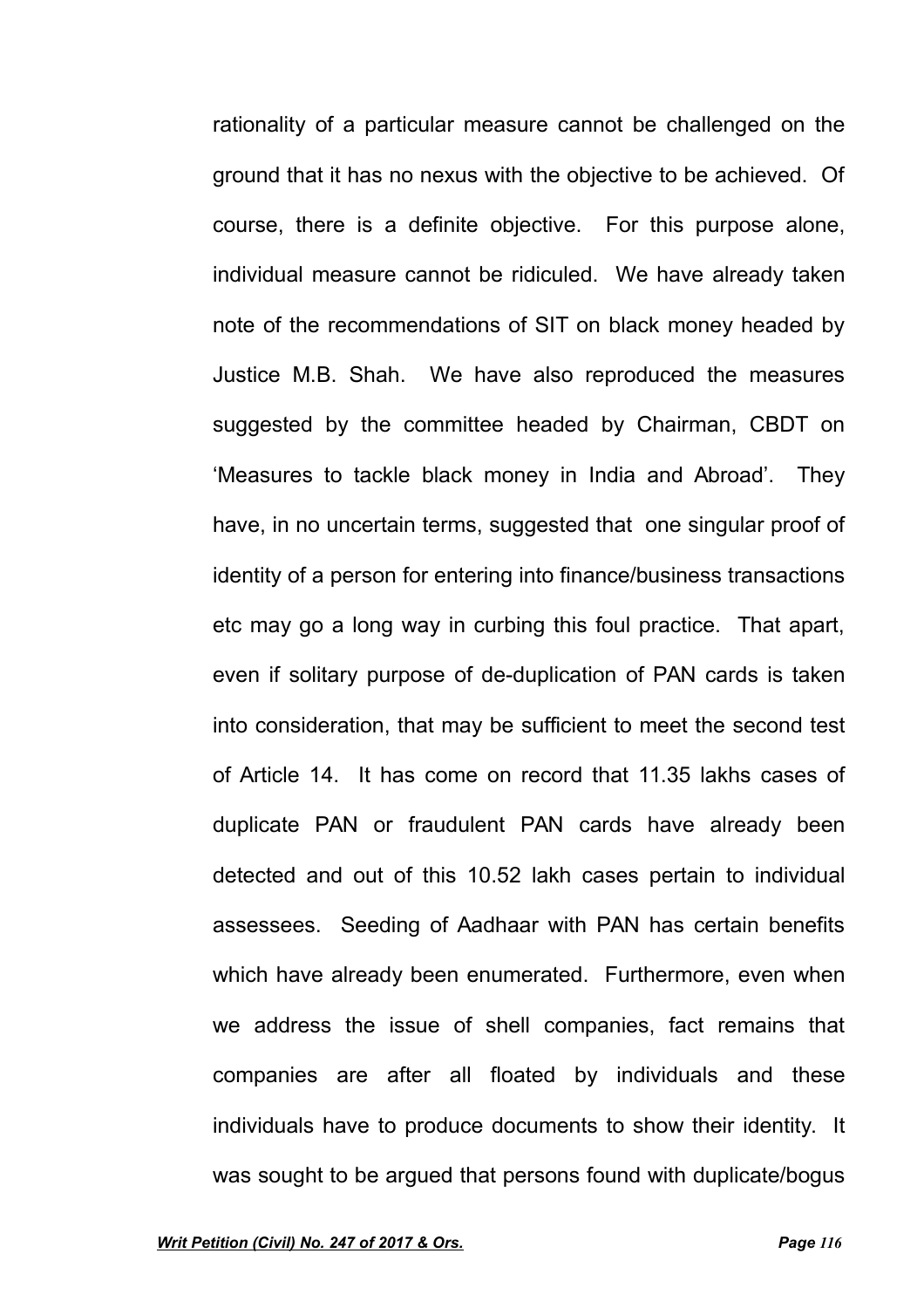PAN cards are hardly 0.4% and, therefore, there was no need to have such a provision. We cannot go by percentage figures. The absolute number of such cases is 10.52 lakh, which figure, by no means, can be termed as miniscule, to harm the economy and create adverse effect on the nation. Respondents have argued that Aadhaar will ensure that there is no duplication of identity as bio-metric will not allow that and, therefore, it may check the growth of shell companies as well.

- 100) Having regard to the aforesaid factors, it cannot be said that there is no nexus with the objective sought to be achieved.
- 101) Another argument predicated on Article 14 advanced by Mr. Divan was that it was discriminatory in nature as it created two classes; one class of those who volunteered to enrol themselves under Aadhaar scheme and other class of those who did not want it to be so. It was further submitted that in this manner this provision had the effect of creating an artificial class of those who object to Aadhaar scheme as self conscious persons. This is a fallacious argument.
- 102) Validity of a legislative act cannot be challenged by creating artificial classes by those who are objecting to the said provision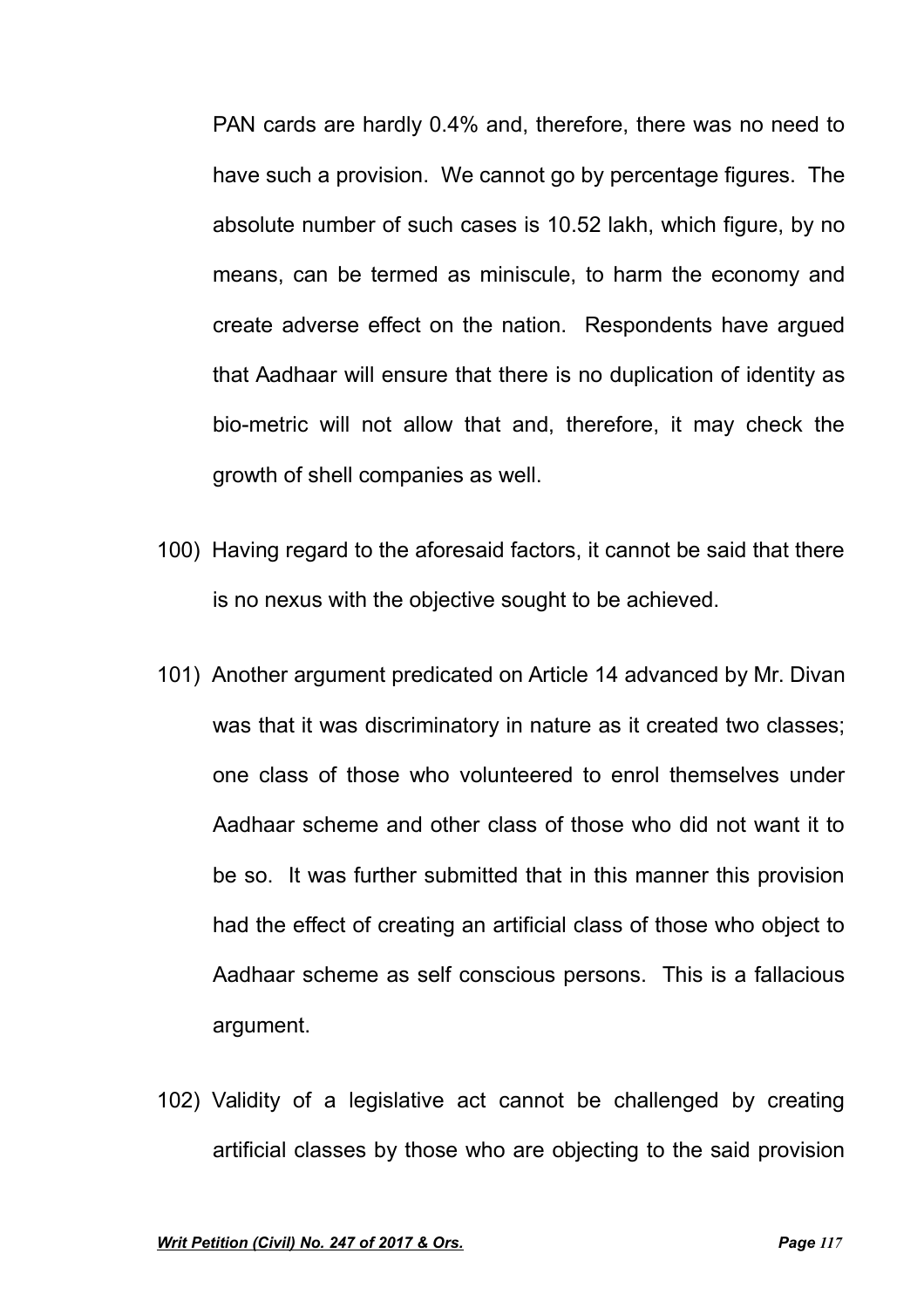and predicating the argument of discrimination on that basis. When a law is made, all those who are covered by that law are supposed to follow the same. No doubt, it is the right of a citizen to approach the Court and question the constitutional validity of a particular law enacted by the Legislature. However, merely because a section of persons opposes the law, would not mean that it has become a separate class by itself. Two classes, cannot be created on this basis, namely, one of those who want to be covered by the scheme, and others who do not want to be covered thereby. If such a proposition is accepted, every legislation would be prone to challenge on the ground of discrimination. As far as plea of discrimination is concerned, it has to be raised by showing that the impugned law creates two classes without any reasonable classification and treats them differently.

103) The principle of equality does not mean that every law must have universal application for all persons who are not by nature, attainment or circumstances, in the same position, as the varying needs of different classes of persons often require separate treatment. It is permissible for the State to classify persons for legitimate purposes. The Legislature is also competent to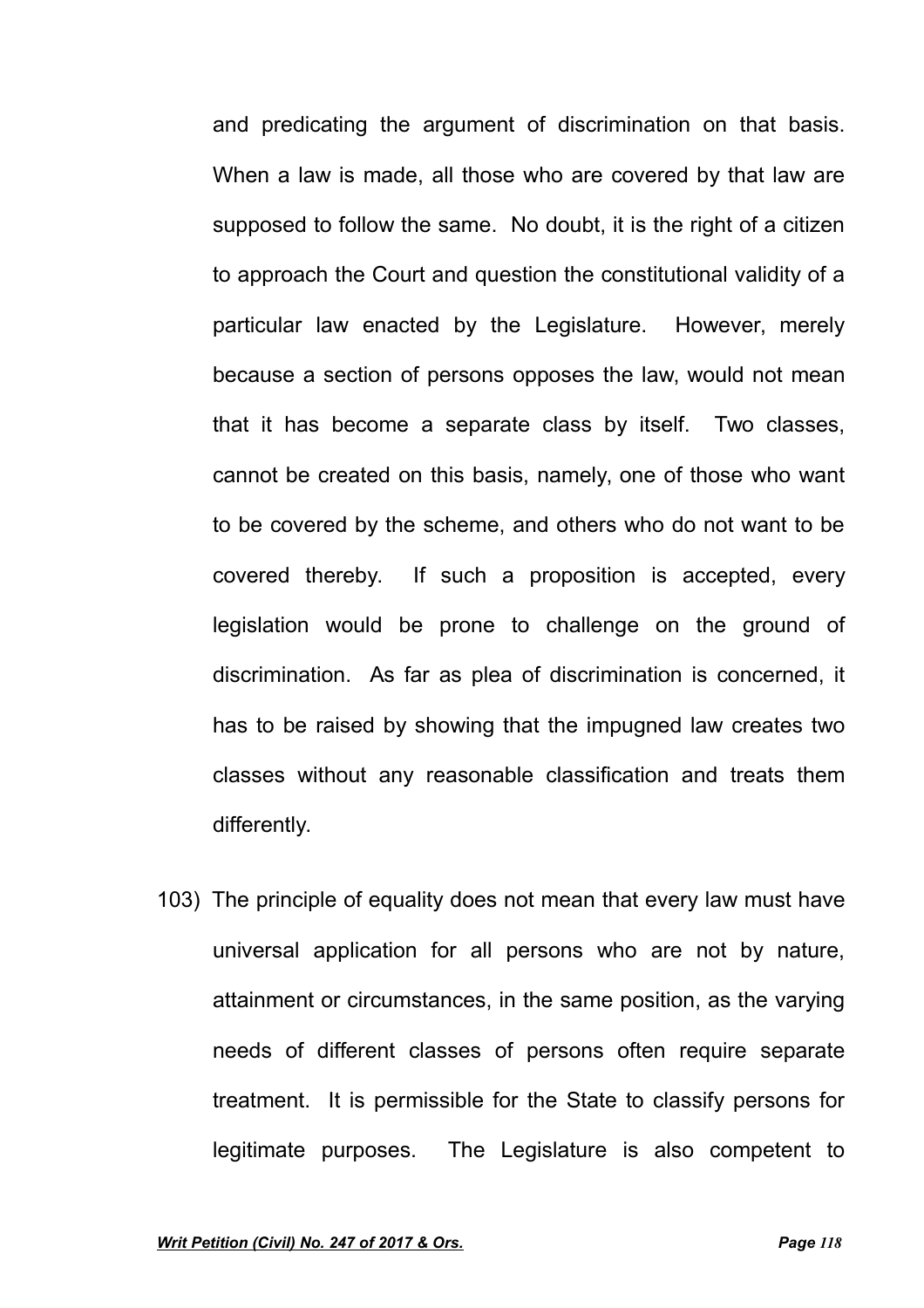exercise its discretion and make classification. In the present scenario the impugned legislation has created two classes, i.e. one class of those persons who are assessees and other class of those persons who are income tax assessees. It is because of the reason that the impugned provision is applicable only to those who are filing income tax returns. Therefore, the only question would be as to whether this classification is reasonable or not. There cannot be any dispute that there is a reasonable basis for differentiation and, therefore, equal protection clause enshrined in Article 14 is not attracted. What Article 14 prohibits is class legislation and not reasonable classification for the purpose of legislation. All income tax asessees constitute one class and they are treated alike by the impugned provision.

104) It may also be pointed out that the counsel for the respondents had argued that doctrine of proportionality cannot be read into Article 14 of the Constitution and in support reliance has been placed on the judgment of this Court in *E.P. Royappa* v. *State of Tamil Nadu & Anr.[47](#page-118-0)*. This aspect need not be considered in detail inasmuch as Mr. Datar, learned counsel appearing for the petitioner, had conceded at the Bar that he had invoked the doctrine of proportionality only in the context of Article 19(1)(g).

<span id="page-118-0"></span><sup>47</sup> (1974) 4 SCC 3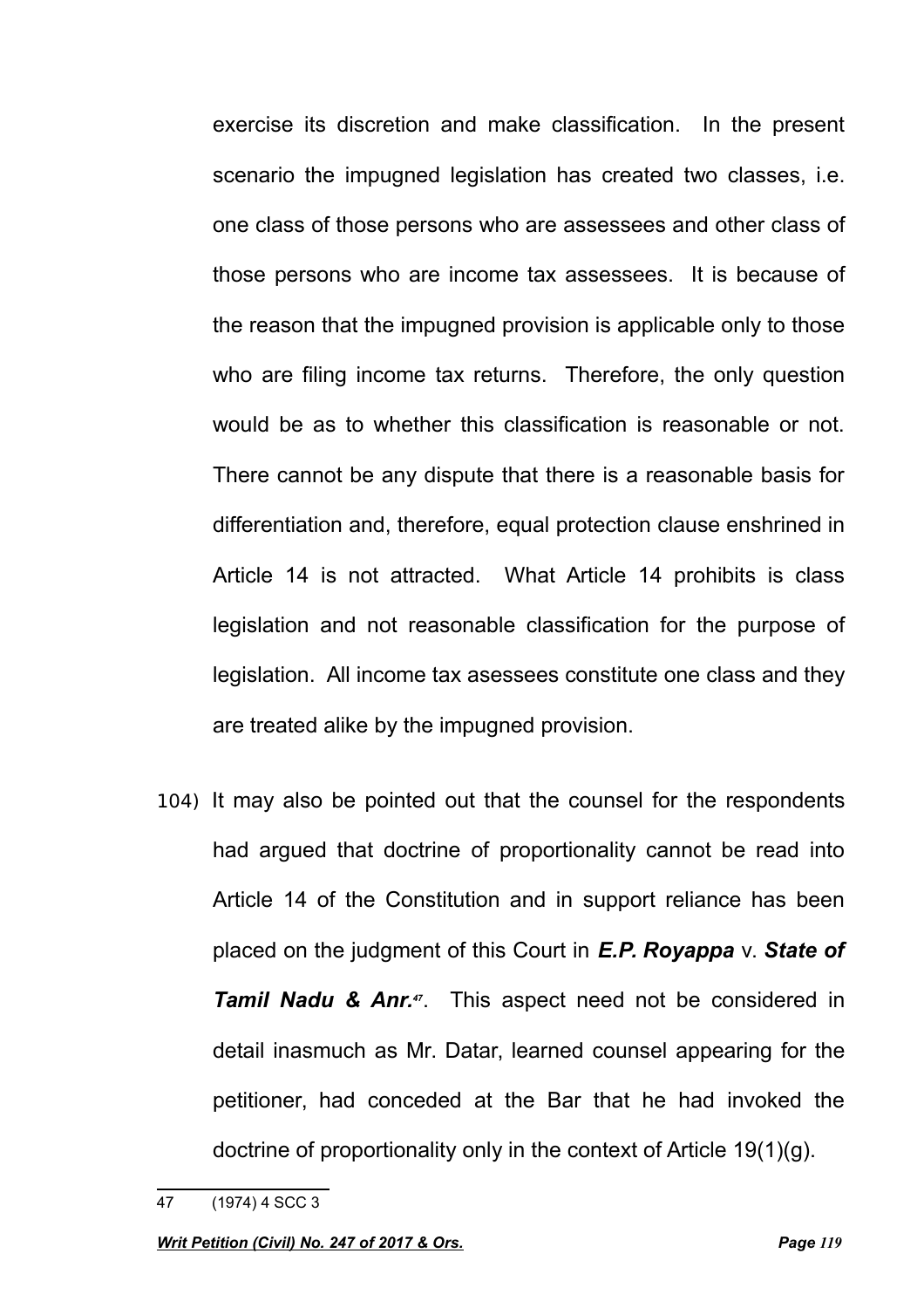105) We, therefore, reject the argument founded on Article 14 of the Constitution.

## **Whether impugned provision is violative of Article 19(1)(g)**

106) Invocation of provisions of Article 19(1)(g) of the Constitution by

the petitioners was in the context of proviso to sub-section (2) of

Section 139AA of the Act which contains the consequences of the

failure to intimate the Aadhaar number to such authority in such

form and manner as may be prescribed and reads as under:

"(2) Every person who has been allotted permanent account number as on the  $1<sup>st</sup>$  day of July, 2017, and who is eligible to obtain Aadhaar number, shall intimate his Aadhaar number to such authority in such form and manner as may be prescribed, on or before a date to be notified by the Central Government in the Official Gazette:

**Provided that in case of failure to intimate the Aadhaar number, the permanent account number allotted to the person shall be deemed to be invalid and the other provisions of this Act shall apply, as if the person had not applied for allotment of permanent account number.**"

107) The submission was that the aforesaid penal consequence was draconian in nature and totally disproportionate to the non-compliance of provisions contained in Section 139AA. It was pointed out that persons effected by Section 139AA are only individuals, i.e. natural persons and not legal/artificial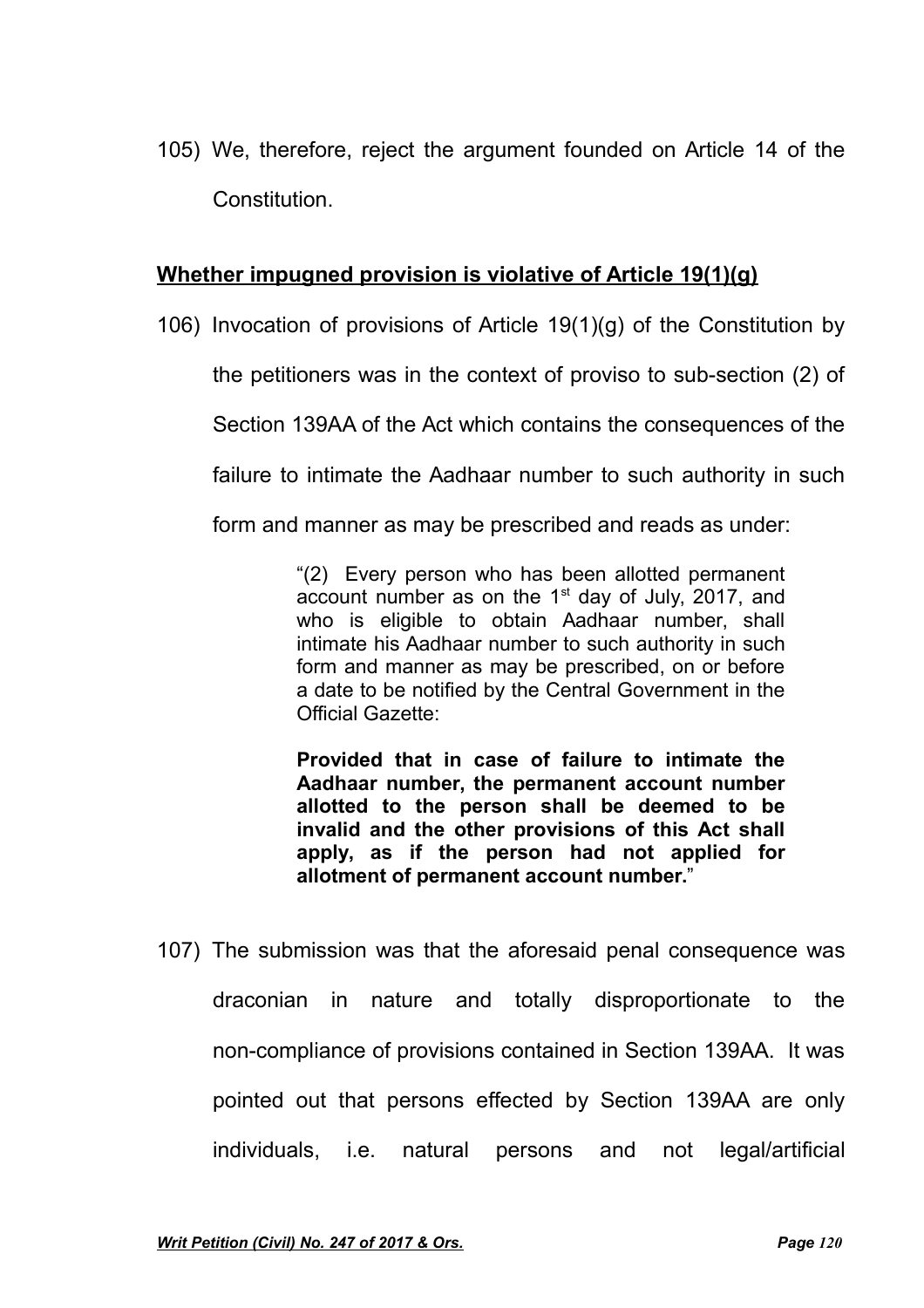personalities like companies, trusts, partnership firms, etc. Thus, individuals who are professionals like lawyers, doctors, architects and lakhs of businessmen having small or micro enterprises are going to suffer such a serious consequence for failure to intimate Aadhaar number to the designated authority. According to him, consequence of not having a PAN card results in a virtual 'civil death' as one example given was that under Rule 114B of the Rules, it will not be possible to operate bank accounts with transaction above Rs.50,000/- or to use credit/debit cards or purchase motor vehicles or property etc.

108) Section 139A deals with PAN. Sub-section (1) thereof requires four classes of persons to have the PAN allotted. It reads as under:

> "**139A. Permanent account number. –** (1) Every person, –

- (i) if his total income or the total income of any other person in respect of which he is assessable under this Act during any previous year exceeded the maximum amount which is not chargeable to income-tax; or
- (ii) carrying on any business or profession whose total sales, turnover or gross receipts are or is likely to exceed five lakh rupees in any previous year; or
- (iii) who is required to furnish a return of income under sub-section (4A) of section 139; or
- (iv) being an employer, who is required to furnish a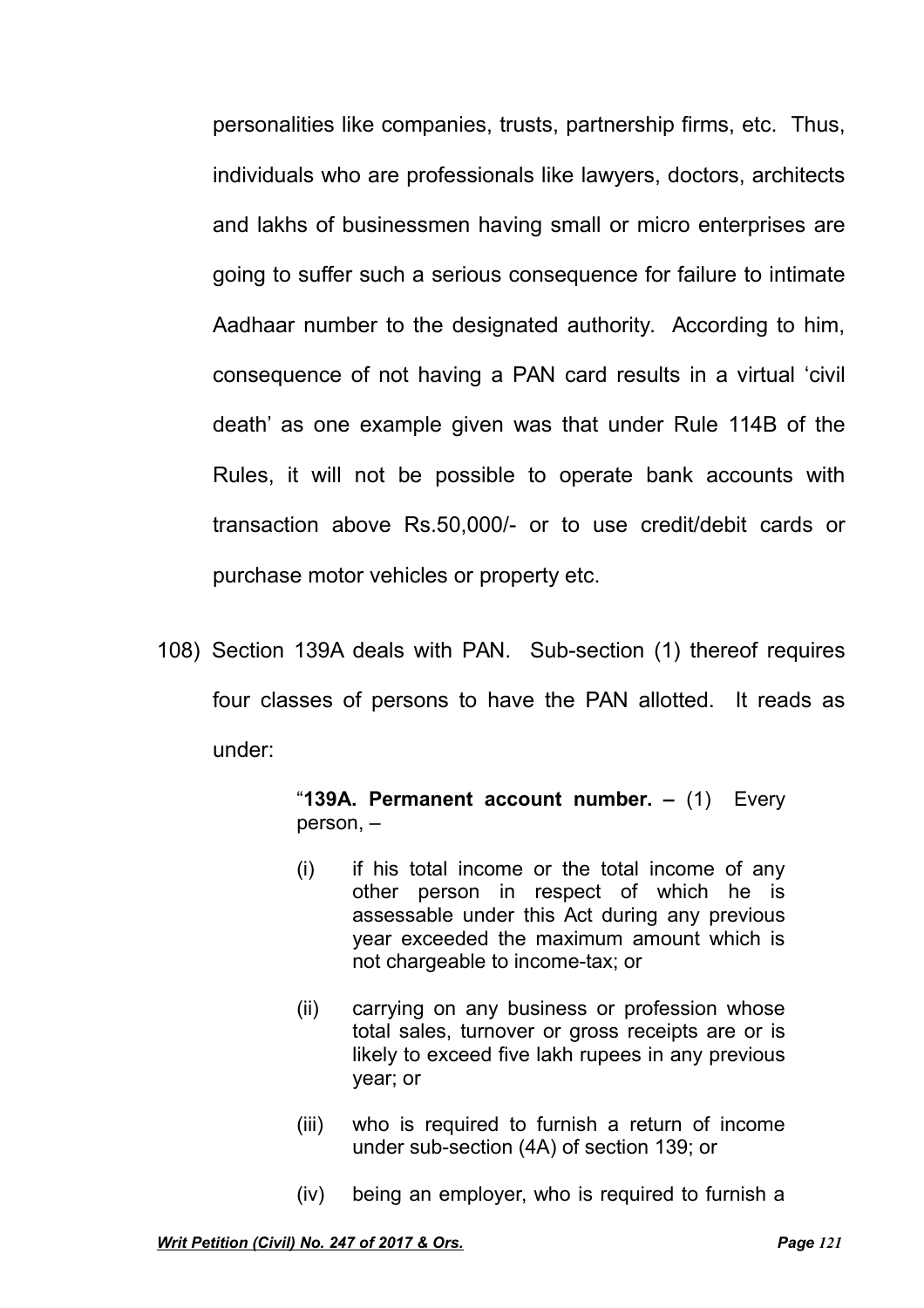return of fringe benefits under section 115WD.

and who has not been allotted a permanent account number shall, within such time, as may be prescribed, apply to the Assessing Officer for the allotment of a permanent account number."

- 109) This PAN number has to be mentioned/quoted in number of eventualities specified under sub-section (5), (5A), (5B), (5C), 5(D) and sub-section (6) of Section 139A. These provisions read as under:
	- "5. Every person shall –
	- (a) quote such number in all his returns to, or correspondence with, any income-tax authority;
	- (b) quote such number in all challans for the payment of any sum due under this Act;
	- (c) quote such number in all documents pertaining to such transactions as may be prescribed by the Board in the interests of the revenue, and entered into by him:

Provided that the Board may prescribe different dates for different transactions or class of transactions or for different class of persons:

Provided further that a person shall quote General Index Register Number till such time Permanent Account Number is allotted to such person;

(d) intimate the Assessing Officer any change in his address or in the name and nature of his business on the basis of which the permanent account number was allotted to him.

(5A) Every person receiving any sum or income or amount from which tax has been deducted under the provisions of Chapter XVIIB, shall intimate his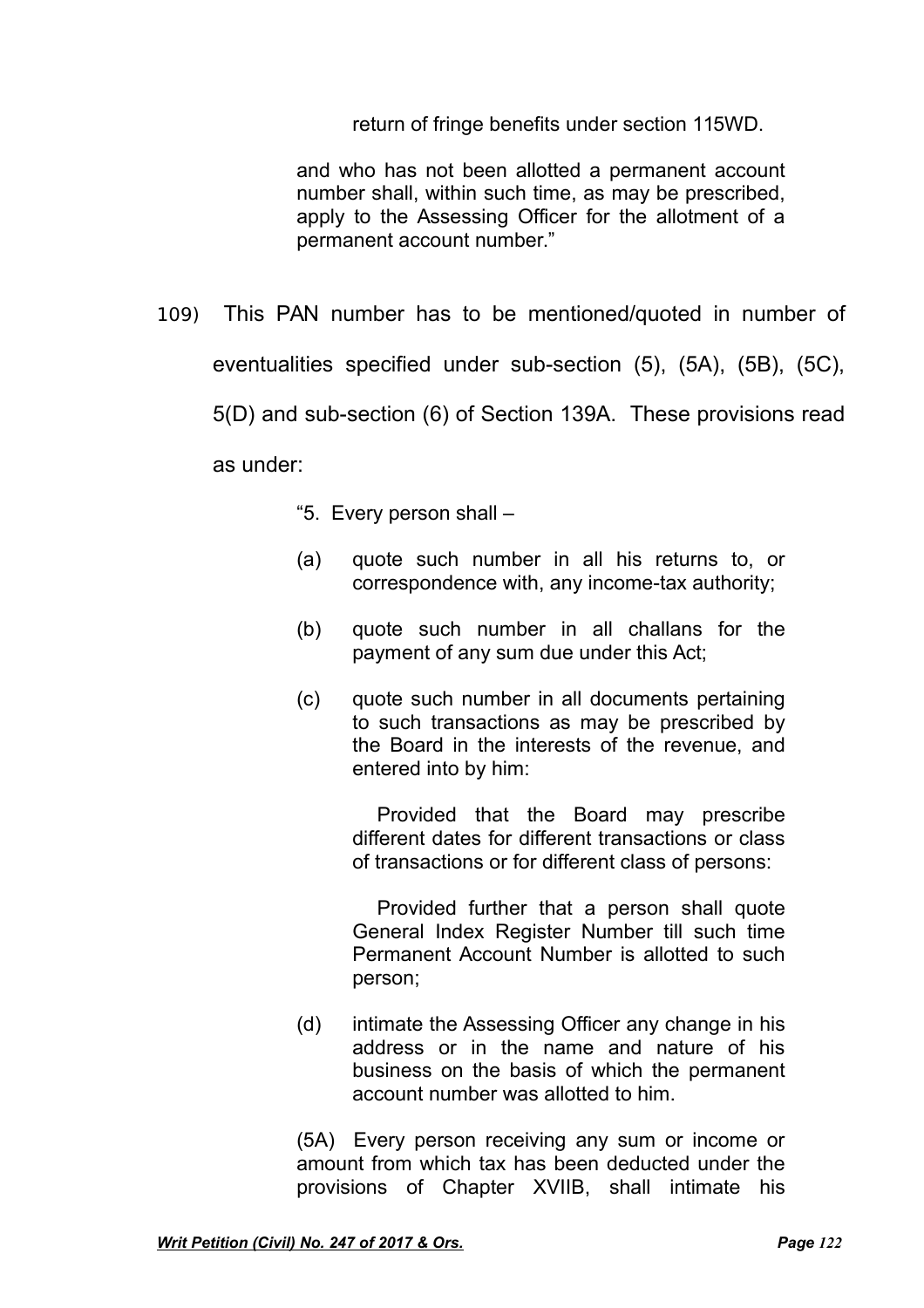permanent account number to the person responsible for deducting such tax under that Chapter:

Provided further that a person referred to in this sub-section, shall intimate the General Index Register Number till such time permanent account number is allotted to such person.

(5B) Where any sum or income or amount has been paid after deducting tax under Chapter XVIIB, every person deducting tax under that Chapter shall quote the permanent account number of the person to whom such sum or income or amount has been paid by him–

- (i) in the statement furnished in accordance with the provisions of sub-section (2C) of section 192;
- (ii) in all certificates furnished in accordance with the provisions of section 203;
- (iii) in all returns prepared and delivered or caused to be delivered in accordance with the provisions of section 206 to any income-tax authority;
- (iv) in all statements prepared and delivered or caused to be delivered in accordance with the provisions of sub-section (3) of section 200:

Provided that the Central Government may, by notification in the Official Gazette, specify different dates from which the provisions of this sub-section shall apply in respect of any class or classes of persons:

Provided further that nothing contained in sub-sections (5A) and (5B) shall apply in case of a person whose total income is not chargeable to income-tax or who is not required to obtain permanent account number under any provision of this Act if such person furnishes to the person responsible for deducting tax a declaration referred to in section 197A in the form and manner prescribed thereunder to the effect that the tax on his estimated total income of the previous year in which such income is to be included in computing his total income will be nil.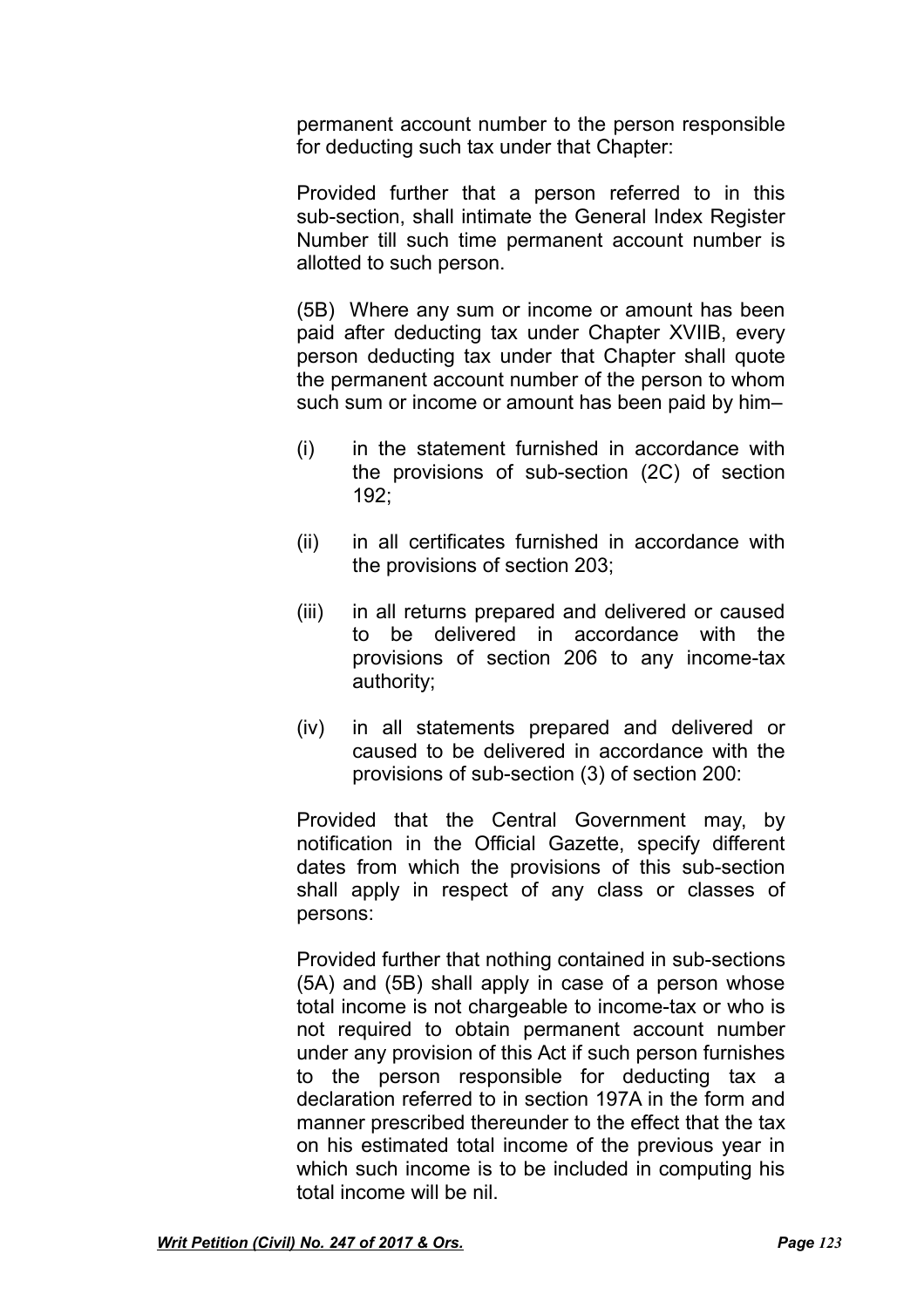(5C) Every buyer or licensee or lessee referred to in section 206C shall intimate his permanent account number to the person responsible for collecting tax referred to in that section.

(5D) Every person collecting tax in accordance with the provisions of section 206C shall quote the permanent account number of every buyer or licensee or lessee referred to in that section –

- (i) in all certificates furnished in accordance with the provisions of sub-section (5) of section 206C;
- (ii) in all returns prepared and delivered or caused to be delivered in accordance with the provisions of sub-section (5A) or sub-section (5B) of section 206C to an income-tax authority;
- (iii) in all statements prepared and delivered or caused to be delivered in accordance with the provisions of sub-section (3) of section 206C.

(6) Every person receiving any document relating to a transaction prescribed under clause (c) of sub-section (5) shall ensure that the Permanent Account Number or the General Index Register Number has been duly quoted in the document."

- 110) Sub-section (8) empowers the Board to make Rules, *inter alia*, prescribing the categories of transactions in relation to which PAN is to be quoted. Rule 114B of the Rules lists the nature of transaction in sub-rule (a) to (r) thereof where PAN number is to be given.
- 111) According to the petitioners, it amounts to violating their fundamental right to carry on business/profession etc. as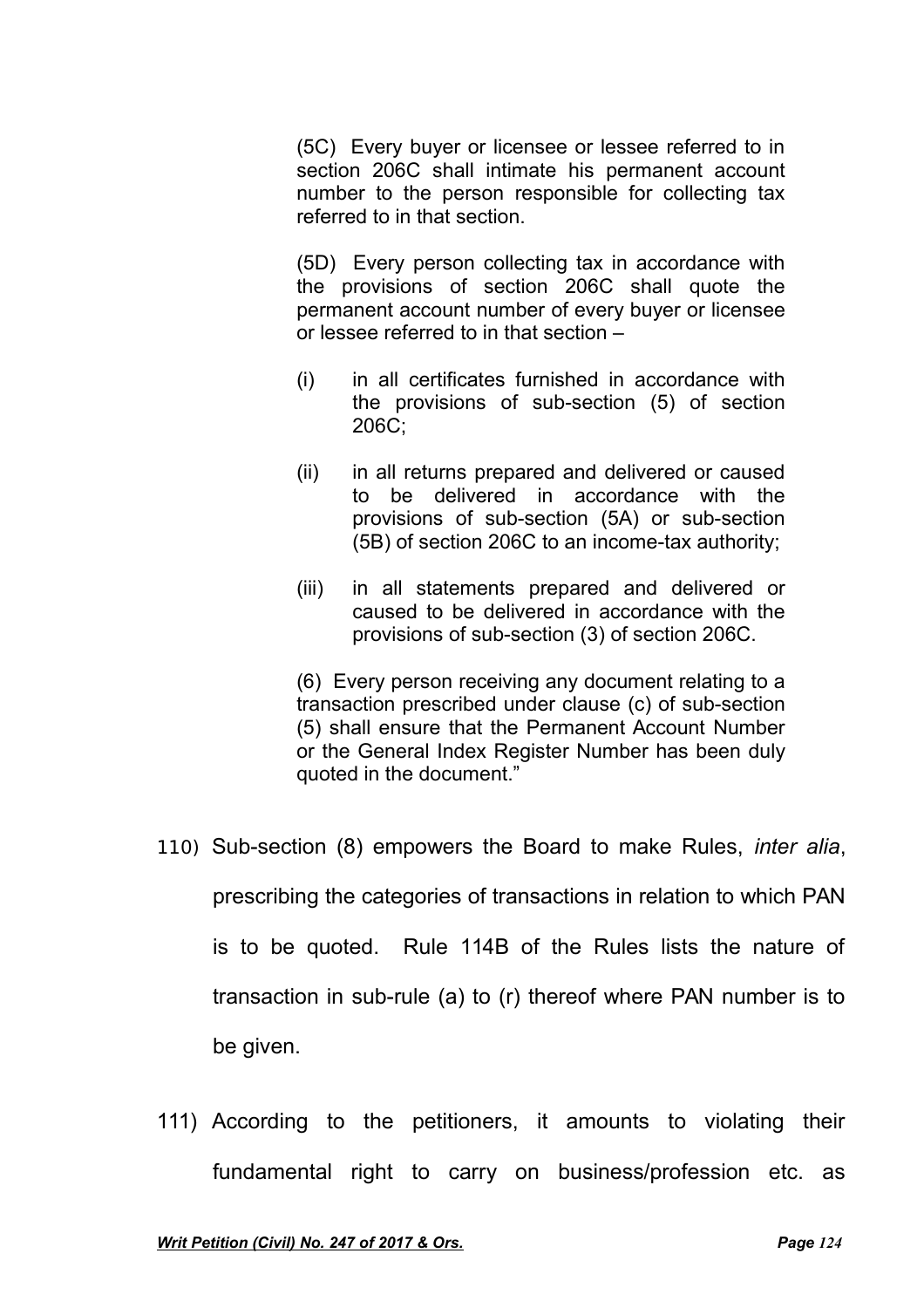enshrined under Article 19(1)(g) of the Constitution which stands infringed and, therefore, it was for the State to show that the restriction is reasonable and in the interest of pubic under Article 19(6) of the Constitution. It is in this context, principle of proportionality has been invoked by the petitioners with their submission that restriction is unreasonable as it is utterly disproportionate for committing breach of Section 139AA of the Act.

- 112) As noted above, Mr. Datar had relied upon the judgment of this Court in *Modern Dental College & Research Centre[48](#page-124-0)* and submitted that while applying the test of proportionality, the respondents were specifically required to demonstrate the that measures undertaken are necessary in that there are no alternative measures that may similarly achieve that same purpose with a lesser degree of limitation (narrow tailoring) and also that there was proper relation between the importance of achieving the proper purpose and the social importance of preventing the limitation on the constitutional right, (balancing two competing interests).
- 113) In order to consider the aforesaid submissions we may bifurcate

<span id="page-124-0"></span><sup>48</sup> Footnote 7 above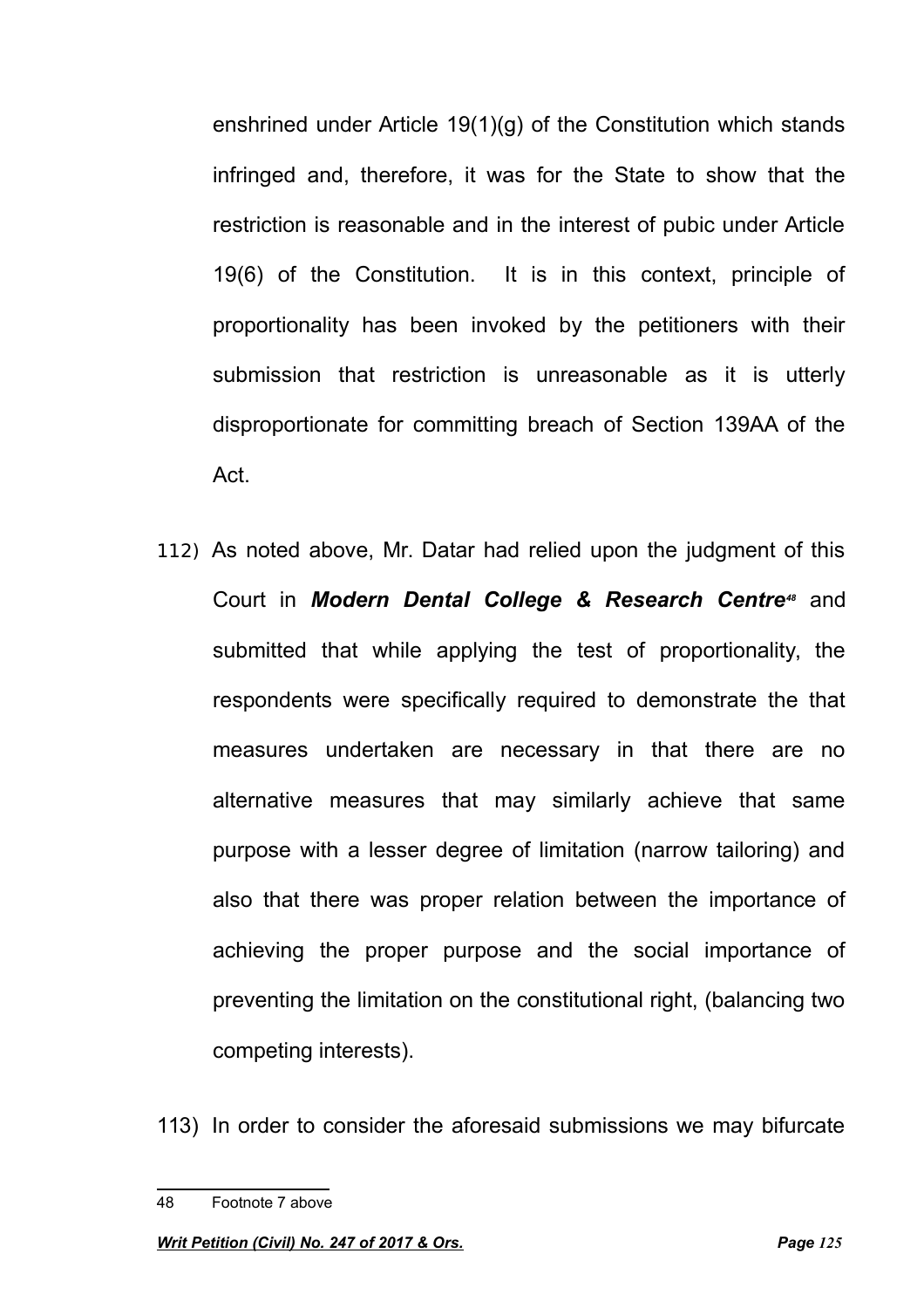Section 139AA in two parts, as follows:

- (i) That portion of the provision which requires quoting of Aadhaar number (sub-section(1)) and requirement of intimating Aadhaar number to the prescribed authorities by these who are PAN holders (sub-section (2)).
- (ii) Consequences of failure to intimate Aadhaar number to the prescribed authority by specified date.
- 114) Insofar as first limb of Section 139AA of the Act is concerned, we have already held that it was within the competence of the Parliament to make a provision of this nature and further that it is not offensive of Article 14 of the Constitution. This requirement, *per se*, does not find foul with Article 19(1)(g) of the Constitution either, inasmuch as, quoting the Aadhaar number for purposes mentioned in sub-section (1) or intimating the Aadhaar number to the prescribed authority as per the requirement of sub-section (2) does not, by itself, impinge upon the right to carry on profession or trade, etc. Therefore, it is not violative of Article 19(1)(g) of the Constitution either. In fact, that is not even the argument of the petitioners. Entire emphasis of the petitioners submissions, while addressing the arguments predicated on Article 19(1)(g) of the Constitution, is on the consequences that ensue in terms of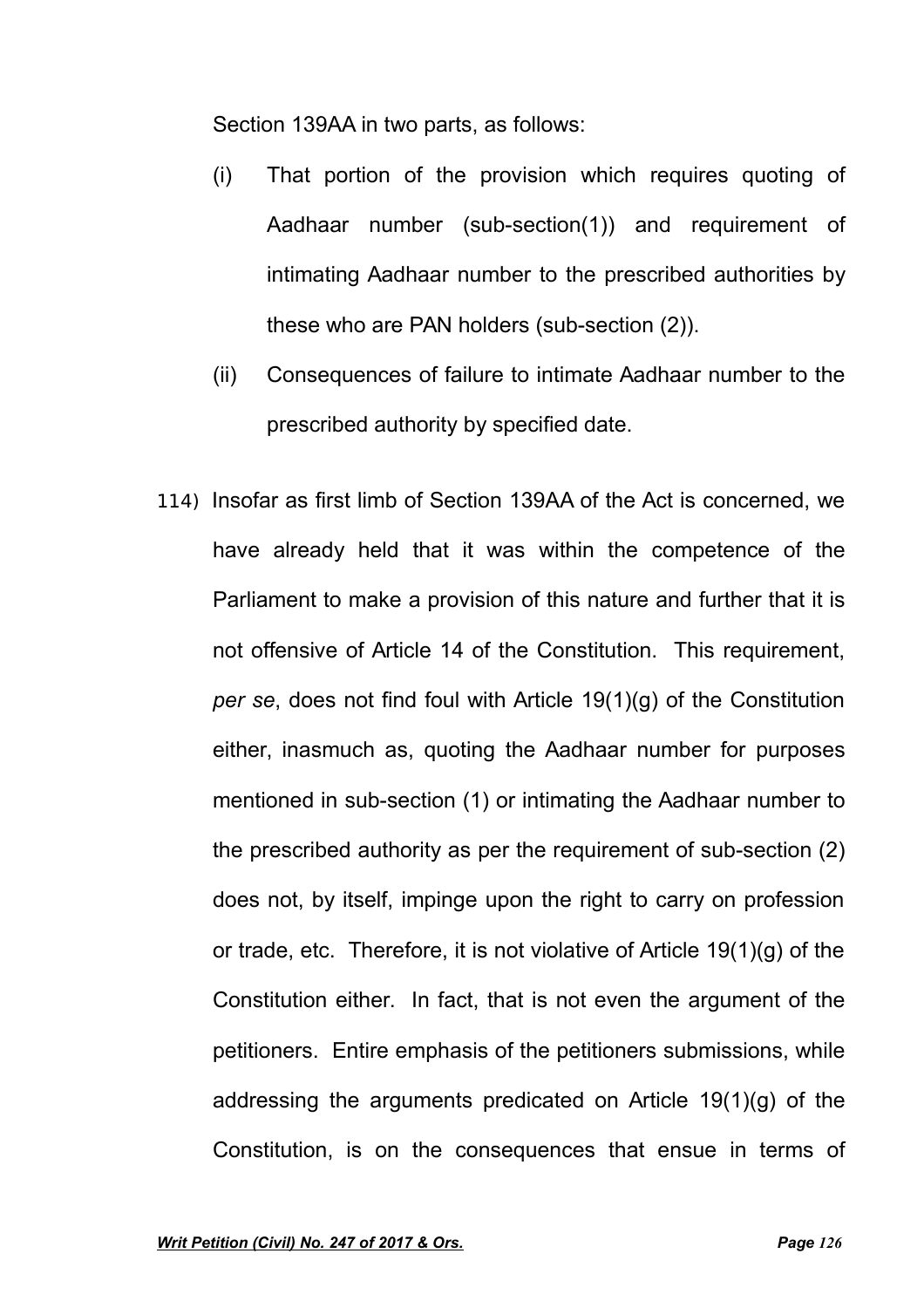proviso to sub-section (2) inasmuch as it is argued, as recorded above, that the consequences provided will have the effect of paralysing the right to carry on business/profession. Therefore, thrust is on the second part of Section 139AA of the Act, which we proceed to deal with, now.

115) At the outset, it may be mentioned that though PAN is issued under the provisions of the Act (Section 139A), its function is not limited to giving this number in the income-tax returns or for other acts to be performed under the Act, as mentioned in sub-sections (5), (5A), (5B), 5(C), 5(D) and 6 of Section 139A. Rule 114B of the Rules mandates quoting of this PAN in various other documents pertaining to different kinds of transactions listed therein. It is for sale and purchase of immovable property valued at Rs.5 lakhs or more; sale or purchase of motor vehicle etc., while opening deposit account with a sum exceeding Rs.50,000/ with a banking company; while making deposit of more than Rs.50,000/- in any account with Post Office, savings bank; a contract of a value exceeding Rs.1 lakh for sale or purchase of securities as defined under the Securities Contract (Regulation) Act, 1956; while opening an account with a banking company; making an application for installation of a telephone connection;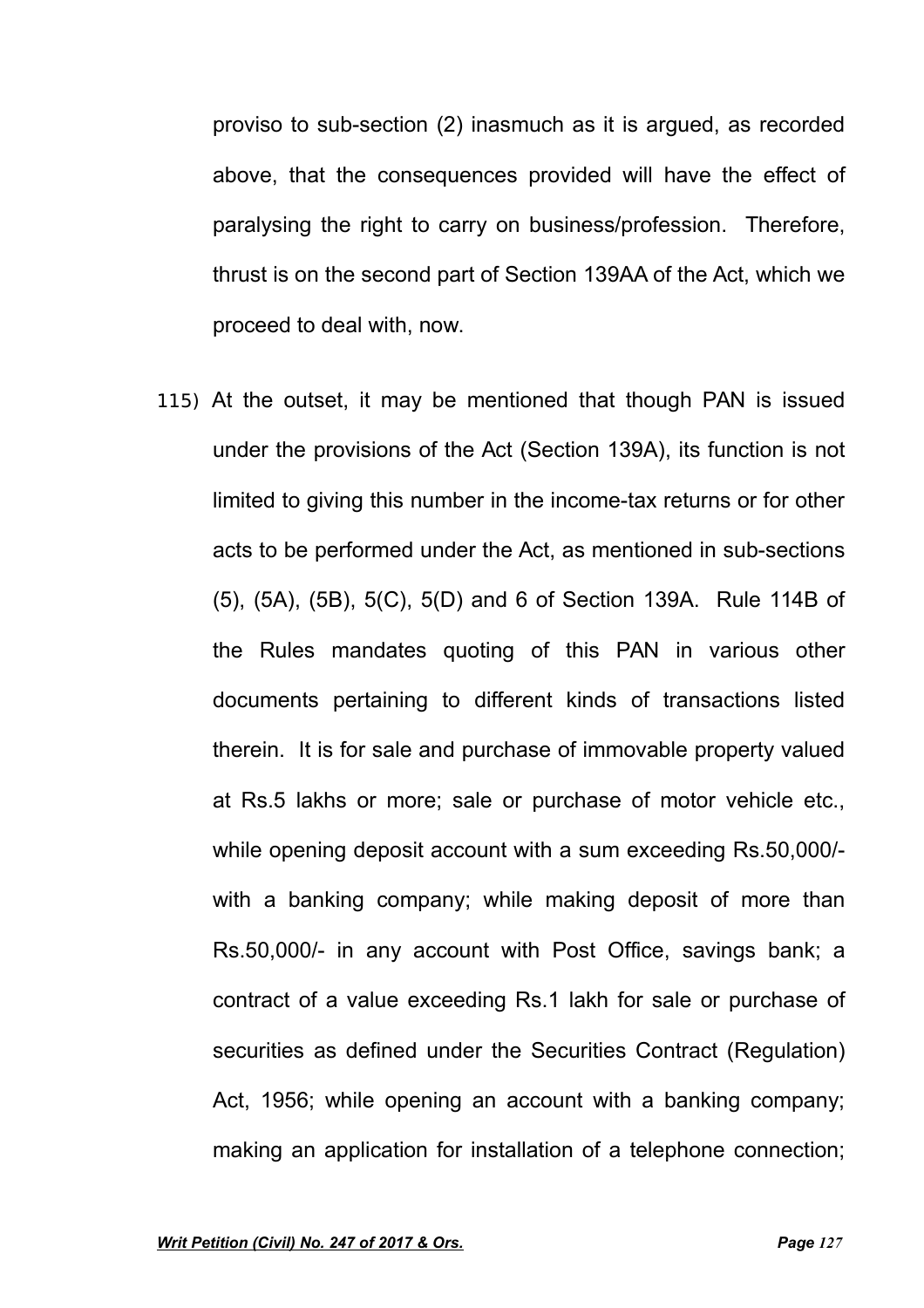making payment to hotels and restaurants when such payment exceeds Rs.25,000/- at any one time; while purchasing bank drafts or pay orders for an amount aggregating Rs.50,000/- or more during any one day, when payment in cash; payment in cash in connection with travel to any foreign country of an amount exceeding Rs.25,000/- at any one time; while making payment of an amount of Rs.50,000/- or more to a mutual fund for purchase of its units or for acquiring shares or debentures/bonds in a company or bonds issued by the Reserve Bank of India; or when the transaction of purchase of bullion or jewellery is made by making payment in cash to a dealer above a specified amount, etc. This shows that for doing many activities of day to day nature, including in the course of business, PAN is to be given. Pithily put, in the absence of PAN, it will not be possible to undertake any of the aforesaid activities though this requirement is aimed at curbing the tax evasion. Thus, if the PAN of a person is withdrawn or is nullified, it definitely amounts to placing restrictions on the right to do business as a business under Article  $19(1)(g)$  of the Act. The question would be as to whether these restrictions are reasonable and, therefore, meet the requirement of clause (6) of Article 19. In this context, when 'balancing' is to be done, doctrine of proportionality can be applied, which was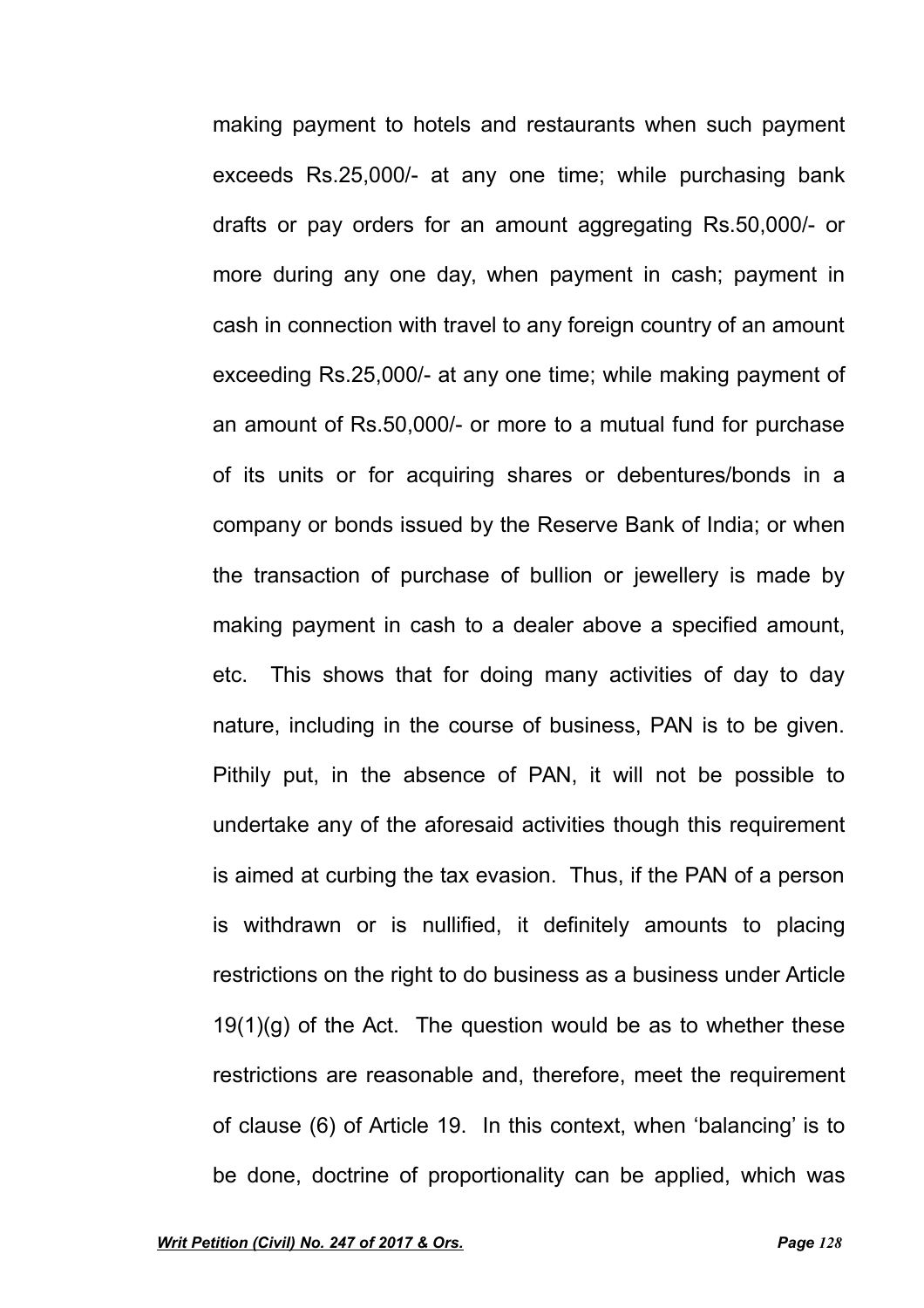explained in the case of *Modern Dental College & Research*

*Centre[49](#page-128-0)*, in the following manner:

## "**Doctrine of proportionality explained and applied**

59. Undoubtedly, the right to establish and manage the educational institutions is a fundamental right recognised under Article 19(1)(g) of the Act. It also cannot be denied that this right is not "absolute" and is subject to limitations i.e. "reasonable restrictions" that can be imposed by law on the exercise of the rights that are conferred under clause (1) of Article 19. Those restrictions, however, have to be reasonable. Further, such restrictions should be "in the interest of general public", which conditions are stipulated in clause (6) of Article 19, as under:

"19. (6) Nothing in sub-clause (g) of the said clause shall affect the operation of any existing law insofar as it imposes, or prevent the State from making any law imposing, in the interests of the general public, reasonable restrictions on the exercise of the right conferred by the said sub-clause, and, in particular, nothing in the said sub-clause shall affect the operation of any existing law insofar as it relates to, or prevent the State from making any law relating to—

(i) the professional or technical qualifications necessary for practising any profession or carrying on any occupation, trade or business, or

(ii) the carrying on by the State, or by a corporation owned or controlled by the State, of any trade, business, industry or service, whether to the exclusion, complete or partial, of citizens or otherwise."

60. Another significant feature which can be noticed from the reading of the aforesaid clause is that the State is empowered to make any law relating to the professional or technical qualifications necessary for

<span id="page-128-0"></span><sup>49</sup> Footnote 7 above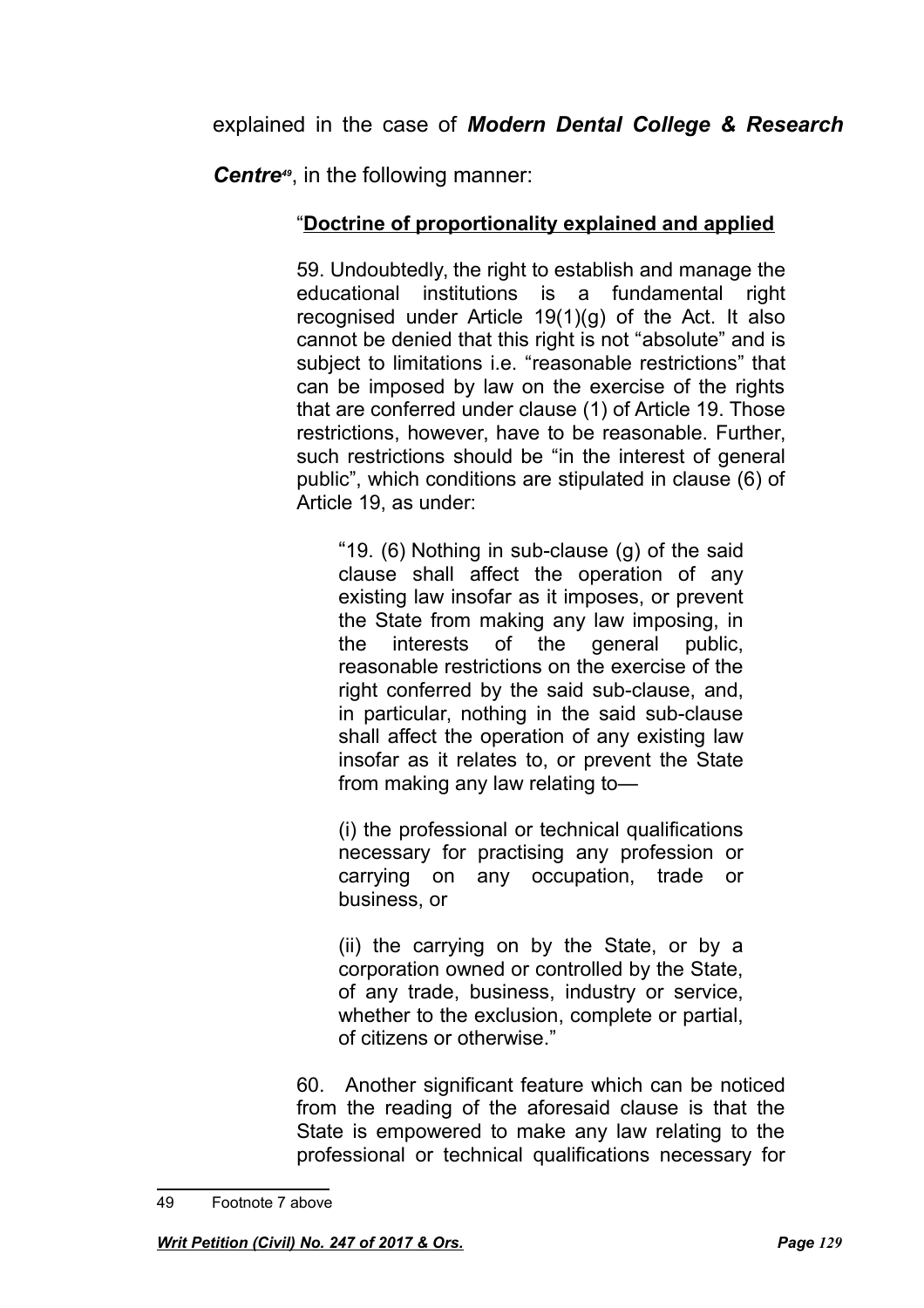practising any profession or carrying on any occupation or trade or business. Thus, while examining as to whether the impugned provisions of the statute and rules amount to reasonable restrictions and are brought out in the interest of the general public, the exercise that is required to be undertaken is the balancing of fundamental right to carry on occupation on the one hand and the restrictions imposed on the other hand. This is what is known as "*doctrine of proportionality*". Jurisprudentially, "*proportionality*" can be defined as the set of rules determining the necessary and sufficient conditions for limitation of a constitutionally protected right by a law to be constitutionally permissible. According to Aharon Barak (former Chief Justice, Supreme Court of Israel), there are four sub-components of proportionality which need to be satisfied [ Aharon Barak, *Proportionality: Constitutional Rights and Their Limitation*(Cambridge University Press 2012).], a limitation of a constitutional right will be constitutionally permissible if:

(*i*) it is designated for a proper purpose;

(*ii*) the measures undertaken to effectuate such a limitation are rationally connected to the fulfilment of that purpose;

(*iii*) the measures undertaken are necessary in that there are no alternative measures that may similarly achieve that same purpose with a lesser degree of limitation; and finally

(*iv*) there needs to be a proper relation ("*proportionality stricto sensu*" or "*balancing*") between the importance of achieving the proper purpose and the social importance of preventing the limitation on the constitutional right.

61. Modern theory of constitutional rights draws a fundamental distinction between the scope of the constitutional rights, and the extent of its protection. Insofar as the scope of constitutional rights is concerned, it marks the outer boundaries of the said rights and defines its contents. The extent of its protection prescribes the limitations on the exercises of the rights within its scope. In that sense, it defines the justification for limitations that can be imposed on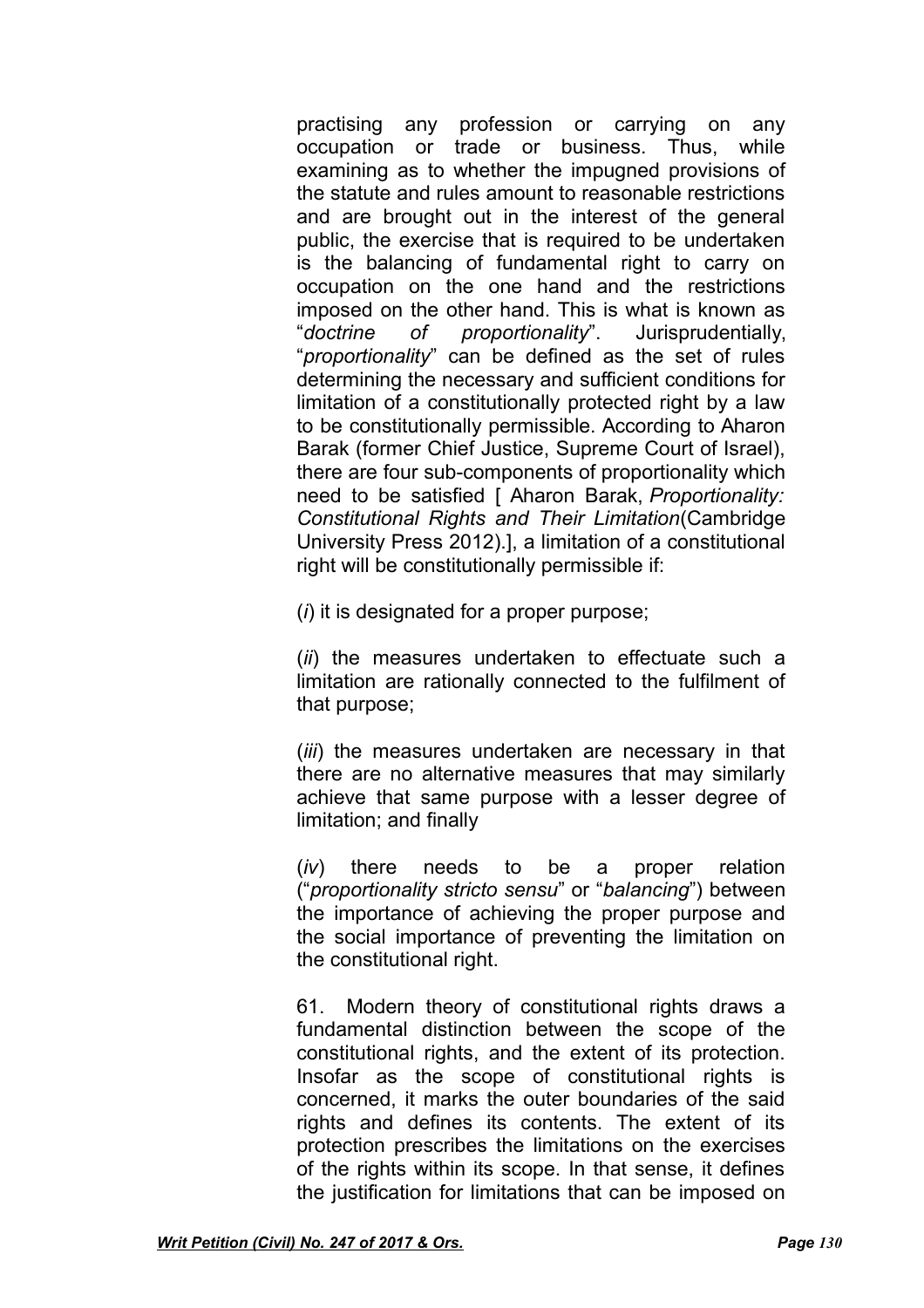such a right.

62. It is now almost accepted that there are no absolute constitutional rights and all such rights are related. As per the analysis of Aharon Barak, two key elements in developing the modern constitutional theory of recognising positive constitutional rights along with its limitations are the notions of democracy and the rule of law. Thus, the requirement of proportional limitations of constitutional rights by a sub-constitutional law i.e. the statute, is derived from an interpretation of the notion of democracy itself. Insofar as the Indian Constitution is concerned, democracy is treated as the basic feature of the Constitution and is specifically accorded a constitutional status that is recognised in the Preamble of the Constitution itself. It is also unerringly accepted that this notion of democracy includes human rights which is the cornerstone of Indian democracy. Once we accept the aforesaid theory (and there cannot be any denial thereof), as a fortiori, it has also to be accepted that democracy is based on a balance between constitutional rights and the public interests. In fact, such a provision in Article 19 itself on the one hand guarantees some certain freedoms in clause (1) of Article 19 and at the same time empowers the State to impose reasonable restrictions on those freedoms in public interest. This notion accepts the modern constitutional theory that the constitutional rights are related. This relativity means that a constitutional licence to limit those rights is granted where such a limitation will be justified to protect public interest or the rights of others. This phenomenon—of both the right and its limitation in the Constitution—exemplifies the inherent tension between democracy's two fundamental elements. On the one hand is the right's element, which constitutes a fundamental component of substantive democracy; on the other hand is the people element, limiting those very rights through their representatives. These two constitute a fundamental component of the notion of democracy, though this time in its formal aspect. How can this tension be resolved? The answer is that this tension is not resolved by eliminating the "losing" facet from the Constitution. Rather, the tension is resolved by way of a proper balancing of the competing principles. This is one of the expressions of the multi-faceted nature of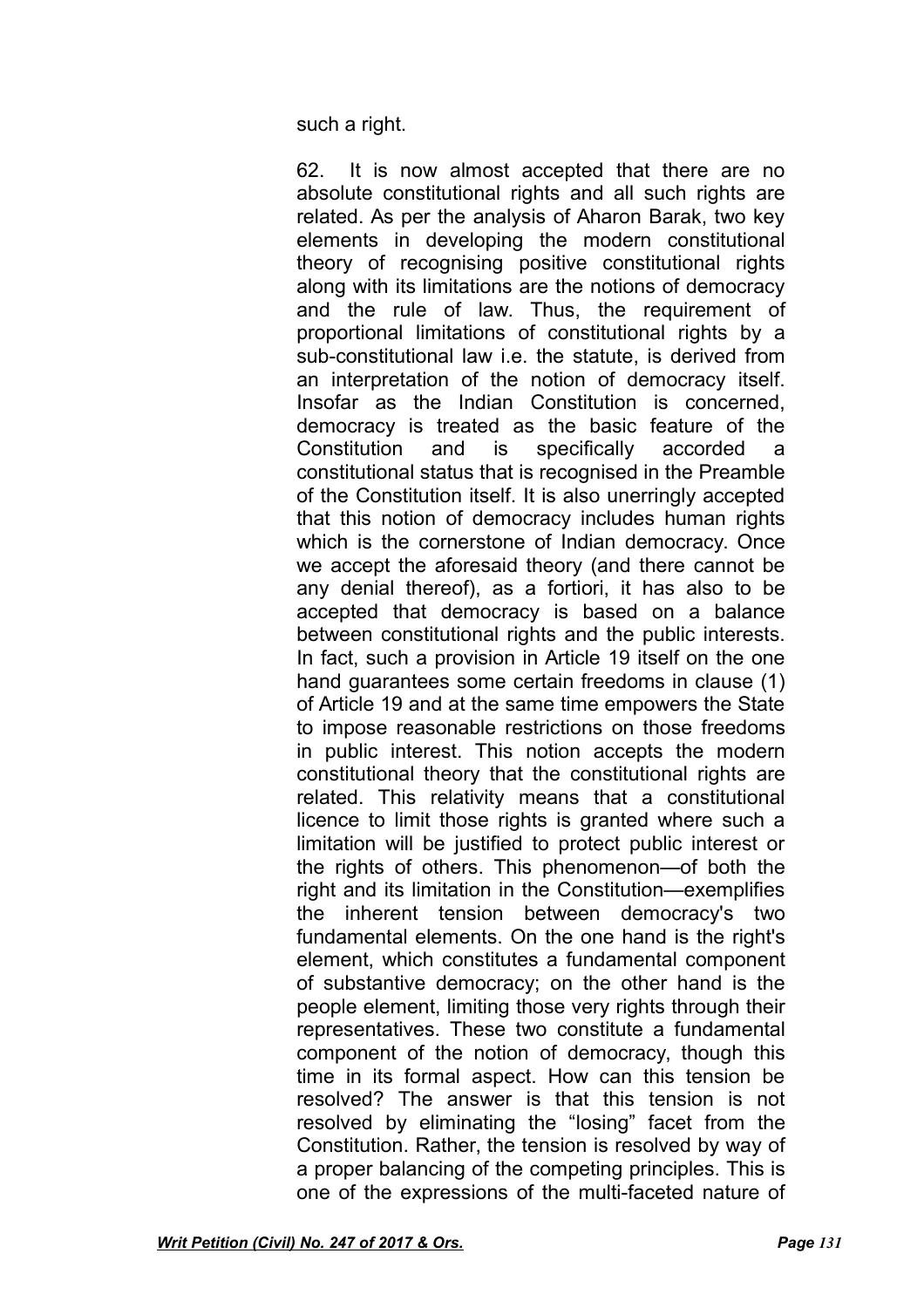democracy. Indeed, the inherent tension between democracy's different facets is a "constructive tension". It enables each facet to develop while harmoniously coexisting with the others. The best way to achieve this peaceful coexistence is through balancing between the competing interests. Such balancing enables each facet to develop alongside the other facets, not in their place. This tension between the two fundamental aspects—rights on the one hand and its limitation on the other hand—is to be resolved by balancing the two so that they harmoniously coexist with each other. This balancing is to be done keeping in mind the relative social values of each competitive aspects when considered in proper context.

63. In this direction, the next question that arises is as to what criteria is to be adopted for a proper balance between the two facets viz. the rights and limitations imposed upon it by a statute. Here comes the concept of "proportionality", which is a proper criterion. To put it pithily, when a law limits a constitutional right, such a limitation is constitutional if it is proportional. The law imposing restrictions will be treated as proportional if it is meant to achieve a proper purpose, and if the measures taken to achieve such a purpose are rationally connected to the purpose, and such measures are necessary. This essence of doctrine of proportionality is beautifully captured by Dickson, C.J. of Canada in R. v. Oakes, in the following words (at p. 138):

"To establish that a limit is reasonable and demonstrably justified in a free and democratic society, two central criteria must be satisfied. First, the objective, which the measures, responsible for a limit on a Charter right or freedom are designed to serve, must be "of" sufficient importance to warrant overriding a constitutional protected right or freedom … Second … the party invoking Section 1 must show that the means chosen are reasonable and demonstrably justified. This involves "a form of proportionality test…" Although the nature of the proportionality test will vary depending on the circumstances, in each case courts will be required to balance the interests of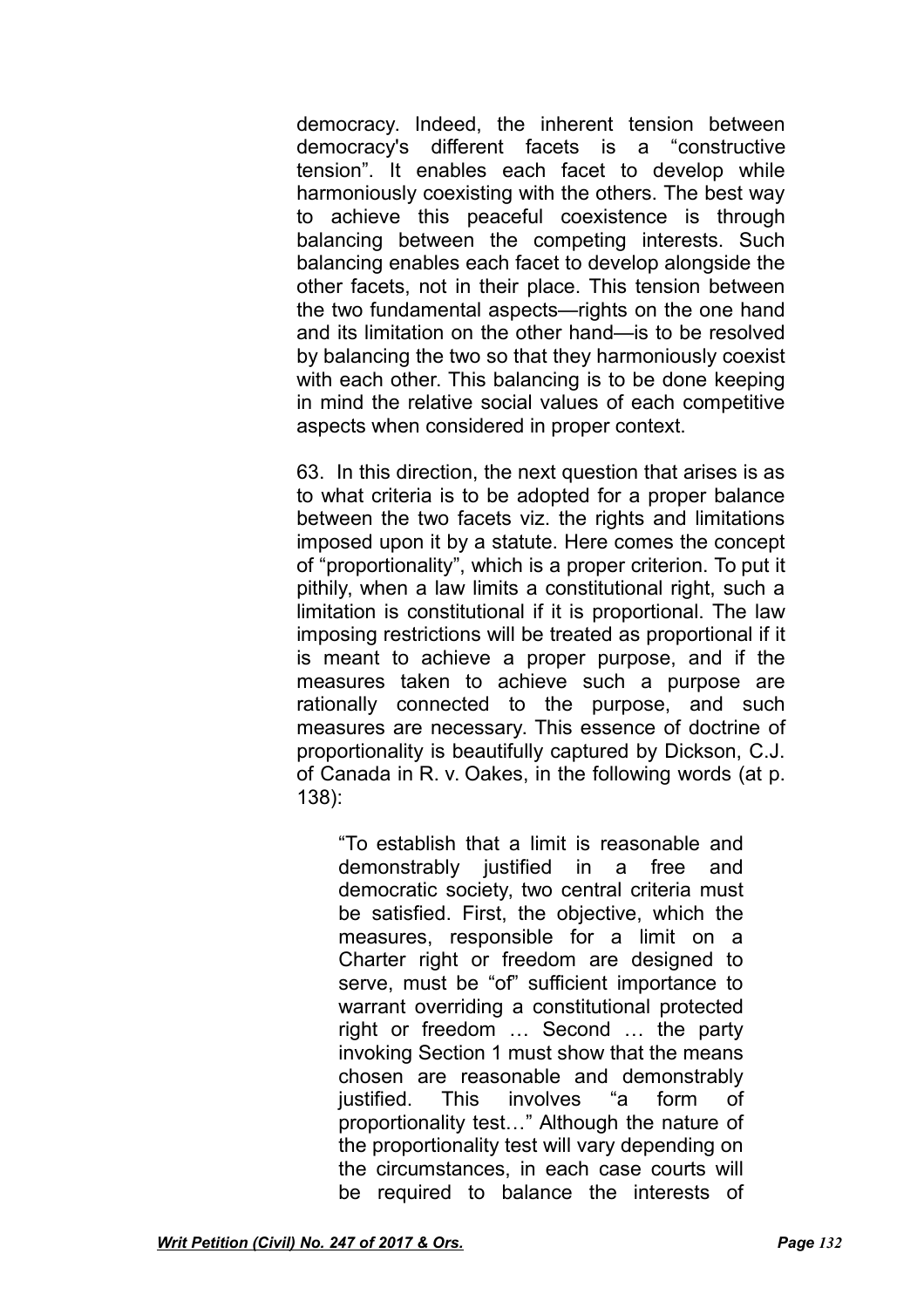society with those of individuals and groups. There are, in my view, three important components of a proportionality test. First, the measures adopted must be … rationally connected to the objective. Second, the means … should impair "as little as possible" the right or freedom in question … Third, there must be a proportionality between the effects of the measures which are responsible for limiting the Charter right or freedom, and the objective which has been identified as of "sufficient importance". The more severe the deleterious effects of a measure, the more important the objective must be if the measure is to be reasonable and demonstrably justified in a free and democratic society."

64. The exercise which, therefore, is to be taken is to find out as to whether the limitation of constitutional rights is for a purpose that is reasonable and necessary in a democratic society and such an exercise involves the weighing up of competitive values, and ultimately an assessment based on proportionality i.e. balancing of different interests.

65. We may unhesitatingly remark that this doctrine of proportionality, explained hereinabove in brief, is enshrined in Article 19 itself when we read clause (1) along with clause (6) thereof. While defining as to what constitutes a reasonable restriction, this Court in a plethora of judgments has held that the expression "reasonable restriction" seeks to strike a balance between the freedom guaranteed by any of the sub-clauses of clause (1) of Article 19 and the social control permitted by any of the clauses (2) to (6). It is held that the expression "reasonable" connotes that the limitation imposed on a person in the enjoyment of the right should not be arbitrary or of an excessive nature beyond what is required in the interests of public. Further, in order to be reasonable, the restriction must have a reasonable relation to the object which the legislation seeks to achieve, and must not go in excess of that object (see P.P. Enterprises v. Union of India [P.P. Enterprises v. Union of India, (1982) 2 SCC 33). At the same time, reasonableness of a restriction has to be determined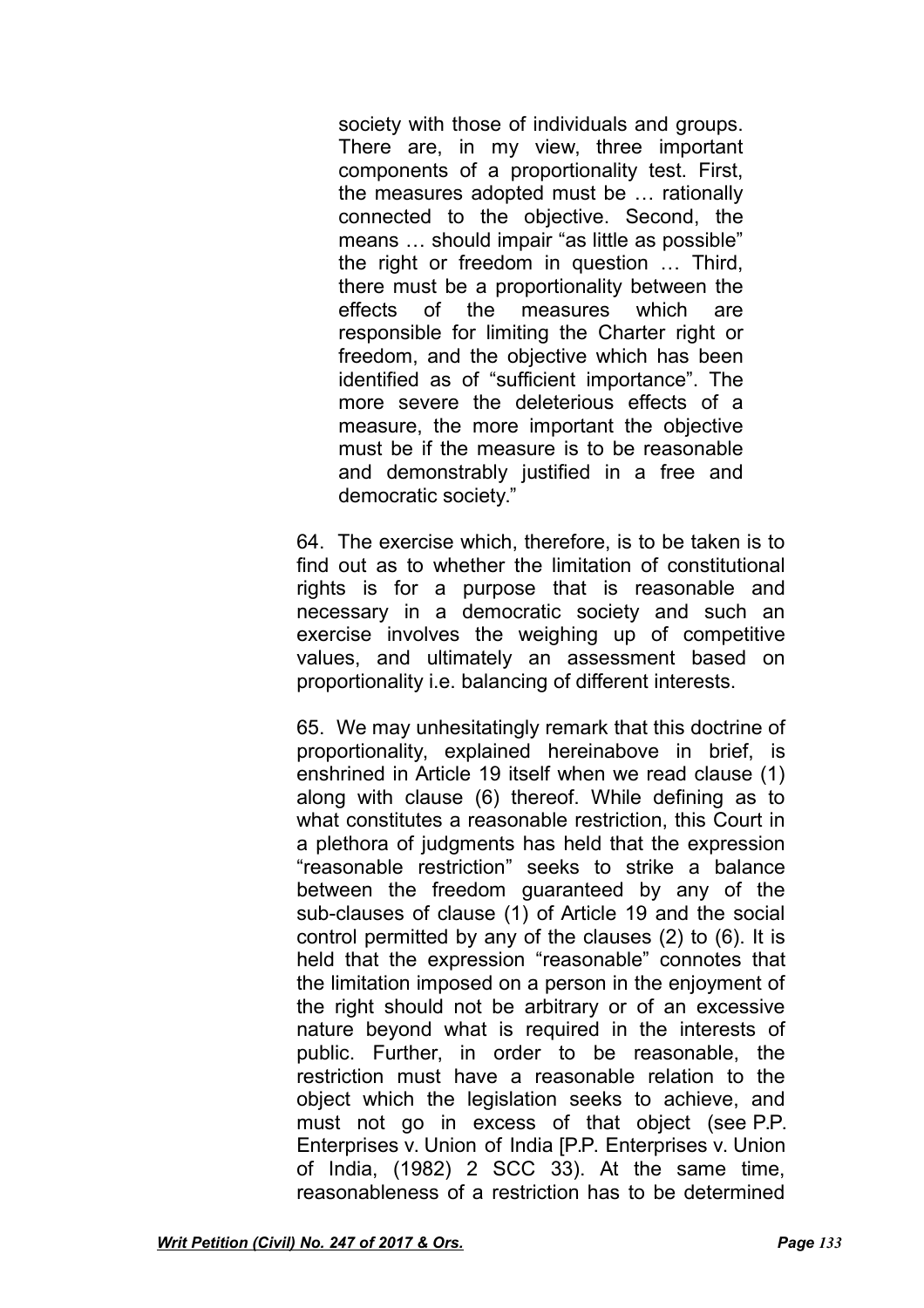in an objective manner and from the standpoint of the interests of the general public and not from the point of view of the persons upon whom the restrictions are imposed or upon abstract considerations (see Mohd. Hanif Quareshi v. State of Bihar AIR 1958 SC 731). In M.R.F. Ltd. v. State of Kerala, (1998) 8 SCC 227, this Court held that in examining the reasonableness of a statutory provision one has to keep in mind the following factors:

(1) The directive principles of State policy.

(2) Restrictions must not be arbitrary or of an excessive nature so as to go beyond the requirement of the interest of the general public.

(3) In order to judge the reasonableness of the restrictions, no abstract or general pattern or a fixed principle can be laid down so as to be of universal application and the same will vary from case to case as also with regard to changing conditions, values of human life, social philosophy of the Constitution, prevailing conditions and the surrounding circumstances.

(4) A just balance has to be struck between the restrictions imposed and the social control envisaged by Article 19(6).

(5) Prevailing social values as also social needs which are intended to be satisfied by the restrictions.

(6) There must be a direct and proximate nexus or reasonable connection between the restrictions imposed and the object sought to be achieved. If there is a direct nexus between the restrictions, and the object of the Act, then a strong presumption in favour of the constitutionality of the Act will naturally arise."

116) Keeping in view the aforesaid parameters and principles in mind,

we proceed to discuss as to whether the 'restrictions' which would

result in terms of proviso to sub-section (2) of Section 139AA of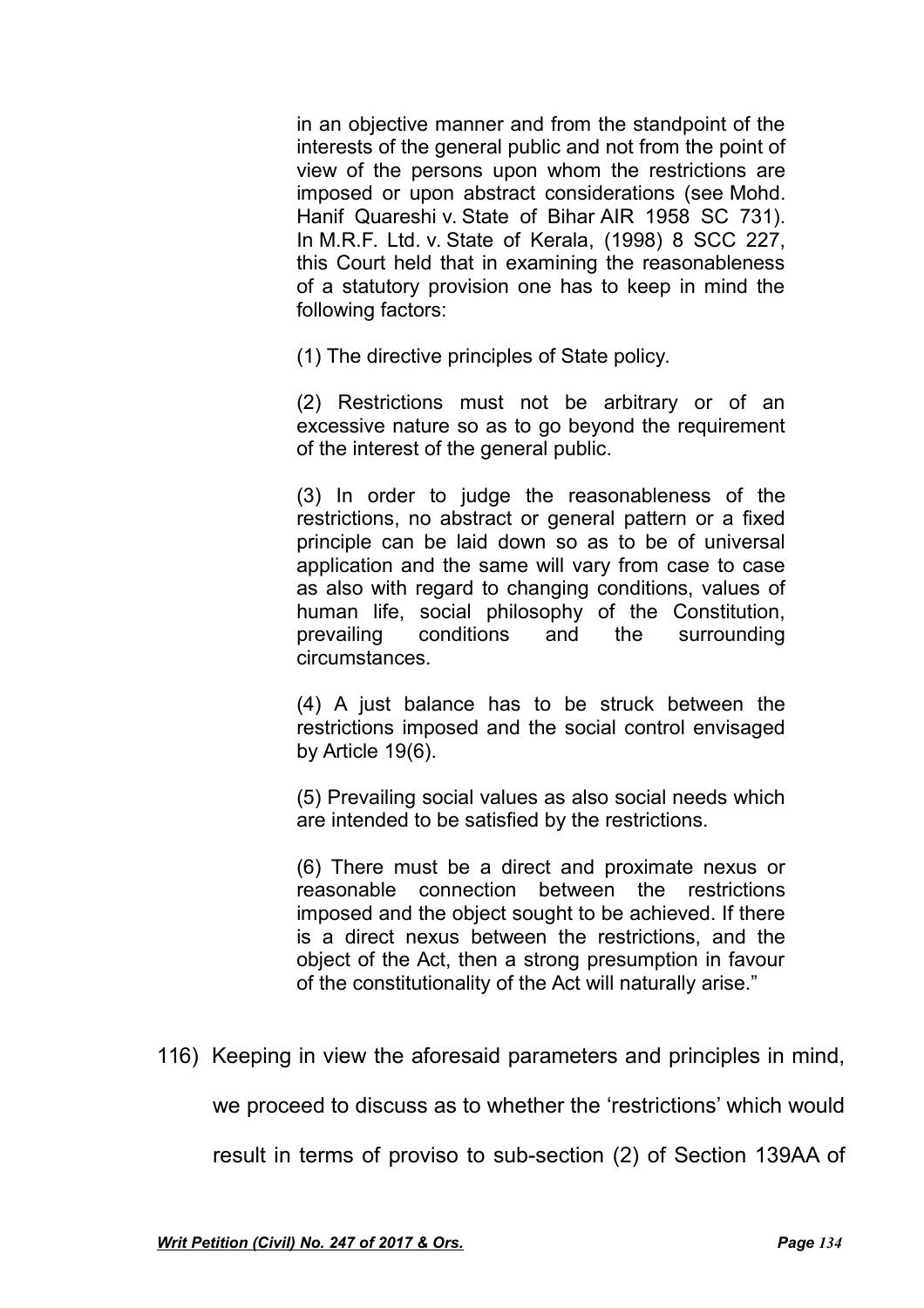the Act are reasonable or not.

- 117) Let us revisit the objectives of Aadhaar, and in the process, that of Section 139AA in particular.
- 118) By making use of the technology, a method is sought to be devised, in the form of Aadhaar, whereby identity of a person is ascertained in a flawless manner without giving any leeway to any individual to resort to dubious practices of showing multiple identities or fictitious identities. That is why it is given the nomenclature 'unique identity'. It is aimed at securing advantages on different levels some of which are described, in brief, below:

(i) In the first instance, as a welfare and democratic State, it becomes the duty of any responsible Government to come out with welfare schemes for the upliftment of poverty stricken and marginalised sections of the society. This is even the ethos of Indian Constitution which casts a duty on the State, in the form of 'Directive Principles of State Policy', to take adequate and effective steps for betterment of such underprivileged classes. State is bound to take adequate measures to provide education, health care, employment and even cultural opportunities and social standing to these deprived and underprivileged classes. It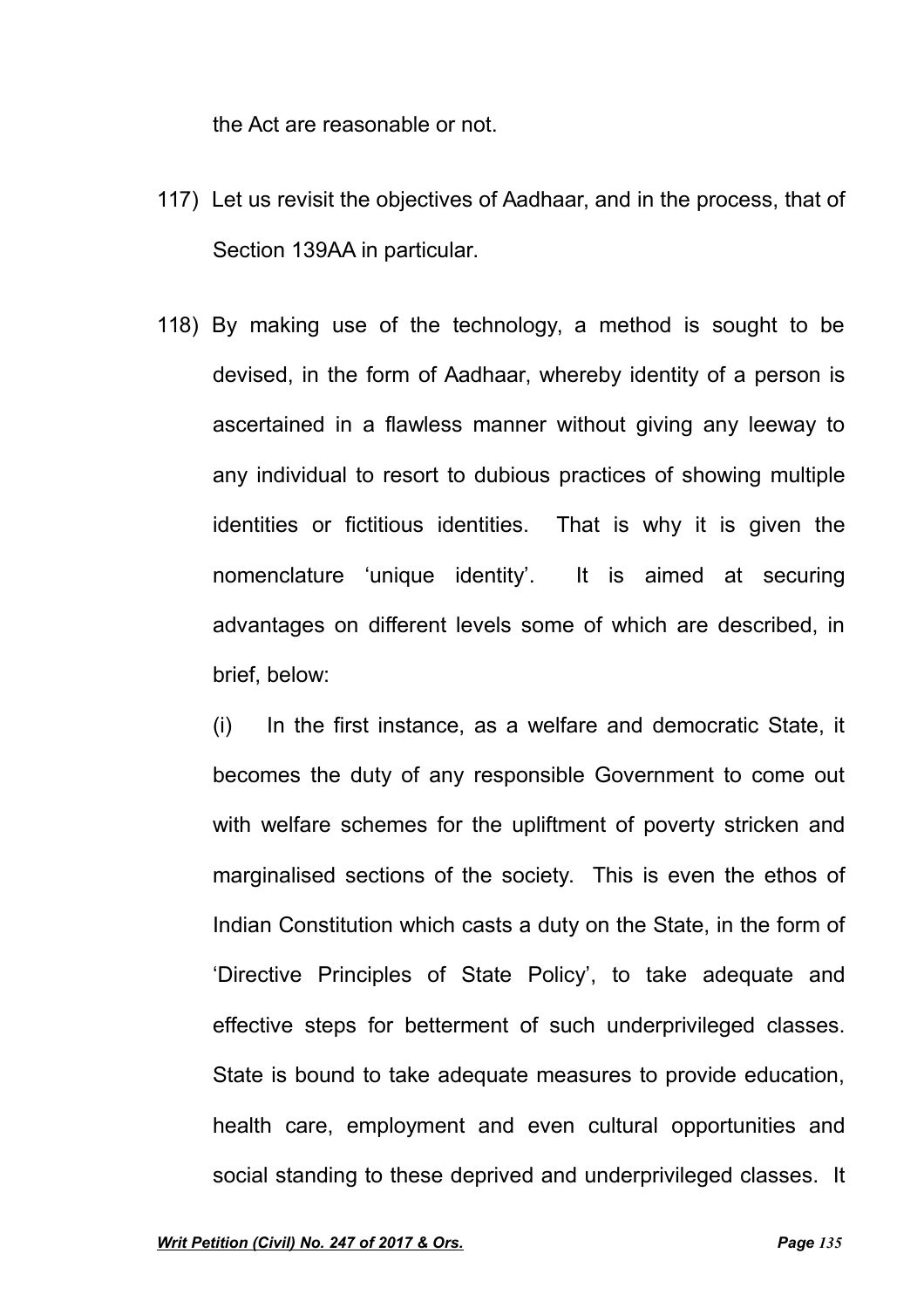is not that Government has not taken steps in this direction from time to time. At the same time, however, harsh reality is that benefits of these schemes have not reached those persons for whom that are actually meant.

India has achieved significant economic growth since independence. In particular, rapid economic growth has been achieved in the last 25 years, after the country adopted the policy of liberalisation and entered the era of, what is known as, globalisation. Economic growth in the last decade has been phenomenal and for many years, the Indian economy grew at highest rate in the world. At the same time, it is also a fact that in spite of significant political and economic success which has proved to be sound and sustainable, the benefits thereof have not percolated down to the poor and the poorest. In fact, such benefits are reaped primarily by rich and upper middle classes, resulting into widening the gap between the rich and the poor. Jean Dreze & Amartya Sen eithly narrate the position as under<sup>[50](#page-135-0)</sup>:

> "Since India's recent record of fast economic growth is often celebrated, with good reason, it is extremely important to point to the fact that the societal reach of economic progress in India has been remarkably limited. It is not only that the income distribution has been getting more unequal in recent years (a characteristic that India shares with China), but also that the rapid rise in real wages in China from which the working classes have benefited greatly is not

<span id="page-135-0"></span><sup>50</sup> An Uncertain Glory : India and its Contradictions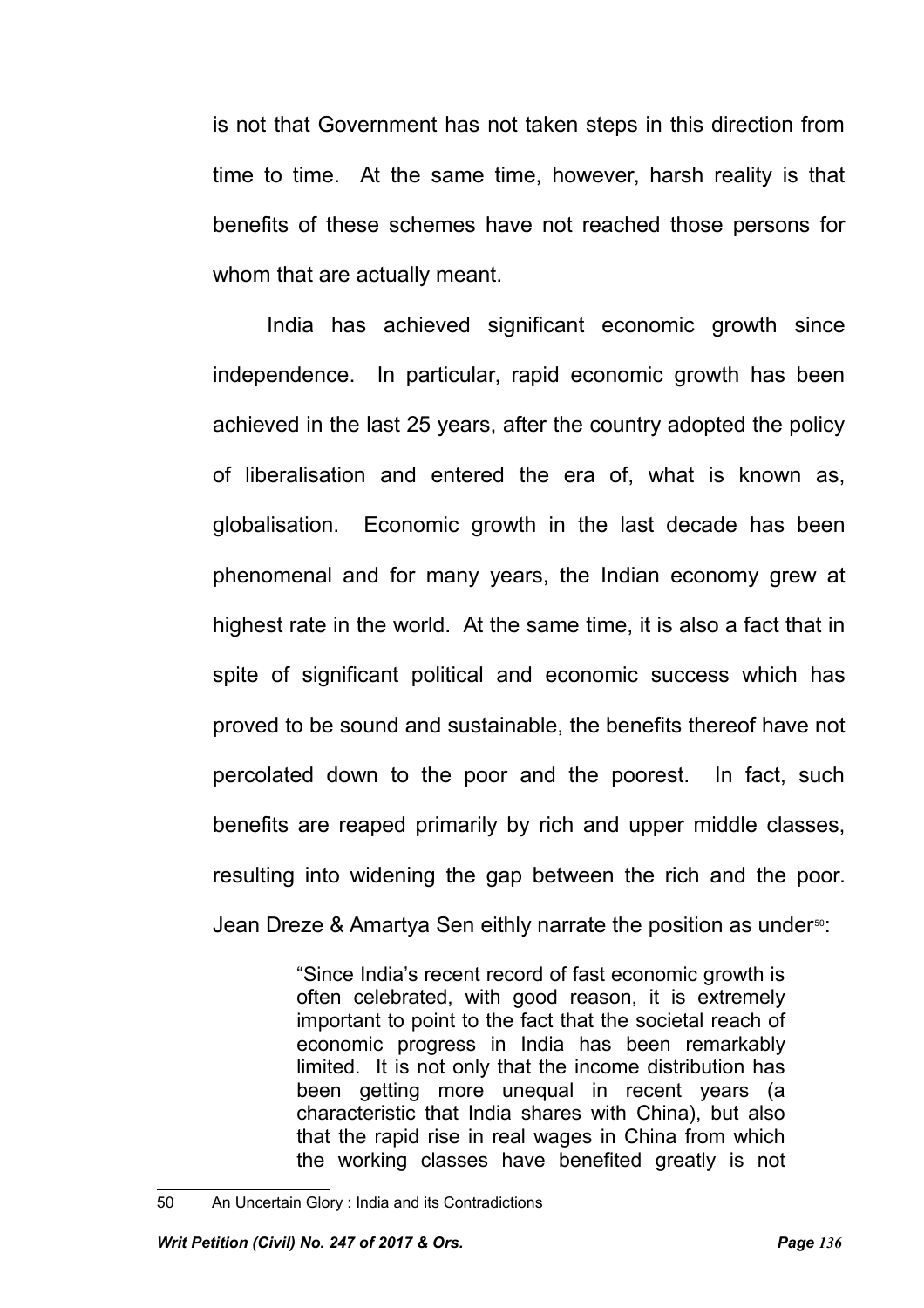matched at all by India's relatively stagnant real wages. No less importantly, the public revenue generated by rapid economic growth has not been used to expand the social and physical infrastructure in a determined and well-planned way (in this India is left far behind by China). There is also a continued lack of essential social services (from schooling and health care to the provision of safe water and drainage) for a huge part of the population. As we will presently discuss, while India has been overtaking other countries in the progress of its real income, it has been overtaken in terms of social indicators by many of these countries, even within the region of South Asia itself (we go into this question more fully in Chapter 3, 'India in Comparative Perspective').

To point to just one contrast, even though India has significantly caught up with China in terms of GDP growth, its progress has been very much slower than China's in indicators such as longevity, literacy, child undernourishment and maternal mortality. In South Asia itself, the much poorer economy of Bangladesh has caught up with and overtaken India in terms of many social indicators (including life expectancy, immunization of children, infant mortality, child undernourishment and girls' schooling). Even Nepal has been catching up, to the extent that it now has many social indicators similar to India's, in spite of its per capita GDP being just about one third. Whereas twenty years ago India generally had the second-best social indicators among the six South Asia countries (India, Pakistan, Bangladesh, Sri Lanka, Nepal and Bhutan), it now looks second worst (ahead only of problem-ridden Pakistan). India has been climbing up the ladder of per capita income while slipping down the slope of social indicators."

It is in this context that not only sustainable development is needed which takes care of integrating growth and development, thereby ensuring that the benefit of economic growth is reaped by every citizen of this country, it also becomes the duty of the Government in a welfare State to come out with various welfare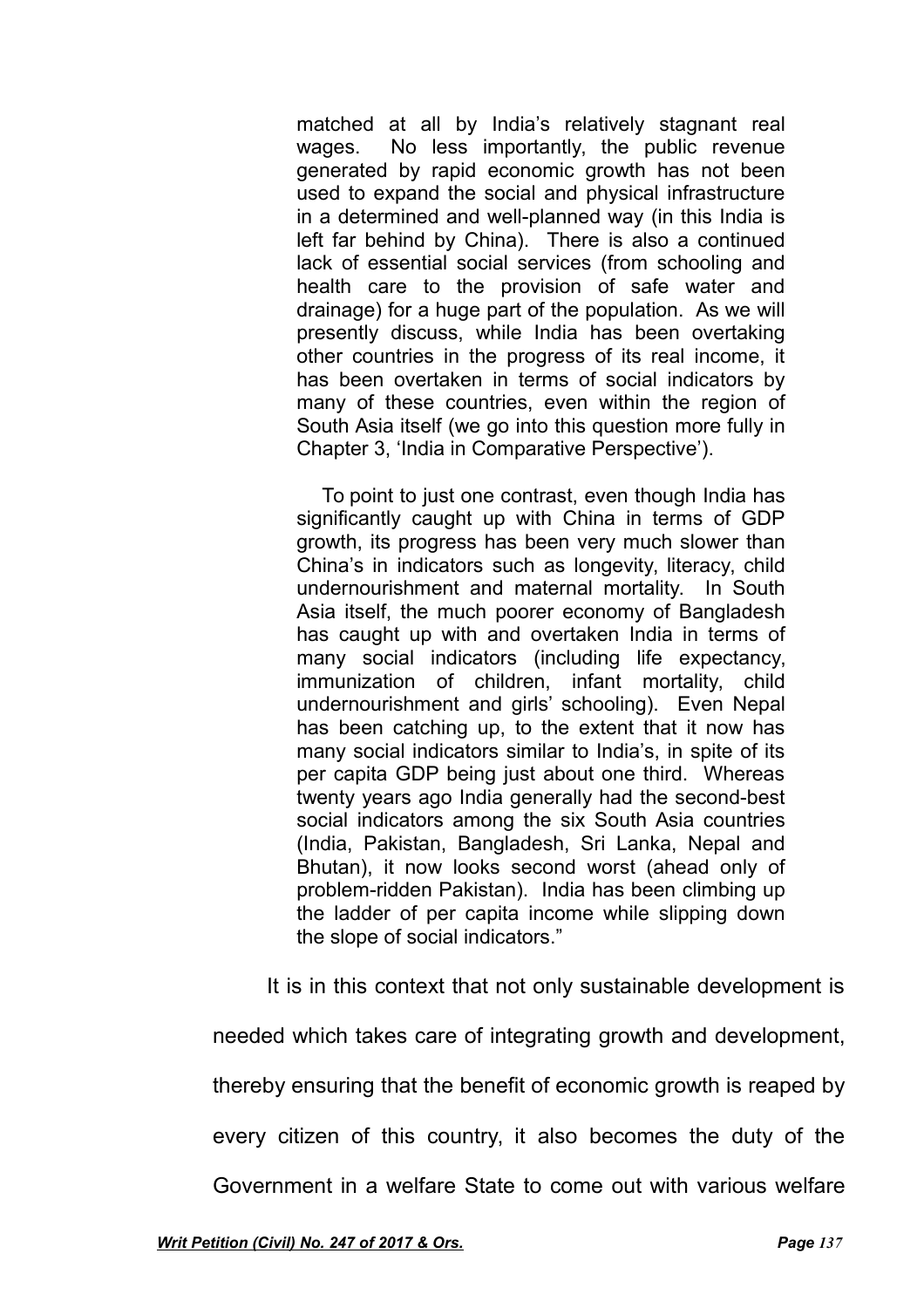schemes which not only take care of immediate needs of the deprived class but also ensure that adequate opportunities are provided to such persons to enable them to make their lives better, economically as well as socially. As mentioned above, various welfare schemes are, in fact, devised and floated from time to time by the Government, keeping aside substantial amount of money earmarked for spending on socially and economically backward classes. However, for various reasons including corruption, actual benefit does not reach those who are supposed to receive such benefits. One of the main reasons is failure to identify these persons for lack of means by which identity could be established of such genuine needy class. Resultantly, lots of ghosts and duplicate beneficiaries are able to take undue and impermissible benefits. A former Prime Minister of this country<sup>[51](#page-137-0)</sup> has gone to record to say that out of one rupee spent by the Government for welfare of the downtrodden, only 15 paisa thereof actually reaches those persons for whom it is meant. It cannot be doubted that with UID/Aadhaar much of the malaise in this field can be taken care of.

(ii) Menace of corruption and black money has reached alarming proportion in this country. It is eating into the economic

<span id="page-137-0"></span><sup>51</sup> Late Shri Rajiv Gandhi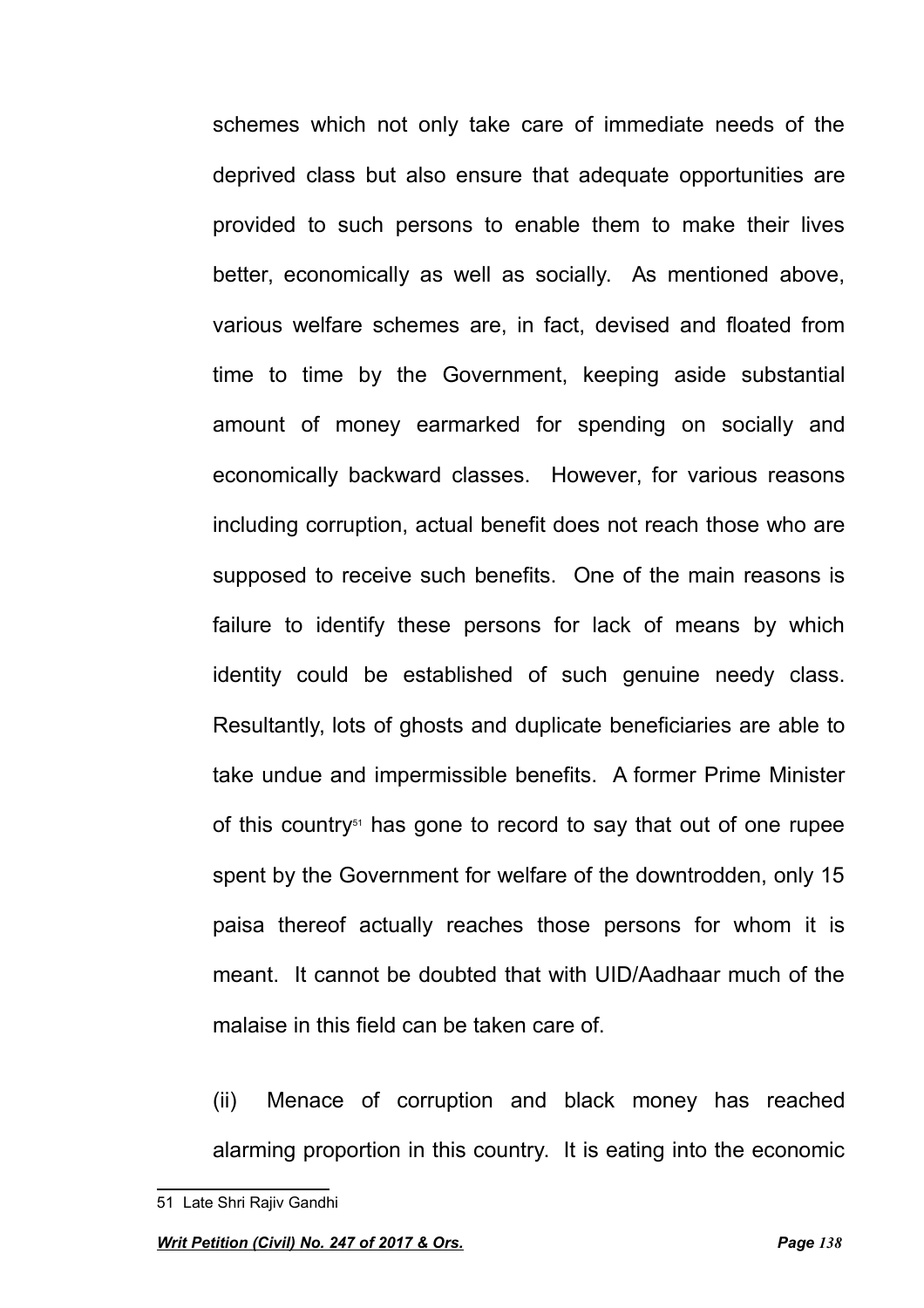progress which the country is otherwise achieving. It is not necessary to go into the various reasons for this menace. However, it would be pertinent to comment that even as per the observations of the Special Investigation Team (SIT) on black money headed by Justice M.B. Shah, one of the reasons is that persons have the option to quote their PAN or UID or passport number or driving licence or any other proof of identity while entering into financial/business transactions. Because of this multiple methods of giving proofs of identity, there is no mechanism/system at present to collect the data available with each of the independent proofs of ID. For this reason, even SIT suggested that these databases be interconnected. To the same effect is the recommendation of the Committee headed by Chairman, CBDT on measures to tackle black money in India and abroad which also discusses the problem of money-laundering being done to evade taxes under the garb of shell companies by the persons who hold multiple bogus PAN numbers under different names or variations of their names. That can be possible if one uniform proof of identity, namely, UID is adopted. It may go a long way to check and minimise the said malaise.

(iii) Thirdly, Aadhaar or UID, which has come to be known as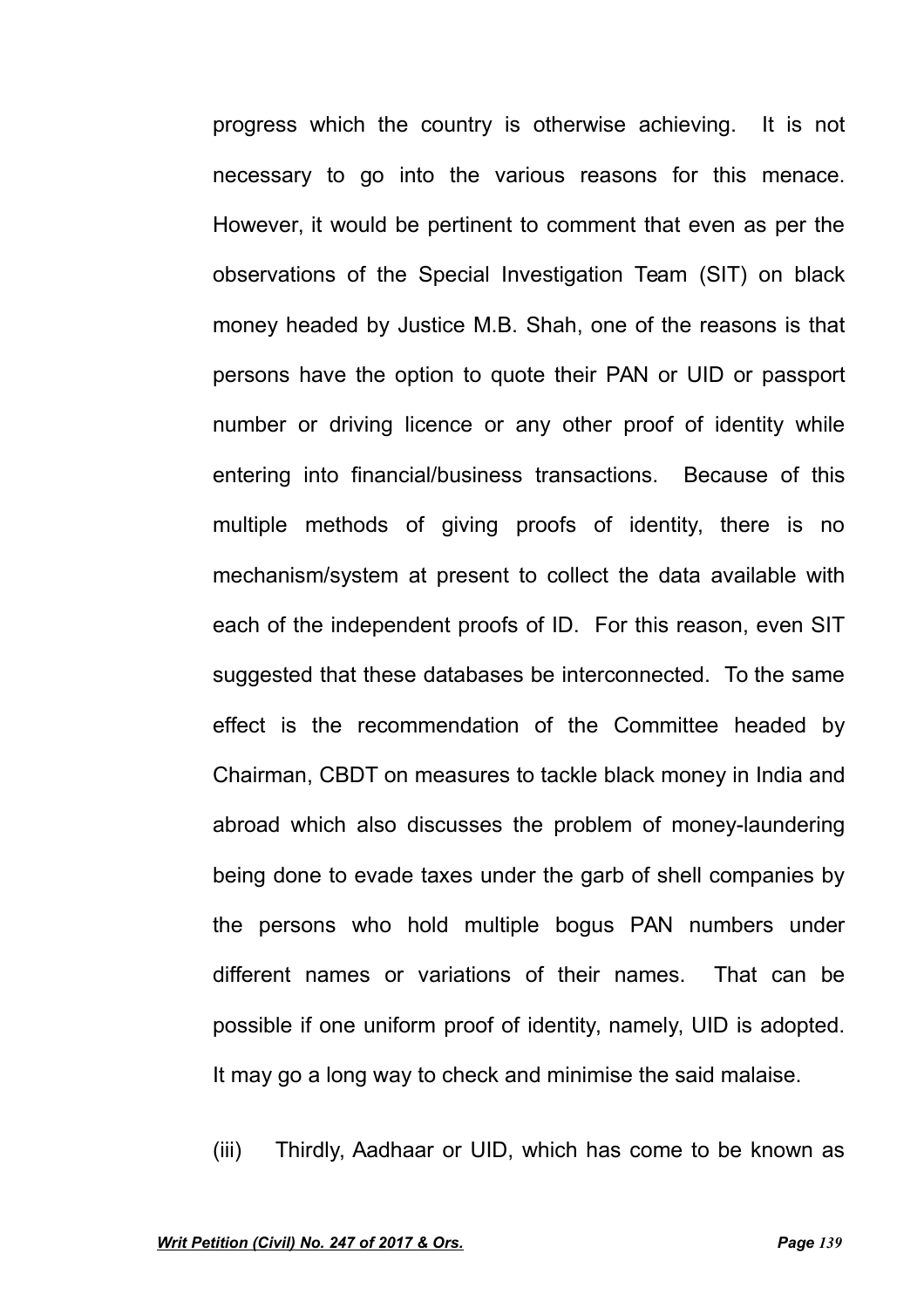most advanced and sophisticated infrastructure, may facilitate law enforcement agencies to take care of problem of terrorism to some extent and may also be helpful in checking the crime and also help investigating agencies in cracking the crimes. No doubt, going by aforesaid, and may be some other similarly valid considerations, it is the intention of the Government to give phillip to Aadhaar movement and encourage the people of this country to enroll themselves under the Aadhaar scheme.

119) Wether such a scheme should remain voluntary or it can be made mandatory imposing compulsiveness on the people to be covered by Aadhaar is a different question which shall be addressed at the appropriate stage. At this juncture, it is only emphasised that malafides cannot be attributed to this scheme. In any case, we are concerned with the vires of Section 139AA of the Income Tax Act, 1961 which is a statutory provision. This Court is, thus, dealing with the aspect of judicial review of legislation. Insofar as this provision is concerned, the explanation of the respondents in the counter affidavit, which has already been reproduced above, is that the primary purpose of introducing this provision was to take care of the problem of multiple PAN cards obtained in fictitious names. Such multiple cards in fictitious names are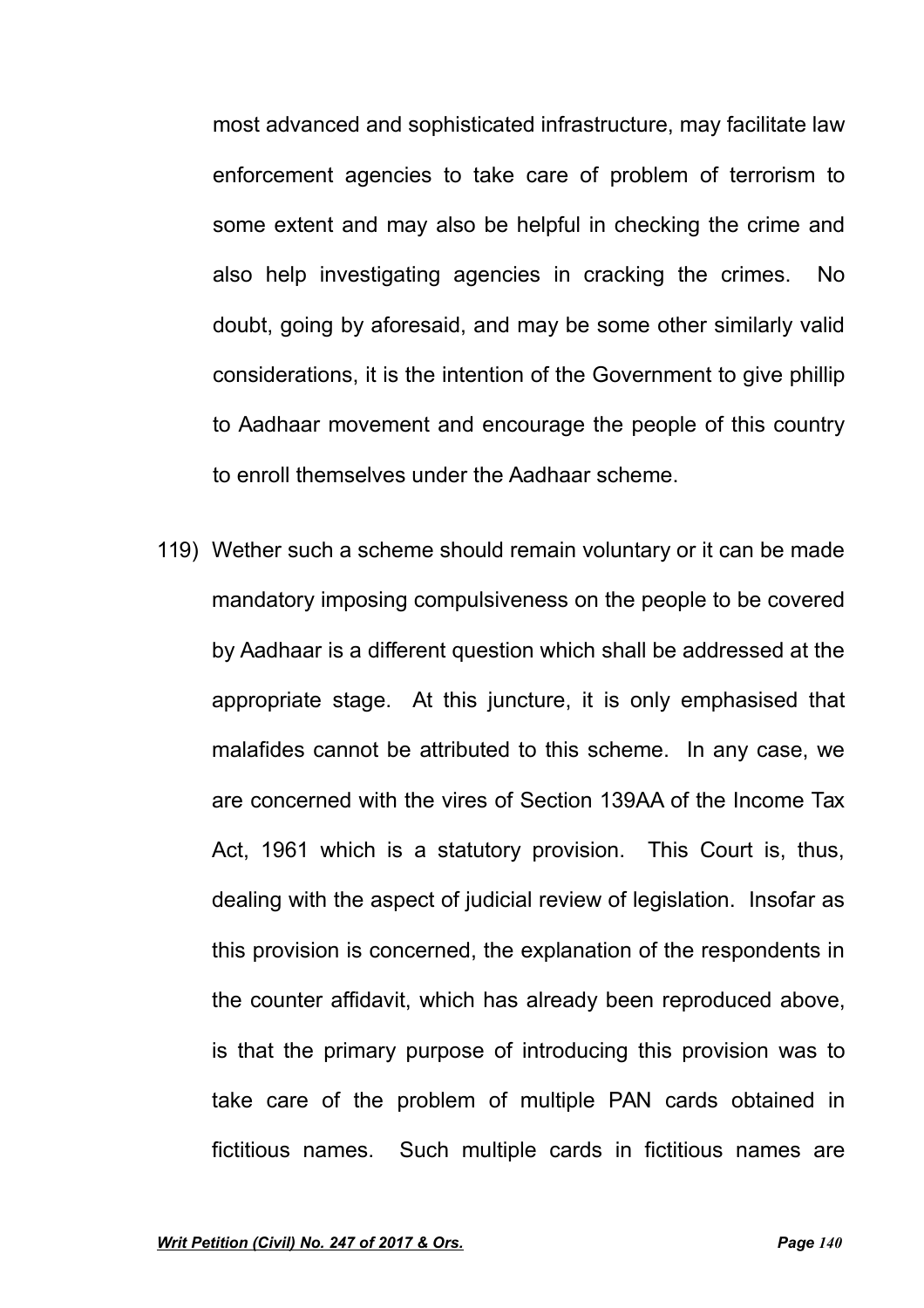obtained with the motive of indulging into money laundering, tax evasion, creation and channelising of black money. It is mentioned that in a de-duplication exercises, 11.35 lakhs cases of duplicate PANs/fraudulent PANs have been detected. Out of these, around 10.52 lakhs pertain to individual assessees. Parliament in its wisdom thought that one PAN to one person can be ensured by adopting Aadhaar for allottment of PAN to individuals. As of today, that is the only method available i.e. by seeding of existing PAN with Aadhaar. It is perceived as the best method, and the only robust method of de-duplication of PAN database. It is claimed by the respondents that the instance of duplicate Aadhaar is almost non-existent. It is also claimed that seeding of PAN with Aadhaar may contribute to widening of the tax case as well, by checking the tax evasions and bringing in to tax hold those persons who are liable to pay tax but deliberately avoid doing so. It would be apposite to quote the following discussion by the Comptroller and Auditor General in its report for the year 2011:

"Widening of Tax Base

The assessee base grew over the last five years from 297.9 lakh taxpayers in 2005-06 to 340.9 lakh taxpayers in 2009-10 at the rate of 14.4 per cent.

The Department has different mechanisms available to enhance the assessee base which include inspection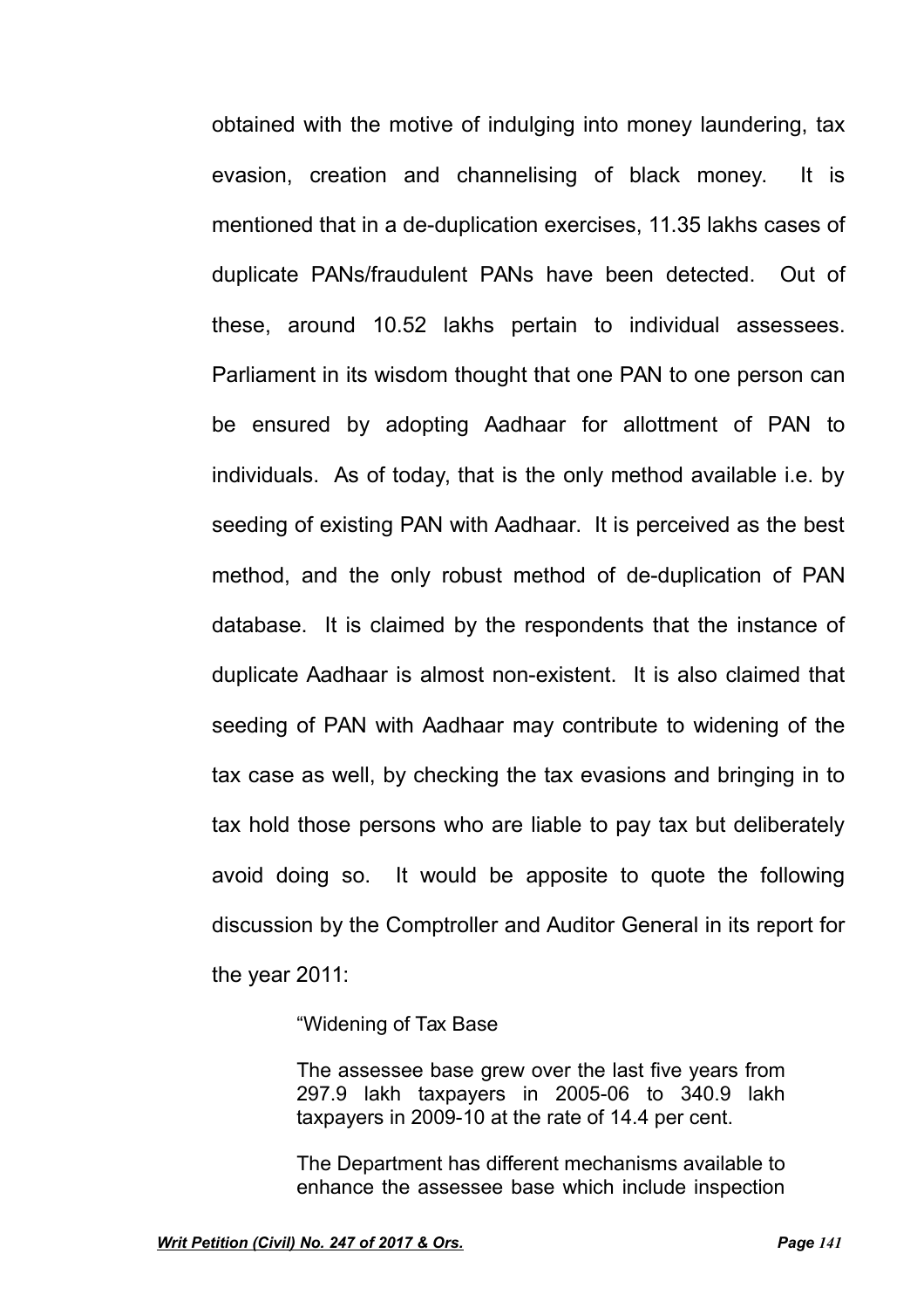and survey, information sharing with other tax departments and third party information available in annual information returns. Automation also facilitates greater cross linking. Most of these mechanisms are available at the level of assessing officers. The Department needs to holistically harness these mechanisms at macro level to analyse the gaps in the assessee base. Permanent Account Numbers (PANs) issued upto March 2009 and March 2010 were 807.9 lakh and 958 lakh respectively. The returns filled in 2008-09 and 2009-10 were 326.5 lakh and 340.9 lakh respectively. The gap between PANs and the number of returns filed was 617.1 lakh in 2009-10. The Board needs to identify the reasons for the gap and use this information for appropriately enhancing the assessee base. **The gap may be due to issuance of duplicate PAN cards and death of some PAN card holders. The Department needs to put in place appropriate controls to weed out the duplicate PANs and also update the position in respect of deceased assessee. It is significant to note that the number of PAN card holders has increased by 117.7 per cent between 2005-06 to 2009-10 whereas the number of returns filed in the same period has increased by 14.4 per cent only.**

## *(emphasis supplied)*

The total direct tax collection has increased by 128.8 per cent during the period 2005-06 to 2009-10. The increase in the tax collection was around nine times as compared to increase in the assessee base. It should be the constant endeavour of the Department to ensure that the entire assessee base, once correctly identified is duly meeting the entire tax liability. However, no assurance could be obtained that the tax liability on the assessee is being assessed and collected properly. This comment is corroborated in para 2.4.1 of Chapter 2 of this report where we have mentioned about our detection of under charge of tax amouting to Rs. 12,842.7 crore in 19,230 cases audited during 2008-09. However, given the fact that ours is a test audit, Department needs to take firm steps towards strengthening the controls available on the existing statutes towards deriving an assurance on the tax collections."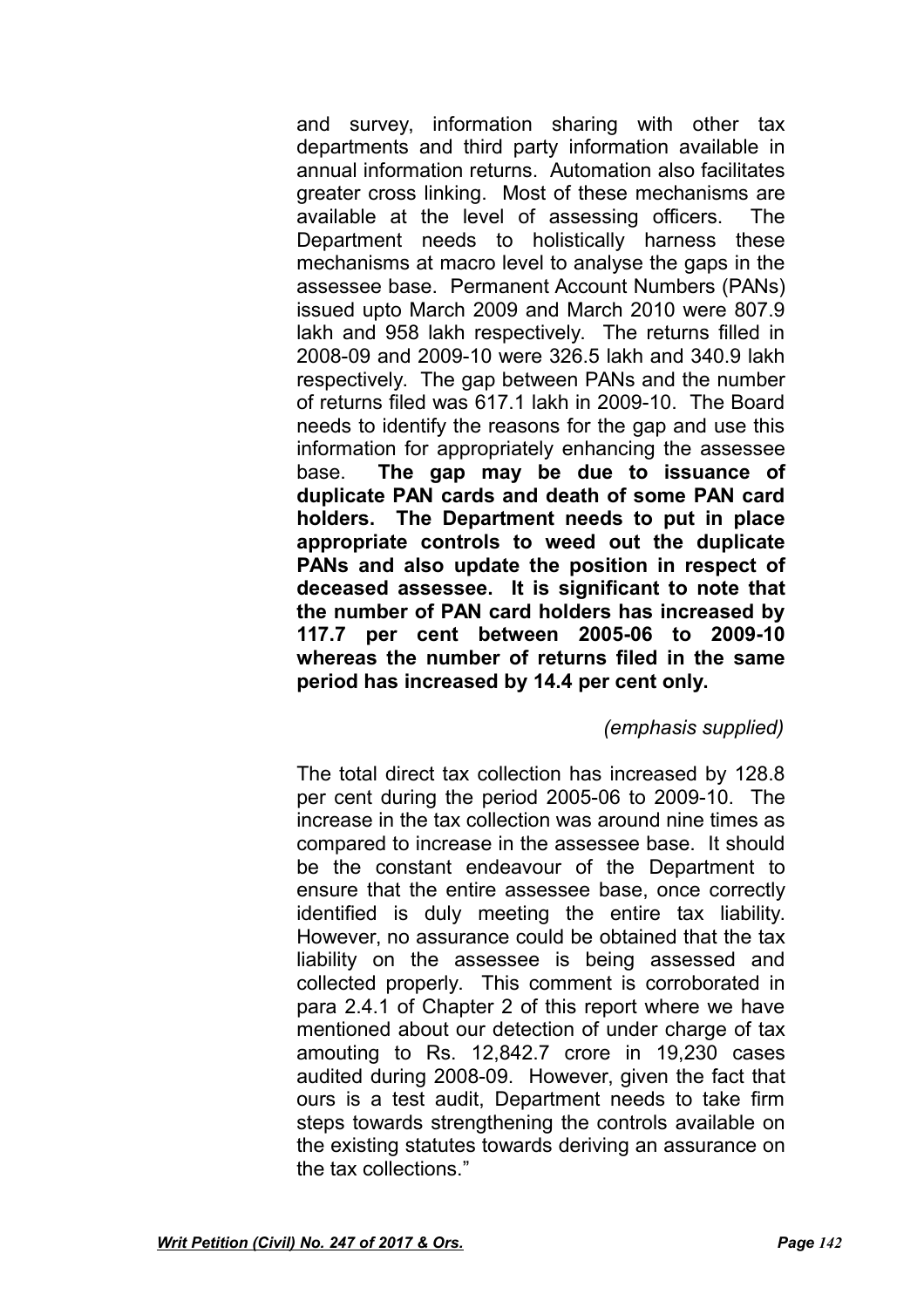120) Likewise, the Finance Minister in his Budget speech in February,

2013 described the extent of tax evasion and offering lesser income tax than what is actually due thereby labelling India as tax known compliance, with the following figures:

> "India's tax to GDP ratio is very law, and the proportion of direct tax to indirect tax is not optional from the view point of social justice. I place before you certain data to indicate that our direct tax collection is not commensurate with the income and consumption pattern of Indian economy. As against estimated 4.2 crore persons engaged in organized sector employment, the number of individuals filing return for salary income are only 1.74 crore. As against 5.6 crore informal sector individual enterprises and firms doing small business in India, the number of returns filed by this category are only 1.81 crore. Out of the 13.94 lakh companies registered in India up to 31th March, 2014, 5.97 lakh companies have filed their returns for Assessment Year 2016-17. Of the 5.97 lakh companies which have filed their returns for Assessment Year 2016-17 so far, as many as 2.76 lakh companies have shown losses or zero income. 2.85 lakh companies have shown profit before tax of less than Rs. 1 crore. 28,667 companies have shown profit between Rs. 1 crore to Rs. 10 crore, and only 7781 companies have profit before tax of more than Rs.10 crores. Among the 3.7 crore individuals who filed the tax returns in 2015-16, 99 lakh show income below the exemption limit of Rs. 2.5 Lakh p.a. 1.95 crore show income between Rs. 2.5 to Rs. 5 lakh, 52 lakh show income between Rs. 5 to Rs. 10 lakhs and only 24 lakh people show income above Rs. 10 lakhs. Of the 76 lakhs individual assesses who declare income above Rs. 5 lakhs, 56 lakhs are in the salaried class. The number of people showing income more than 50 lakhs in the entire country is only 1.72 lakh. We can contrast this with the fact that in the last five years, more than 1.25 crore cars have been sold, and number of Indian citizens who flew abroad, either for business or tourism, is 2 crore in the year 2015. From all these figures we can conclude that we are largely a tax non-compliant society. The predominance of the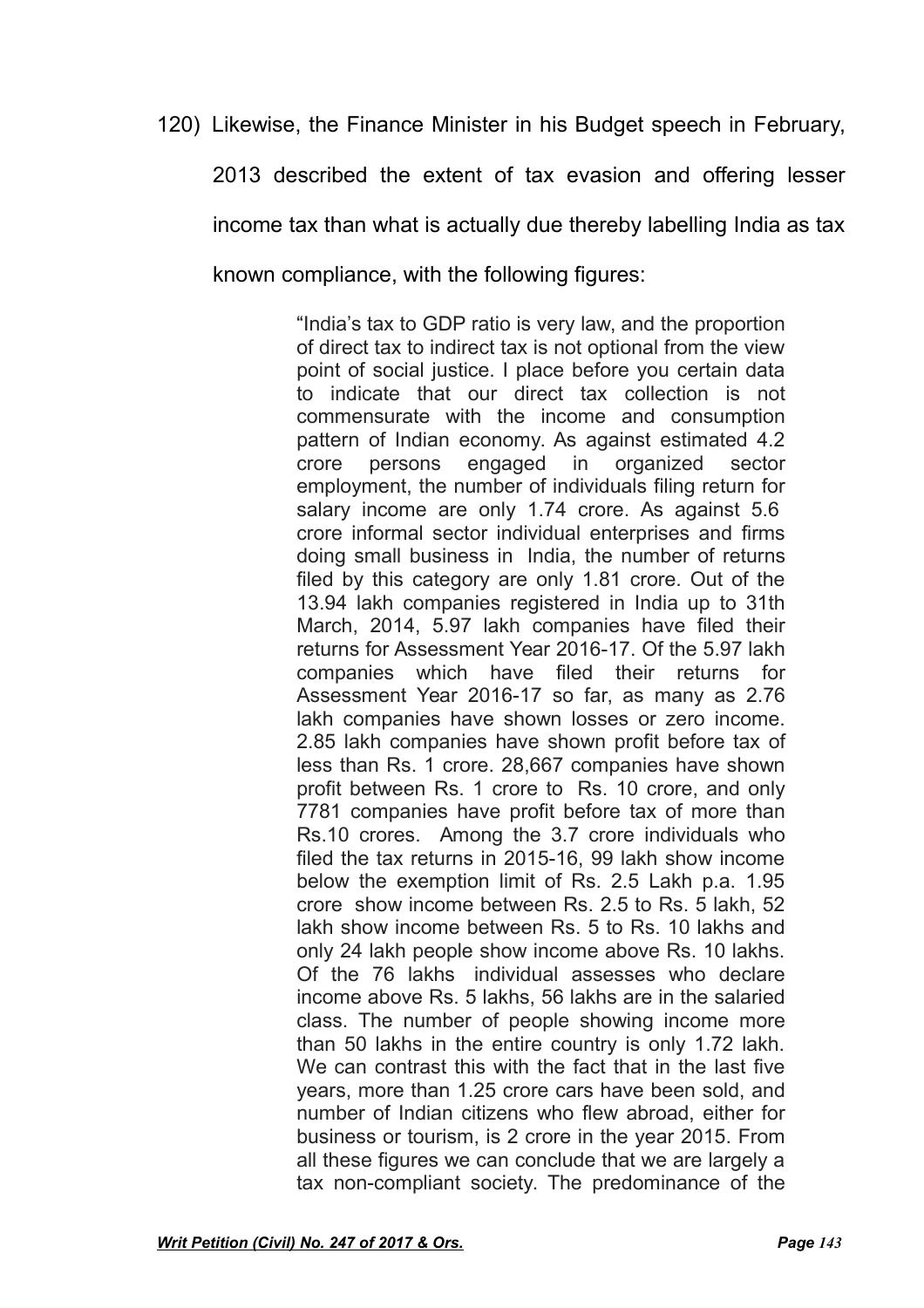cash in the economy makes it possible for the people to evade their taxes. When too many people evade the taxes, the burden of their share falls on those who are honest and complaint."

121) The respondents have also claimed that linking of Aadhaar with PAN is consistent with India's international obligations and goals. In this behalf, it is pointed out that India has signed the Inter-Governmental Agreement (IGA) with the USA on July 9, 2015, for Improving International Tax Compliance and implementing the Foreign Account Tax Compliance Act (FATCA). India has also signed a multilateral agreement on June 3, 2015, to automatically exchange information based on Article 6 of the Convention on Mutual Administrative Assistance in Tax Matters under the Common Reporting Scheme (CRS), formally referred to as the Standard for Automatic Exchange of Financial Account Information (AEoI). As part of India's commitment under FATCA and CRS, financial sector entities capture the details about the customers using the PAN. In case the PAN or submitted details are found to be incorrect or fictitious, it will create major embarrassment for the country. Under Non-filers Monitoring System (NMS), Income Tax Department identifies non-filers with potential tax liabilities. Data analysis is carried out to identify non-filers about whom specific information was available in AIR,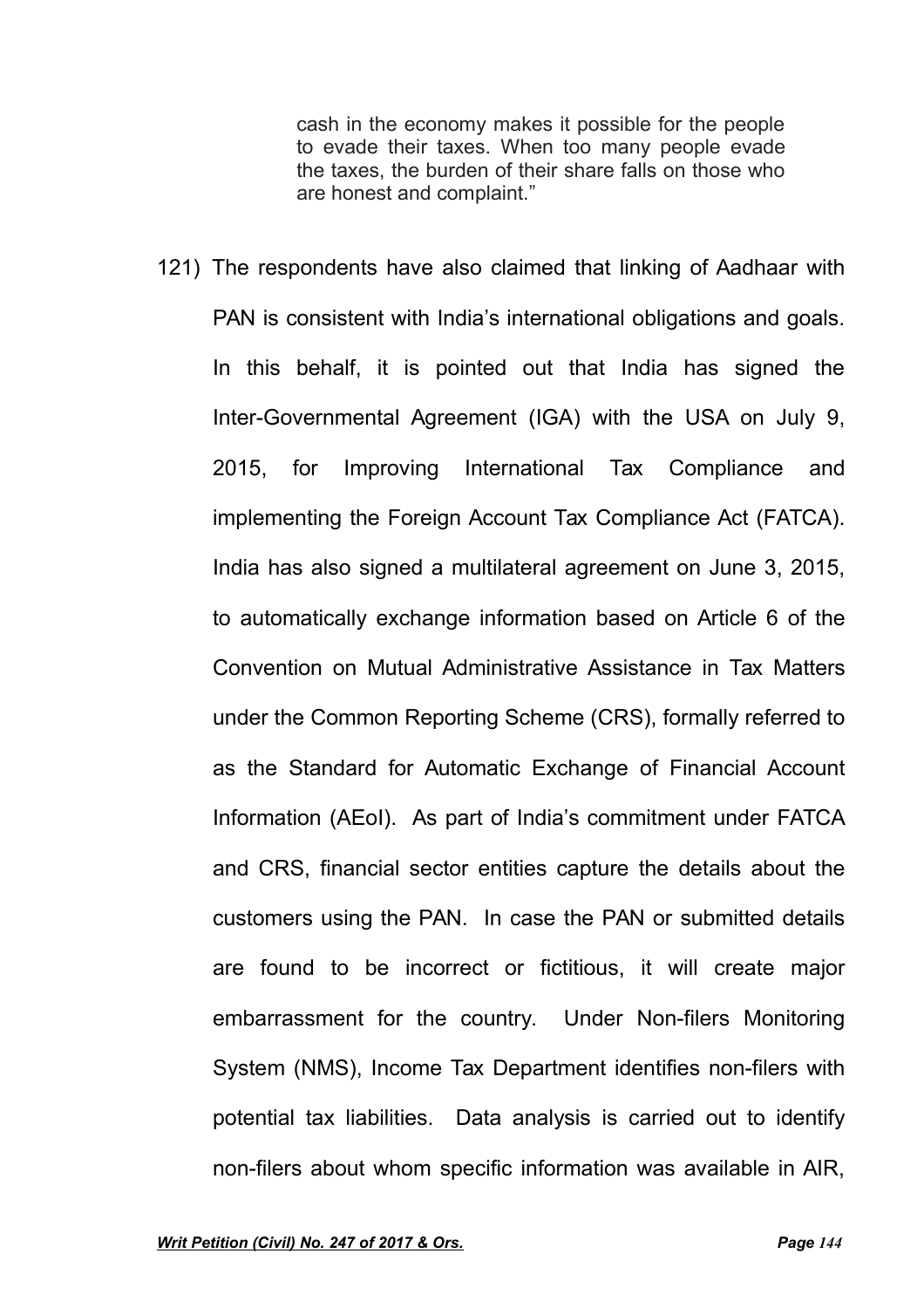CIB data and TDS/TCS Returns. Email/SMS and letters are sent to the identified non-filers communicating the information summary and seeking to know the submission details of Income tax return. In a large number of cases (more than 10 lac PAN every year) it is seen that the PAN holder neither submits the response and in many cases the letters are return unserved. Field verification by fields formations have found that in a large number of cases, the PAN holder is untraceable. In many cases, the PAN holder mentions that the transaction does not relate to them. There is a need to strengthen PAN by linking it with Aadhaar/biometric information to prevent use of wrong PAN for high value transactions.

122) While considering the aforesaid submission of the petitioners, one has to keep in mind the aforesaid purpose of the impugned provision and what it seeks to achieve. The provision is aimed at seeding Aadhaar with PAN. We have already held, while considering the submission based on Article 14 of the Constitution, that the provision is based on reasonable classification and that has nexus with the objective sought to be achieved. One of the main objectives is to de-duplicate PAN cards and to bring a situation where one person is not having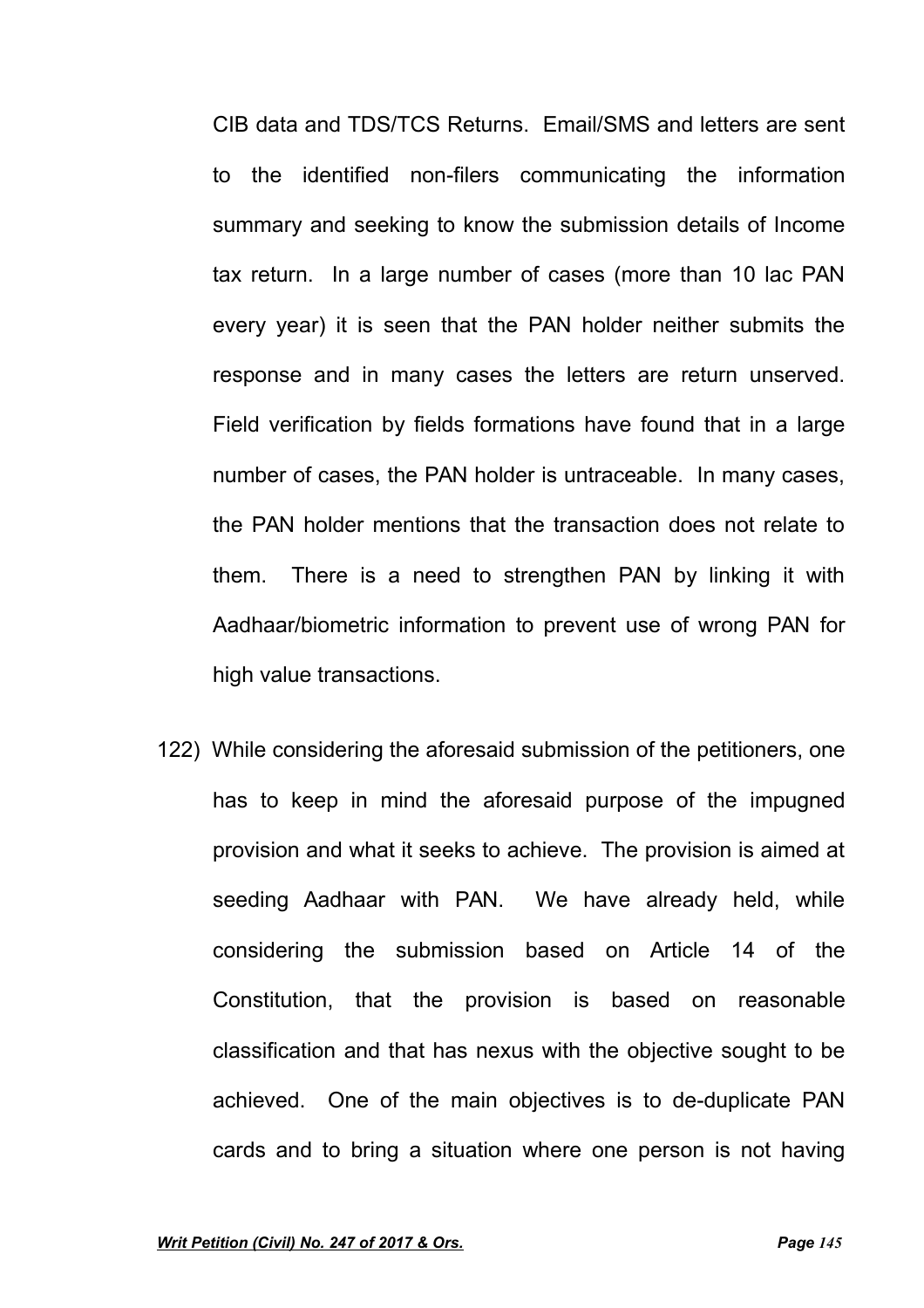more than one PAN card or a person is not able to get PAN cards in assumed/fictitious names. In such a scenario, if those persons who violate Section 139AA of the Act without any consequence, the provision shall be rendered toothless. It is the prerogative of the Legislature to make penal provisions for violation of any law made by it. In the instant case, requirement of giving Aadhaar enrolment number to the designated authority or stating this number in the income tax returns is directly connected with the issue of duplicate/fake PANs.

123) At this juncture, we will also like to quote the following passages from the nine Judge Bench judgment of this Court in *Jindal* **Stainless Ltd.**<sup>[52](#page-145-0)</sup>, which discussion though is in different context, will have some relevance to the issue at hand as well:

> "109. It was next argued on behalf of the dealers that an unreasonably high rate of tax could by itself constitute a restriction offensive to Article 301 of the Constitution. This was according to learned counsel for the dealers acknowledged even in the minority judgment delivered by Sinha, CJ in Atiabari's case (supra). If that be so, the only way such a restriction could meet the constitutional requirements would be through the medium of the proviso to Article 304(b) of the Constitution. There is, in our opinion, no merit in that contention either and we say so for two precise reasons. Firstly, because taxes whether high or low do not constitute restrictions on the freedom of trade and commerce. We have held so in the previous paragraphs of the judgment based on our textual understanding of the provisions of Part XIII which is matched by the contextual interpretation. That being

<span id="page-145-0"></span><sup>52</sup> Footnote 40 above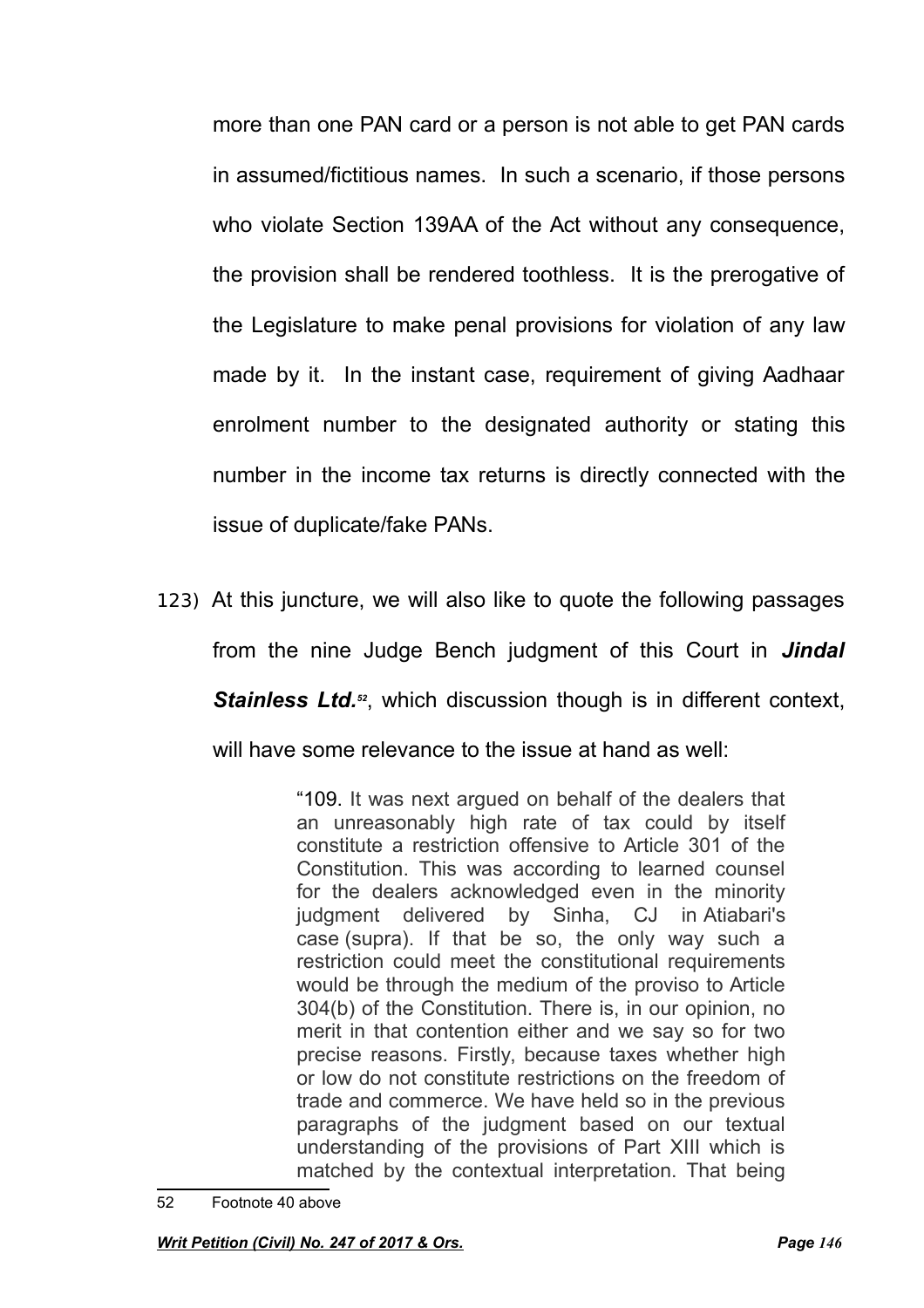so the mere fact that a tax casts a heavy burden is no reason for holding that it is a restriction on the freedom of trade and commerce. Any such excessive tax burden may be open to challenge under Part III of the Constitution but the extent of burden would not by itself justify the levy being struck down as a restriction contrary to Article 301 of the Constitution.

110. Secondly because, levy of taxes is both an attribute of sovereignty and an unavoidable necessity. No responsible government can do without levying and collecting taxes for it is only through taxes that governments are run and objectives of general public good achieved. The conceptual or juristic basis underlying the need for taxation has not, therefore, been disputed by learned counsel for the dealers and, in our opinion, rightly so. That taxation is essential for fulfilling the needs of the government is even otherwise well-settled. A reference to "A Treatise on the Constitutional Limitations" (8<sup>th</sup> Edn. 1927 - Vol. II Page 986) by Thomas M Cooley brings home the point with commendable clarity. Dealing with power of taxation Cooley says:

"Taxes are defined to be burdens or charges imposed by the legislative power upon persons or property, to raise money for public purposes. The power to tax rests upon necessity, and is inherent in every sovereignty. The legislature of every free State will possess it under the general grant of legislative power, whether particularly specified in the constitution among the powers to be exercised by it or not. No constitutional government can exist without it, and no arbitrary government without regular and steady taxation could be anything but an oppressive and vexatious despotism, since the only alternative to taxation would be a forced extortion for the needs of government from such persons or objects as the men in power might select as victims."

111. Reference may also be made to the following passage appearing in McCulloch v. Maryland, 17 US 316 (1819) where Chief Justice Marshall recognized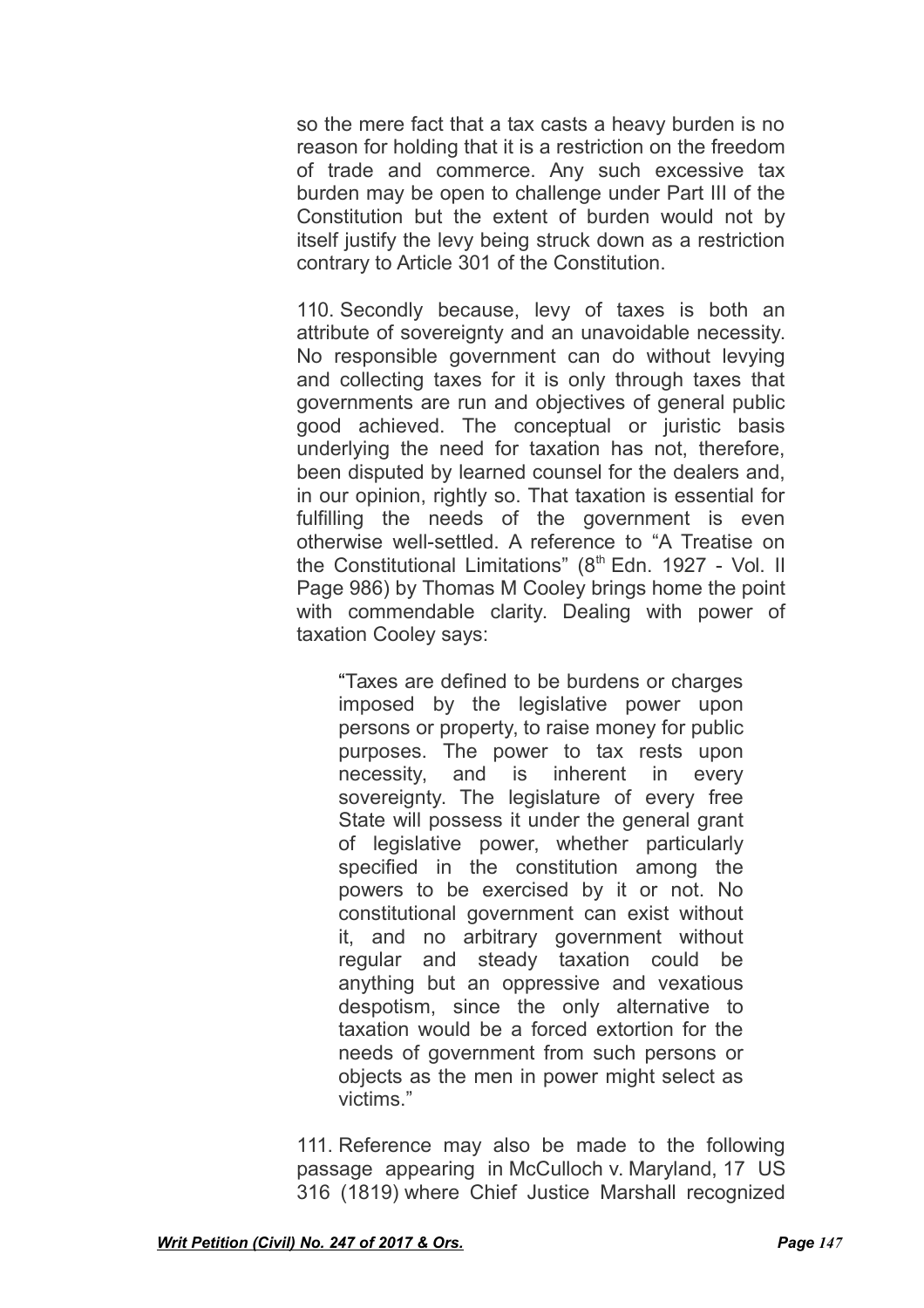the power of taxation and pointed out that the only security against the abuse of such power lies in the structure of the government itself. The court said:

"43. ..It is admitted that the power of taxing the people and their property is essential to the very existence of government, and may be legitimately exercised on the objects to which it is applicable to the utmost extent to which the government may choose to carry it. The only security against the abuse of this power is found in the structure of the government itself. In imposing a tax, the legislature acts upon its constituents. This is, in general, a sufficient security against erroneous and oppressive taxation.

44. The people of a State, therefore, give to their government a right of taxing themselves and their property; and as the exigencies of the government cannot be limited, they prescribe no limits to the exercise of this right, resting confidently on the interest of the legislator, and on the influence of the constituents over their representative, to guard them against its abuse."

112. To the same effect is the decision of this Court in State of Madras v. N.K. Nataraja Mudaliar (AIR 1969 SC 147) where this Court recognized that political and economic forces would operate against the levy of an unduly high rate of tax. The Court said:

"16.… Again, in a democratic constitution political forces would operate against the levy of an unduly high rate of tax. The rate of tax on sales of a commodity may not ordinarily be based on arbitrary considerations, but in the light of the facility of trade in a particular commodity, the market conditions internal and external - and the likelihood of consumers not being scared away by the price which includes a high rate of tax. Attention must also be directed sub-Section (5) of Section 8 which authorizes the State Government, notwithstanding anything contained in Section 8, in the public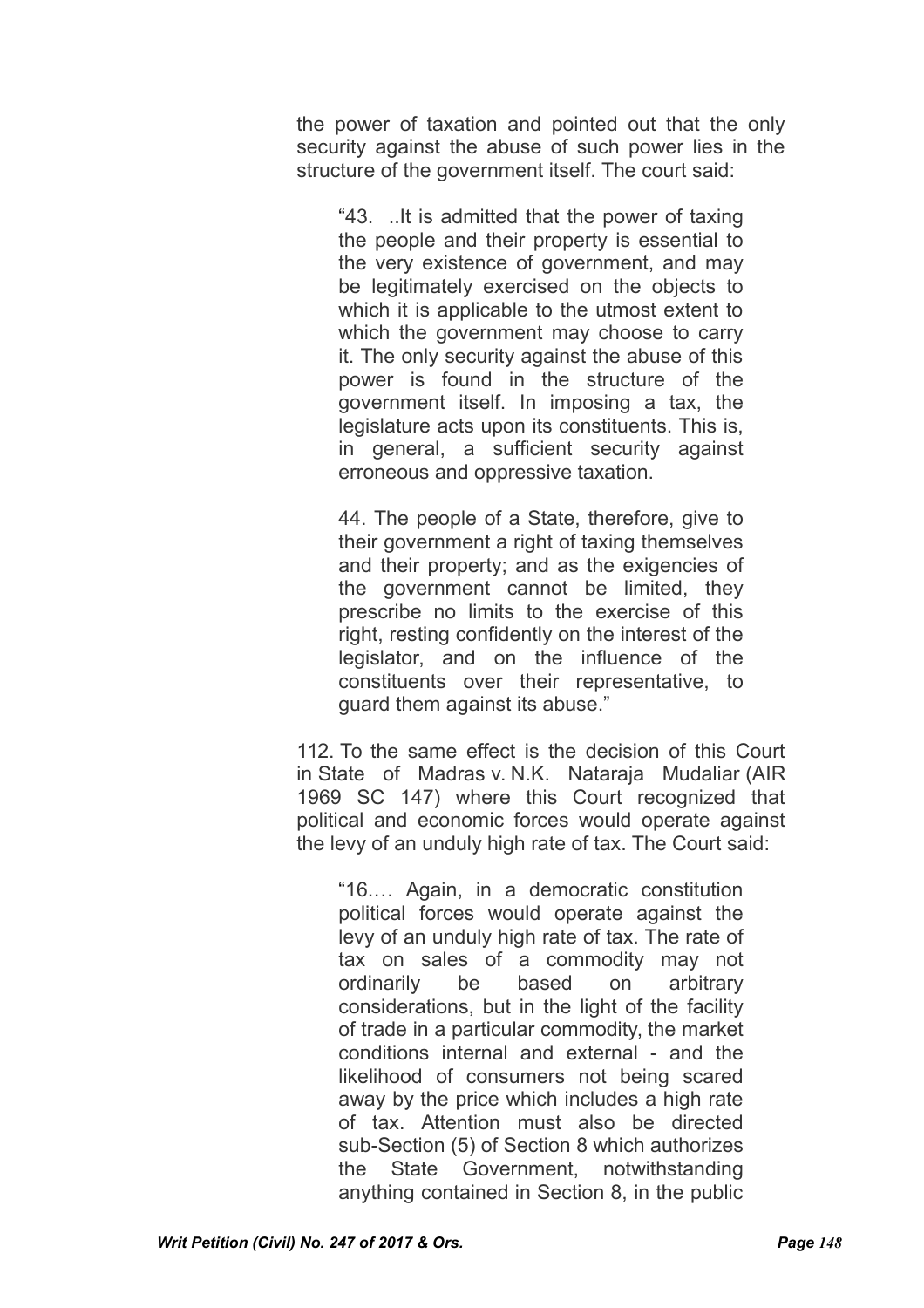interest to waive tax or impose tax on sales at a lower rate on inter-State trade or commerce. It is clear that the legislature has contemplated that elasticity of rates consistent with economic forces is clearly intended to be maintained."

- 124) Therefore, it cannot be denied that there has to be some provision stating the consequences for not complying with the requirements of Section 139AA of the Act, more particularly when these requirements are found as not violative of Articles 14 and 19 (of course, eschewing the discussion on Article 21 herein for the reasons already given). If Aadhar number is not given, the aforesaid exercise may not be possible.
- 125) Having said so, it becomes clear from the aforesaid discussion that those who are not PAN holders, while applying for PAN, they are required to give Aadhaar number. This is the stipulation of sub-section (1) of Section 139AA, which we have already upheld. At the same time, as far as existing PAN holders are concerned, since the impugned provisions are yet to be considered on the touchstone of Article 21 of the Constitution, including on the debate around Right to Privacy and human dignity, etc. as limbs of Article 21, we are of the opinion that till the aforesaid aspect of Article 21 is decided by the Constitution Bench a partial stay of the aforesaid proviso is necessary. Those who have already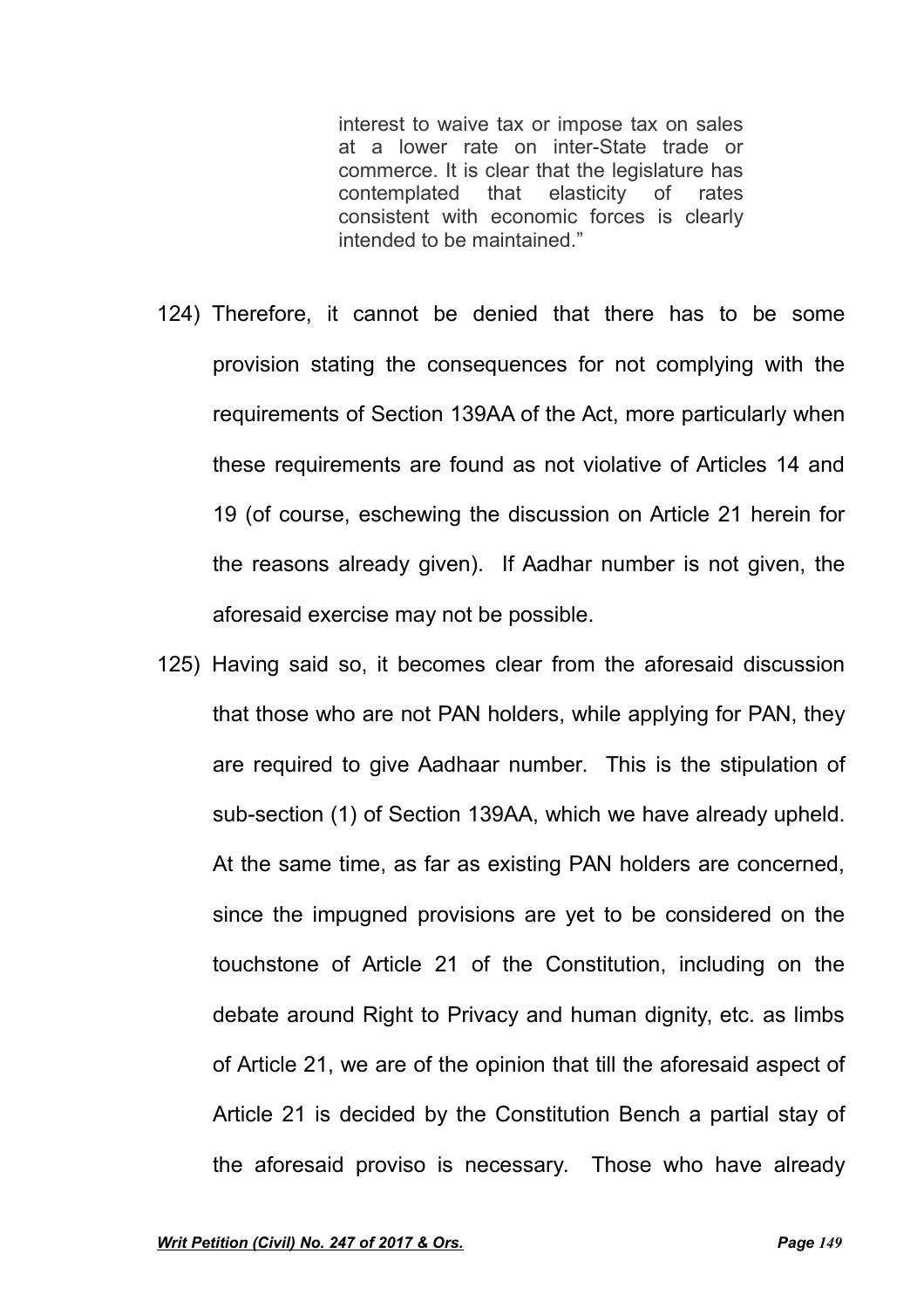enrolled themselves under Aadhaar scheme would comply with the requirement of sub-section (2) of Section 139AA of the Act. Those who still want to enrol are free to do so. However, those assessees who are not Aadhaar card holders and do not comply with the provision of Section 139(2), their PAN cards be not treated as invalid for the time being. It is only to facilitate other transactions which are mentioned in Rule 114B of the Rules. We are adopting this course of action for more than one reason. We are saying so because of very severe consequences that entail in not adhering to the requirement of sub-section (2) of Section 139AA of the Act. A person who is holder of PAN and if his PAN is invalidated, he is bound to suffer immensely in his day to day dealings, which situation should be avoided till the Constitution Bench authoritatively determines the argument of Article 21 of the Constitution. Since we are adopting this course of action, in the interregnum, it would be permissible for the Parliament to consider as to whether there is a need to tone down the effect of the said proviso by limiting the consequences.

126) However, at the same time, we find that proviso to Section 139AA(2) cannot be read retrospectively. If failure to intimate the Aadhaar number renders PAN void *ab initio* with the deeming provision that the PAN allotted would be invalid as if the person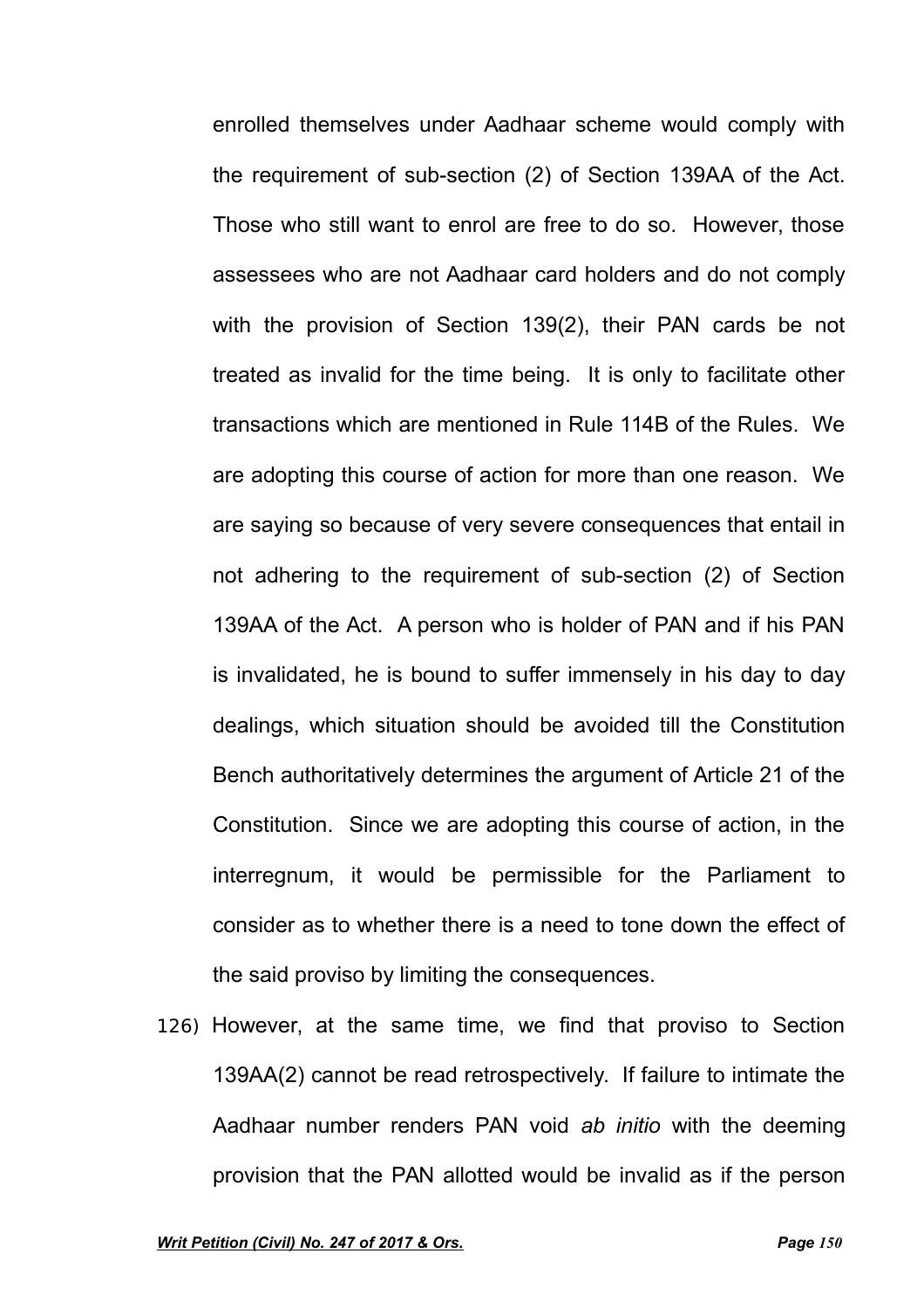had not applied for allotment of PAN would have rippling effect of unsettling settled rights of the parties. It has the effect of undoing all the acts done by a person on the basis of such a PAN. It may have even the effect of incurring other penal consequences under the Act for earlier period on the ground that there was no PAN registration by a particular assessee. The rights which are already accrued to a person in law cannot be taken away. Therefore, this provision needs to be read down by making it clear that it would operate prospectively.

127) Before we part with, few comments are needed, as we feel that these are absolutely essential:

(i) Validity of Aadhaar, whether it is under the Aadhaar scheme or the Aadhaar Act, is already under challenge on the touchstone of Article 21 of the Constitution. Various facets of Article 21 are pressed into service. First and foremost is that it violates Right to Privacy and Right to Privacy is part of Article 21 of the Constitution. Secondly, it is also argued that it violates human dignity which is another aspect of Article 21 of the Constitution. Since the said matter has already been referred to the Constitution Bench, we have consciously avoided discussion, though submissions in this behalf have been taken note of. We feel that all the aspect of Article 21 needs to be dealt with by the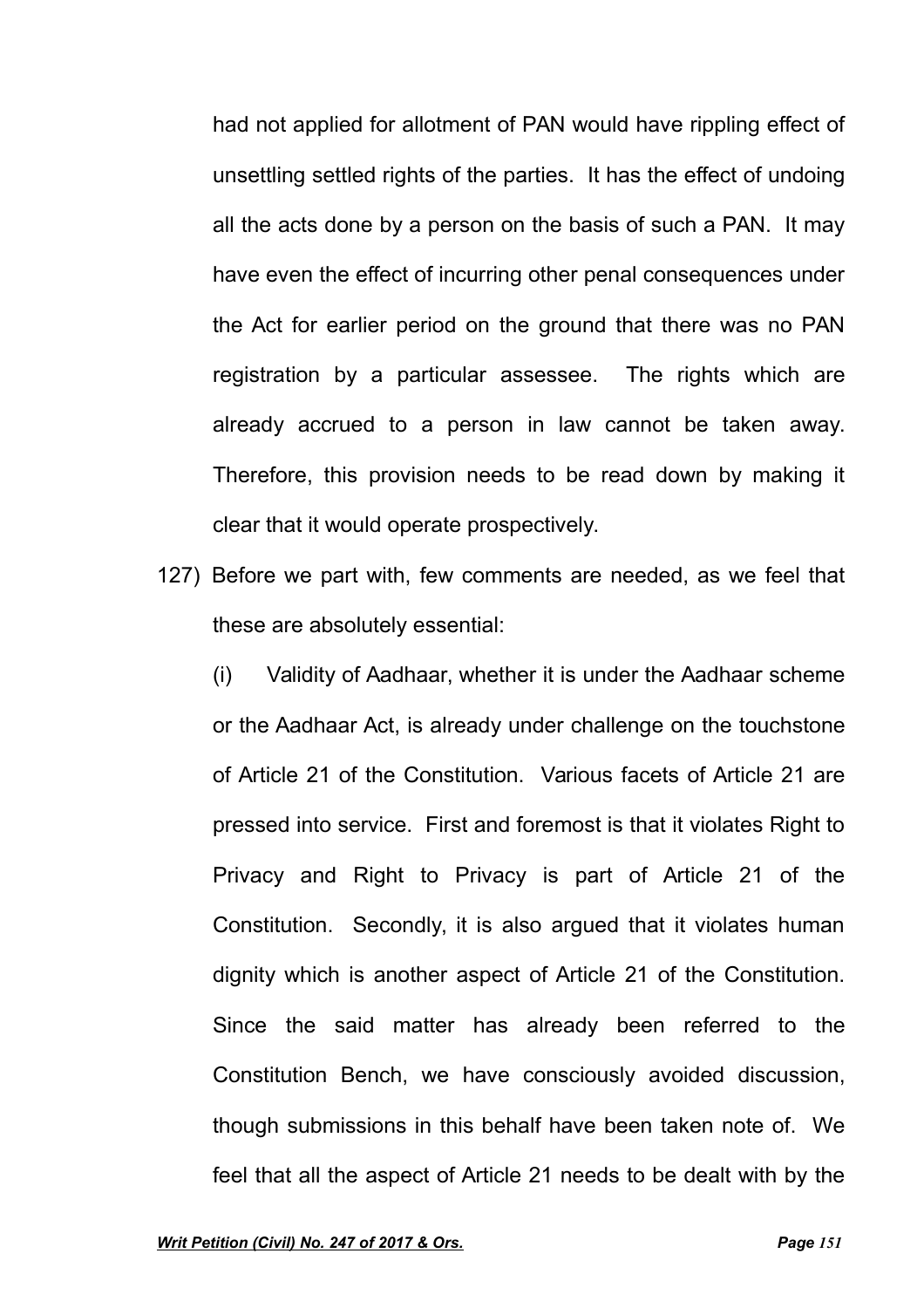Constitution Bench. That is a reason we have deliberately refrained from entering into the said arena.

(ii) It was submitted by the counsel for the petitioners themselves that they would be confining their challenge to the impugned provision on Articles 14 and 19 of the Constitution as well as competence of the Legislature, while addressing the arguments, other facets of Article 21 of the Constitution were also touched upon. Since we are holding that Section 139AA of the Income Tax Act is not violative of Articles 14 and 19(1)(g) of the Constitution and also that there was no impediment in the way of Parliament to insert such a statutory provision (subject to reading down the proviso to sub-section (2) of Section 139AA of the Act as given above), we make it clear that the impugned provision has passed the muster of Articles 14 and 19(1)(g) of the Constitution. However, more stringent test as to whether this statutory provision violates Article 21 or not is yet to be qualified. Therefore, we make it clear that Constitutional validity of this provision is upheld subject to the outcome of batch of petitions referred to the Constitution Bench where the said issue is to be examined.

(iii) It is also necessary to highlight that a large section of citizens feel concerned about possible data leak, even when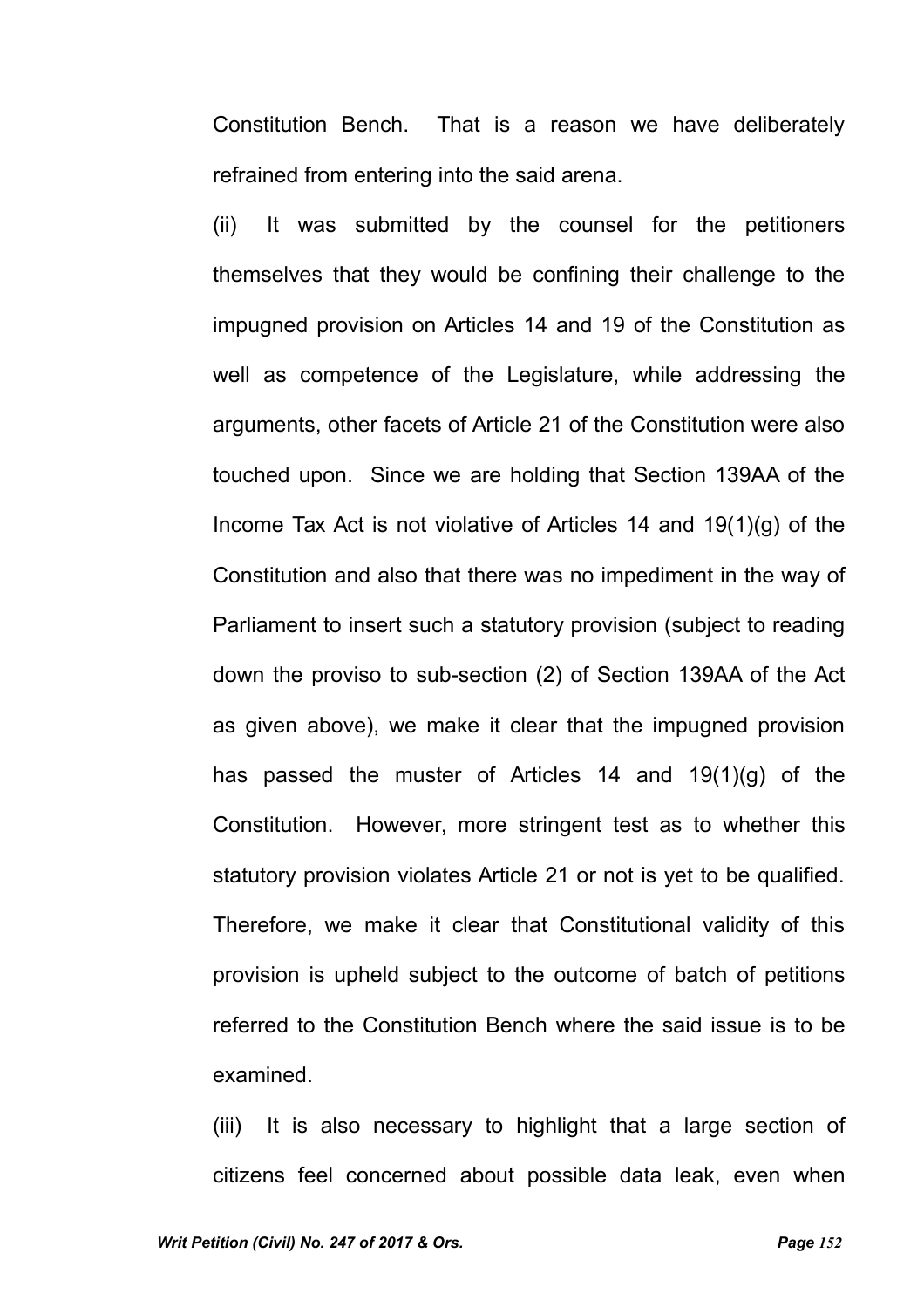many of those support linkage of PAN with Aadhaar. This is a concern which needs to be addressed by the Government. It is important that the aforesaid apprehensions are assuaged by taking proper measures so that confidence is instilled among the public at large that there is no chance of unauthorised leakage of data whether it is done by tightening the operations of the contractors who are given the job of enrollment, they being private persons or by prescribing severe penalties to those who are found guilty of leaking the details, is the outlook of the Government. However, we emphasise that measures in this behalf are absolutely essential and it would be in the fitness of things that proper scheme in this behalf is devised at the earliest.

- 128) Subject to the aforesaid, these writ petitions are disposed of in the following manner:
	- (i) We hold that the Parliament was fully competent to enact Section 139AA of the Act and its authority to make this law was not diluted by the orders of this Court.
	- (ii) We do not find any conflict between the provisions of Aadhaar Act and Section 139AA of the Income Tax Act inasmuch as when interpreted harmoniously, they operate in distinct fields.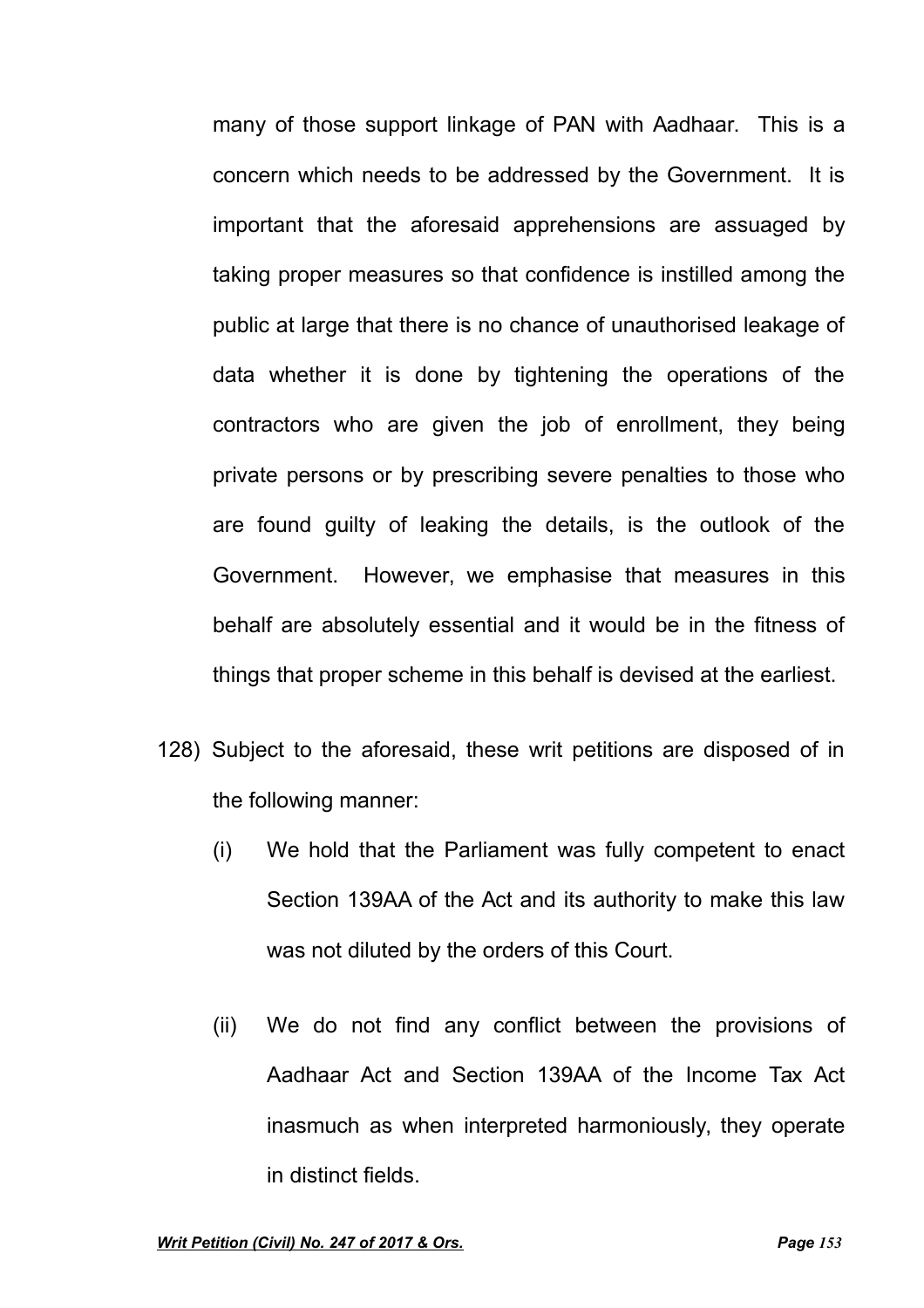- (iii) Section 139AA of the Act is not discriminatory nor it offends equality clause enshrined in Article 14 of the Constitution.
- (iv) Section 139AA is also not violative of Article  $19(1)(g)$  of the Constitution insofar as it mandates giving of Aadhaar enrollment number for applying PAN cards in the income tax returns or notified Aadhaar enrollment number to the designated authorities. Further, proviso to sub-section (2) thereof has to be read down to mean that it would operate only prospective.
- (v) The validity of the provision upheld in the aforesaid manner is subject to passing the muster of Article 21 of the Constitution, which is the issue before the Constitution Bench in Writ Petition (Civil) No. 494 of 2012 and other connected matters. Till then, there shall remain a partial stay on the operation of proviso to sub-section (2) of Section 139AA of the Act, as described above.

No costs.

**.............................................J. (A.K. SIKRI)**

**.............................................J. (ASHOK BHUSHAN)**

## **NEW DELHI; JUNE 09, 2017.**

*Writ Petition (Civil) No. 247 of 2017 & Ors. Page 154*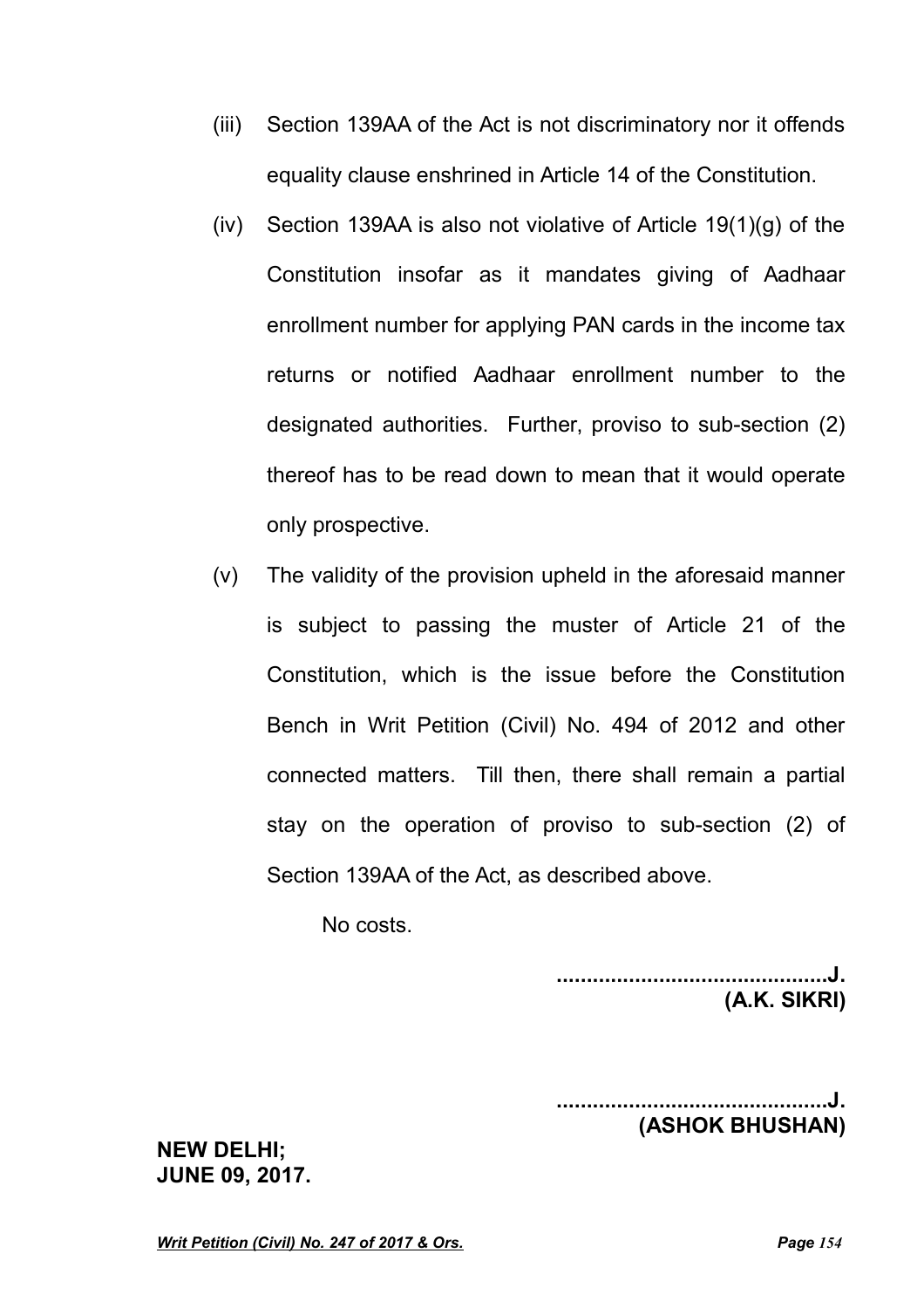*Writ Petition (Civil) No. 247 of 2017 & Ors. Page 155*

**ITEM NO.5 COURT NO.4 SECTION - X (For judgment)**

> **S U P R E M E C O U R T O F I N D I A RECORD OF PROCEEDINGS**

## **WRIT PETITION(C)247 OF 2017**

**BINOY VISWAM Petitioner(s)**

 **VERSUS**

UNION OF INDIA & ORS.

**With WP(C)No.277/2017 WP(C)No.304/2017**

**Date : 09/06/2017 These petitions were called on for judgment today.**

- **For Petitioner(s) Mr.Salman Khurshid, Sr.Adv. Mr.Vishnu Shankar Jain, Adv. Mr.Deepak Joshi, Adv. Mr.I.K.M.Mairom, Adv. Mr.Sriram P., Adv. Mr.Pratap Venugopal, Adv. Ms.Surekha Raman, Adv. Mr.Udayaditya Banerjee, Adv. Mr.Prasanna S., Adv. Ms.Niharika, Adv. Ms.Sameeksha G., Adv. Mr.Apaar Gupta, Adv. For M/s K.J.John & Co., Adv. Mr.Anando Mukherjee, Adv.**
- **For Respondent(s) Ms.Sadhna Sandhu, Adv. Ms.Rashmi Malhotra, Adv. Mr.Zoheb Hossain, Adv. Mr.Arghya Sengupta, Adv. Ms.Ranjeeta Rohatgi, Adv. Mr.Ritesh Kumar, Adv. Mr.Abhinav Mukherji, Adv. Mr.Saurabh Kirpal, Adv. Mr.A.Gulati, Adv. Ms.Anil Katiyar, Adv.**